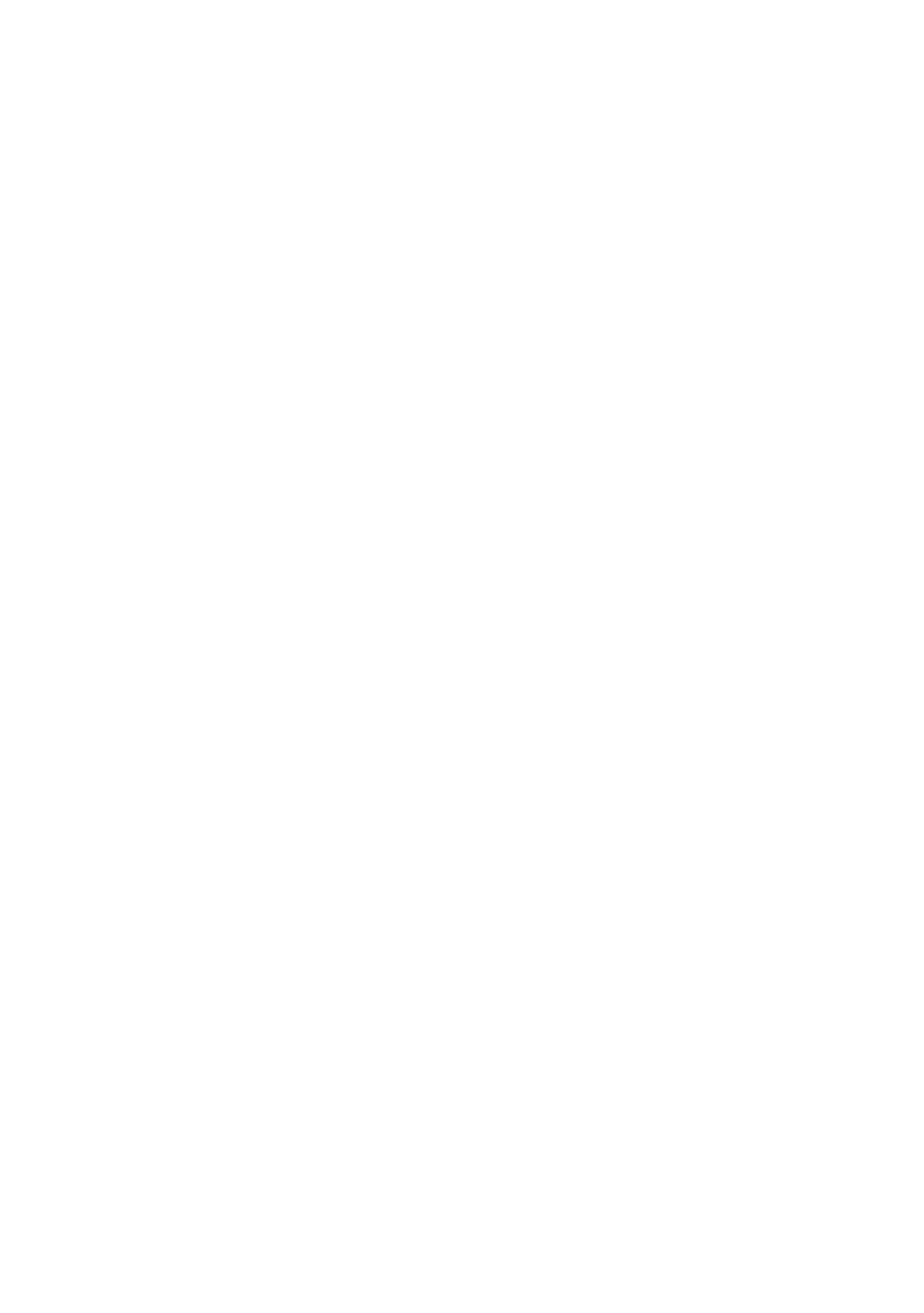## The Sensitive and Respectful Treatment of Hate Crime Victims

Training Course for Criminal Justice Professionals

This publication was published with the support of the OSCE Office for Democratic Institutions and Human Rights (ODIHR). The opinions and information it contains do not necessarily reflect the policy and position of ODIHR.

This report was funded by the European Union's Rights, Equality and Citizenship Programme (2014-2020). The content of this report represents the views of the author only and is his/her sole responsibility. The European Commission does not accept any responsibility for use that may be made of the information it contains.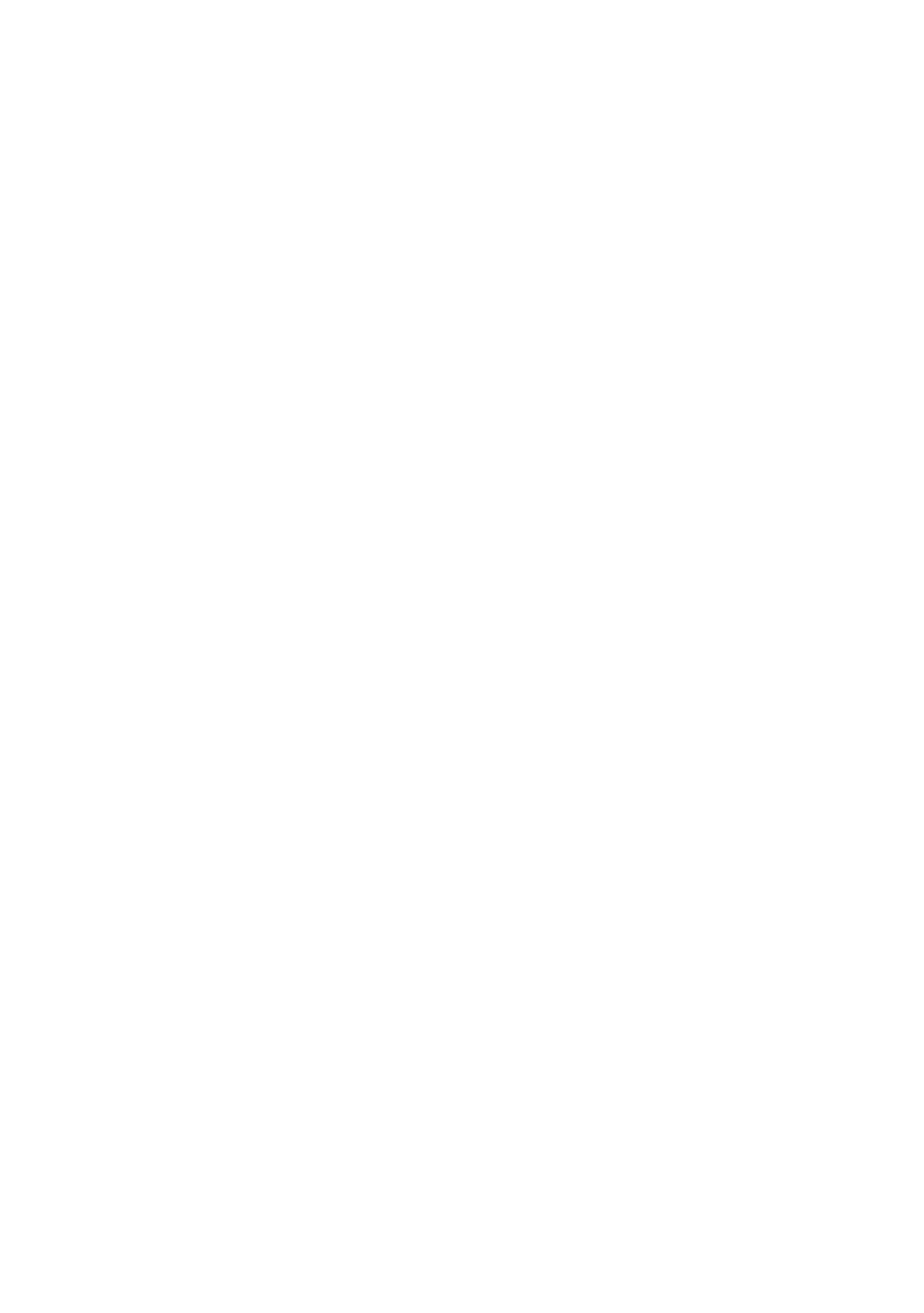## **Contents**

| Module 1:  Introduction and Overview - The Sensitive and Respectful Treatment of |  |
|----------------------------------------------------------------------------------|--|
|                                                                                  |  |
|                                                                                  |  |
|                                                                                  |  |
|                                                                                  |  |
|                                                                                  |  |
|                                                                                  |  |
|                                                                                  |  |
|                                                                                  |  |
| Activity 2.2 - Hate Crime Victims' Experiences of Prejudice and Stereotypes 32   |  |
|                                                                                  |  |
|                                                                                  |  |
|                                                                                  |  |
|                                                                                  |  |
|                                                                                  |  |
|                                                                                  |  |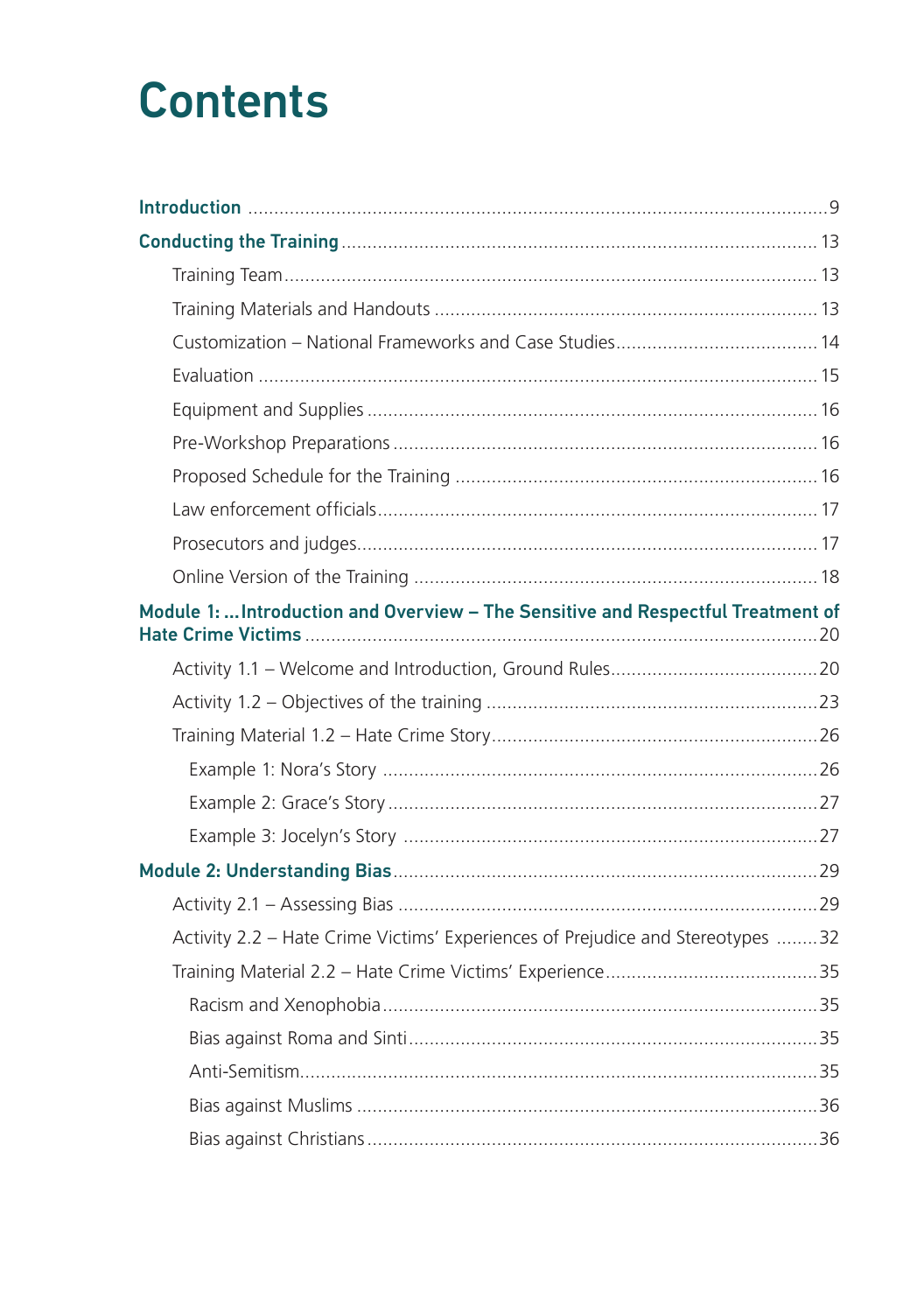| Activity 2.3 - Stereotypes: Interrupting Unconscious Bias (optional) 39            |  |
|------------------------------------------------------------------------------------|--|
|                                                                                    |  |
|                                                                                    |  |
|                                                                                    |  |
|                                                                                    |  |
|                                                                                    |  |
|                                                                                    |  |
| Handout 3.1a - Hate Crime Definition and Related Concepts50                        |  |
| Handout 3.1b - National Hate Crime Legislation - template55                        |  |
|                                                                                    |  |
|                                                                                    |  |
|                                                                                    |  |
|                                                                                    |  |
|                                                                                    |  |
|                                                                                    |  |
|                                                                                    |  |
|                                                                                    |  |
|                                                                                    |  |
|                                                                                    |  |
|                                                                                    |  |
|                                                                                    |  |
|                                                                                    |  |
|                                                                                    |  |
|                                                                                    |  |
|                                                                                    |  |
| Module 4: The Sensitive and Respectful Treatment of Hate Crime Victims by          |  |
| Activity 4.1 - What Does It Mean to Treat a Hate Crime Victim in a Sensitive and   |  |
| Training Material 4.1a - Treating Hate Crime Victims in a Sensitive and Respectful |  |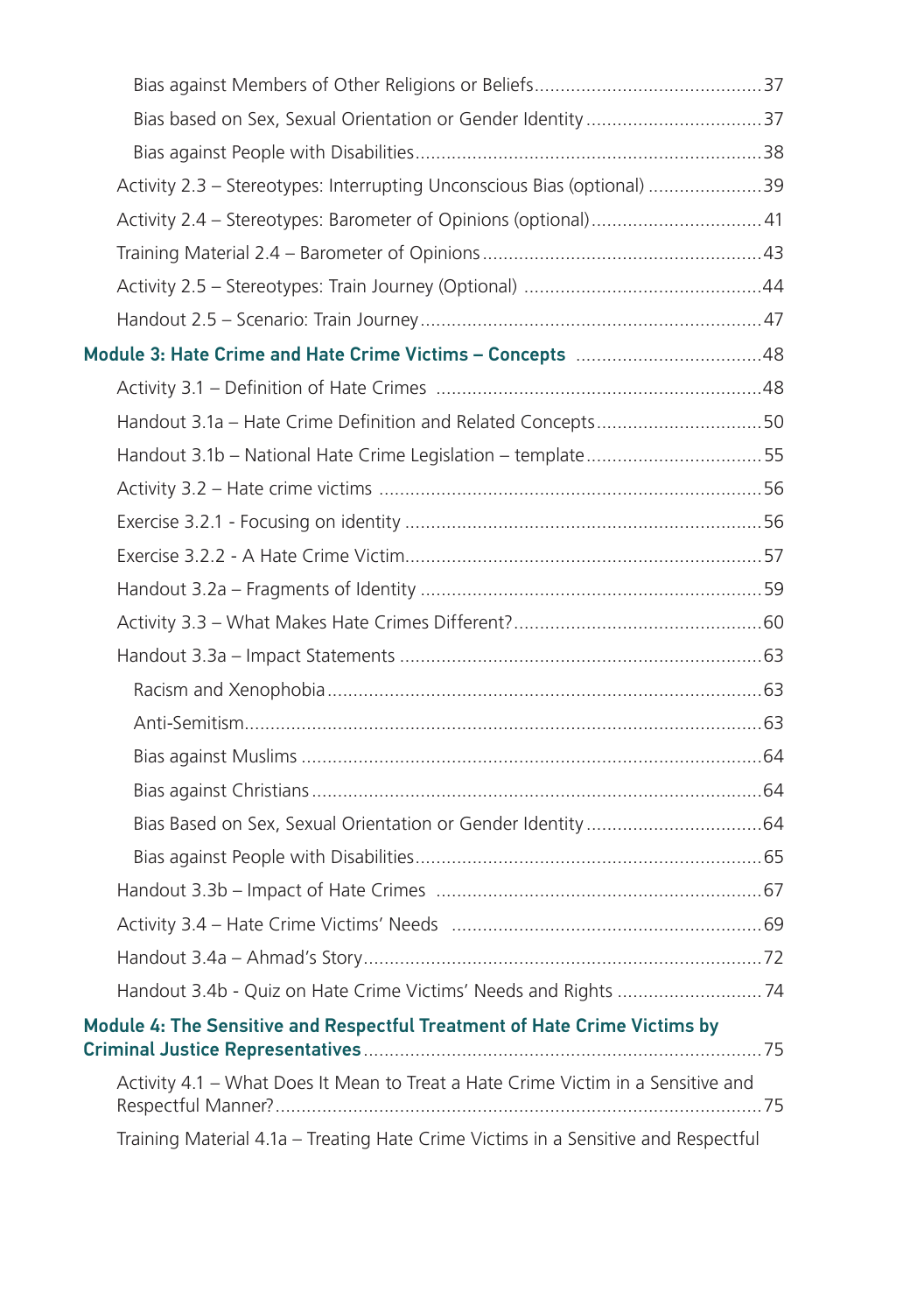| Handout 4.1a - Treating Hate crime Victims in a Sensitive and Respectful Manner:  |  |
|-----------------------------------------------------------------------------------|--|
|                                                                                   |  |
| Activity 4.2 - How to Respond to and Engage with Hate Crime Victims? 85           |  |
| Handout 4.2: Role-Play - Victims and Law Enforcement Officers 90                  |  |
|                                                                                   |  |
|                                                                                   |  |
|                                                                                   |  |
|                                                                                   |  |
|                                                                                   |  |
|                                                                                   |  |
|                                                                                   |  |
|                                                                                   |  |
|                                                                                   |  |
|                                                                                   |  |
|                                                                                   |  |
|                                                                                   |  |
|                                                                                   |  |
|                                                                                   |  |
|                                                                                   |  |
|                                                                                   |  |
| Training Material 4.3 - Annotated Hate Crime Cases - Bias Indicators  101         |  |
| Activity 4.4 - Empowering Hate Crime Victims by Validating Their Experience and   |  |
|                                                                                   |  |
| Handout 4.4b: Case Study - Member of a Religious or Belief Community66 111        |  |
| Handout 4.4c - Important Information to Help Hate Crime Victims Understand the    |  |
| Activity 4.5 - Hate Crime Victim Support in Preparation for, During and After the |  |
| Handout 4.5 - Sensitive and Respectful Treatment Essentials during the Criminal   |  |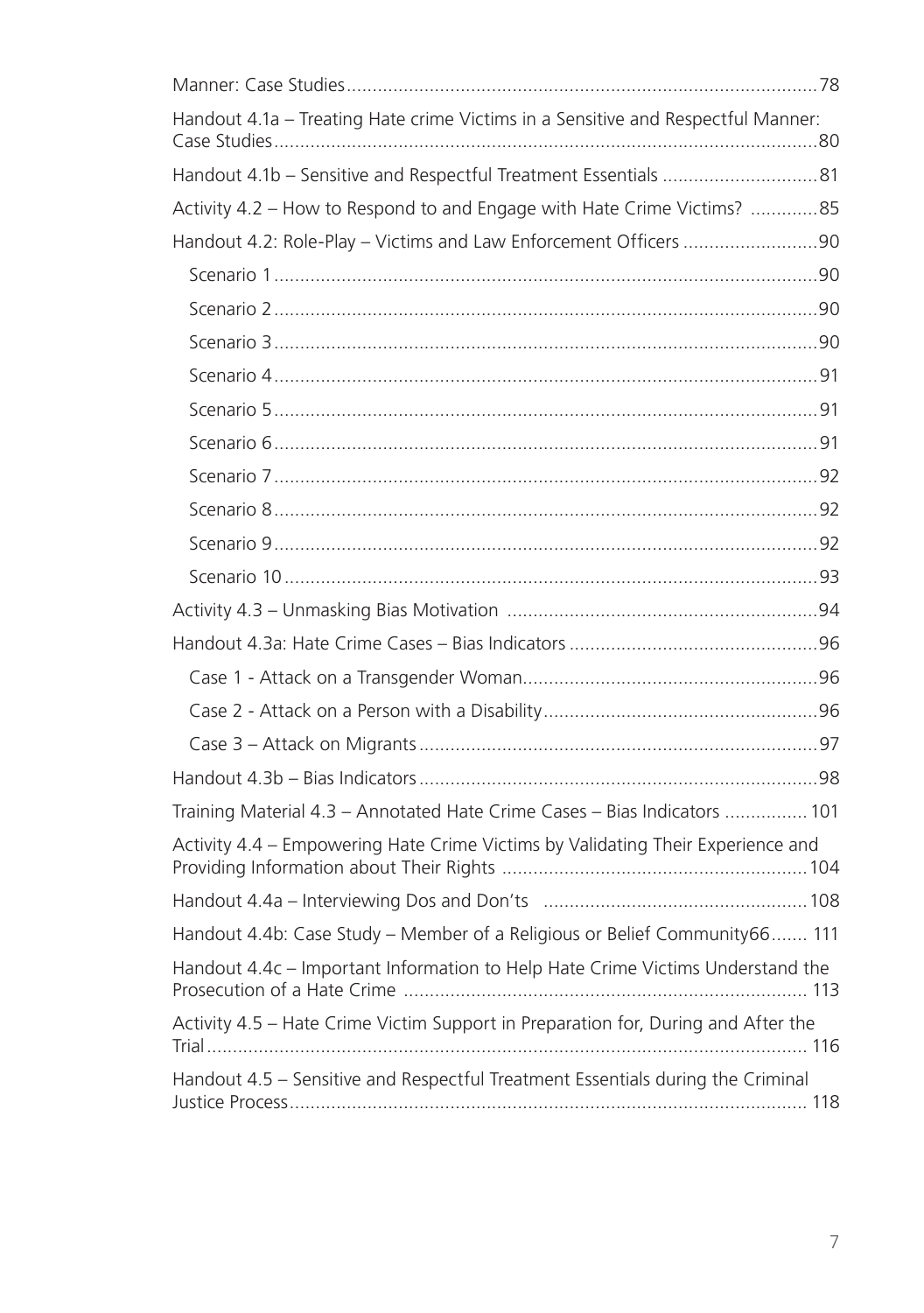| Module 5: Institutional Measures to Ensure the Sensitive and Respectful Treatment |  |  |
|-----------------------------------------------------------------------------------|--|--|
| Activity 5.1 – Institutional Measures to Ensure the Sensitive and Respectful      |  |  |
| Handout 5.1 – Institutional Measures to Ensure the Sensitive and Respectful       |  |  |
|                                                                                   |  |  |
|                                                                                   |  |  |
| Handout – Evaluation: Pre- and Post-Training Evaluation Forms 138                 |  |  |
|                                                                                   |  |  |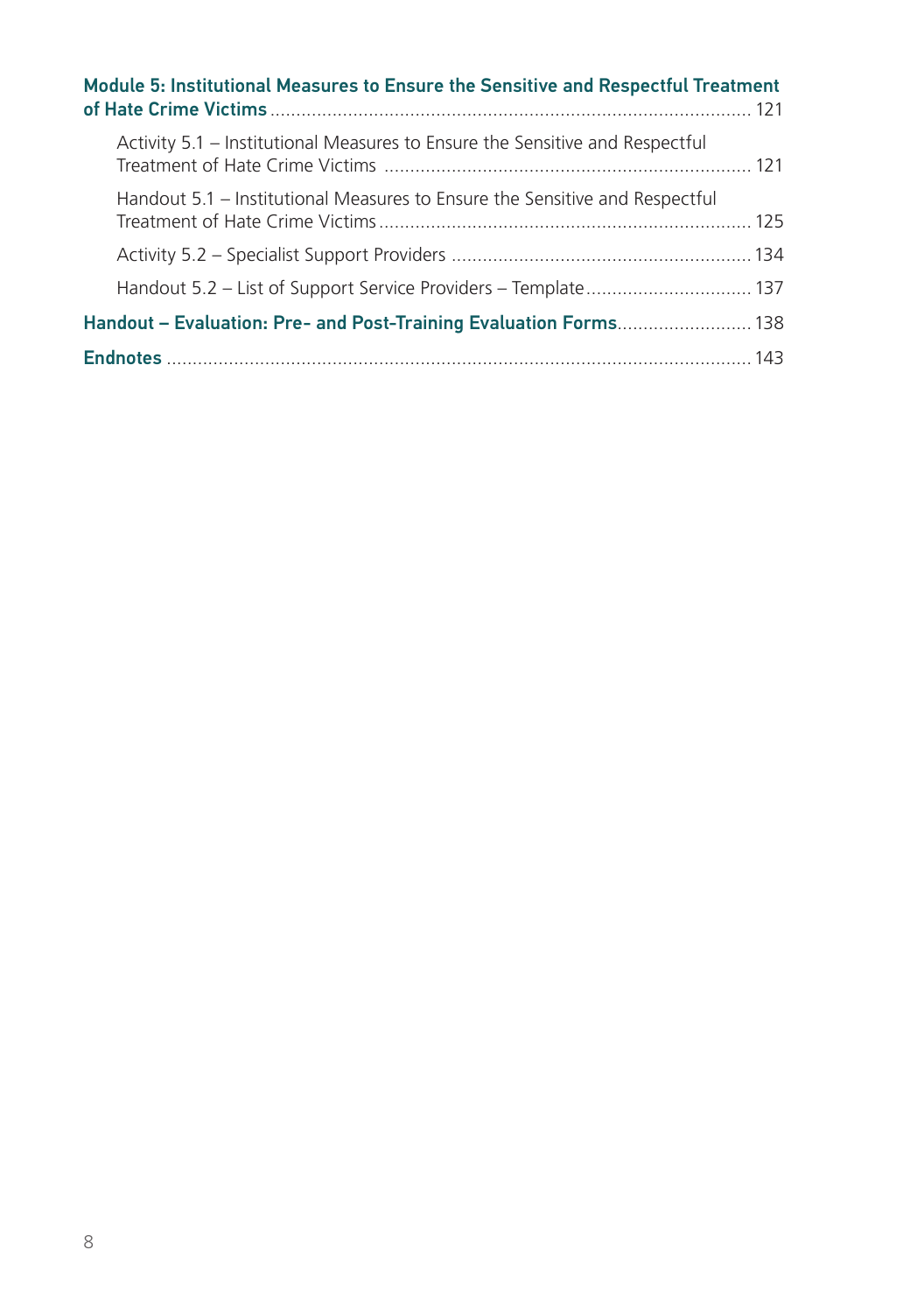## Introduction

Many people experience bias motivated crimes<sup>1</sup>. The actual number of these crimes is not known, however, as many victims do not report their victimization to the police or other public authorities.<sup>2</sup> A large body of research shows victims of hate crime fear they will not be taken seriously by the authorities.<sup>3</sup> Often, victims' negative past experiences with the criminal justice system or the negative experiences of others create distrust – and even fear – that the authorities will not believe them and that they will be victimized again in the process of reporting. Often, people who experience bias-motivated violence fear that law enforcement or other criminal justice professionals may hold the same bias as the perpetrator and that institutional structures are biased against them. This results in underreporting, and generates or reinforces lack of trust in the criminal justice system. In order to ensure that victims of hate crime have access to justice and are not re-victimized in the process, representatives of the criminal justice system need to treat victims with respect and sensitivity.

Participating States of the Organization for Security and Co-operation in Europe (OSCE) have committed themselves to take action against hate crimes, including by building the capacity of law enforcement authorities through training and guidelines on effective and appropriate ways to respond to bias-motivated crime, to increase positive interaction between police and victims, and to encourage reporting by victims of hate crime. These commitments are translated into training for front-line officers, outreach programmes to improve relations between police and the public, and referrals of victims to institutions or organizations to provide them with the necessary assistance and protection.4 This curriculum – Training on Sensitive and Respectful Treatment of Hate Crime Victims – has been developed by the OSCE Office for Democratic Institutions and Human Rights (ODIHR) within the framework of its Enhancing Stakeholder Awareness and Resources for Hate Crime Victim Support (EStAR) project, implemented in co-operation with the Association of Counseling Centers for Victims of Right-wing, Racist and Antisemitic Violence in Germany (VBRG). Parts of the curriculum were pilot tested during an online session with representatives of the Oslo Police Department. The lessons learned and feedback obtained in the process were used to improve the final version of the training course.

The curriculum provides a step-by-step description of how to conduct training for police, prosecutors and judges on sensitive and respectful treatment of hate crime victims. It aims to improve the knowledge and skills of criminal justice system representatives on how to respond to and interact with sensitivity with hate crime victims. By doing, they can empower victims, prevent re-victimization and build a sense of trust in the criminal justice process.

This training curriculum can also be used for conducting a "training-of-trainers" course, in which national police, prosecutors and judges are trained as instructors, after which they are then able to train their colleagues. A training-of-trainers course should last two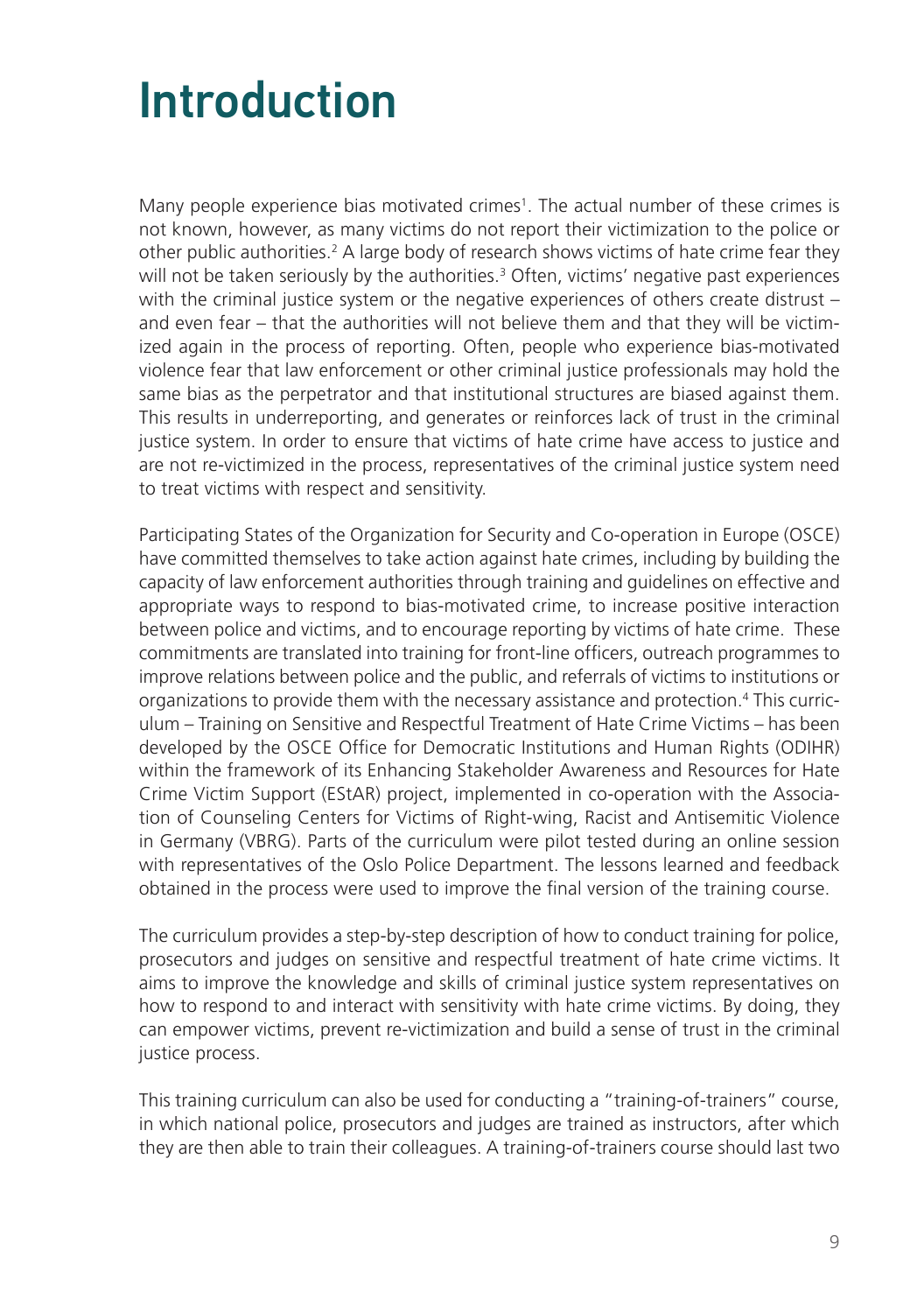days. During the first day of the course, participants should be trained both on how to address hate crimes victims in a sensitive and respectful manner and on effective methods for training others (e.g., understanding group dynamics, specificities about adult training, and different training techniques, such as small group discussions, brainstorming, rankings, role plays and case studies). During the second day, participants should lead sessions themselves and receive feedback from the trainers.

The training is intended to be interactive, building on participative training models. As such, it aims to support participants in:

- understanding how bias against different groups affects attitudes and behaviour when communicating with people;
- understanding the impact of hate crime on victims, thus contributing to the creation of an organizational culture embedded in a victim-centred approach;
- building capacity to respond to and interact with hate crime victims in a sensitive and respectful manner;
- ensuring that law enforcement representatives serve to protect hate crime victims, respond to their needs, and promote human rights and non-discrimination;
- ensuring that law enforcement representatives inform hate crime victims about their rights under the law and make sure that they have access to all information that enables them to make use of their rights;
- enhancing co-operation and communication among criminal justice agencies and with civil society, including community-based organizations, as well as with members of targeted communities; and
- enhancing efforts to improve institutional and policy frameworks that ensure the sensitive and respectful treatment of hate crime victims in the criminal justice system.

#### Target Audience

This is a general curriculum, which should be customized to meet the needs of the country in which the training takes place. The envisaged participants of the trainings are:

- police officers (including patrol officers, investigators, specialized task units on hate crime and risk assessment units), prosecutors and judges;
- mid-level and senior management of national law enforcement officials; and
- future trainers, including those recruited from the above-mentioned professional groups, in the event that training is organized in a training-oftrainers mode.

As this training includes different actors in the criminal justice system, due to specificities of their work it should be conducted for each group separately, i.e., there should be specific training for police officers, prosecutors and judges, respectively. This does not,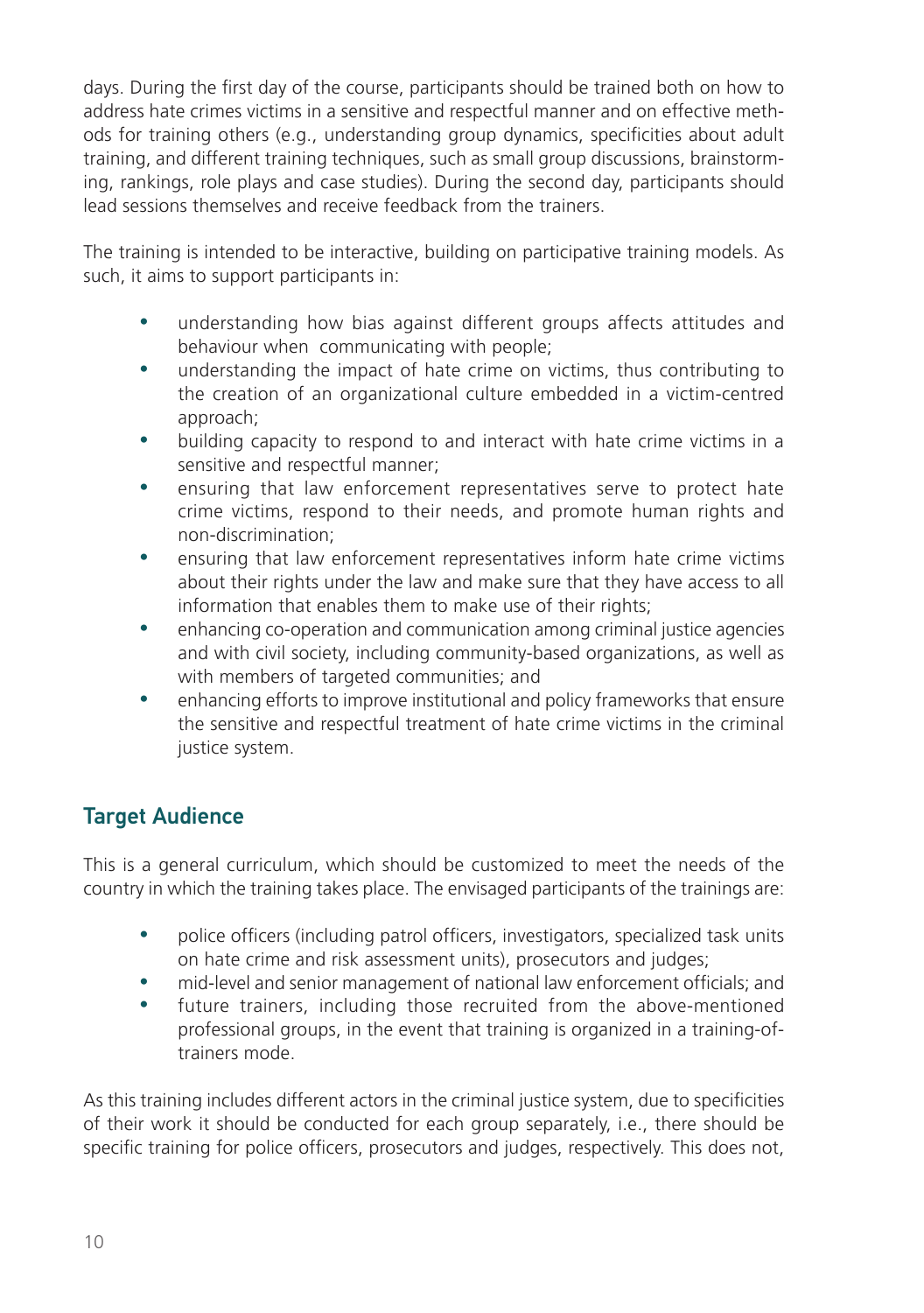however, exclude the possibility of using the training curriculum, or parts of it, during joint courses for different professional groups. Equally so, in order to create a space for candid discussion, participants should be of equal rank or position, or have a similar status within the hierarchy within their respective organizations. Training organizers should strive for diversity and gender balance among participants.

#### Prerequisite Knowledge

Although there is no prerequisite knowledge for taking part in the training, it is recommended that individuals have a basic understanding of hate crime and its impacts, are knowledgeable on hate crime legislation in their country, especially with respect to victims' rights. Importantly, participants need to be willing to self-reflect on their own biases, stereotypes and prejudices, and the ways in which these may affect their behaviour and actions.

#### Methodological Principles of the Training

The training is foreseen as an interactive and practical learning exercise. By providing participants with opportunities to reflect on common practices and follow the desired behaviours in a controlled environment, the training can reinforce the learning experience and provide participants with an opportunity to receive personalized feedback.

The training is grounded in a human rights, anti-discrimination, gender-sensitive approach. A victim-centred approach is applied throughout the training, acknowledging that, even though people might share a particular social identity and personal characteristics, they are each unique individuals, with specific individual needs. Hate crime victims often experience hate incidents due to their intersecting identities, such as their age, gender, ethnicity and religion or belief. As such, it is important to bear in mind that a particular social identity is not uniform among all persons who share that identity.

It is important to bear in mind how a person's gender intersects with other protected characteristics, and how this might affect their vulnerability to hate crime, as well as which subsequent remedial actions are needed. In addition, visible traits which make individuals more easily identifiable as belonging to or being affiliated with a group are also more likely to be targeted. These differences can also be gendered, such as due to wearing of religious symbols/clothes, resulting in women or men from the same group being attacked in different ways or contexts.

The curriculum has a modular structure, enabling trainers to work on each module separately, depending on the specificities of each group and the time allotted for the training. Some activities are optional and, depending on the time available, can be incorporated into or left out of the training. Furthermore, some activities and materials should be tailored to the national context  $-$  see the section on Conducting Training, below, for further information on customization to ensure maximum learning potential.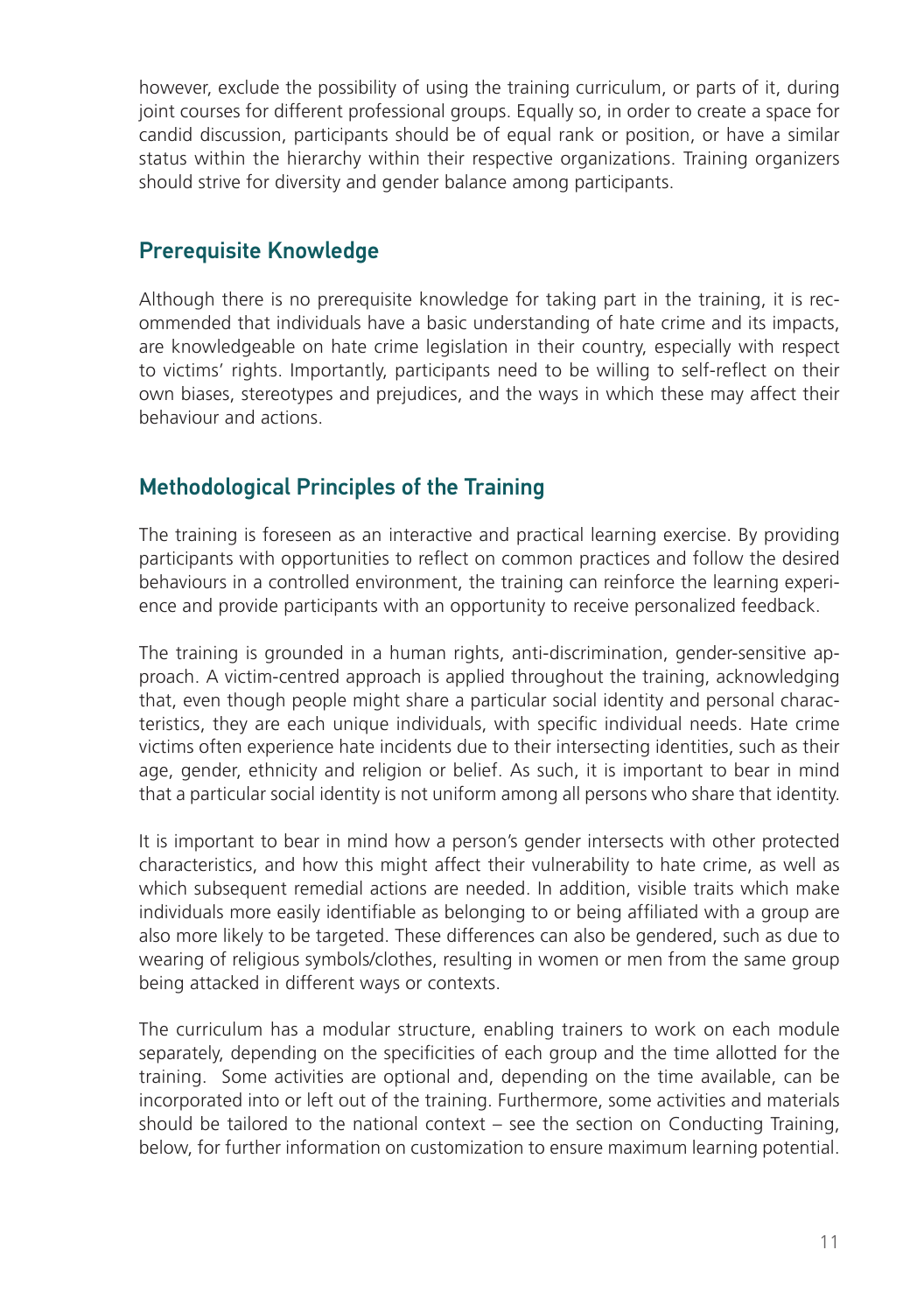Particular activities in the Module 4 can be selected based on the composition of the group of trainees: law enforcement, prosecutors and judges.

The modules and activities have been designed to be integrated into other training programmes offered by ODIHR, including Training Against Hate Crimes for Law Enforcement (TAHCLE)<sup>5</sup> and Prosecutors and Hate Crimes Training (PAHCT)<sup>6</sup>. The modules can also be adapted to other capacity-building training programmes offered to law enforcement and other criminal justice practitioners.

Each module contains the following:

- Learning objectives;
- Overview of activities;
- Materials list and preparation information; and
- Training instructions, with main learning discussion points.

The recommended group size is 20 to 25 participants.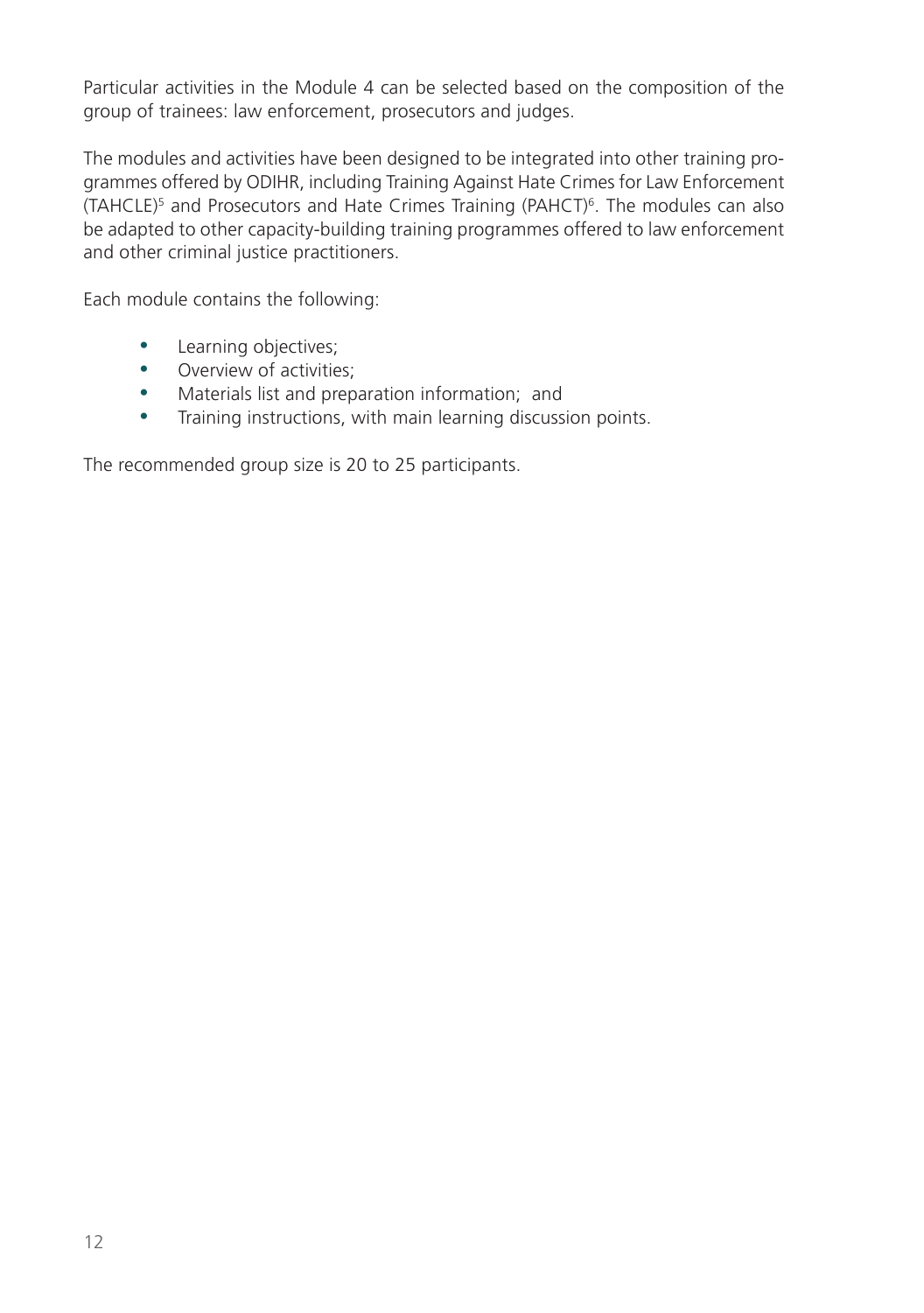## Conducting the Training

#### Training Team

Each training team should consist of at least two trainers, ideally with at least one trainer representing the group being trained (coming from police, prosecutors, or judges) and fluent in the local language. Trainers should have knowledge of national laws and policies in relation to hate crime and victims' rights, how these are implemented, and what the related challenges for victims of hate crimes are. This country-specific knowledge will significantly increase the audience's acceptance of and trust in the trainers, and is a basic element of their ability to provide effective training on the respectful treatment of hate crime victims.

The effectiveness of such training is also greatly enhanced by consultation or involvement with civil society organizations (CSOs) that provide specialist support to victims of hate crime, as well as with other representatives of victimized community groups. Based on their experience, these can offer significant insight and information on the nature of hate crimes, on the impact on their communities, and on obstacles faced in accessing justice. For this reason, they should be viewed as important assets, and it is strongly recommended that they are involved in the customization of the curriculum. There should be a gender balance in the composition of the team of trainers.

#### Training Materials and Handouts

Training materials and handouts can be found at the end of the section for each activity. Training materials are for the trainers, while handouts are to be distributed to participants at the end of the training, as participants will often read the handouts instead of listening to the trainers if these are handed out during the session. To ensure a participatory approach and active engagement, these details in implementation and flow should be followed.

Some proposed activities use case studies and community and impact statements that are, to a large extent, based on real-life examples. Other examples are based on the facts of several real cases, combined to provide a more comprehensive learning experience. These materials highlight disrespectful and insensitive treatment, and often contain racial or other discriminating and offensive language that might cause discomfort for both the trainers and the trainees. Such slurs targeting members of different groups have been replaced in this curriculum by basic descriptions (e.g., "racist slur", "misogynist slur", etc.), while profanity not directly and offensively referring to a person has been spelled out only in part. In those cases where a term is used pejoratively by the speaker, but is not negative in its character (e.g., "woman", "Jew", etc.), these have been spelt out in full. As the actual terms will be used by the trainers in the course of the training,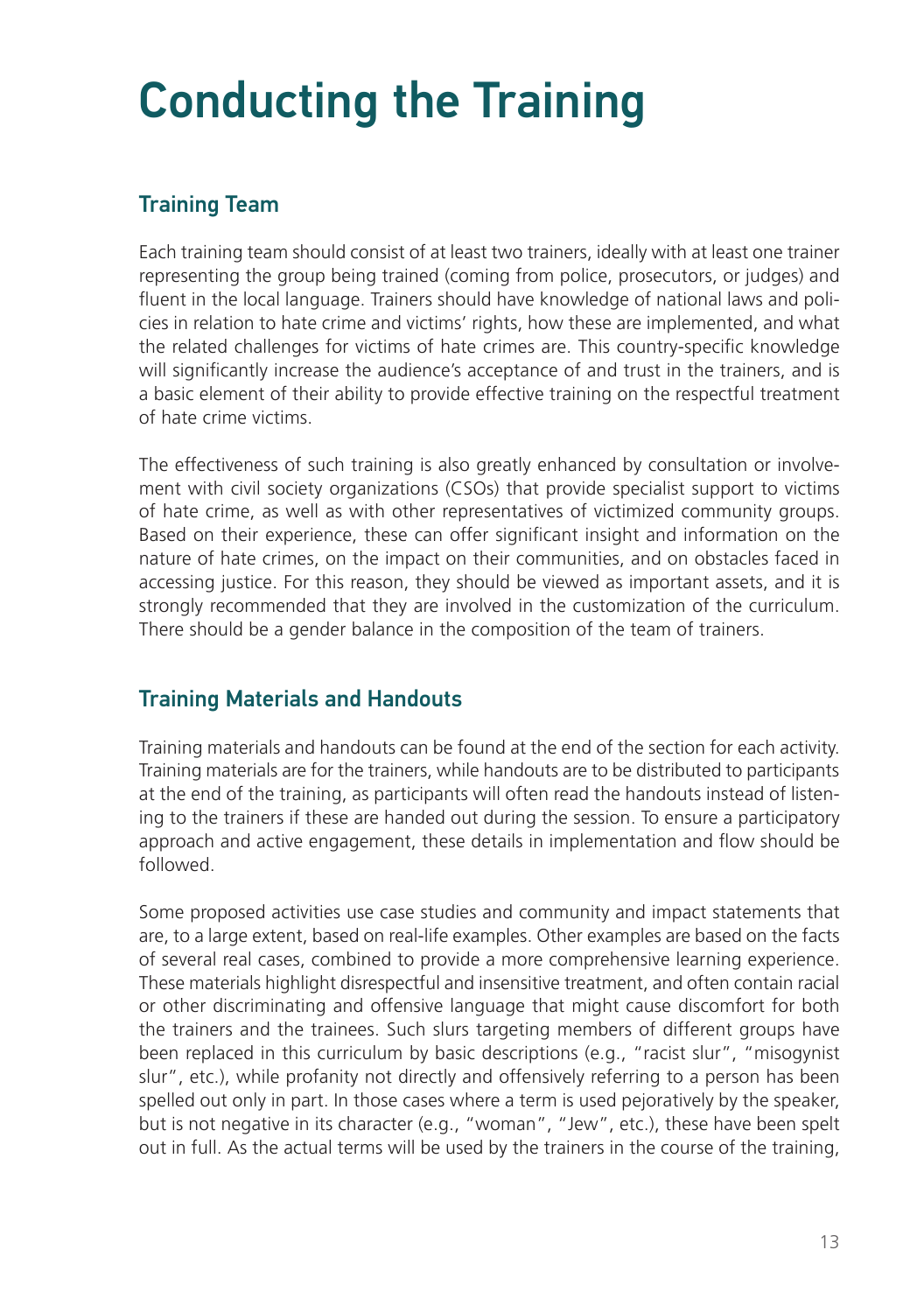they must communicate at all times that such language is being used solely for training purposes and must be responsive to participants sensitivities, allowing participants to decline to take part in certain exercises if, for example, they feel uncomfortable in reading offensive statements aloud.

#### Customization – National Frameworks and Case Studies

The customization process should include the translation of the materials, as well as preparing case studies and other resource materials relevant to the country context. It is advisable to collect factual and anecdotal data on the nature and extent of hate crimes and non-criminal bias-motivated incidents and information on the groups most often at risk of discrimination, as well as on national frameworks for victims of crime – in particular, hate crimes victims in – and both its strengths and any gaps that exist.

Consultation with national stakeholders (criminal justice system representatives, civil society representatives, and national human rights institutions and equality bodies) should be conducted in order to obtain information related to the following questions:

- How are hate crime victims represented in the law?
- Who is responsible for the individual assessment of a hate crime victim's needs?
- How are referrals to support service providers organized in the country?
- What are the national laws on data sharing (in the context of referrals)?
- What policy or quidance exists on the sensitive and respectful treatment of hate crime victims?

Case studies are a crucial component of the training resources. The case studies included in this curriculum are generic, illustrating specific issues highlighted in the modules. Ideally, trainers should prepare case studies based on actual hate crimes and hate incidents that have occurred in the country or region where the training takes place. Countryspecific case studies can help overcome the defensiveness on the part of participants who do not believe that hate crimes occur in their country.

Customization of case studies can be done through desk research and/or consultation with relevant civil society representatives and other stakeholders. A collection of individual accounts of hate crimes and incidents allow trainers to:

- gather information on the nature/extent of hate crimes and bias incidents that occur in the country or region where the training will be delivered;
- gather information on the existing frameworks for the sensitive and respectful treatment of hate crime victims, as well as challenges in the country or region where the training will be delivered;
- overcome the defensiveness of participants who do not believe that hate crimes occur in their country/community;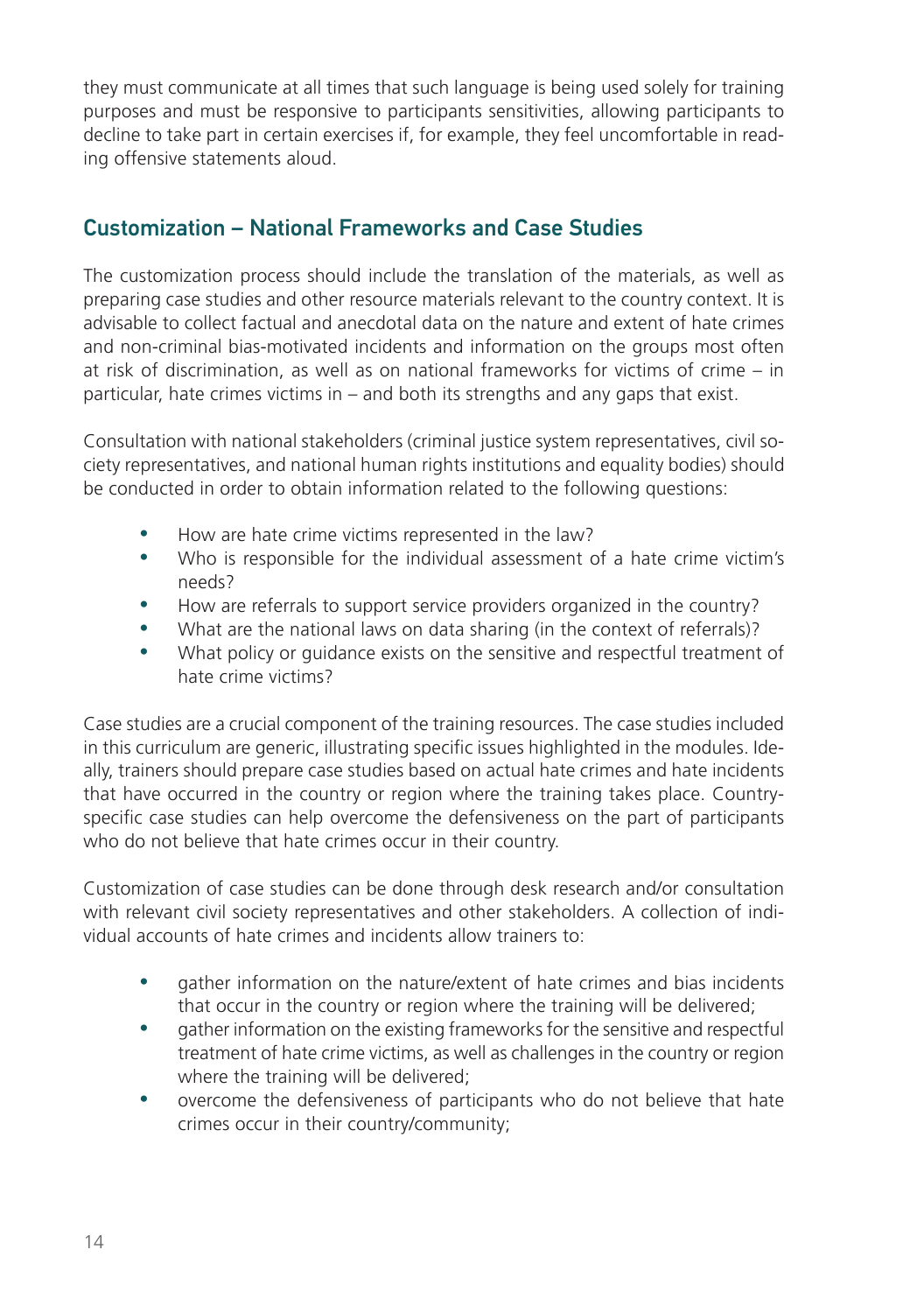- provide the trainees with a safe place for self-reflection on personal biases towards specific vulnerable groups; and
- enhance their own credibility by providing information that is directly relevant to the local context.

The list of Materials and Handouts that benefit from customization consists of:

- Training Material 1.2: Hate Crime Story
- Training Material 2.2: Hate Crime Victims' Experience
- Training Material 2.4: Barometer of Opinions
- Training Materials 4.3a: Hate Crime Cases Bias Indicators
- Handout 2.5: Scenario Train Journey
- Handout 3.4a: Ahmad's Story
- Handout 3.3a: Impact Statements
- y Handout 4.1a: Treating Hate Crime Victims in a Sensitive and Respectful Manner: Case Studies
- Handout 4.2: Role-Play Victim and Law Enforcement Officers
- Handout 4.3a: Hate Crime Cases Bias Indicators
- y Handout 4.4b: Case study Member of a Religious or Belief Community

The following Handouts can also be prepared, based on the provided templates:

- Handout 3.1b: National Hate Crime Legislation
- Handout 5.2: List of Support Service Providers

#### **Evaluation**

A pre- and post-training evaluation should be conducted to determine the level of knowledge built and contribute to an overall assessment of the training itself.

The evaluation should involve:

- collecting gender-disaggregated data on participants' learning;
- comparing intended results with actual results (in relation to the expectations trainees expressed in the pre-training survey and their answers to the posttraining survey, including in relation to knowledge gained, the training methodology, the skills of the trainers, and the relevance and applicability of the training itself;
- identifying areas for improvement; and
- assessing whether participants in the training feel empowered to advocate for a victim-centred approach.

See the Handout: *Evaluation* for sample evaluation forms, which should be tailored to the specific training.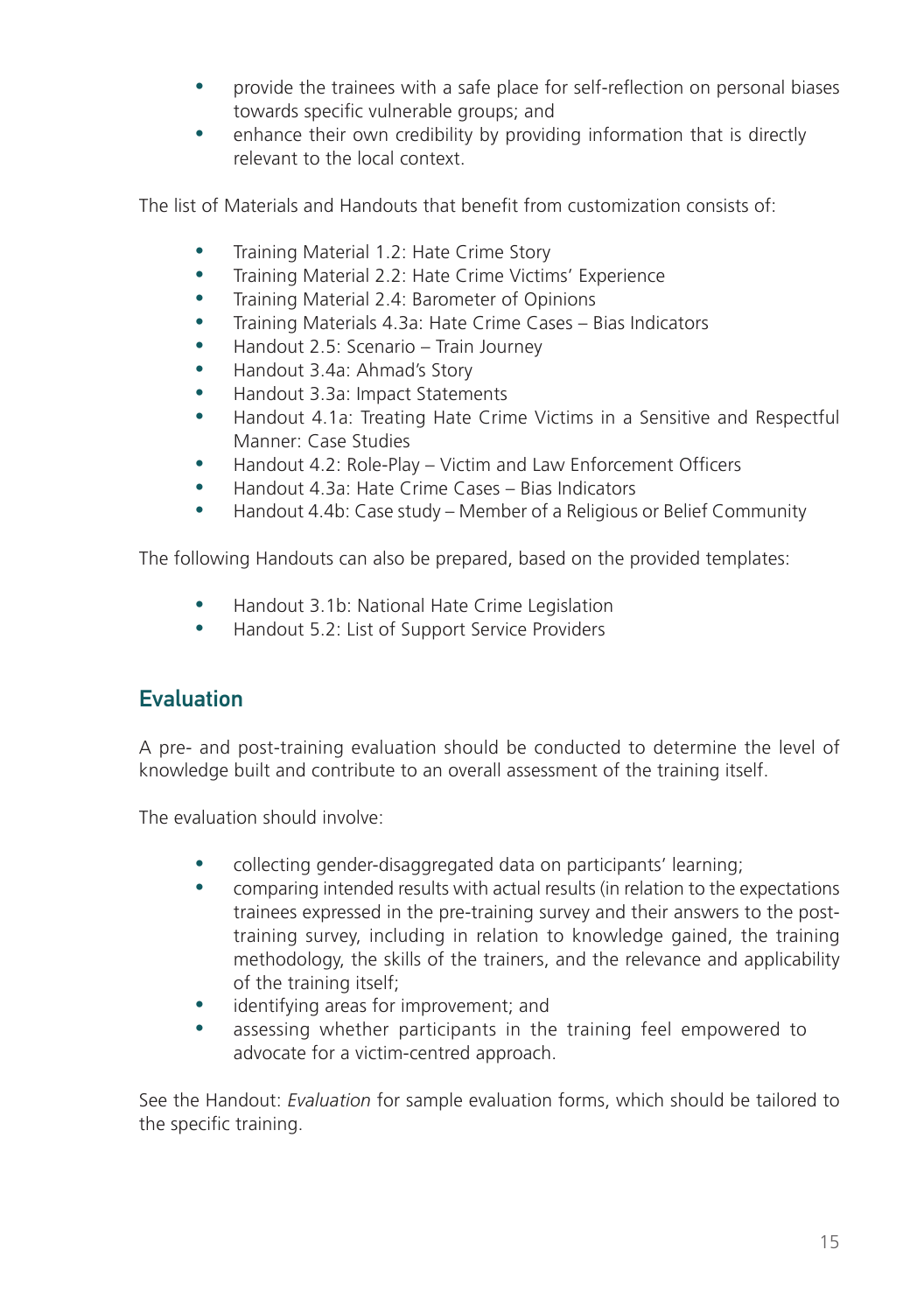#### Equipment and Supplies

The training should be held in a large, comfortable room. Ideally, participants should sit in chairs (without tables) arranged in a U shape (with the trainers presenting from the open end of the U). A table should be placed at the front of the room for a projector for presentations, as well as for workshop materials. A table for refreshments should be placed at the back or side of the room.

The following supplies and equipment should be available:

- Computer, projector and screen for presentations;
- $\bullet$  Flip charts.
- Name tags;
- Markers: one black or blue marker for every five participants, and a set of multi-coloured markers;
- Masking tape and Scotch tape;
- Blank cards or pieces of paper (three for each participant);
- Pencil or pen (one for each participant); and
- $\bullet$  Post-it notes.

#### Pre-Workshop Preparations

The trainers should:

- determine customization needs in advance and prepare the session materials accordingly, such as the Handout on National Hate Crime Legislation and the List of Support Service Providers available to victims of hate crime; and
- conduct preliminary research to understand the context for hate crime victim support in the country, including details such as existing guidance or protocols on the sensitive and respectful treatment of hate crime victims, the process and responsibilities around conducting Individual Needs Assessments (INAs)

#### Proposed Schedule for the Training

This curriculum includes obligatory and optional activities, so the agenda can be flexible, depending on the needs of the participants. It is also possible, in case of delivering the training to a diverse professional group, to merge the two schedules.

It is advised for the trainers to arrive an hour before the training begins to set up properly.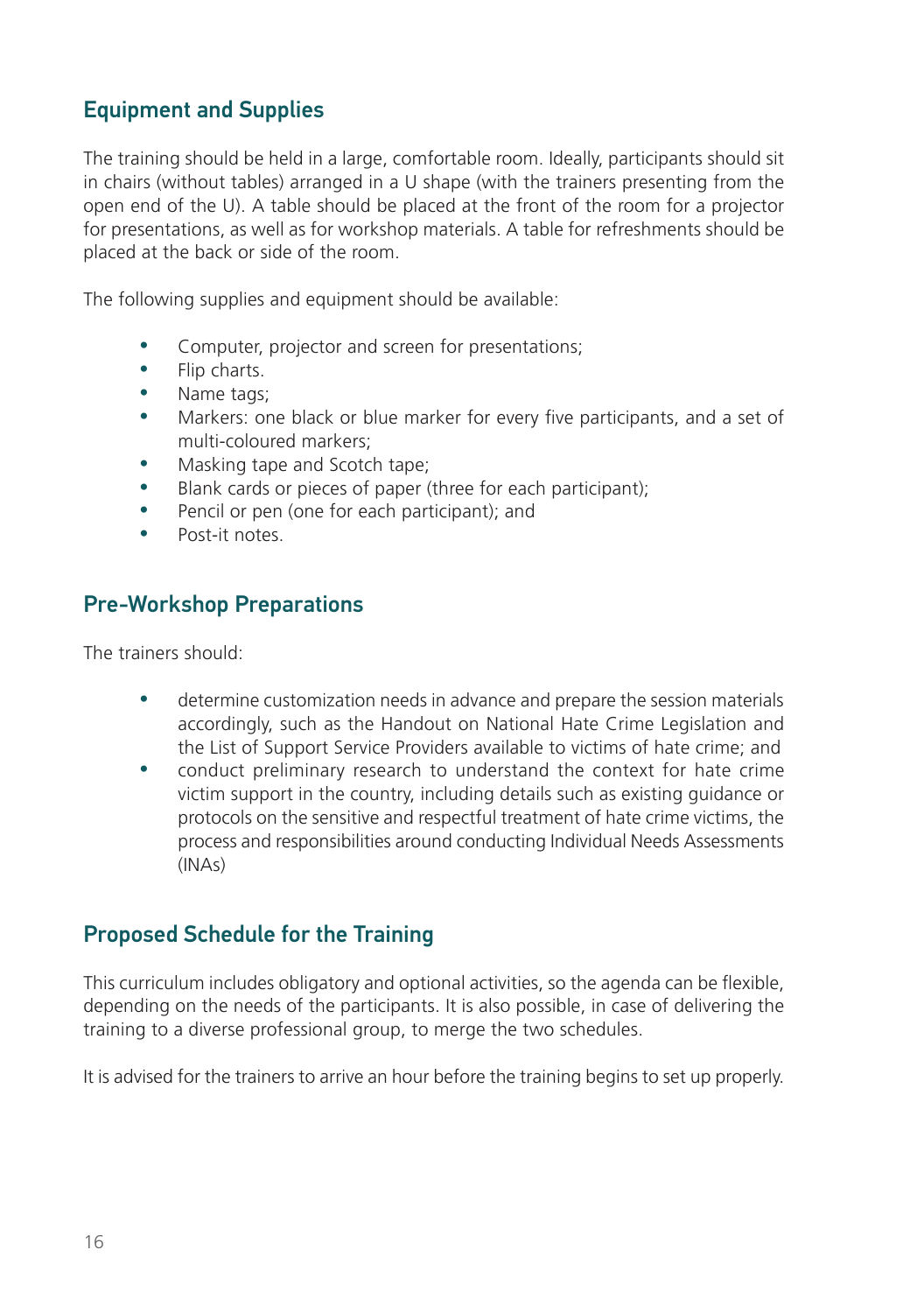#### Law enforcement officials

| $09:00 - 09:55$ | Introduction (Module 1)                                                                                     |
|-----------------|-------------------------------------------------------------------------------------------------------------|
| $09:55 - 10:50$ | Understanding Bias (Module 2)                                                                               |
| $10:50 - 11:50$ | Hate Crime and Hate Crime Victims – Concepts (Module 3)                                                     |
| $11:50 - 12:05$ | Coffee break                                                                                                |
| $12:05 - 13:20$ | The Sensitive and Respectful Treatment of Hate Crime Victims<br>(Module 4)<br>for police officers           |
| $13:20 - 14:20$ | Lunch                                                                                                       |
| $14:20 - 15:20$ | The Sensitive and Respectful Treatment of Hate Crime Victims<br>(Module 4)<br>for police officers           |
| $15:20 - 15:35$ | Coffee break                                                                                                |
| $15:35 - 16:25$ | Institutional Measures to Ensure the Sensitive and Respectful<br>Treatment of Hate Crime Victims (Module 5) |
| $16:25 - 16:40$ | Closing and Evaluation                                                                                      |

### Prosecutors and judges

| $08:30 - 09:25$ | Introduction (Module 1)                                                                                     |
|-----------------|-------------------------------------------------------------------------------------------------------------|
| $09:25 - 10:20$ | Understanding Bias (Module 2)                                                                               |
| $10:20 - 11:20$ | The Concept of Hate Crime and Hate Crime Victims (Module 3)                                                 |
| $11:20 - 11:35$ | Coffee break                                                                                                |
| $11:35 - 12:50$ | The Sensitive and Respectful Treatment of Hate Crime Victims (Module 4)<br>for prosecutors and judges       |
| $12:50 - 13.50$ | Lunch                                                                                                       |
| $13:50 - 15:20$ | The Sensitive and Respectful Treatment of Hate Crime Victims (Module 4)<br>for prosecutors and judges       |
| $15:20 - 15:35$ | Coffee break                                                                                                |
| $15:35 - 16.25$ | Institutional Measures to Ensure the Sensitive and Respectful<br>Treatment of Hate Crime Victims (Module 5) |
| $16:25 - 16:40$ | Closing and Evaluation                                                                                      |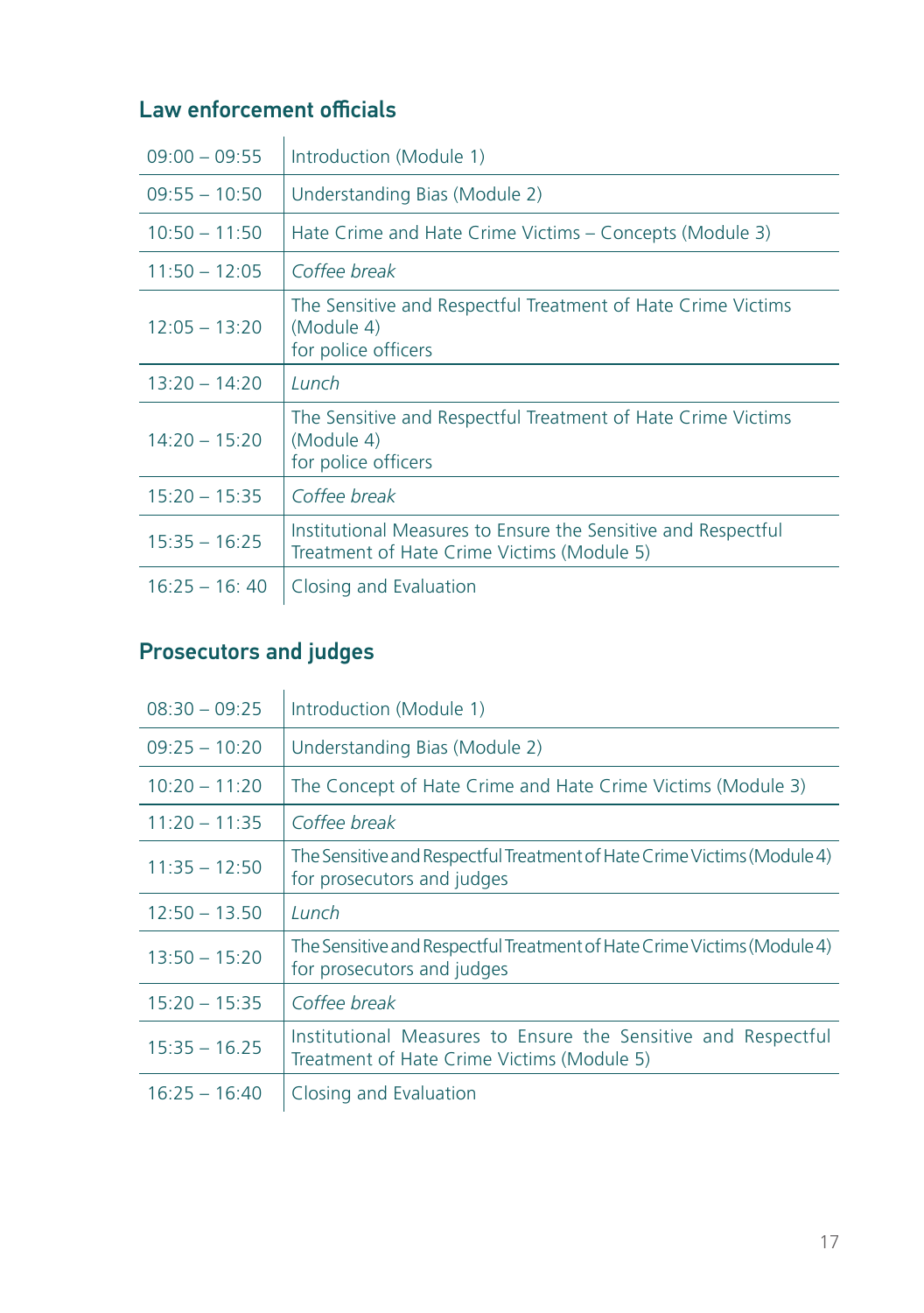#### Online Version of the Training

While the training curriculum is primarily meant for a face-to-face training course, a training session is possible be conducted in a digital format. Preparation and delivery of an online course relies on preparation, planning and careful consideration of the advantages and disadvantages of the technology to be used in the process. Learning online differs from a classroom experience, and the digital training must be reflective of these differences. Technology can have both positive and negative effect on the learning process, with possible technical problems likely to have an impact on trainees' motivation and ability to engage in an online event.

The online version of the Training Course on Sensitive and Respectful Treatment of Hate Crime Victims depends on ensuring that the trainers have the necessary skills, knowledge and confidence in delivering online sessions, as well as the engagement of additional technical support to manage the online interaction tools. Therefore, the online training should be delivered by a team of at least three comprising two experts and a technical assistant. It is essential that trainers are confident both with the technology used in the training and techniques to encourage, motivate and support interaction in an online environment.

Additional digital materials can be used and/or adapted for an online event, ex. prerecorded victim statements and educational videos. Should a digital format be chosen, trainers must select the activities taking into consideration the target audience, their capacity to participate in an online training course and the key training objectives to be achieved.

Participants should be encouraged to use both their computers, equipped in functioning videoconferencing software and hardware, as well as mobile phones. Participants should be encouraged to keep their video cameras on throughout the entire training. The minimum technical requirements for an online training session should be the following:

- a stable Wi-Fi connection that allows full visual and audio access;
- a working camera;
- a microphone (preferably a headset):
- an office or room with limited distractions.

The live session should be preceded by a technical check organized several days before the training session, allowing for troubleshooting and adjustments to the training agenda, should these be deemed necessary.

Relevant handouts can be distributed to the participants before and/or after the training course, depending on the trainers' preference. Trainers should make sure that no materials containing offensive or abusive language are distributed to the trainees. They should all be used in the digital format with great caution, and be accompanied with trainers' relevant explanations and commentary.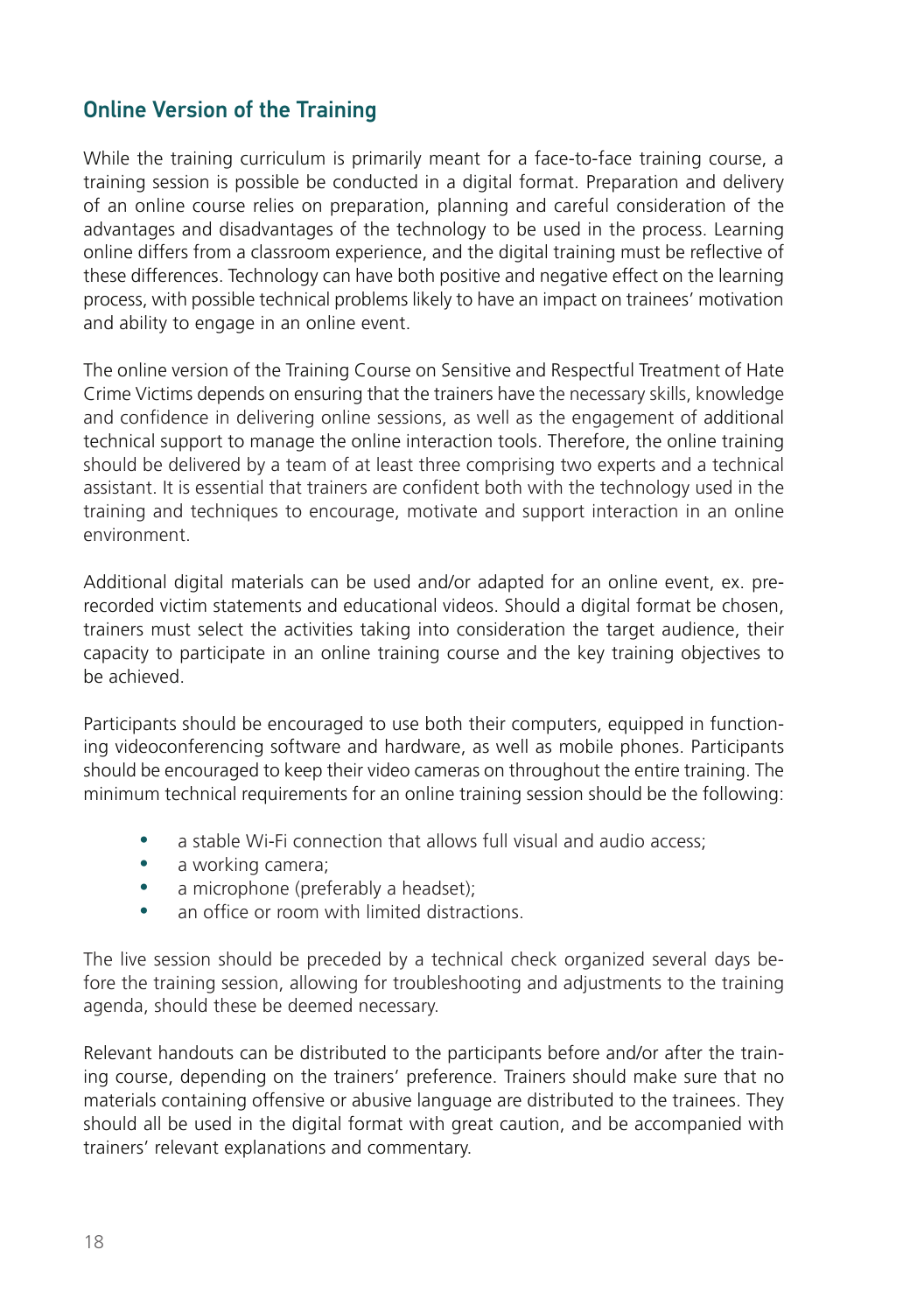To achieve similar objectives as the face-to-face course, the online training should involve not more than 20 trainees and be conducted in parts lasting no longer than six hours a day, with at least two coffee breaks and a one-hour lunch break in between the sessions.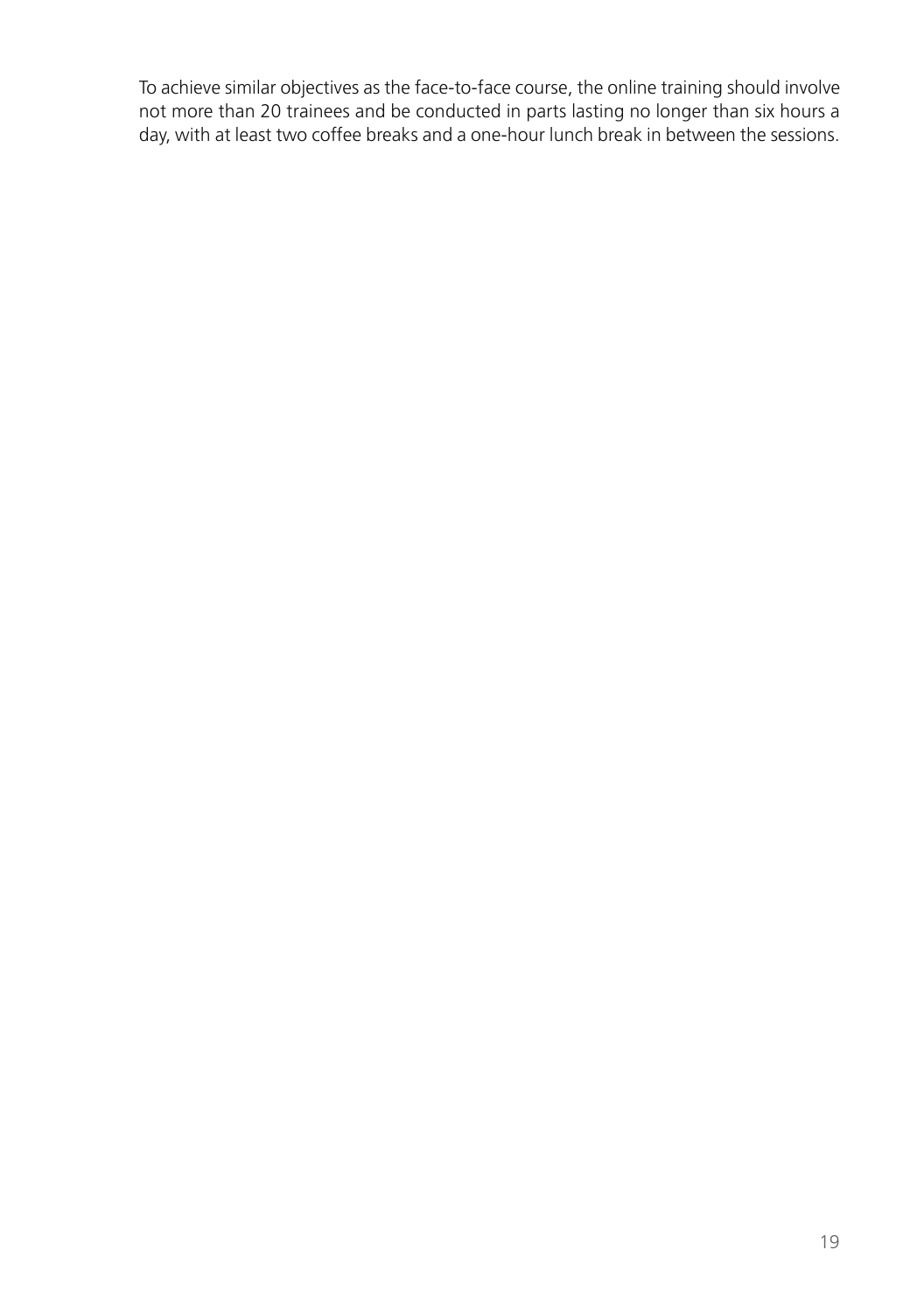## Module 1:Introduction and Overview – The Sensitive and Respectful Treatment of Hate Crime Victims

Time: 55 minutes

#### Module Learning Objectives:

- Introducing the group and the trainers to each other;
- Fostering an open, safe and learning space for professional exchange;
- Setting up ground rules for the workshop; and
- Explaining the objectives of the workshop.

### Activity 1.1 – Welcome and Introduction, Ground Rules

#### Activity learning objective:

Introducing the group and the trainers to each other.

Time: 25 minutes

#### Materials:

Name tags and markers

#### Required Preparation:

Trainers should fill out name tags for themselves prior to the training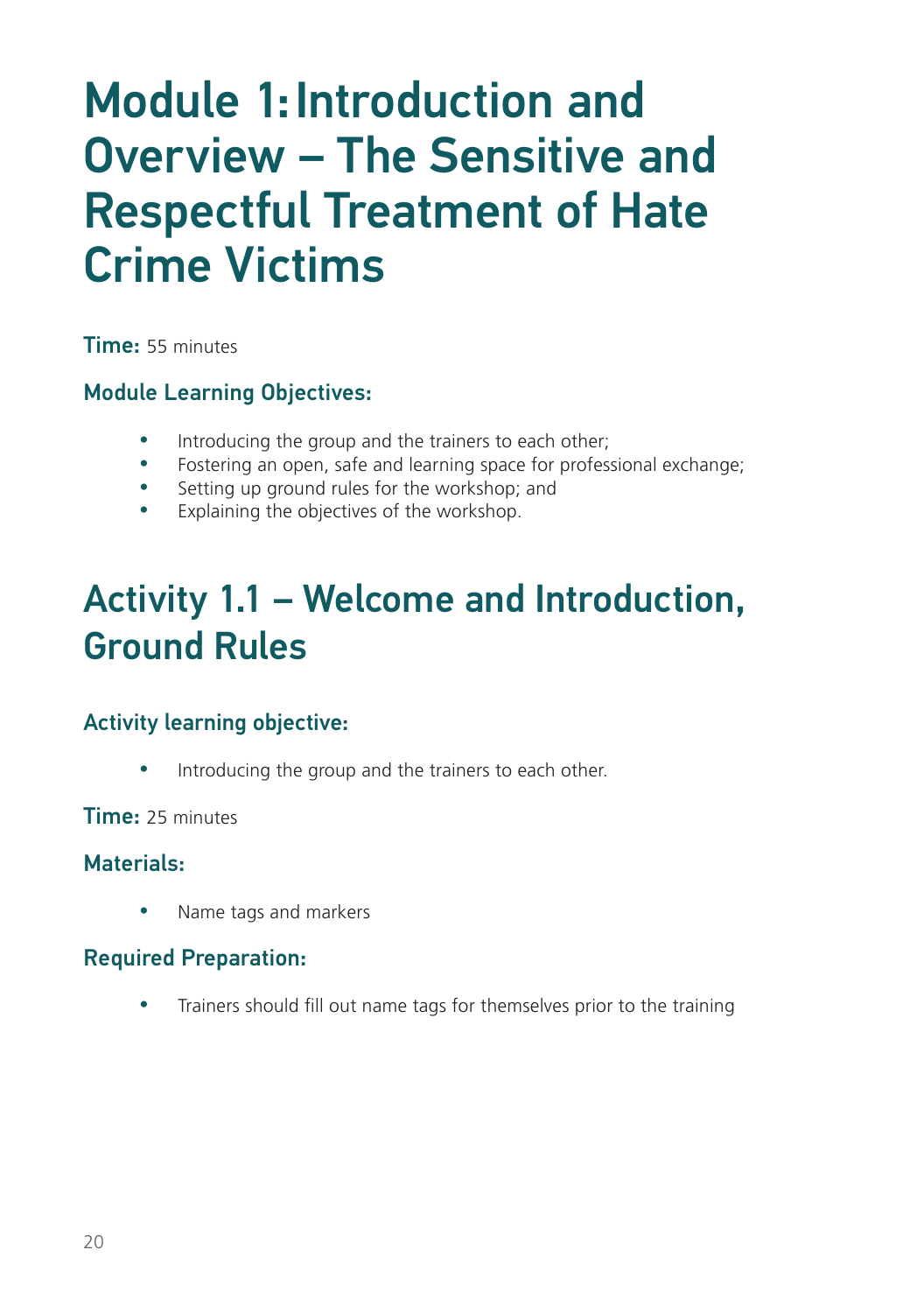#### Instructions:

1. Welcome

Each trainer should fill out a name tag for themself before the participants arrive. As participants arrive, trainers should ask them to pick up a blank name tag and a marker, and to write their first name in large letters.

Trainers should introduce themselves by providing their names and briefly describing their backgrounds and experiences.

2. Introduction of participants

Ask each participant to introduce themselves and share:

- Their name and surname; and
- A short example of any personal experience of preferential or discriminatory treatment they have received due to a characteristic they have (e.g., after sharing their age, someone might have presumed they were not willing to learn more or they were too young to have the necessary experience; or, after sharing the fact they had a disability, they were allowed to skip a line in the bank, etc.). If they are not comfortable with sharing a personal experience they can share something they witnessed. Give a few minutes for participants to prepare.

Explain to participants that, based on a person's identity markers, such as gender, civil status, nationality or ethnicity, or origin from a particular region of a country, people may encounter some difficulties or be more welcomed when accessing different services. Highlighting this may prepare participants for further discussion about bias, stereotypes and prejudices

3. Input by a senior leader in a live or a pre-recorded message (optional)

This is an opportunity for leadership to demonstrate their commitment to supporting hate crime victims. In addressing participants, a senior officer should:

- underline that the criminal justice system must provide equal access to justice to all communities, by treating all victims with dignity and respect, regardless of their background;
- recognize the damaging impact of hate crime on various communities and the importance of ensuring the sensitive and respectful treatment of hate crime victims; and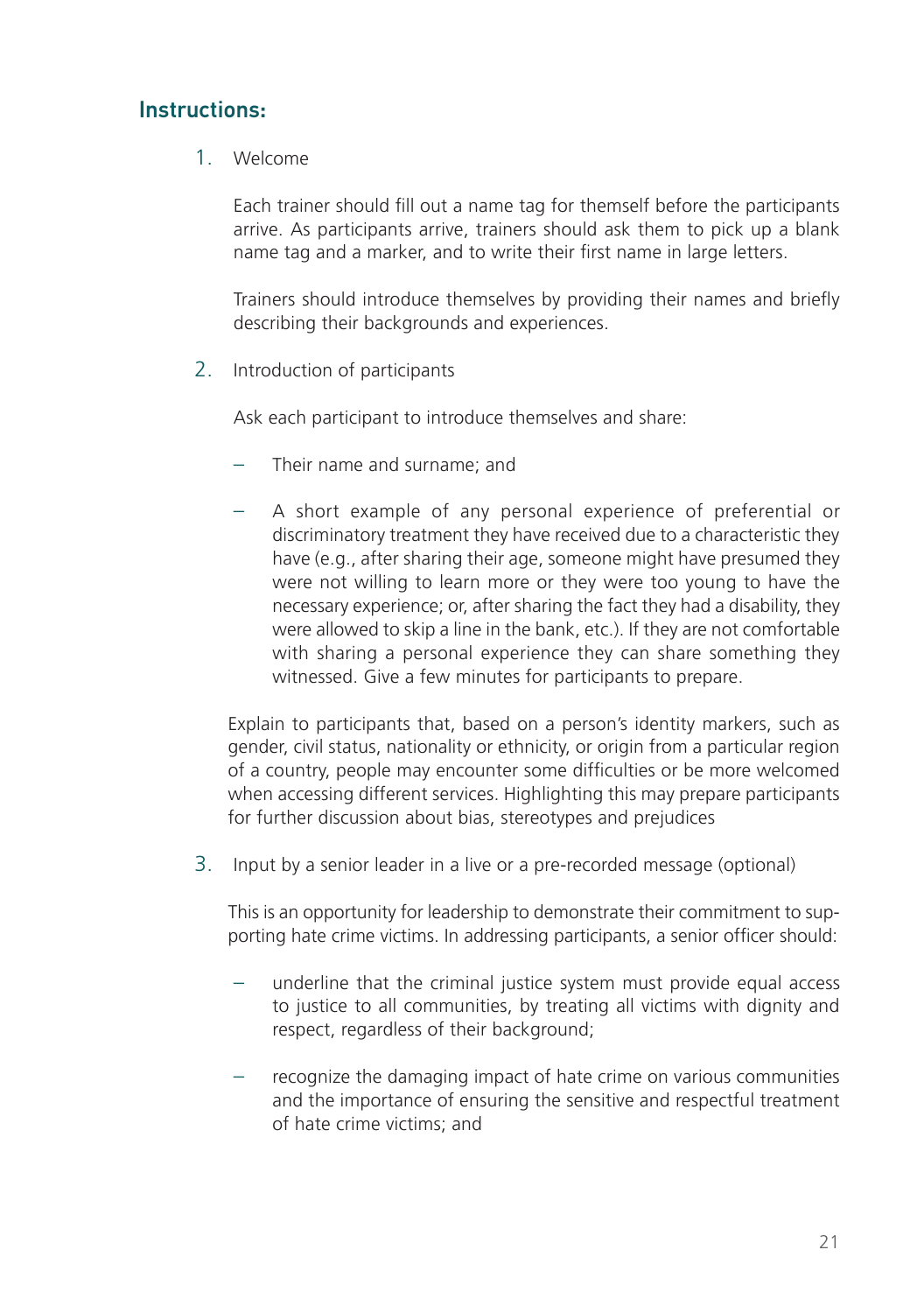- address the outcomes participants should derive from the training, i.e., the skills to engage with and assist hate crime victims, by protecting them and responding to their needs, as well as indicate how the institution or leadership will support the implementation of the training.
- 4. Ground rules

It is important to agree on a number of rules. The trainer will write these on the flip chart and post them in the room for the remainder of the workshop. It is important that all members of the group, including the trainers, feel comfortable with the rules and commit to respecting them. Examples of helpful ground rules include:

- Listen and "hear" what is being said;
- Avoid insults or disrespect;
- Respect other opinions;
- Refrain from speaking too often or for too long (give everyone a chance to speak);
- Do not use mobile phones during the sessions, unless in case of emergency;
- Do not interrupt when someone else is speaking; and
- Signal your intent to speak by raising a hand.
- 5. Trigger warning

Participants of the training must be made aware that some activities illustrate the use of offensive and abusive language. They must be explained that this is for training purposes only. If participants are not comfortable reading the case studies, community statements they should be allowed to decline. Participants should be able to opt out of any activity which they are not comfortable participating in.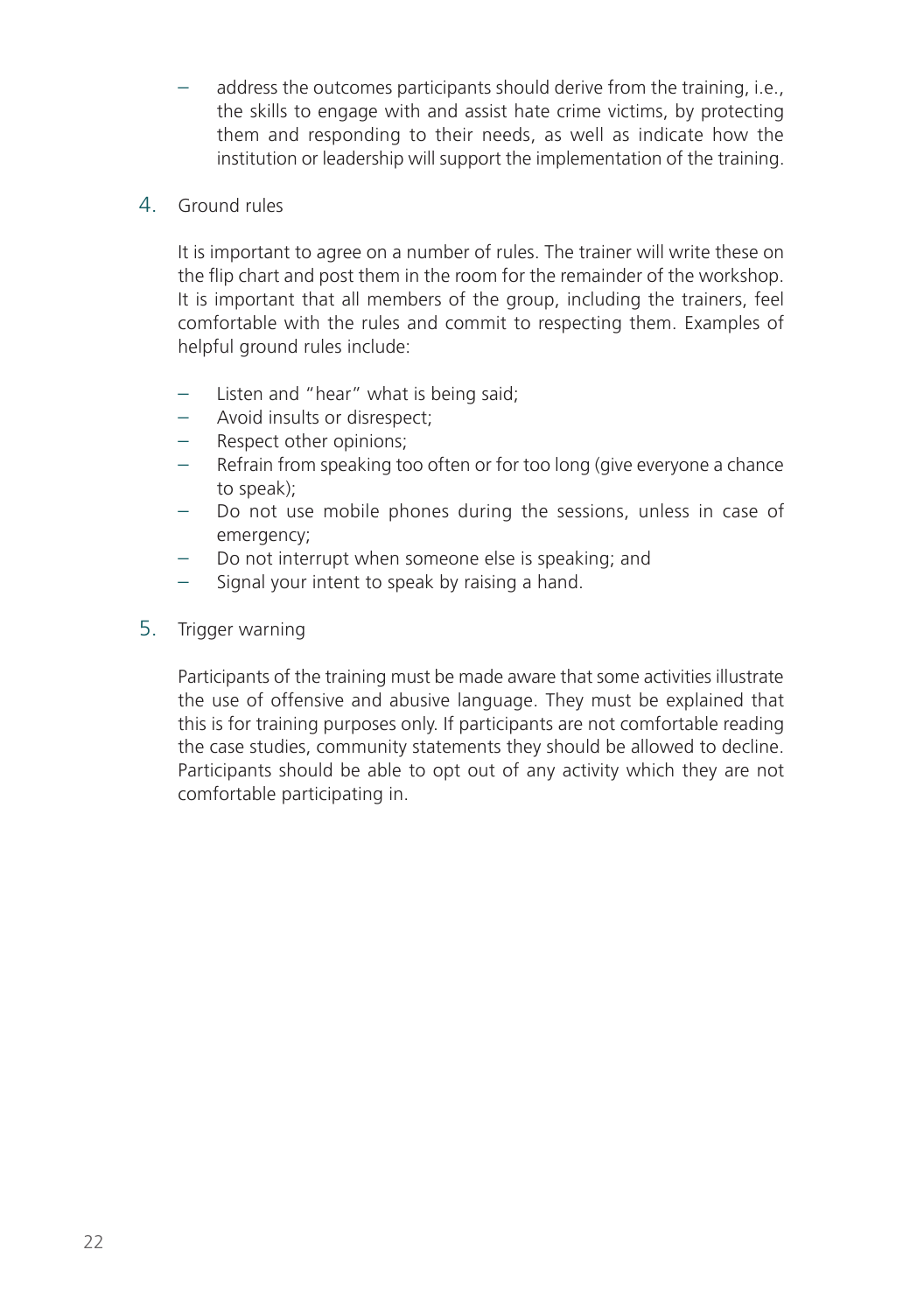## Activity 1.2 – Objectives of the training

#### Activity learning objective:

- Explaining the objectives and goals of the training; and
- Fostering an understanding of hate crime victims' needs and the importance of sensitive and respectful treatment.

#### Time: 30 Minutes

#### Materials:

Training Materials 1.2: Hate Crime Story

#### Required preparation:

- Type and print out accounts of hate crime victims and their experience with the criminal justice system, prepared in Training Materials 1.2.
- Customization to of the Training Material 1.2 (optional).

#### Instructions:

- 1. Explain that the purpose of the training is to provide participants with the requisite knowledge and skills to engage with and assist hate crime victims in a sensitive and respective manner. Explain that the training is about raising awareness of participants' own biases and increasing their understanding of how such biases affect their work with and the support they provide to hate crime victims.
- 2. Use the sample accounts of hate crime victims and their experience with the criminal justice system, prepared in Training Materials 1.2, selecting one story. You are advised to customize it to the national context or to use a story of your own choice that fits the national context. Warn the participants that the story illustrates the use of offensive and abusive language. Explain that this is for training purposes only.
- 3. The trainer will illustrate the main issues with the story (see Instruction 4 and 5). These issues introduce the role of the criminal justice system in engaging with and assisting hate crime victims. Ask the participants to look at the pre-selected example provided in Training Materials 1.2, and ask them to reflect on the response provided to the hate crime victims by the criminal justice system.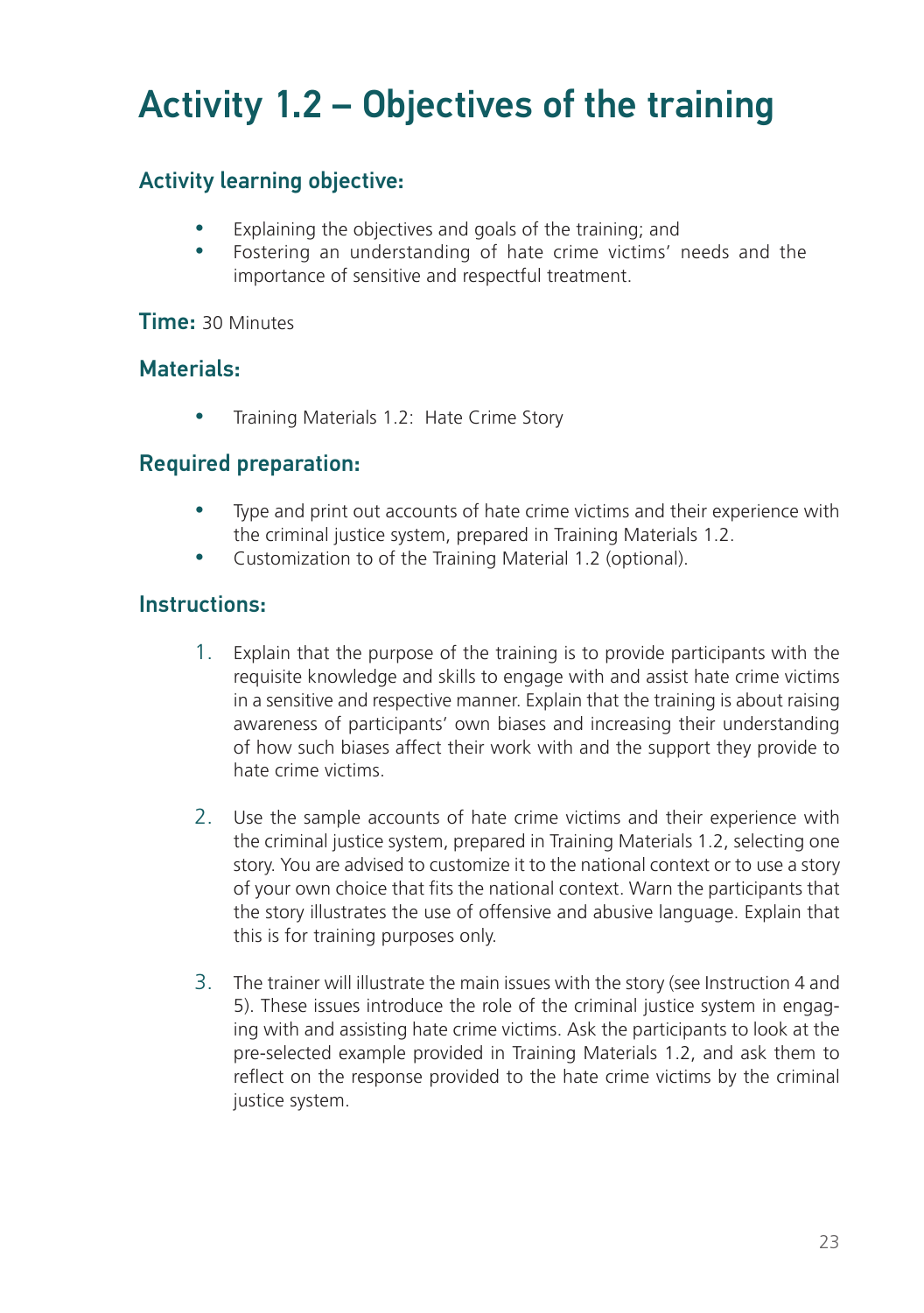- 4. Explain that how hate crime victims are responded to and dealt with, particularly in the criminal justice system, is an expression of a society's commitment to upholding and protecting their rights and a manifestation of society's response to the offender's biased criminal behaviour.
- 5. Stress that responding to victims in a respectful and sensitive manner prevents secondary victimization and helps reduce distrust in the criminal justice system. It might also have the effect of preventing future crime and victimization of more people by enhancing reporting and, in consequence, allowing for investigation and prosecution of hate crime perpetrators. Equally important, it empowers victims and their respective communities.
- 6. Point out that when the criminal justice system does not respond to hate crime victims in a sensitive and respectful manner, this contributes to a lack of trust in the system and discourages the reporting of hate crimes. Underline that lack of sensitive and respectful treatment by criminal justice system can lead to secondary victimization, which can result in greater humiliation, degradation and isolation of victims, having an impact on their emotional and psychological well-being. Hate crime victims' accounts range from not being believed when reporting the crime, to being harassed or made fun of, or even to being beaten up by law enforcement personnel. Criminal justice system professionals should bear in mind that, for many victims, this fear may stem from their own past experience with interactions with the criminal justice system or from the negative experiences of others within their community.
- 7. Explain that to be able to respond to the needs of the hate crime victims (such as, for example, personal safety and security, practical help, emotional and psychosocial support, information and advice), criminal justice professionals need to understand the impact of hate crime on individuals and communities.
- 8. Highlight that, as hate crimes are "message crimes", and as the victim is selected because of their protected characteristic(s), these crimes can make all group members sharing the characteristic(s) feel vulnerable, that they "don't belong" or "are not to be tolerated". Other groups may also be affected, due to an overarching fear they could also be targeted. Hence, a failure to effectively deal with hate crimes and address the specific needs of hate crime victims sends a clear signal that different sections of society have different value and worth. Underline that, in order to be able to respond to hate crime victims in a sensitive and respectful manner, it is important to reflect on our own personal biases, as well as those prevalent in our society.
- 9. Emphasize that treating everyone in the same way does not contribute to protection of the principle of equality, but that the specific needs of each individual person affected by hate crime need to be considered during the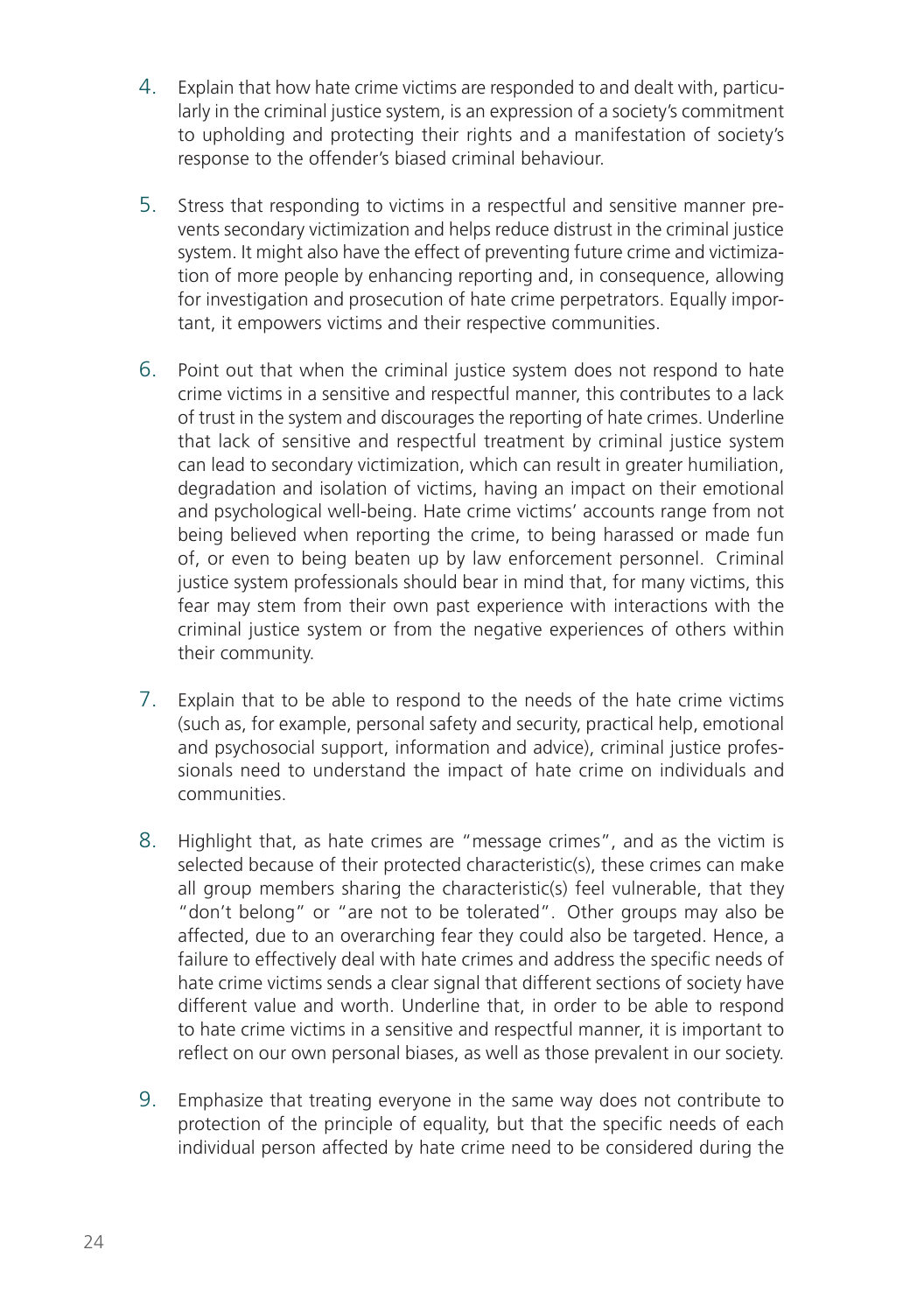investigation and trial procedure. Underline that intersectional understanding of the impact of hate crime on individuals and their subsequent needs is critical. Victims often experience hate crimes on the basis of intersections between various protected characteristics. Equally, a particular social identity is not uniform among all persons who share that identity. As an example, there are many different types of disability. Therefore, persons with disabilities as a group are not a homogeneous community. The lived experience of a disability is also affected by other aspects of social identity, such as a person's age, gender, ethnicity and religion or belief. Underline that an individual's physical condition, mental stability and health conditions, as well as their previous individual and collective experiences of discrimination, crime, violence and traumatization can also affect the impact of a hate crime on that particular victim.

10. Emphasize that, to be able to address these needs, a victim-centred approach that acknowledges that even though people might share a particular social identity and personal characteristics they are unique individuals, with specific individual needs, is key. Each case must be assessed individually. A victimcentred approach also implies having a victim's needs and rights at the centre of any action, approach or measure undertaken by criminal justice bodies, victim support service providers, civil society actors and any person in direct contact with a victim throughout the course of a hate crime case. For this purpose, look at the specific needs of hate crime victims in the examples provided in Training Materials 1.2. Underline how improper treatment in the criminal justice system contributes to reaffirming fears and mistrust present in the communities.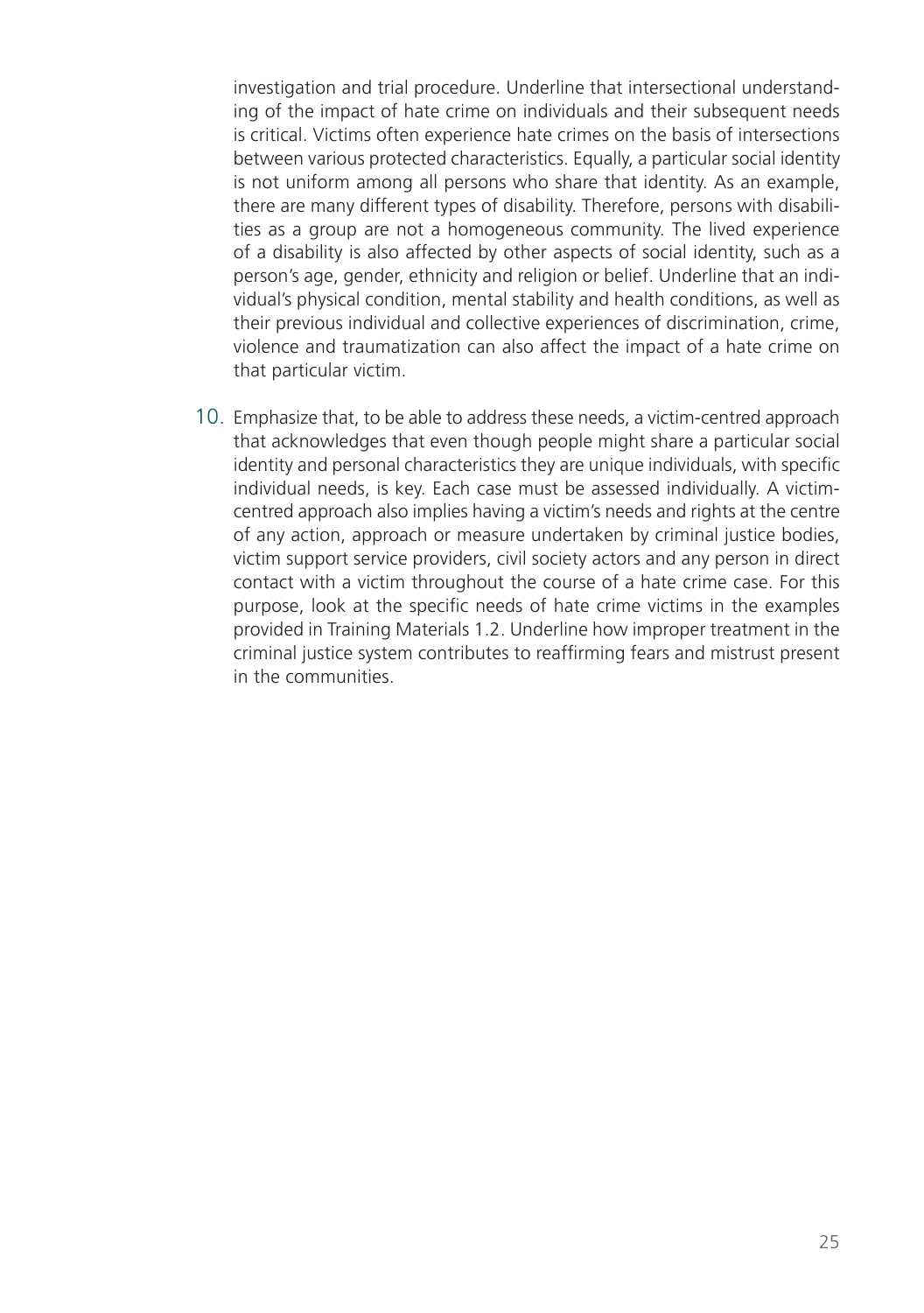### Training Material 1.2 – Hate Crime Story

#### Example 1: Nora's Story<sup>7</sup>

Nora was walking in a market in her city with her partner, who is Romani. In a confrontation with two other market visitors, her partner was racially insulted by the two men and physically attacked and chased. Racist comments such as "You should all be exterminated, I \*\*\*\*\*\* your [anti-Roma slur] mother" were made towards him. Nora tried to help her partner, and was also seriously beaten. One of the two man grabbed her by the T-shirt and said, "What are you going to do now you [misogynistic slur]? I will beat you now".

The police carried out an on-site investigation and a further assessment of available evidence. They interviewed Nora and her partner, as well as two attackers. The police lodged a criminal complaint against two attackers for the suspected commission of a hate crime, perpetrated by attempting to inflict grievous bodily harm on Nora's partner and motivated by the latter's Roma origin. Nora was mentioned in the criminal complaint as a witness.

In the course of the investigation, the Municipal State Attorney's Office questioned the two suspects and, on later instructed the police to conduct an identification procedure and formal questioning of Nora and her partner as witnesses. When questioned as a witness, Nora and her partner repeated the statement given during the first police interview.

Upon completion of the investigation, the State Attorney's Office indicted the perpetrators on charges of making serious threats against Nora's partner and inflicting bodily injury, associated with a hate-crime element. The indictment also made reference to the attack on Nora. At the hearing, Nora's partner repeated the statements he had given to the police. Additionally, he said the attackers had told Nora that she was also Roma if she was with a Roma man. Nora's original statement to the police was admitted in evidence, and she was not called on to testify at the trial.

In a judgment of later that year, the Criminal Court found the two attackers guilty as charged and sentenced them to one year and six months' imprisonment.

But in this procedure, Nora was only considered as a witness, and not as a victim. She lodged a criminal complaint, arguing that she was also a victim of a hate crime. In this procedure, she alleged that the attackers called her a "[Misogynist slur] who had a relationship with a Roma man" and told her that she would be beaten". But her criminal complaint was rejected by the State Attorney's Office, stating that "there is no indication that attackers inflicted injuries on Nora because of hatred towards Roma, as she is not of Roma origin".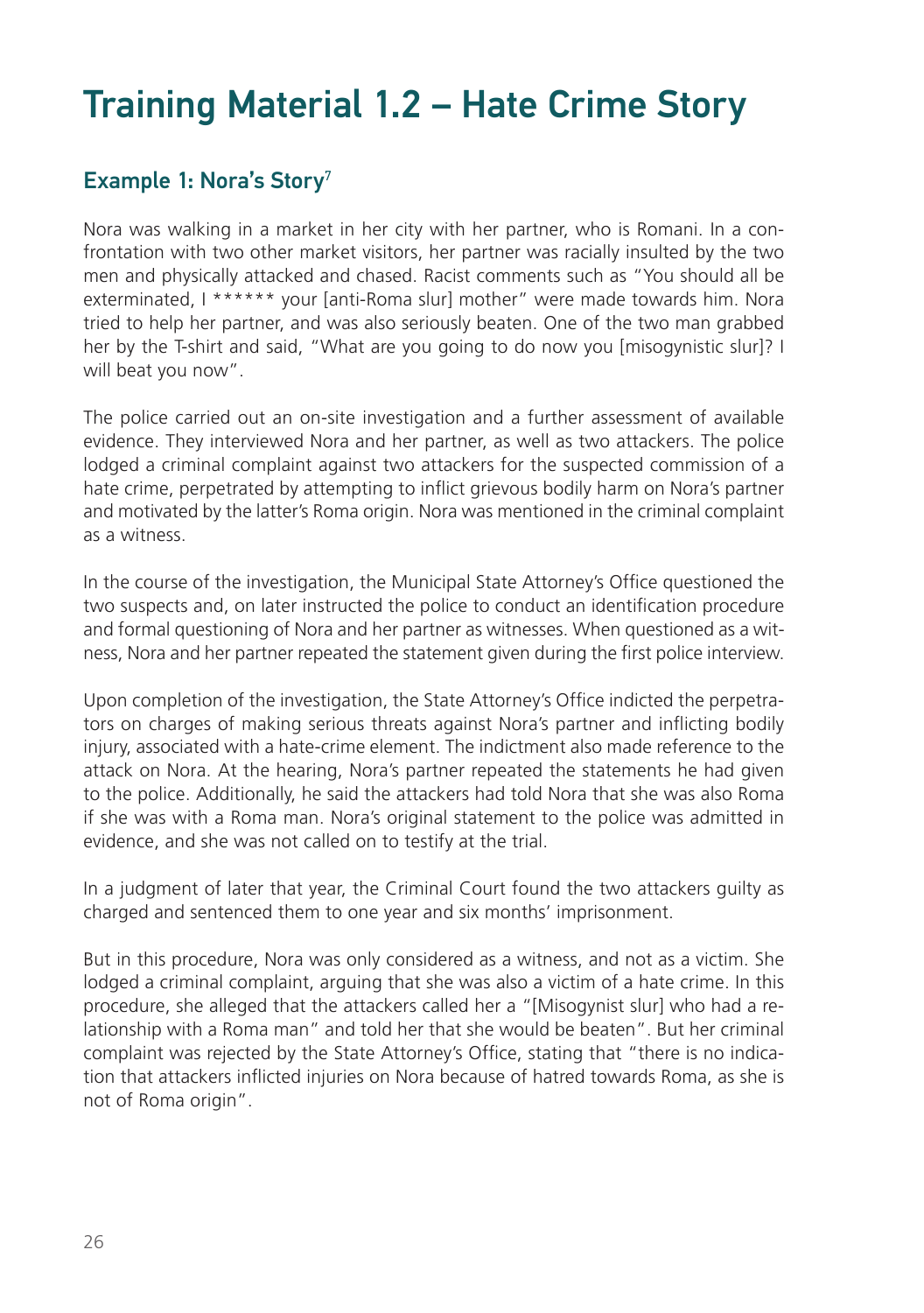#### Example 2: Grace's Story<sup>8</sup>

Grace and her partner are had applied for asylum in a new country and they were provided with interim accommodation in a remote area. A few days after their arrival, they were chased by a group of teenagers, who directed racial slurs at them and told them to "go back to their country". They were afraid the attack could turn violent. Due, however, to a fear of reprisal and lack of trust in authorities, they decided not to report the incident. Instead, they chose to stay indoors and left their flat only when absolutely necessary, such as to buy food or visit their doctor.

After living in constant fear for few weeks, the couple approached a refugee charity organization, seeking assistance in making a formal request for relocation. The charity support worker contacted a private housing contractor on their behalf, and a request was lodged to relocate them to a different area.

Their request was immediately refused, as the private contractor explained that fear of a possible physical attack does not constitute as sufficient "proof" that a crime has occurred or is likely to occur in the future. The contractor asked them to provide evidence, in form of a Crime Reference Number, which they did not have (since they had not reported the crime), along with a detailed letter describing the attack.

It became clear that, to be considered for relocation for reasons of personal safety and security, they had to prove they were "genuine" victims and had "genuinely" been targeted. Luckily, due to the persistence of the charity caseworker, the couple were eventually relocated to a different area.

#### Example 3: Jocelyn's Story<sup>9</sup>

Jocelyn was a pensioner and a church warden living in a rural village. She was sometimes visible as a trans woman at the time, having transitioned some years earlier, but was still waiting for the full effects of female hormone therapy to appear.

She was driving her car in the village when she noticed a group of youths loitering around the church. When she asked them to stop what they were doing, she was verbally abused by them (as a "pervert" and a "paedophile"). As she drove away from them, they surrounded her car. She stopped the car and got out, at which point a young woman attacked her, and they both fell back into the car. Jocelyn held the woman and told the youths "back off and I will let her go", but she continued to be attacked, and Jocelyn let her go. Eventually, very shaken, scratched and bruised, Jocelyn drove off.

Later that night, the police woke Jocelyn out of bed at home to arrest her for assault (the young woman having reported the earlier incident as one in which she had been assaulted). Jocelyn was seen as the cause of the incident, rather than a victim of assault.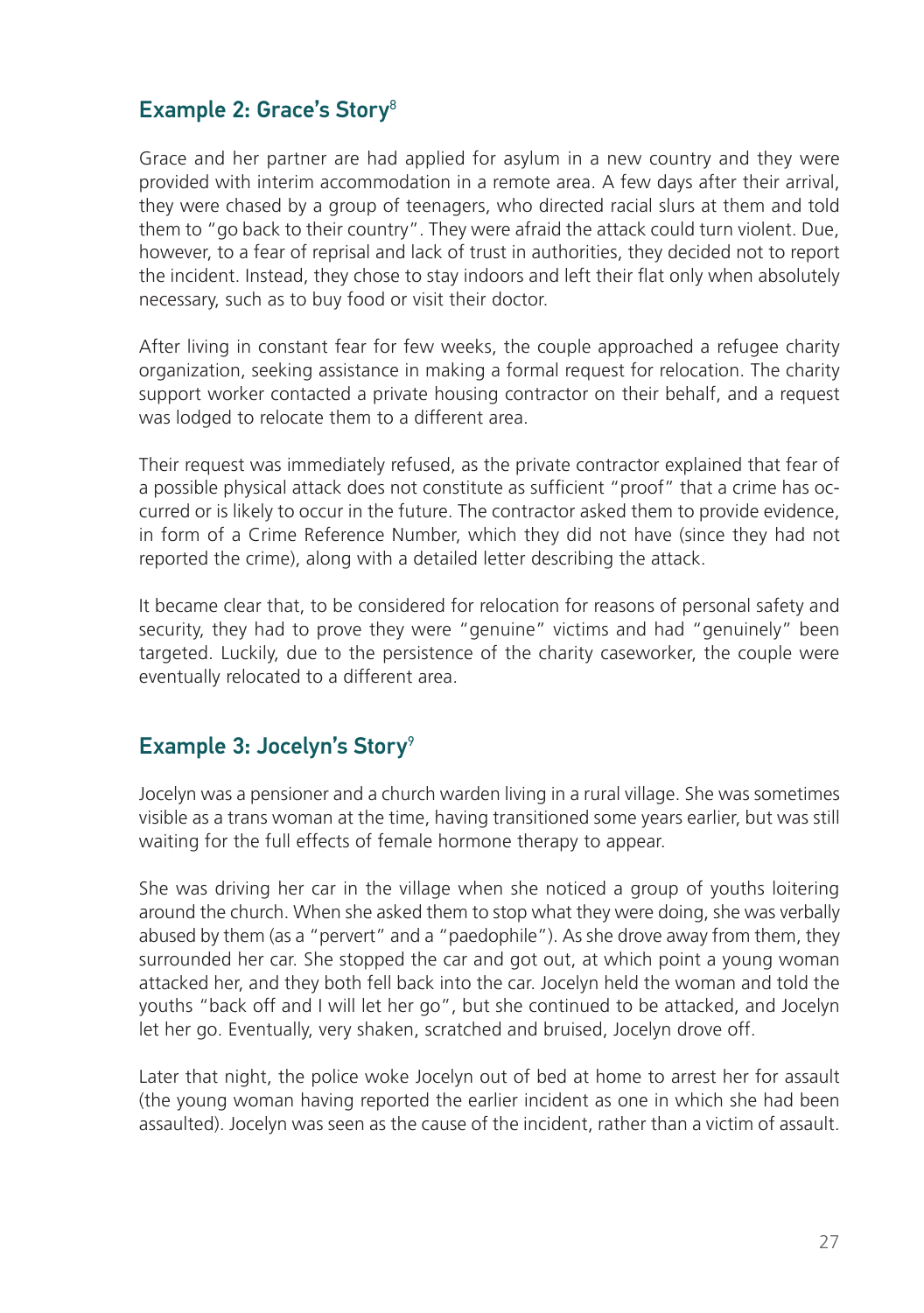Her car had been vandalized outside her house, with the word "pervert" written on it. The car was damaged beyond repair.

Jocelyn contacted a transgender legal group which focuses on the rights and treatment of transgender people, and a defence lawyer was found. The case went to court and the judge found no reason to convict Jocelyn. Instead, they found there had been a great miscarriage of justice, and heavily criticized the police and the prosecution service for their handling of the prosecution.

The judge wrote a list of the reasons why Jocelyn was not guilty of assault. She was never told that she could file a counterclaim against the youths for assault. The police could find no fingerprints on the car, so the damage was not investigated. Jocelyn has since moved, in order to regain her privacy, having had to sell her home at a loss.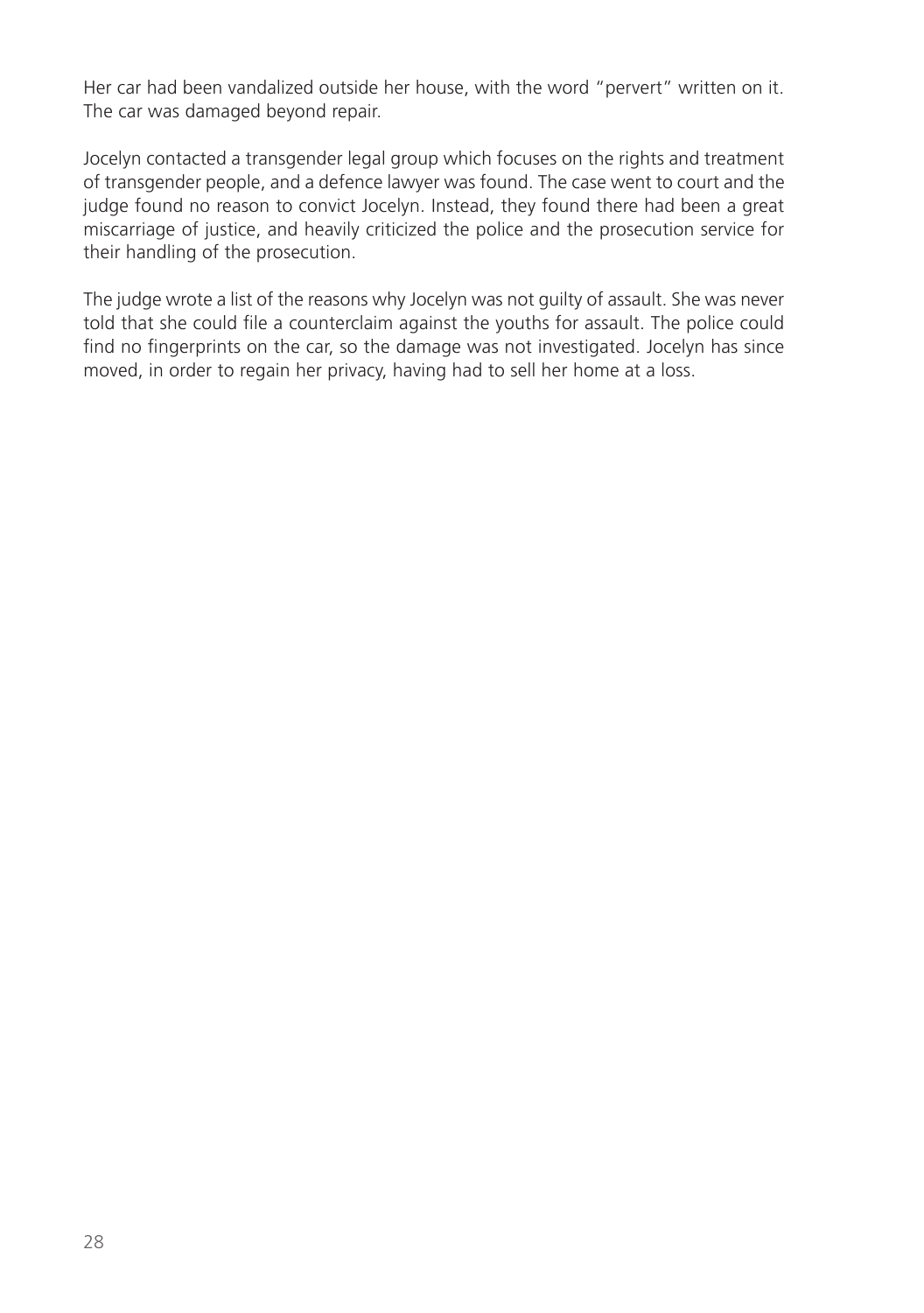# Module 2:Understanding Bias

Time: 55 minutes

#### Module learning objectives:

- Understanding the existence and the impact of bias, prejudice and harassment in societies;
- Understanding the impact of degrading language, slurs and jokes;
- Reflecting on their own biases towards different groups in societies; and
- Providing participants with a deeper understanding of the impact of stereotypes.

### Activity 2.1 – Assessing Bias

#### Activity learning objective:

• Assessing the extent and the impact of bias, prejudice and harassment in societies.

#### Time: 15 minutes

#### Materials:

- Flip chart
- Markers
- $\bullet$  Post-it notes

#### Required preparation:

 $\bullet$  None

#### Instructions:

- 1. Ask the participants to assess the extent of intolerance in their community on a scale of one to seven (one being low and seven being high). Emphasize that there is no correct answer to this question, but that you are looking for the collective impressions of the participants.
- 2. Write in large capital letters the word "ASSESSMENT" at the top of the flip chart paper, and then write the numbers one through seven from top to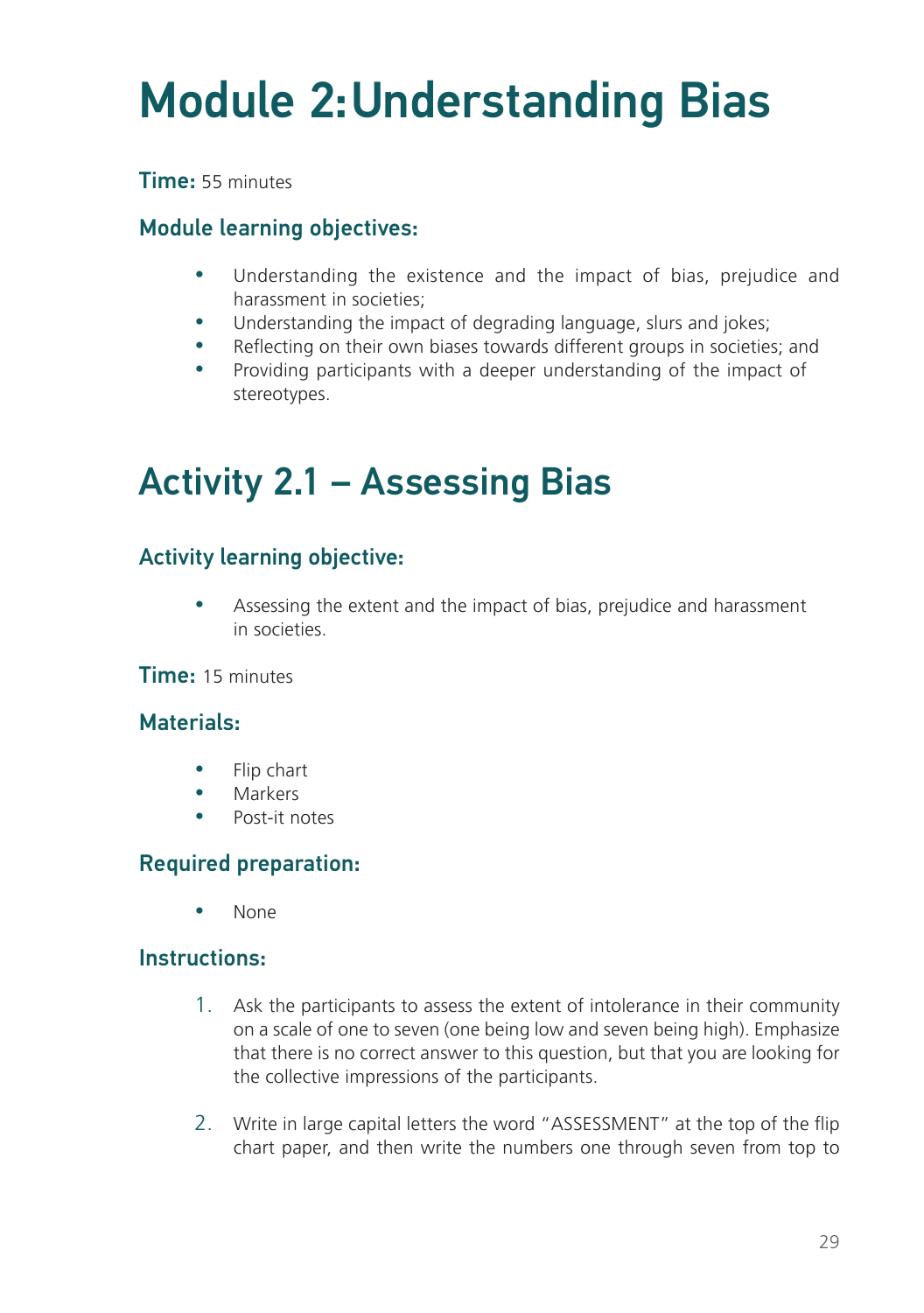bottom on the left side of the paper. Explain to the participants that these numbers represent a scale, with one representing the lowest rating and seven representing the highest.

- 3. Distribute post-it notes to participants and ask them to write on them the number they feel describes the presence of bias, prejudice and harassment in their community. Ask them to stick their post it notes on the scale on the flip chart.
- 4. Comment on the results of the scale, and ask them to briefly explain what factors they used to determine their assessment. Usually, participants will have assessed the seriousness of prejudice and harassment in different ways. Emphasize again that there is no one correct way to assess this issue.
- 5. Conclude this activity by stating that, now that participants have explored their perception around bias from their own point of view, it is essential to examine prejudice and harassment in a community from another's perspective.
- 6. Underline that everyone has biases. For this reason, the training is meant to provide a safe place for law enforcement and criminal justice professionals to reflect on their personal biases, as this is the first step in ensuring the sensitive and respectful treatment of hate crime victims. This requires learning to understand how stereotypes and beliefs shape our thoughts, communication patterns and actions. Through understanding their own personal biases, law enforcement and criminal justice professionals are able to identify where bias influences their behavior, so they can adjust their response, diminishing disrespectful and insensitive patterns of behavior and providing sensitive and respectful treatment for hate crime victims.
- 7. Emphasize that with explicit bias, individuals are aware (in other words "conscious") of their prejudices and attitudes toward certain groups. An example of this can be overt racism (e.g. racist comments).
- 8. One can also distinguish an unconscious bias (also known as implicit bias), which occurs automatically when the brain makes a quick judgment (usually activated by fear, anxiety, or conflict) based on social stereotypes and prejudices learned outside of our own conscious awareness.
- 9. Highlight that having an awareness of one's biases strengthens the ability to recognize how bias, prejudice and harassment are expressed in society. It is important to understand that, for minority groups, their protected characteristics can often be linked to current or historic discrimination, oppression and marginalization. Some characteristics that are now protected under hate crime laws may even have been illegal in the past (such as those related to sexual orientation or religion or belief).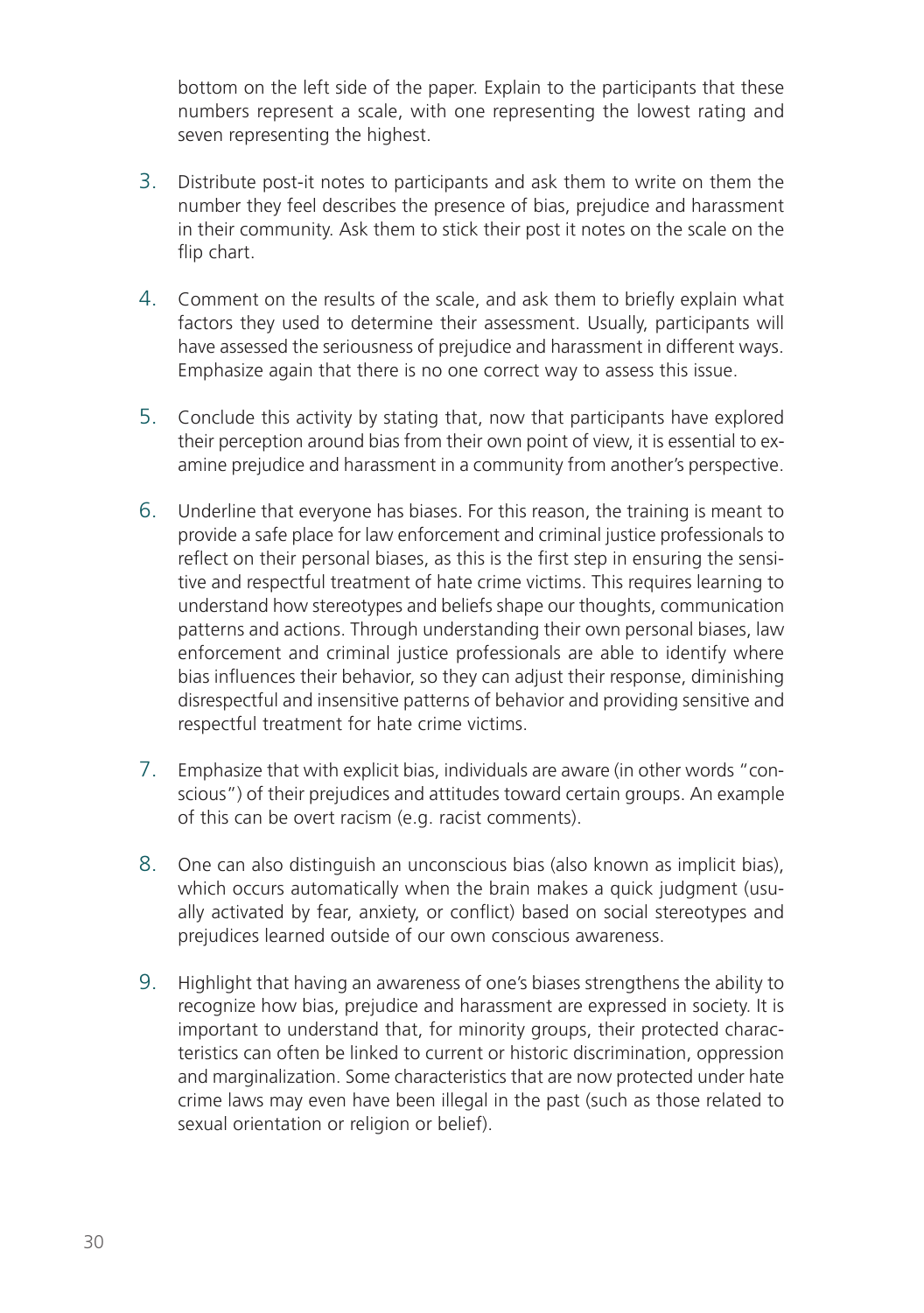TIP: If you have the impression that some participants may feel intimidated (because of the size or the composition of the group), you may collect the scores and stick them on flip chart yourself.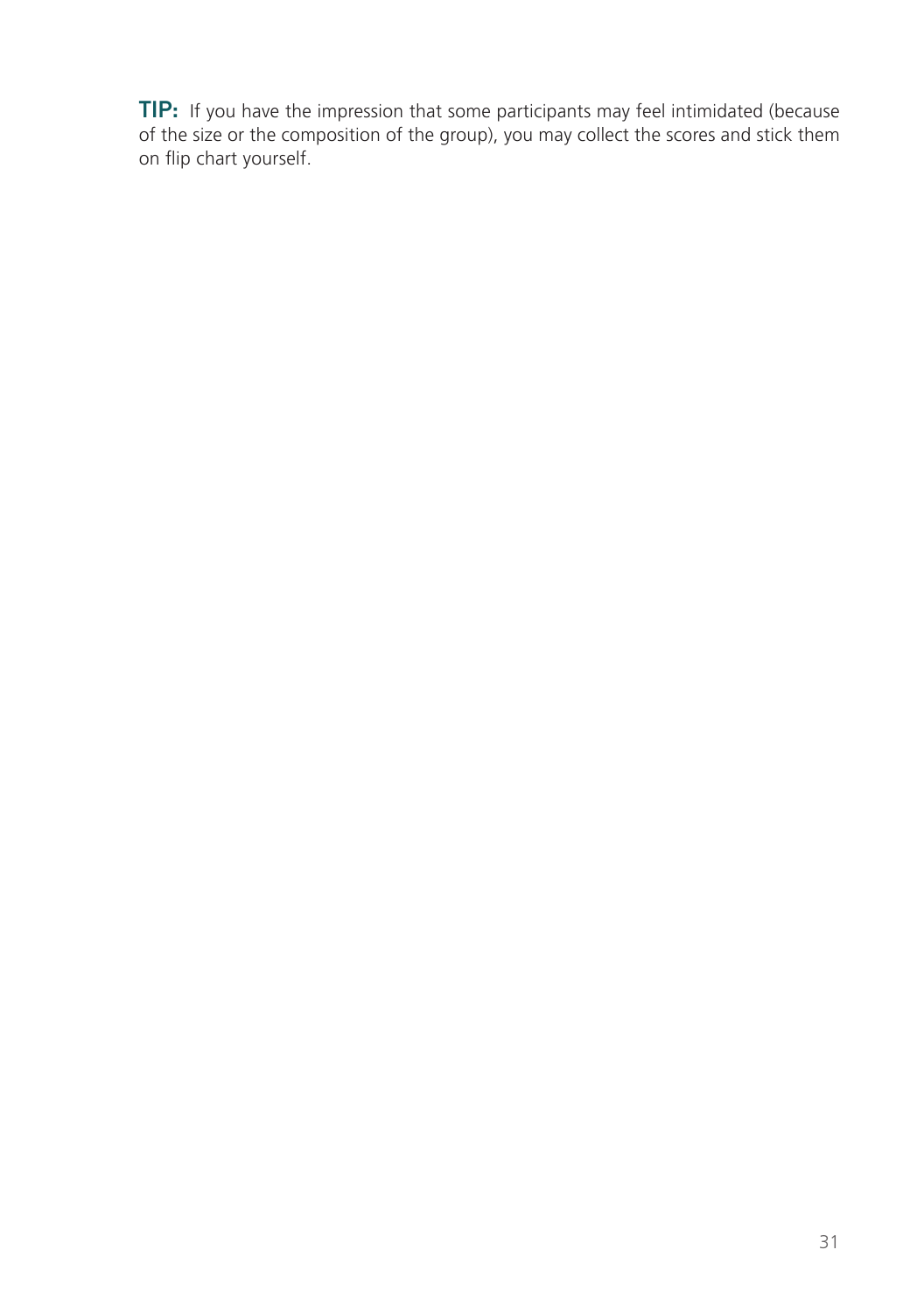### Activity 2.2 – Hate Crime Victims' Experiences of Prejudice and Stereotypes

#### Activity learning objectives:

- Understanding that words are often the first step in a cycle of violence;
- Understanding the extent and impact of degrading language, slurs and jokes; and
- Understanding the experiences of hate and discrimination faced by victimized individuals and communities, and how these affect their lives.

Time: 30 minutes

#### Materials:

Training Material 2.2: Hate Crime Victims' Experience

#### Required preparation:

- Print out and cut selected statements from Training Material 2.2 select statements based on common strands of hate crime prevalent in the national context. Make sure that the prepared materials contain at least one inappropriate joke to discuss the intent and impact of biased comments.
- y Customization of Training Material 2.2: Hate Crime Victims' Experience (optional).

#### Instructions:

- 1. Warn participants that this part of the workshop requires participants to listen to and reflect on some very offensive statements and disturbing descriptions. Explain how the community statements on hate crime victims' experiences were compiled, and that they contain hurtful and degrading comments.
- 2. Explain that you will be handing community statements to some of the participants, and that participants will be asked to stand and read their statements in a tone and volume of voice they choose (underline that they can use different body language as well). Emphasize that any participant who is not comfortable reading a statement aloud should pass the statement to another participant to read, or to the trainer.
- 3. Distribute the statements to participants. Reiterate that any participant who is uncomfortable reading a card should pass the card to another participant,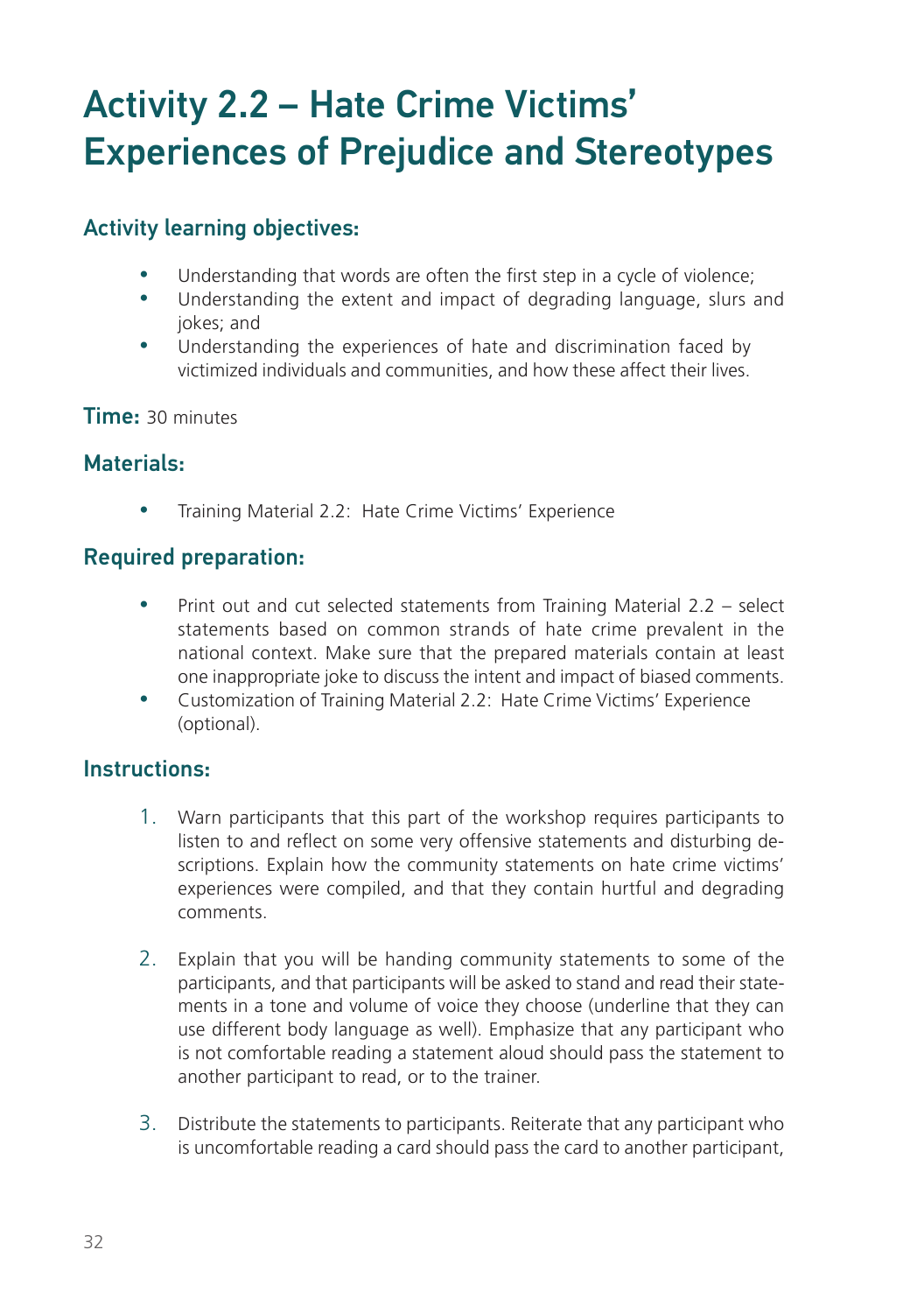or to the trainer. Then ask the participants to stand and read their statements to the group, one-by-one in a loud voice.

- 4. Allow for a brief moment of silence after the last statement has been read. Ask the participants to describe their emotional or gut reactions to the statements. Ask if these statements were surprising, or whether they have heard some of these comments.
- 5. Refer back to the assessment activity and pose the following question to participants: How do they think the individuals who were the targets of these community statements would have rated the seriousness of the problem of bias, prejudice and harassment? Reflect on the result, particularly in relation to Activity 2.1. Underline that minority groups often experience stereotypes and biases every day. Hate crime victims have most likely gone through a number of bias-motivated hate crime incidents over an extended period. It is critical that our own perception does not diminish the perception and experiences of others. Consequently, believing victims of hate crime and their experiences is key to ensuring sensitive and respectful treatment.
- 6. You can ask participants where, or from whom, people come to believe that these comments, making such comments and the associated negative behaviours are acceptable. Write these responses on the chart paper. Responses usually include the media and popular culture, family, friends and leaders (both political and religious).
- 7. Discuss the difference between the speaker's intent and the impact that words have on those individuals who are targeted. Ask participants why people would tell offensive jokes. Mention, for example, that people often do not intend to make people feel hurt or degraded. Rather, they use degrading language and jokes to gain approval from others. Suggest that there may be language that people don't realize is inappropriate, and that it is important to note that the "appropriateness" of specific phrases and words can change over time. Add that usage of such language often trivializes victims' experiences. The victims may let things seen as trivial go, but they are affected, nonetheless.
- 8. Ask participants to identify the groups that are most vulnerable to being targeted with hate crimes in their national context. For this purpose, you can share some data on discriminated groups in their national context, based on the information from equality bodies, national human rights institutions or CSOs.
- 9. Collect the community statements from the trainees once the activity is completed.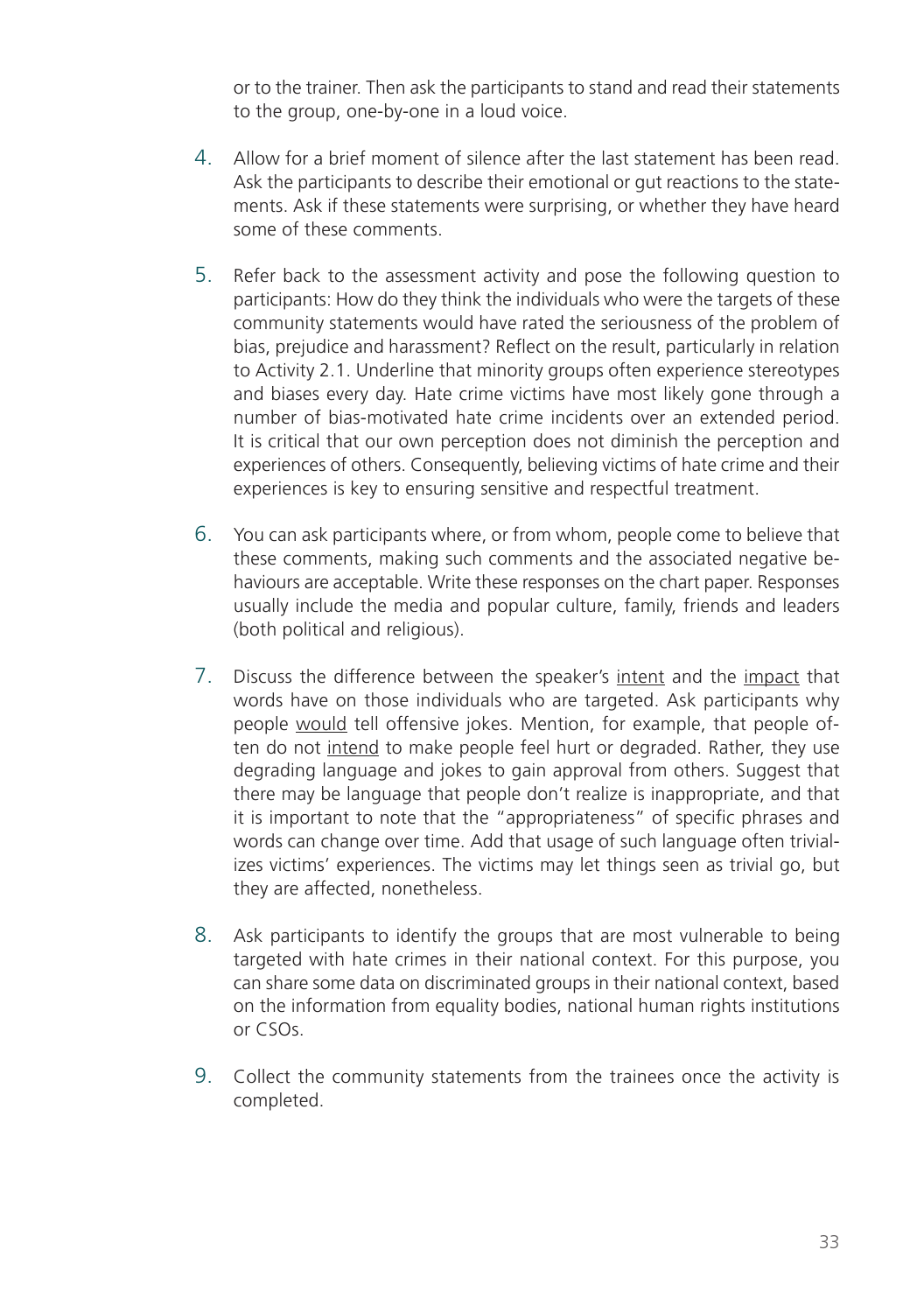**TIP:** If you are concerned that your audience may laugh or express approval of the community statements, you can add the following cautions:

Explain that some participants may be nervous or uncomfortable reading or listening to the statements. This might make some participants want to laugh. We understand that people sometimes mask discomfort by laughing. Even so, they are discouraged from laughing. Stress that there may be participants in the room who have heard these same words being said to them or to family members or friends in their communities. Ask the participants how it would make someone who had been harassed feel to hear others laugh during this activity.

TIP: Take time. Don't comment on every remark from participants. Give participants time to react. It is normal for there to be moments of silence before some participants speak.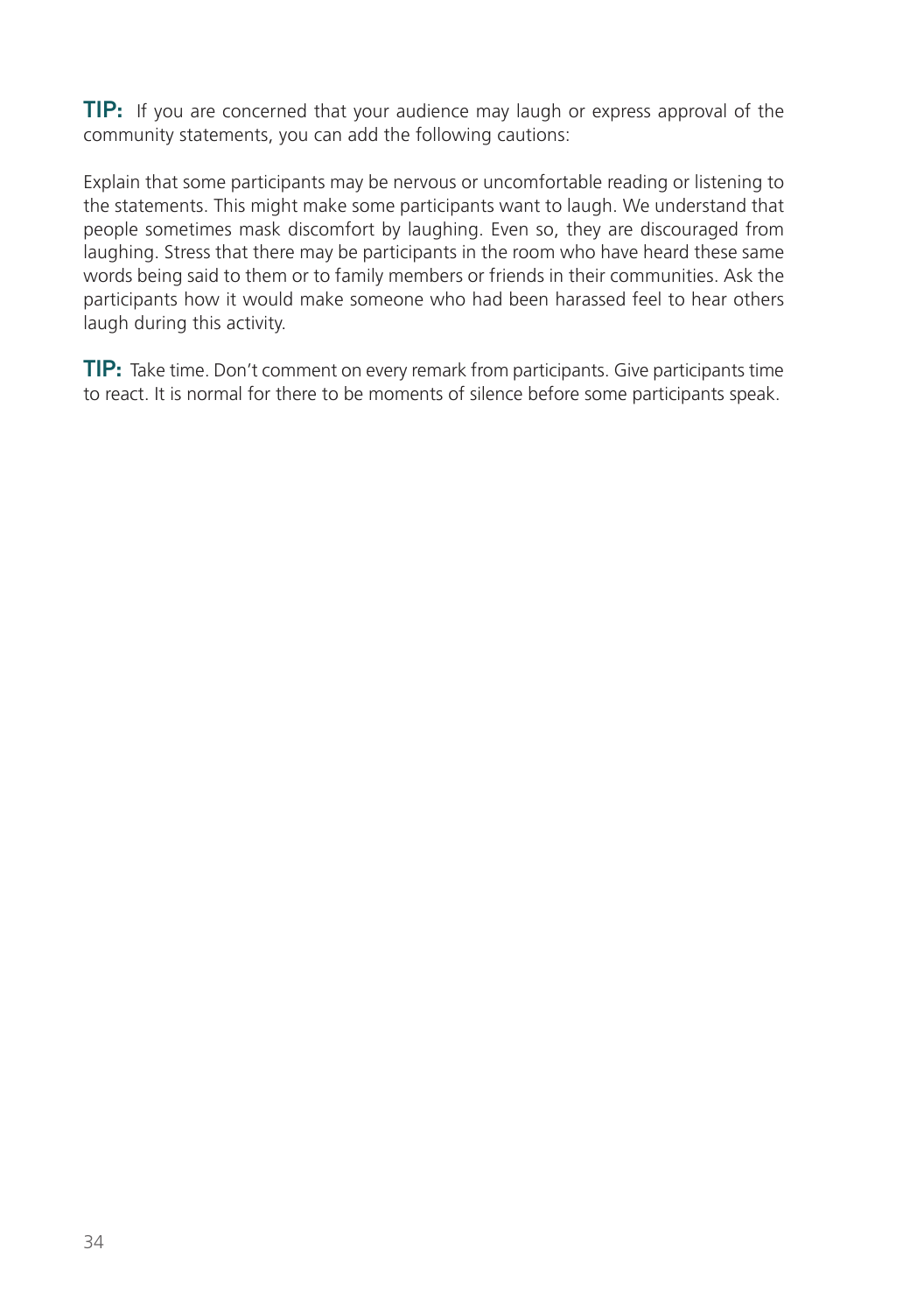### Training Material 2.2 – Hate Crime Victims' Experience

#### Racism and Xenophobia

"Coming back from work, I found a sign near my home – it said: 'No Blacks allowed'."10

An Asian man was slammed to the floor by his neighbour, who had lost his job as a result of the COVID-19 pandemic. The attacker yelled, "I lost my job because of Asians."11

A man of African origin was wearing traditional dress and was approached by a group of youth, who called him "[racist slur]" and told him to go back to his country.12

#### Bias against Roma and Sinti

"When I was little, I was told that [anti-Roma slur] would come and take me away if I misbehaved<sup>"13</sup>

A man, in a visibly aggressive manner, ran after four women of Roma origin, yelling "[Anti-Roma slur], I will \*\*\*\* you Roma mother … Go back to where you came from, [misogynist slur]!" They hid in the store to avoid further verbal and physical attack.14

*A joke: Three men arrive to a hotel, but there is only one double room available. They are told that one of them have to stay in a stable. So one man goes to the stable and comes back in a minute saying that there is a cow in the stable and he cannot sleep there. Another man goes there and also comes back in a minute saying that he cannot sleep there as there is a pig. So the third man goes to the stable. In a minute the cow*  and the pig come to the room saying that they cannot sleep in the stable with that *[Anti-Roma slur].15*

#### Anti-Semitism

"While I was in the synagogue, and tried to protect myself and hide somewhere, I could not have known what the perpetrator said. I did not see the live stream. Neither did I need too in order to understand that there are still people who would gladly live in a homogenous society, according to their specific standards."<sup>16</sup>

"I walk mostly everywhere with a Kippah. And at least a few times a month I am confronted with an anti-Semitic incident. Mostly, it comes in the form of hateful comments, related to stereotypes or Israel or, most popularly, echoes of the Nazi past. Occasionally it comes in the form of shows of aggression."<sup>17</sup>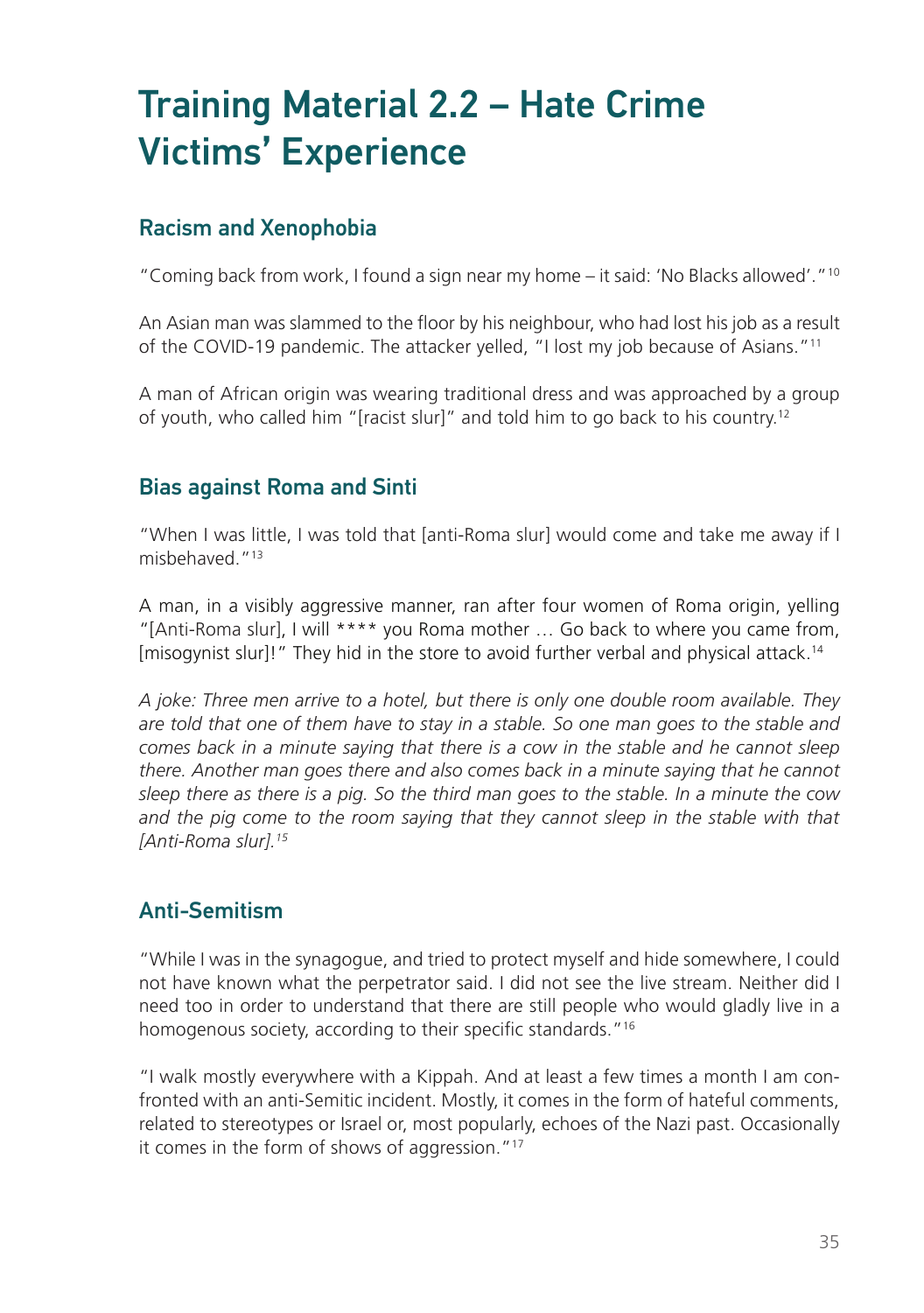Walking behind a fence separating the cemetery from a public road, an unidentified male shouted, "You \*\*\*\*ing Jews, Hitler didn't get you all, but we will!" at a family during a memorial stone-setting ceremony. 18

#### Bias against Muslims

Two girls, both under the age of 16, were walking along a pathway. Both of them were wearing headscarves. A young woman confronted them with a verbal attack. They tried to walk away as racial slurs were hurled at them, but the woman persisted, and the attack escalated to physical violence. One woman was pushed, punched in the face, kicked in the stomach and had her hijab torn off. The second victim wasn't physically assaulted.19

A Muslim man gave a speech at the parliament about the Black Lives Matter movement and hate crime legislation. One email he received addressed him with racist slurs and told him that he needed to be stripped, placed in a stock and whipped unconscious. The author of the email also said they hoped that they were firebombed while in their house and to prevent him from running away he would be thrown back in. "Rotting is way too good for you after death. You should be butchered and sold as fresh meat, possibly pork."20

A woman had her picture tweeted, with the accompanying text: 'You Burqa wearing [misogynist slur].'21

#### Bias against Christians

Members and supporters of a political party protested against Jehovah's Witnesses. At about 10:00 a.m., about 25 persons gathered in front of the Kingdom Hall of Jehovah's Witnesses in their city. With them was an Orthodox priest. The chairman of the party declared that the party intended to continue its campaign against Jehovah's Witnesses until this kind of "sect" disappeared from the town. In addition, in some newspaper articles, members of the party made slanderous comments about Jehovah's Witnesses.22

A priest was assaulted by an unnamed assailant as he prepared for Mass. The attacker began demanding answers to questions about his church and then slapped the priest in the face and threatened to kill him.23

Ten churches suffered theft or degradation beginning in a short period of time. Two suspects were arrested soon after and they both confessed to the crimes. During searches at their home, several objects of worship were found. According to the police, some of the objects, which amounted to several thousand euros, had already been sold. The damage caused in the affected churches included desecrated tabernacles, statues, and monstrances<sup>24</sup>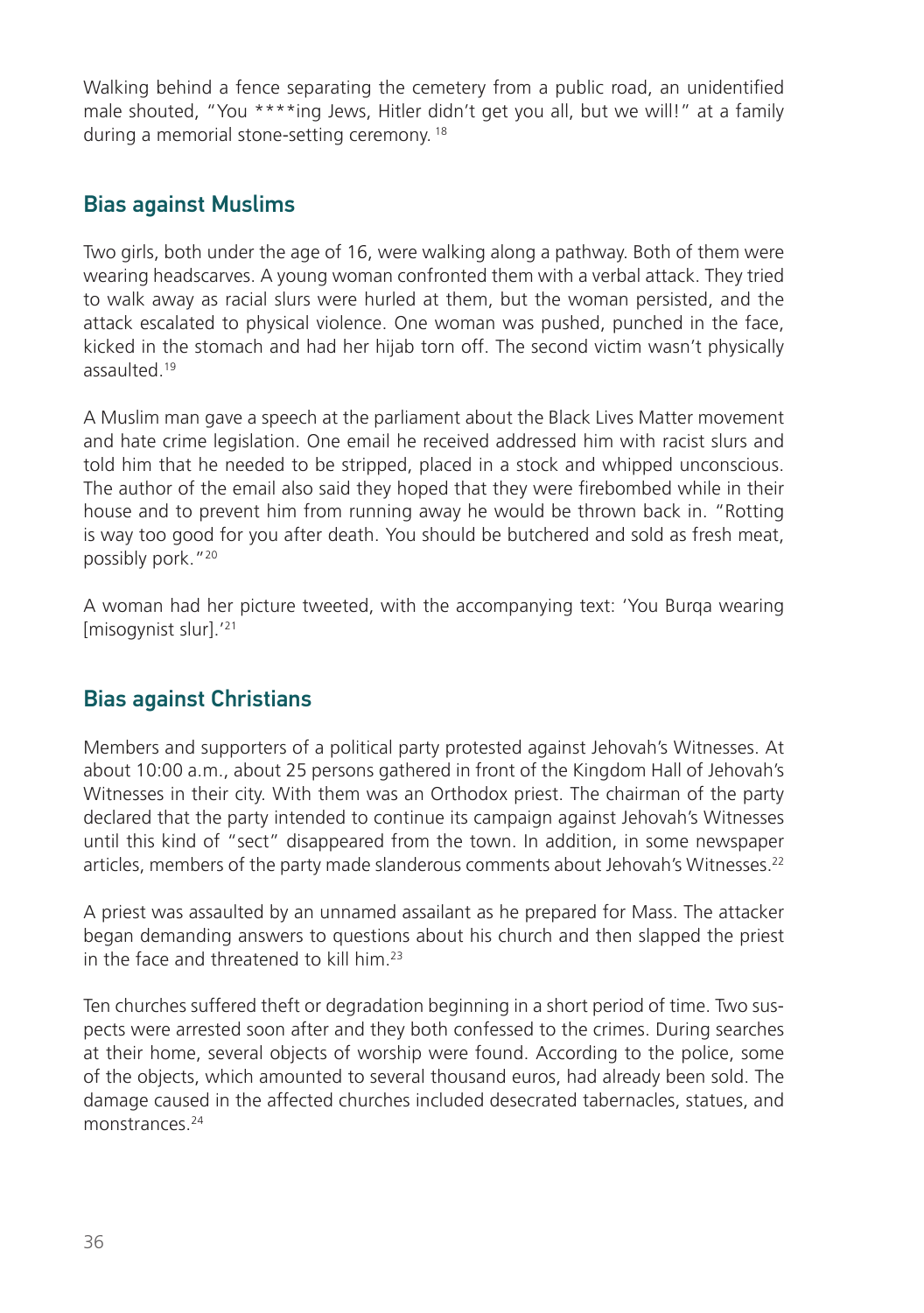### Bias against Members of Other Religions or Beliefs

A man was working in his liquor store when another man walked in, assaulted him, damaged products, shouted profanity and yelled "go back to your country." Singh, who is Sikh and wears a turban, followed the man outside to take a photo of his license plate so he could report the incident. The man then rammed his car into Singh, injuring his arms, legs and head, and breaking his pelvis, which required surgery. According to law enforcement officers, the suspect, a white man, targeted Singh because he believed he was an Arab<sup>25</sup>

A Buddhist temple, which serves a mostly Asian community, was attacked with four bottles of citronella oil set afire in a parking lot. A fifth burning device was found in the mailbox. Offensive graffiti was sprayed on the temple some weeks earlier. The community has had its sense of safety ripped away. It has been forced to close the doors of the temple where they practice their religion. A woman who was at the temple the morning when members discovered the Molotov cocktails in the parking lot area of the building told the newspaper that she remained scared following the attack.<sup>26</sup>

A Hindu temple has been destroyed by vandals, who sprayed black paint on the deity and left a knife stabbed into a chair in the main hall. Religious images were sprayed with black paint, windows were broken, and walls spray-painted with inappropriate messages and graffiti. A knife was stabbed in a chair, and cabinets were emptied. "We come here to worship. We should not have to turn our backs to see who is behind us, but should be happy to come here and worship in peace." said a community member.<sup>27</sup>

#### Bias based on Sex, Sexual Orientation or Gender Identity

A transgender woman was beaten by her brother, demanding that she leave the town and accusing her of bringing shame on the family.<sup>28</sup>

A transgender woman was walking downtown and was approached by two men who said "you damned [anti-transgender slur]", pushed her around, and then left her alone.<sup>29</sup>

"I uploaded a picture on my Facebook account. You could see me and my partner kissing each other in the picture. I felt that I wanted to share my happiness with other people. As I woke up the next day and checked my phone, I was surprised about the amount of news popping out on my home screen. There were already hundreds of comments. Most of the comments were clearly hate comments, written by people I didn't know. 'You should be burned.', 'You should be thrown into the gas chambers.', 'You should be exterminated. Kill them.' Those are only a few examples from hundreds of hate comments I found under the picture I uploaded. I was stunned. I couldn't feel safe anymore."30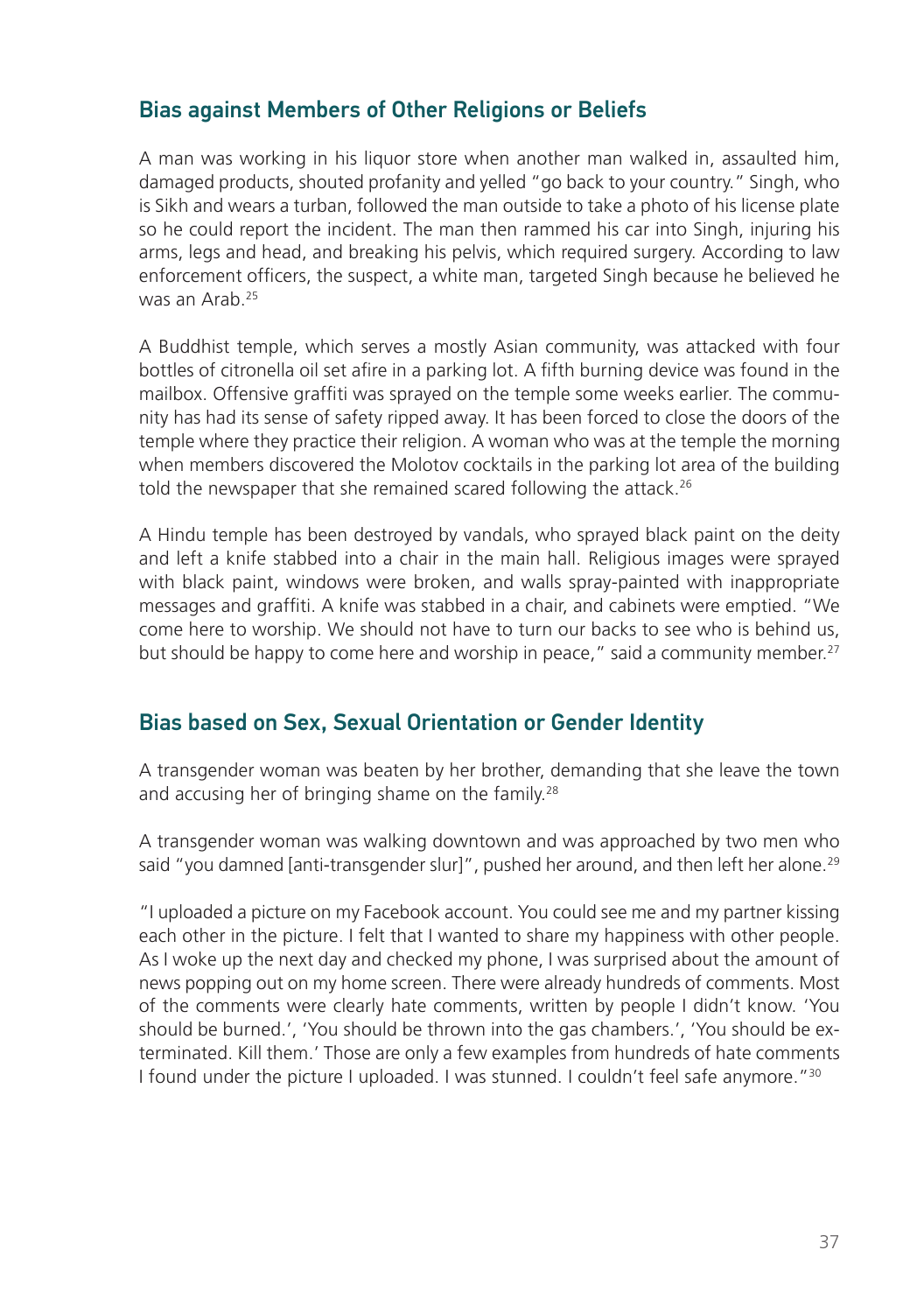### Bias against People with Disabilities

A woman in a wheelchair reported being subjected to ongoing violence from her neighbours over a period of three years. What began with verbal assault based on her impairment culminated in physical assault, during which the victim was pulled out of her wheelchair<sup>31</sup>

"My neighbour was abusive and called me and my family benefit scroungers, because of our disabled child. The insults got worse and worse, in front of our children."32

"I have received online abuse, due to having Asperger's Syndrome. People online have accused me of lying about my Asperger's and claiming benefits when they deemed I shouldn't be, and they told me they'd report me for it. They have even made hurtful comments about my appearance and have gone so far as to insult my parents, who they know nothing about."<sup>33</sup>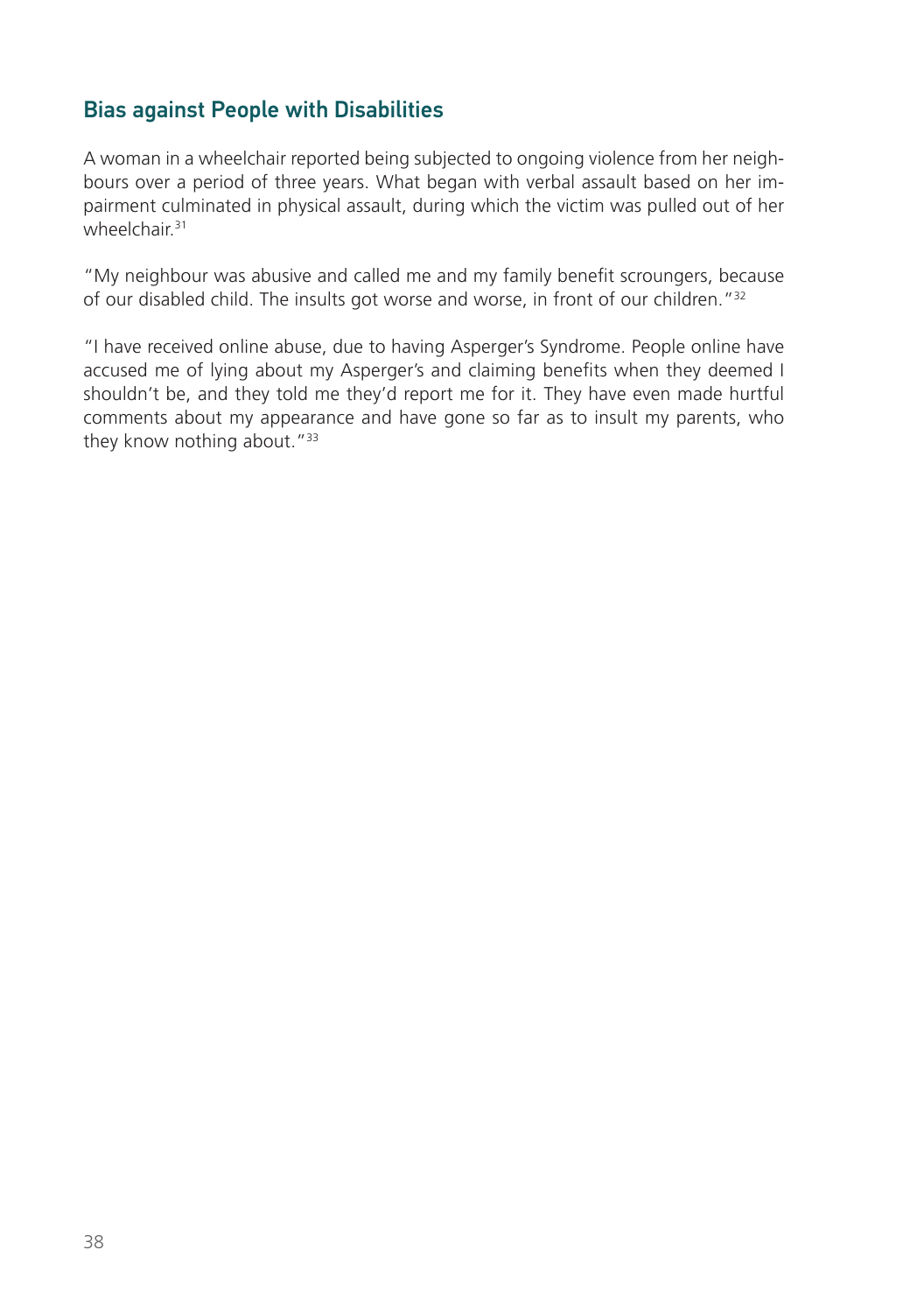## Activity 2.3 – Stereotypes: Interrupting Unconscious Bias (optional)

## Activity learning objective:

- Understanding unconscious biases that exist in our societies;
- Deepening participants' understanding of their own biases.

#### Time: 10 minutes

#### Instructions:

- 1. Explain that participants, as law enforcement professionals, might work with communities affected by the violent rejection of diversity and difference expressed through hate crime. The mechanisms of oppression that are embedded in our societies are a daily life phenomenon that can culminate in hate crime victimization.
- 2. Ask the participants to listen to the story, close their eyes if they prefer so and try to visualize what they hear.
- 3. Read the following story to the participants:

*You and your partner have decided to invest your savings in real estate and to buy an apartment in a nice neighborhood in your hometown. You have*  already signed an offer on an apartment not too big, not too small, small *balcony, two bedrooms – and you are now on your way to a lawyer specialized in real estate to sign the purchase contract together with your partner. As you walk up the staircase to the office, you feel slightly nervous but also excited to be making this last step in finally settling down somewhere. You ring the bell, the lawyer opens and gives you a big smile, congratulating you to your new home. After completing all the paper work, you decide to celebrate the day together with your partner in a very nice and rather posh*  restaurant nearby. You order champagne, and caviar as a starter. The couple *at the table next to you also seems to be celebrating something as they, too, drink champagne. To round off this special day, you have booked tickets for*  a Beethoven concert in the evening with the philharmonic orchestra. It is *the first live concert you go to after a long Covid induced pause, and you know you had a perfect day when the conductor of the orchestra turns out to be the world-famous conductor you have always wanted to hear live!*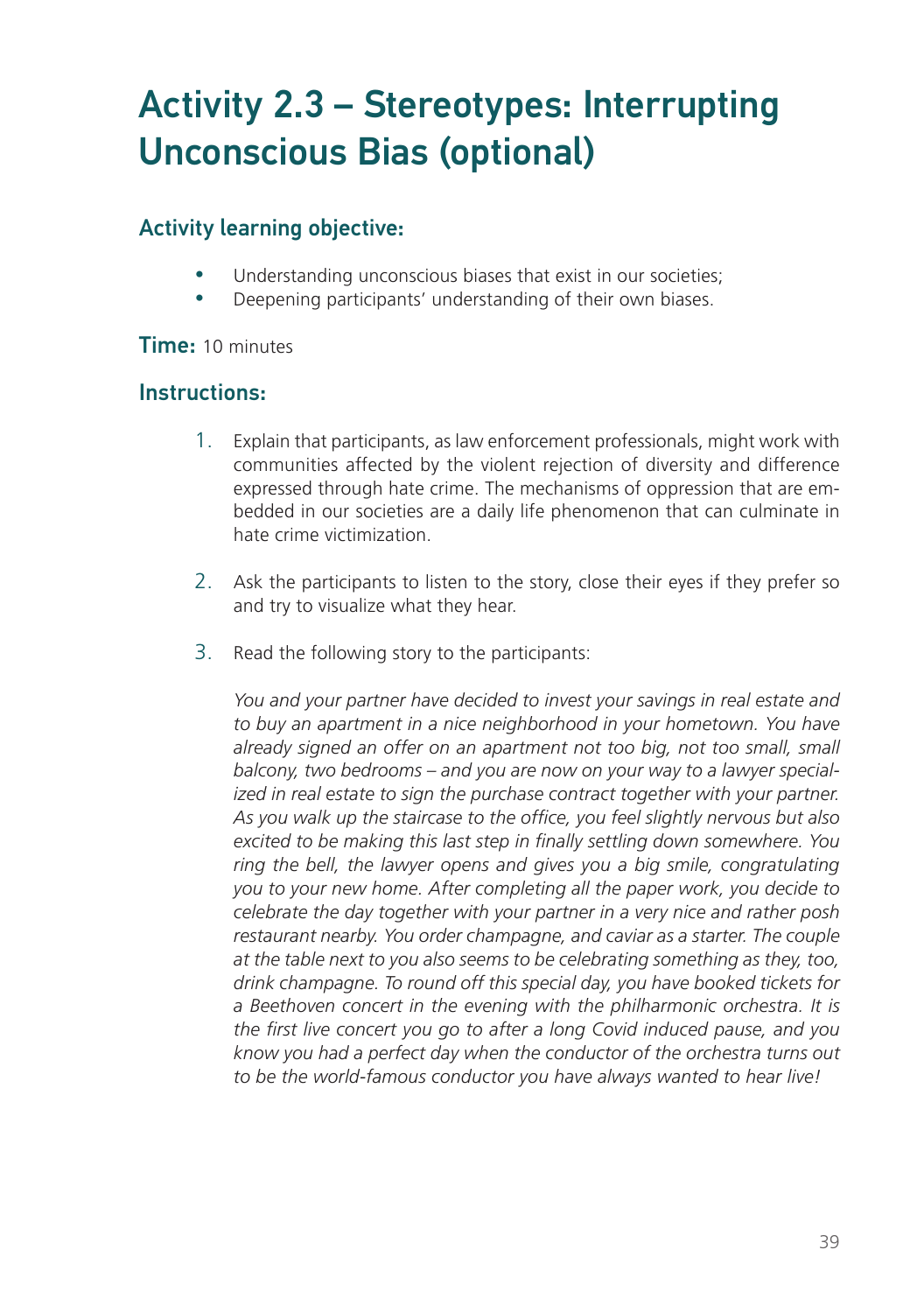- 4. Ask participants the following questions:
	- *When listening to the scenario: did you imagine the real estate attorney to be a woman?*
	- *Was the couple at the other table in the restaurant gay?*
	- *Was the conductor of the orchestra black?*
- 5. Allow the participants to comment and explain that this activity helped to uncover some unconscious biases we might have. Add that we all have unconscious bias due to the fact that we have been normalized within the dominant societal norms of our immediate surrounding. In other words, what we watch on TV or movies, what we read in magazines and books, what music we listen to, who we follow and engage with on social media platforms and surround ourselves with in our daily lives create fast cognitive shortcuts that help us determine where we sit on the metro, who we eat lunch with at work or school, who we turn to for advice or invite to social gatherings and who we choose to offer a helping hand. These biases influence the way we think and act.
- 6. Summarize by saying that anyone working with hate crime victims need to understand how societal systems of privilege and oppression function, and how the experience of hate crime victimization goes beyond the individual violent act of hate and reveals the fundamental inequalities and exclusion mechanisms in our societies.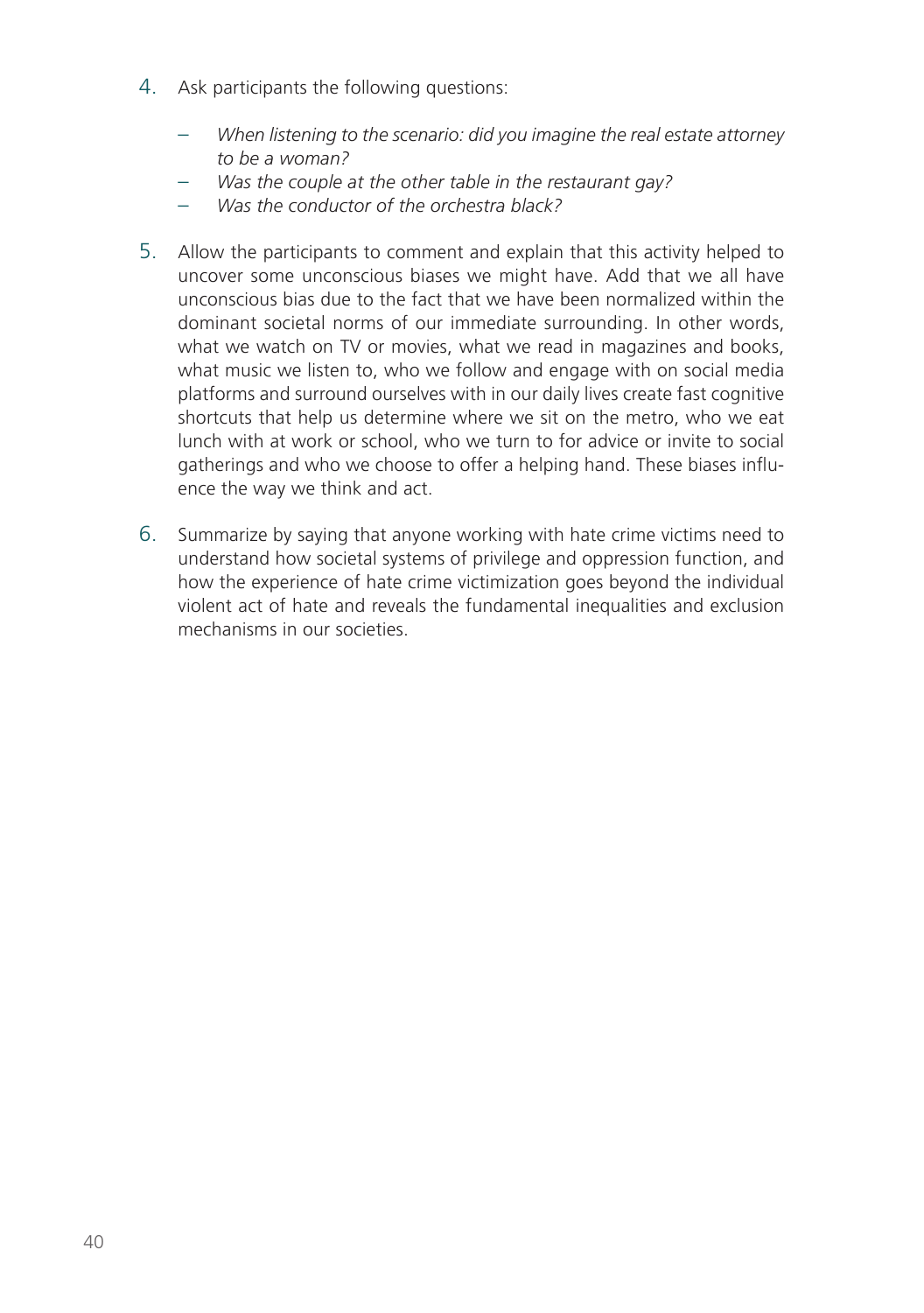## Activity 2.4 – Stereotypes: Barometer of Opinions (optional)

## Activity learning objective:

- Understanding biases that exist in our societies; and
- Deepening participants' understanding of their own biases.

#### Time: 20 minutes

#### Materials:

- Masking tape
- Training Material 2.4: Barometer of Opinions

### Required preparation:

• Customization of the statements from Training Material 2.4 to reflect the national context (optional).

### Instructions:

- 1. Stick tape on the floor of the room in a straight line.
- 2. Explain that you are going to read out several statements (Training Material 2.4). According to their personal assessment, the participants should physically position themselves somewhere along the tape.
- 3. Trainers point out the two extreme positions, "Yes" and "No", with the middle being "I don't know", and explain that the participants may choose any point along the line. There is no "right" or "wrong" answer.
- 4. Read out the statements in turn. Ask some of the participants why they have chosen their position. Start with those at the end points, and then ask some near the centre.
- 5. Before moving to the next statement, after the explanations have been heard, the trainers should check whether anyone wishes to change where they are standing on the line.
- 6. After having gone through the statements, bring the group back together for reflection. Discuss biases present in our societies towards different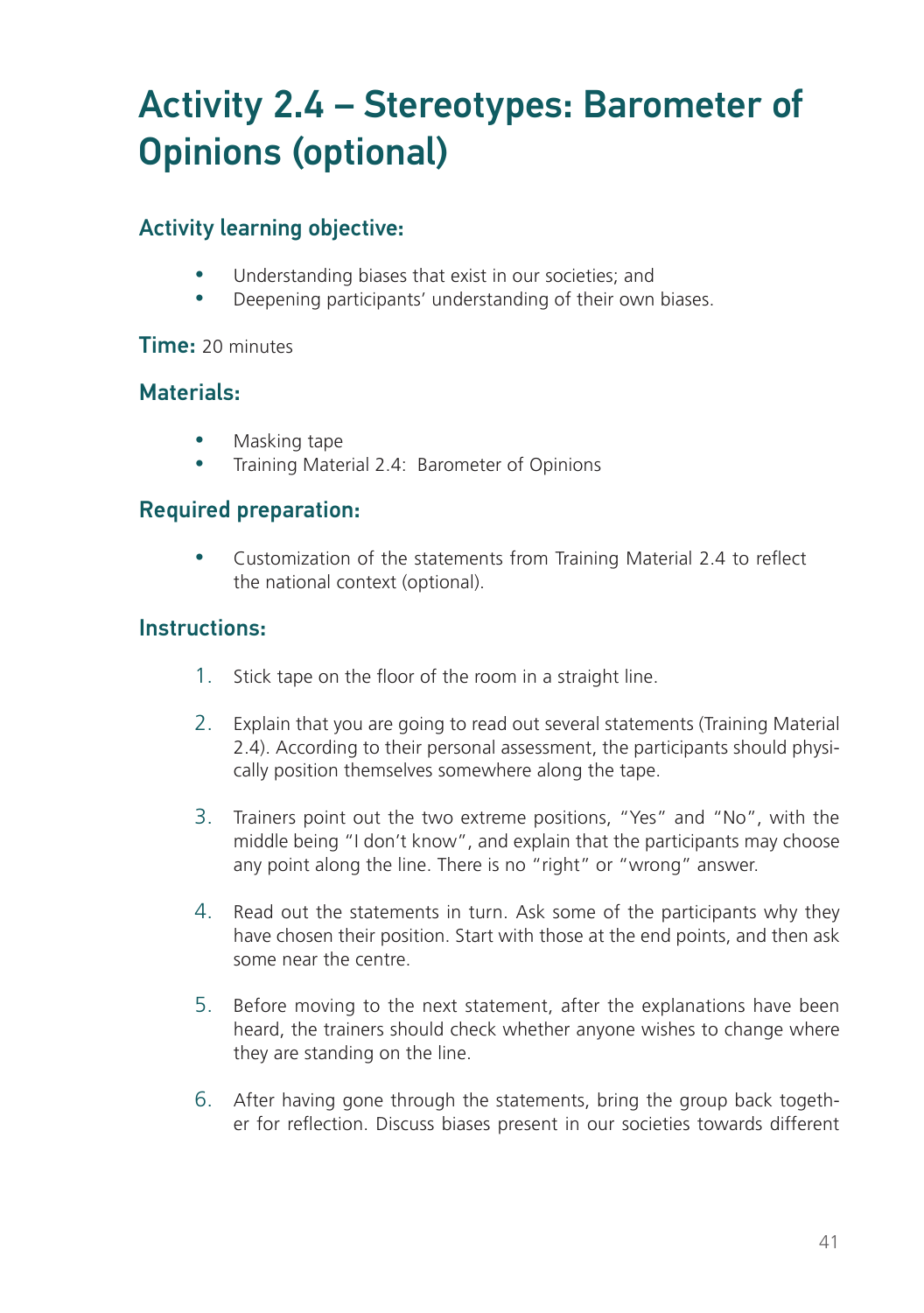groups, how the participants felt when they took their position on the line, and whether they felt pressure to move after hearing some arguments.

- 7. Trainers should connect the statements to the definition of stereotypes: *Stereotypes are associations and beliefs about the characteristics and attributes of a group and its members that shape how people think about and respond to the group.*
- 8. Explain that people stereotype others for many reasons other than age, class, race, religion or belief nationality, ethnicity, sex, gender, sexual orientation or disability. Ask participants to list some of these reasons for stereotyping and write them on the flip chart. This list can include where people live, their physical appearance (such as hair colour, tattoos, size and weight), their language or accent, the type of work they do, their pastimes, sports or hobbies, and many other reasons.
- 9. Explain that all of us have stereotypes about individuals or groups. You can pick a trait or characteristic that you have and ask what stereotypes people might have about you based on that trait or characteristic. Do not pick a characteristic that has stereotypes that you think might be hurtful to others who share that characteristic.
- 10. Point out that these stereotypes are often poor descriptors of groups but, even more so, they are always very, very poor ways to describe any individual person.
- 11. Ask about the possible consequences of stereotypes for communities.
- 12. Explain that stereotypes are the building blocks of hate crimes. The community statements read earlier and the hate crimes that will be discussed over the day are based on stereotypes. Most of these stereotypes are inaccurate assumptions about a group. All stereotypes are very poor predictors of the conduct of any one individual.
- 13. Close this module by discussing the escalation that can occur from stereotypes to hate incidents to hate crime, and even to mass civil disorder, ethnic cleansing or genocide.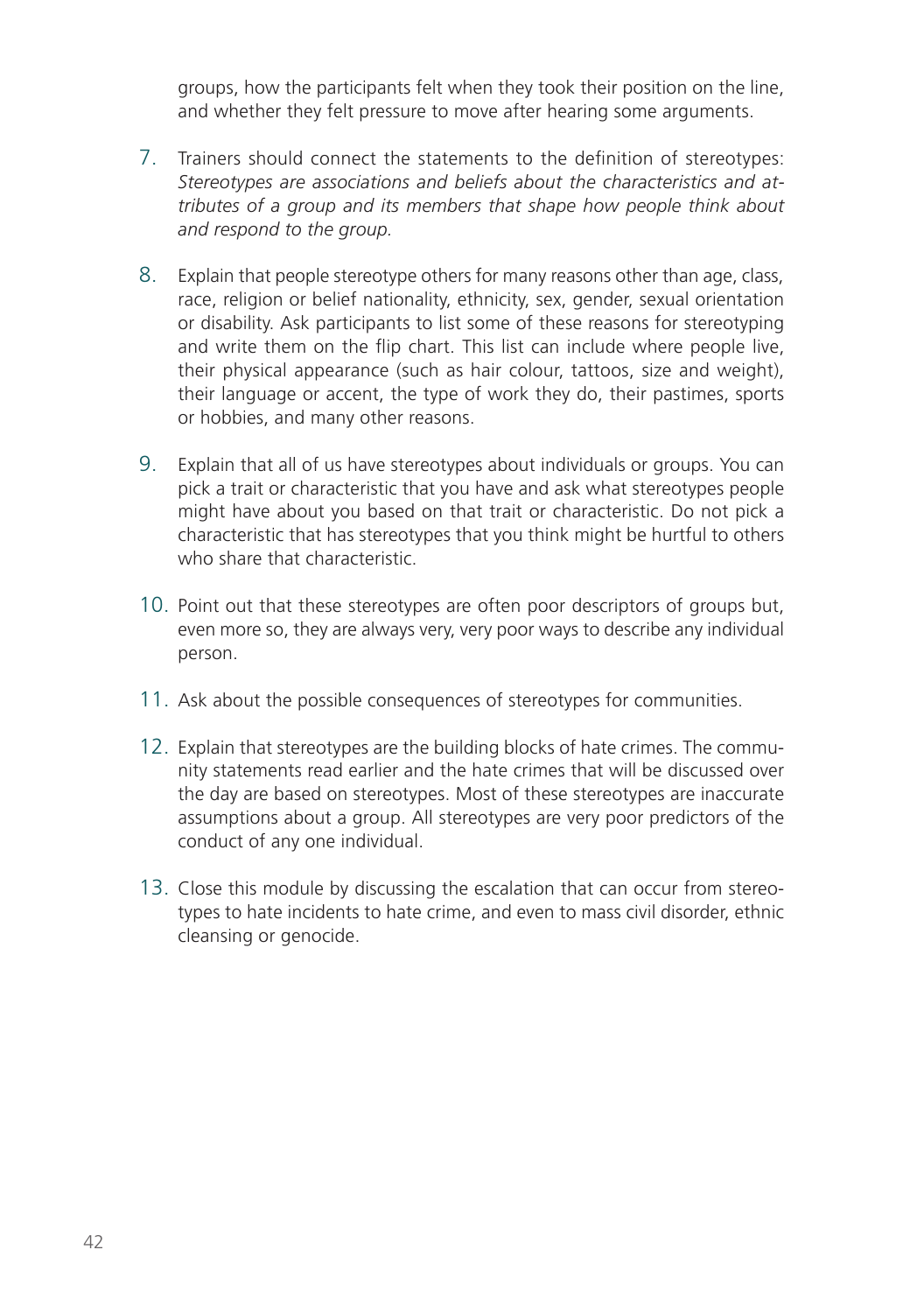## Training Material 2.4 – Barometer of **Opinions**

- 1. Men are better drivers than women.
- 2. I have nothing against black people, but I would not like my daughter/son to be married to one.
- 3. Persons with mental disabilities are lazy; they just look for the excuse not to work.
- 4. The problem with Roma people is that they do not want to change; they love their traditional way of life. They are lazy and sit around waiting for their social benefits and drink. "They live off other peoples' backs".
- 5. Asians are quite nice, but I wouldn't like one as a neighbour.
- 6. Migrants want to change our culture.
- 7. Transgender people just decide to be trans this is their choice.
- 8. All Muslims are religious extremists.
- 9. I don't have anything against gay people, but I would not like my children to have a gay primary school teacher.
- 10. All lesbians are masculine.
- 11. Women should not drink and dress too attractively, particularly if they are going to walk alone at night.
- 12. Young, male migrants are a security risk.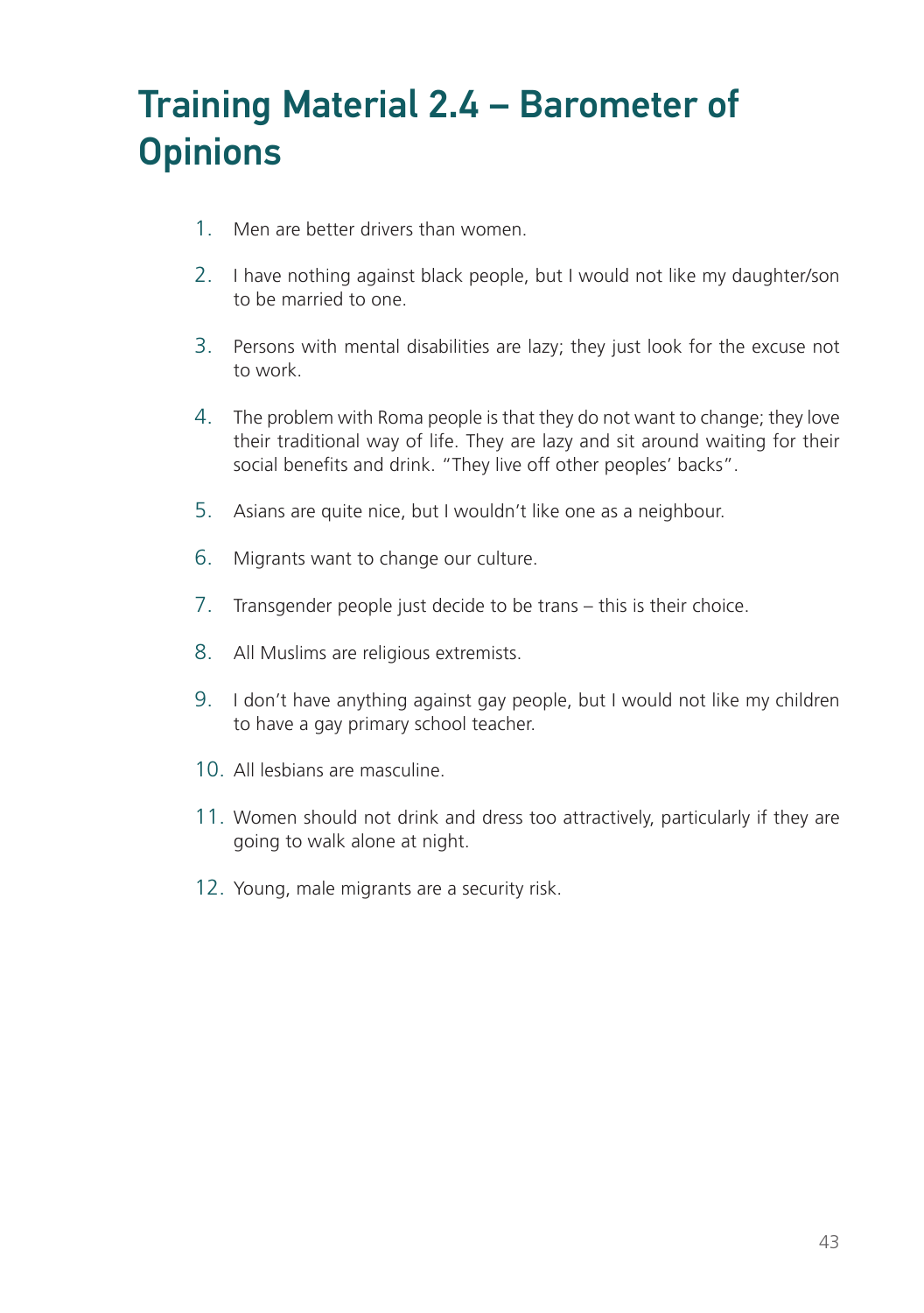## Activity 2.5 – Stereotypes: Train Journey  $(Optional)^{34}$

#### Activity learning objective:

Understanding biases existing in our societies, as well as deepening participants understanding of their own biases.

#### Time: 40 minutes

### Materials:

• Handout 2.5: Scenario - Train Journey

#### Required preparation:

Customization of Handout 2.5 to reflect the national context (optional).

#### Instructions:

- 1. Give a copy of the scenario to each participant.
- 2. Briefly describe the scenario and tell them to read the descriptions of the people travelling on the train.
- 3. Now, ask each person individually to choose the three people they would most like to travel with and the three they would least like to travel with. Give participants a few minutes to do this.
- 4. Once everybody has made their individual choices, ask them to form into groups of four or five and to:
	- share their individual choices and the reasons for them;
	- compare their choices and reasons, and see where there are similarities; and
	- come up with a common list (the three pluses and the three minuses) by consensus, if possible (TIP: Do not push for consensus).
- 5. Back in the plenary, ask each group to present their conclusions, including the reasons for their common choices or lack of ability to form a consensus. They should also say in which "cases" there was most disagreement within the group. Depending on the time available, you could also ask only one group to share, and then move to questions for the whole group.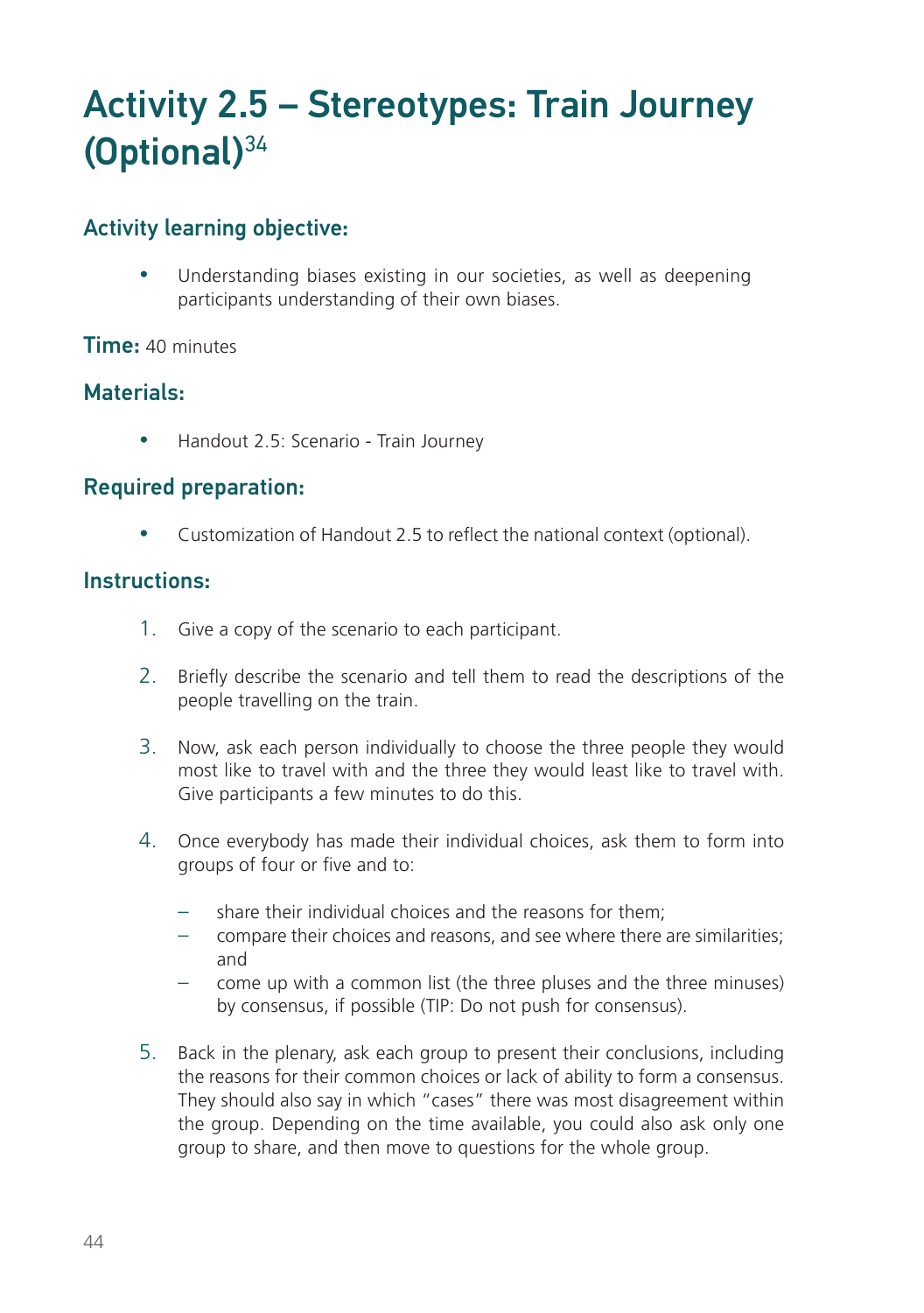- 6. Following the presentations, the trainer should ask the following questions:
	- *Has anyone in the group experienced a similar situation in their life, either on a train or in another public place?*
	- *What considerations influenced their decisions?*
	- *If they couldn't reach agreement, what were the reasons; what was most difficult?*
	- *Which stereotypes does the list of passengers evoke?*
	- *Where do we get these stereotypes from?*
	- *How would they feel to be in a situation in which nobody would want to share a train compartment with them?*
- 7. If trainers have not done so already (as in Activity 2.3), they should introduce a definition of stereotypes to the participants.

*Stereotypes are associations and beliefs about the characteristics and attributes of a group and its members that shape how people think about and respond to the group.*

- 8. Explain that people stereotype others for many reasons other than age, class, race, religion or belief nationality, ethnicity, sex, gender, sexual orientation or disability. Ask participants to list some of these reasons for stereotyping and to write them on the flip chart. This list can include where people live, their physical appearance (such as hair colour, tattoos, size and weight), their language or accent, the type of work they do, their pastimes, sports or hobbies, and many other reasons.
- 9. Explain that all of us have stereotypes about individuals or groups. You can pick a trait or characteristic that you have and ask what stereotypes people might have about you based on that trait or characteristic. Do not pick a characteristic that evokes stereotypes that you think might be hurtful to others who share that characteristic.
- 10. Point out that these stereotypes are often poor descriptors of groups but, even more so, they always are a very, very poor way to describe any individual person.
- 11. Ask about the possible consequences of stereotypes on communities.
- 12. In facilitating the responses to the final question, explain that stereotypes are the building blocks of hate crimes. The community statements read earlier and the hate crimes that have been discussed over the day are based on stereotypes. Most of these stereotypes are inaccurate assumptions about a group. All stereotypes are very poor predictors of the conduct of any one individual.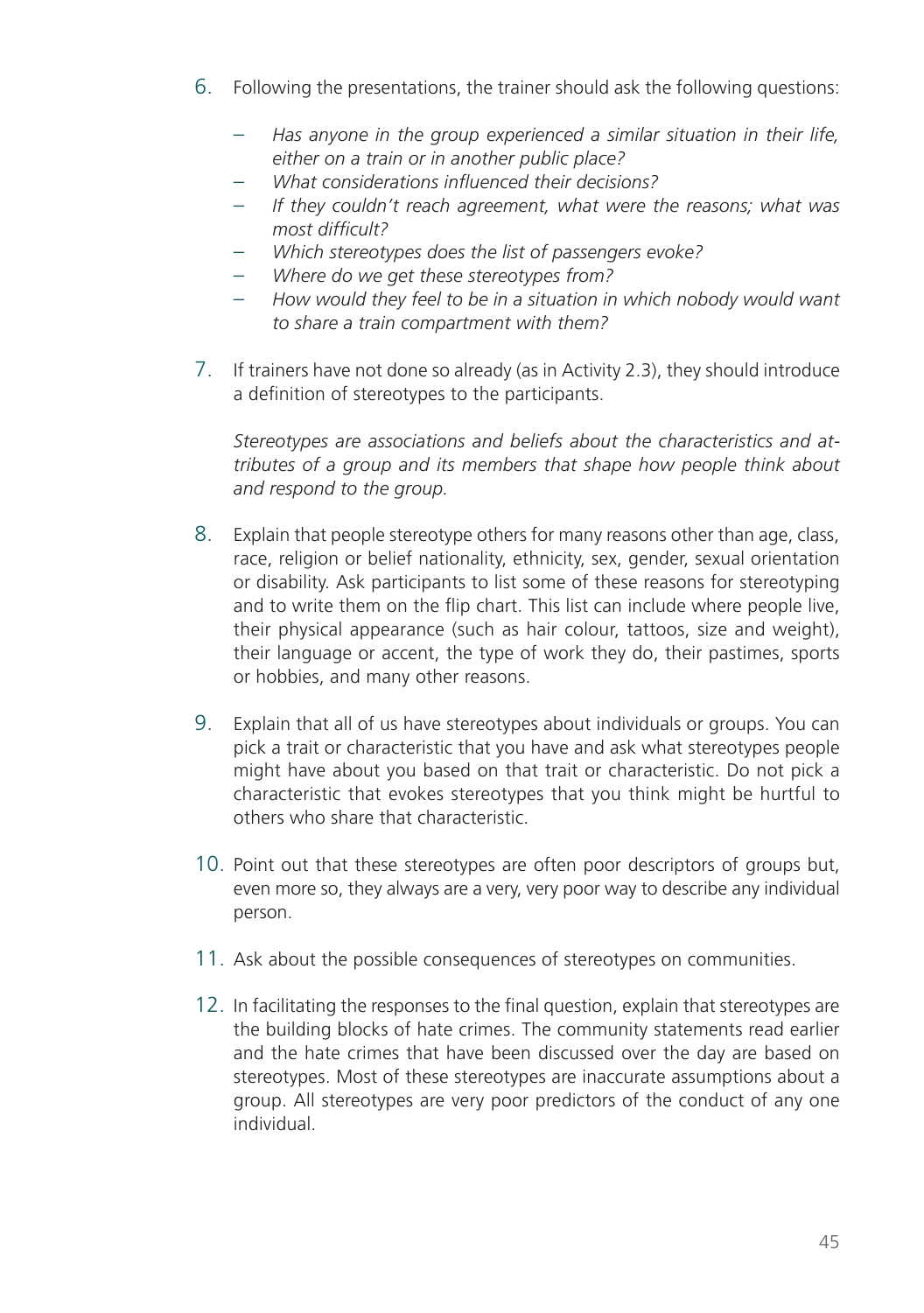13. Close this module by discussing the escalation that can occur from stereotypes to hate incidents, to hate crime, and even to mass civil disorder, ethnic cleansing or genocide.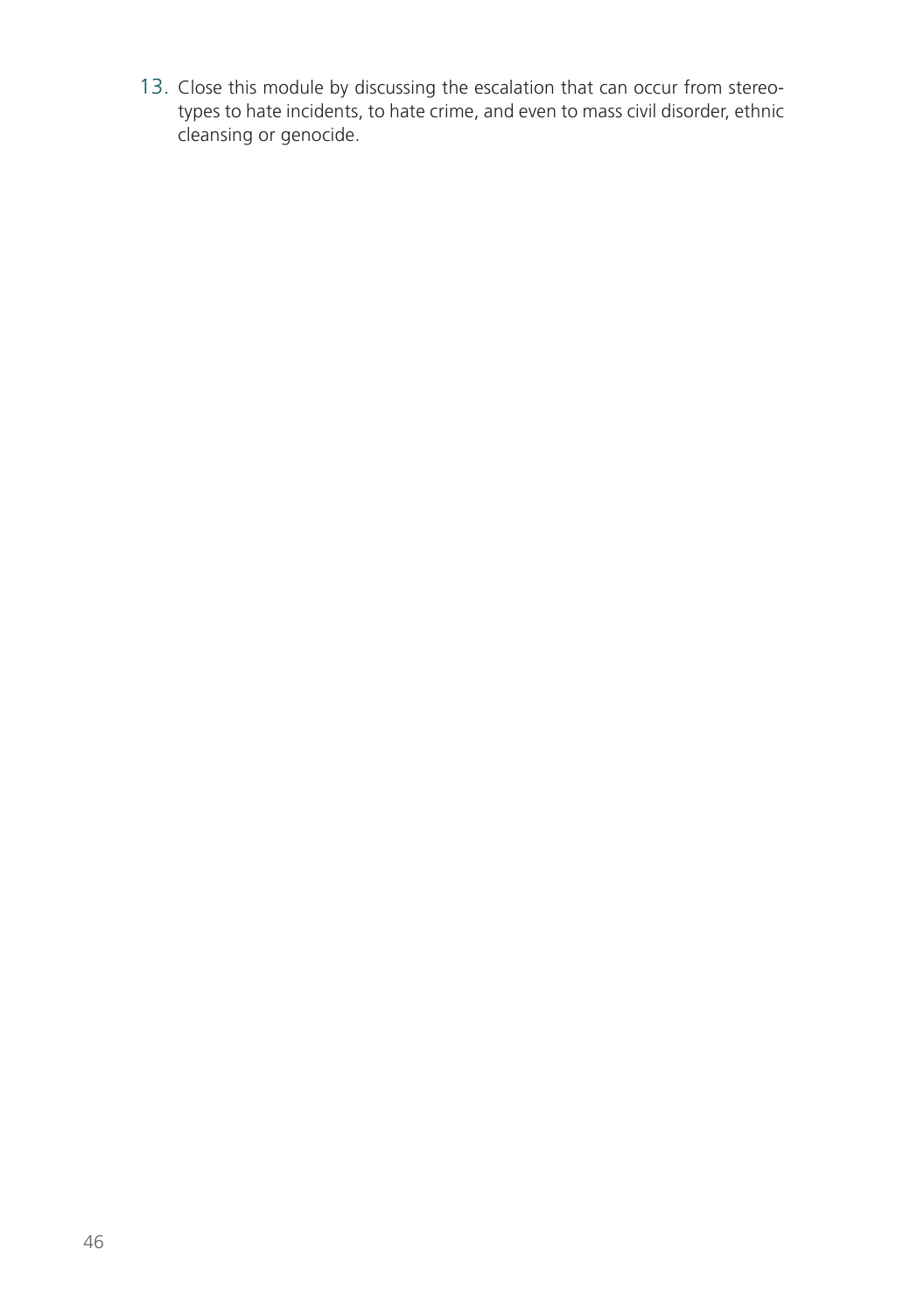## Handout 2.5 – Scenario: Train Journey

You are boarding the train for a week-long ride. You are travelling in a closed compartment, which you have to share with three other people. With which of the following passengers would you prefer to share?

- 1. An overweight financial broker.
- 2. A Black woman selling leather products.
- 3. A young artist who is HIV positive.
- 4. A man of Roma origin, just released from jail.
- 5. A rapper living a very alternative lifestyle.
- 6. A person with schizophrenia who plays the violin.
- 7. A transgender woman who doesn't want to go home.
- 8. A middle-aged migrant who has no visa and a one-year old child in her arms.
- 9. A young gay couple who keep laughing loudly.
- 10. A young migrant woman wearing a headscarf.
- 11. A farmer who speaks does not speak your language and has a basket full of strong cheese.
- 12. A refugee new to the country.
- 13. A Jewish man wearing a kippa.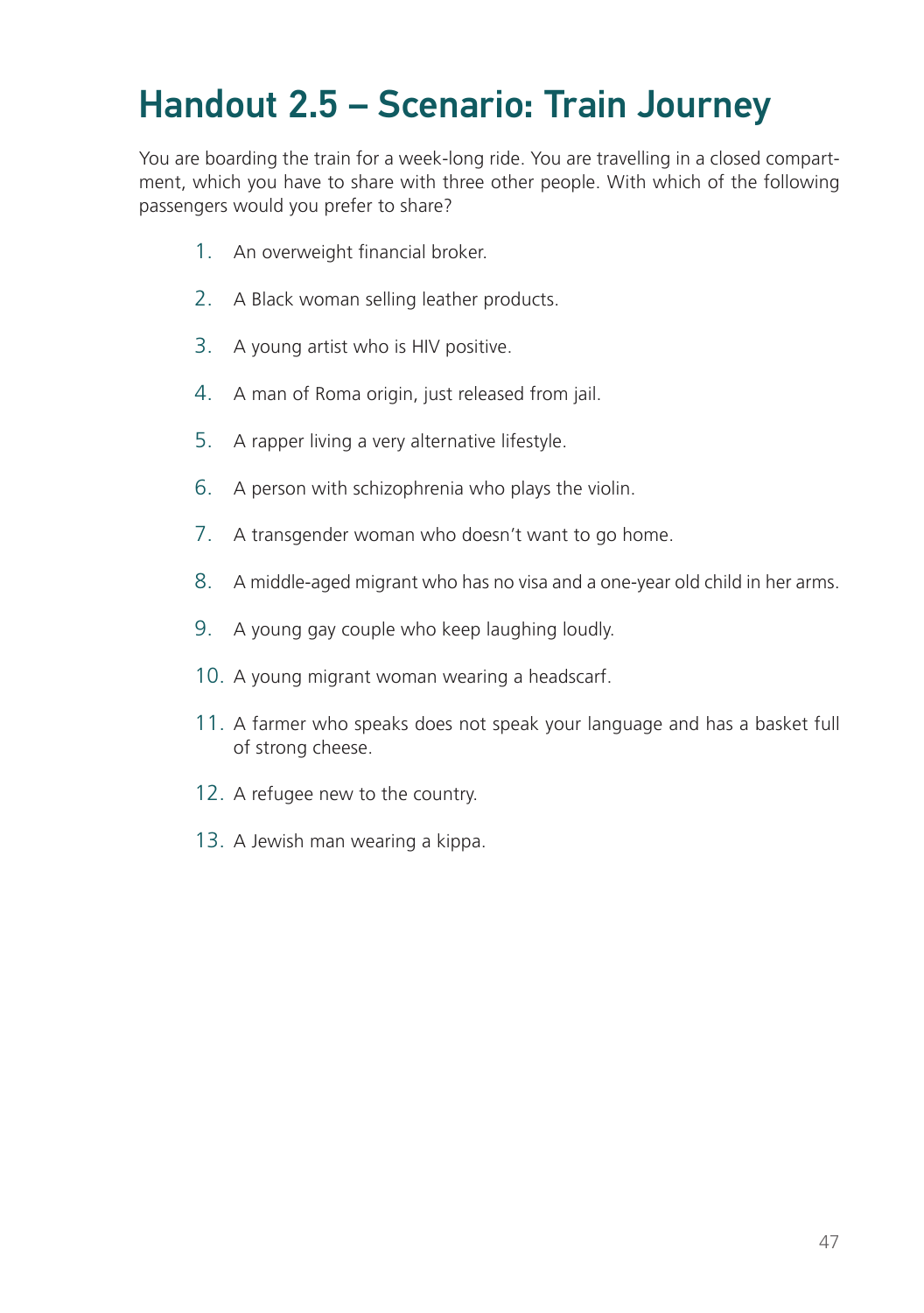# Module 3: Hate Crime and Hate Crime Victims – Concepts

Time: 60 minutes

## Module learning objectives:

- Defining and explaining the concept of hate crime;
- Explaining the impact of hate crime; and
- Explaining who hate crime victims are.

## Activity 3.1 – Definition of Hate Crimes

### Activity learning objectives:

• Building an understanding of the concept of hate crime and the distinctions between related concepts.

Time: 15 minutes

### Materials:

- Flip chart, marker
- y Handout 3.1a: Hate Crime Definition and Related Concepts
- y Handout 3.1b: National Hate Crime Legislation Template

### Required preparation:

• Development of the Handout 3.1b: National Hate Crime Legislation, based on the Template

#### Instructions:

- 1. Ask participants if they can provide a definition of hate crimes. After hearing their answers, present the definition of hate crimes used in the course.
- 2. Explain what a protected characteristic is; explain that minority groups are usually those targeted, but that anybody can be the victim of a hate crime.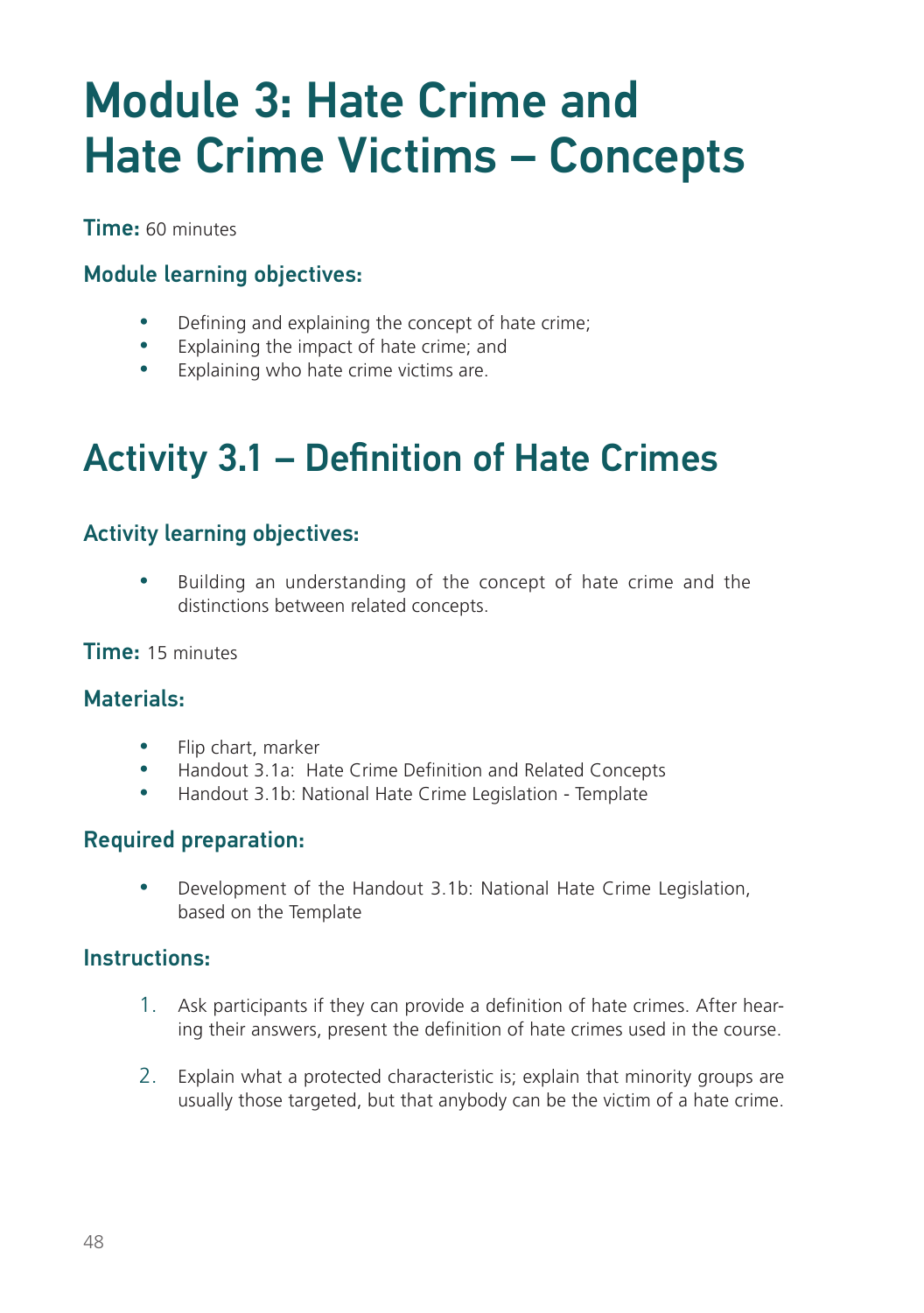- 3. Explain the difference between the emotion of hate and a bias motivation. Explain that a hate crime does not require that the perpetrator feels hate. Instead, it requires only that the crime is committed with a bias motivation. Bias means that a person holds prejudiced ideas about a person or a group. Since hate crimes are committed because of what the targeted person, people or property represents, the perpetrator may have no feelings at all about an individual victim.
- 4. Explain why it is important to address hate crimes (they tend to increase in numbers, to escalate into wider conflicts and to erode confidence in the rule of law). Explain that the impact of hate crime goes beyond its negative effect on an individual victim. As hate crimes are message crimes, the community that shares the characteristic of the victim may experience the attack as if they themselves were the victims. Hate crimes tend to increase in number if societies do not effectively respond, as (potential) offenders are encouraged to continue their activities out of a sense of impunity – even support – for their actions. Equally so, the severity of hate crimes tends to escalate. Offenders who start out committing minor offences often go on to carry out increasingly violent acts. Finally, when the hate is not addressed by the authorities and no clear message is sent to the perpetrators, communities might lose trust in their security and the state authorities. This can lead to further attacks, creating a spiral of violence that leads to serious social breakdown. In countries with a history of ethnic conflict, this is a particularly prominent phenomenon. These effects can be multiplied where a community has historically been marginalized and subjected to discrimination or persecution.
- 5. Explain the difference between hate crimes and related concepts, such as hate incidents and "hate speech" (see Handout 3.1a). Inform that it is important to have a clear distinction between different types of crimes and what characteristics are protected, because it helps to formulate the overall response to these phenomena. In some jurisdictions, however, these legal provisions might be exclusionary and might not protect all those that require such protection.
- 6. Ask participants to provide a brief description of laws concerning hate crimes in the country in which training is taking place. Comment on the two elements of a hate crime, the bias motivation directed at one or more of the specific groups listed in the law, and the specific types of offences that are covered by the law. If possible, the trainer should prepare a handout on this national context.
- 7. Distribute Handout 3.1b: National Hate Crime Legislation, and explain that it covers the relevant legal provisions in the trainees' country.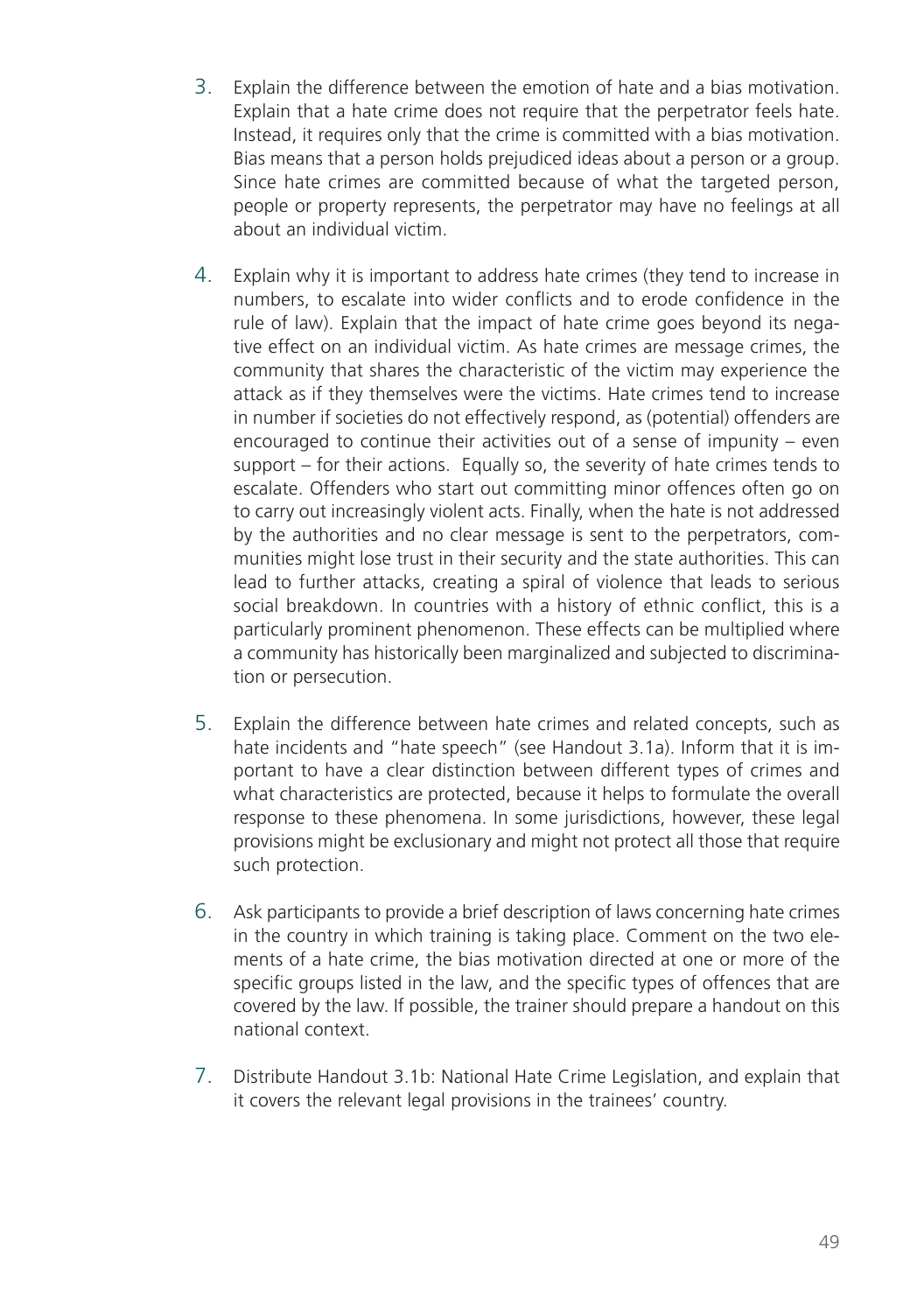## Handout 3.1a – Hate Crime Definition and Related Concepts

### Hate Crimes

Hate crimes always comprise two elements: a *criminal offence* and a *bias motive*. The first element of a hate crime is that an act is committed is a crime, such as assault or damage to property. Hate crimes always require a base offence to have occurred. If there is no underlying crime, there is no hate crime.

The second element of a hate crime is that the perpetrator must commit the criminal act with a particular motive, referred to as a "bias". It is this element of bias motive that differentiates hate crimes from ordinary crimes. This means that:

- the perpetrator intentionally chose the *target* of the crime because of some *protected characteristic*; or
- the perpetrator expressed hostility towards a *protected characteristic* immediately before, during or after the attack.

The target may be one or more people, or it may be property associated with a group that shares a particular characteristic. The perpetrator might target the victim because of an actual, or even only a perceived affiliation with the group. Perpetrators may have mixed motivations.

Hate crimes can include murder, intimidation, threats, property damage, assault or any other criminal offence.

### Protected Characteristics

A protected characteristic is a common feature shared by a group, such as race, religion or belief, ethnicity, nationality or gender, or any other similar common factor that is fundamental to their identity, such as sexual orientation or disability.

#### Concepts of Misperception, Hate Crime by Association and Mixed **Motives**

It is important to note that, when qualifying hate crime, the key concern is the motivation of the perpetrator to commit such a crime, and not the identity of the victim. If a perpetrator wrongly perceives the target as belonging to a group with a protected characteristic, the crime still qualifies as a hate crime. For example, a person with darker skin may be attacked because the perpetrator assumes that the person is of Roma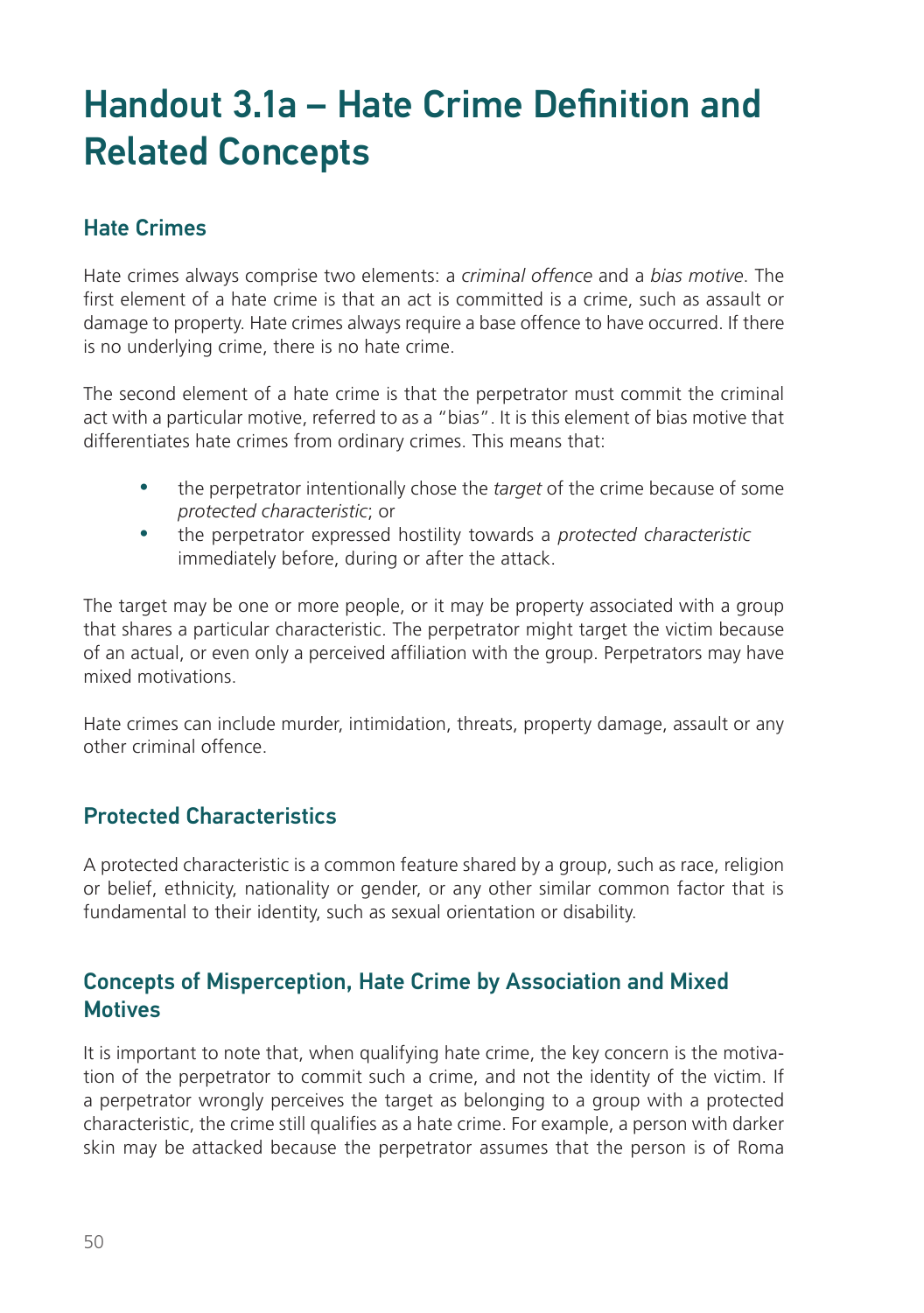origin. If two men walking next to each other are attacked on the assumption that they are gay, then this would qualify as an attack against LGBTI persons, regardless of their sexual orientation.

In all these cases, it is irrelevant whether the victims actually hold these characteristics; it is sufficient that the perpetrator perceives them as such. Another example is when perpetrators choose their targets mistakenly assuming that they are associated with a certain group. For example, following the terrorist attack of 9/11, many Sikh men wearing a turban or beard were targeted in the United States because they were wrongly perceived as Muslims, based on their appearance. As the motivation in these crimes is bias against Muslims, they are still regarded as anti-Muslim hate crimes.

The identity of the victim also does not matter in cases of hate crime by association. One example of hate crime by association would be a mixed-race couple being the target of a racist attack. In such a scenario, both should be considered victims of a hate crime.

In a hate crime, the bias motivation of the perpetrator does not need to be the only motivation for the crime. A hate crime can also be committed with mixed motives. One example would be a perpetrator who targets Jewish shops because he thinks Jews are wealthy. In this case, the perpetrator has pecuniary motives, but is also motivated by anti-Semitism.

### Hate Incidents

An act that involves prejudice and bias of the sort described above, but that does not amount to a crime, is described as a "hate incident". Although hate incidents do not involve crimes, such incidents often precede, accompany or provide a context for hate crimes. Records of hate-motivated incidents can be useful in demonstrating a context of harassment and providing evidence of escalating patterns of violence.

#### Hate versus Bias

*A hate crime does not require that the perpetrator feels hate*. Instead, it requires only that the crime is committed with a *bias motivation*. Bias means that a person holds prejudiced ideas about a group. Since hate crimes are committed because of what the targeted person, people or property represent, the perpetrator may have no feelings at all about an individual victim.

### Hate Speech<sup>35</sup>

Expressions of hatred are often called hate speech. While often confused with hate crime, hate speech lacks the essential element constituting a hate crime, i.e. the fact that the same conduct, without a bias motivation, would still constitute a crime.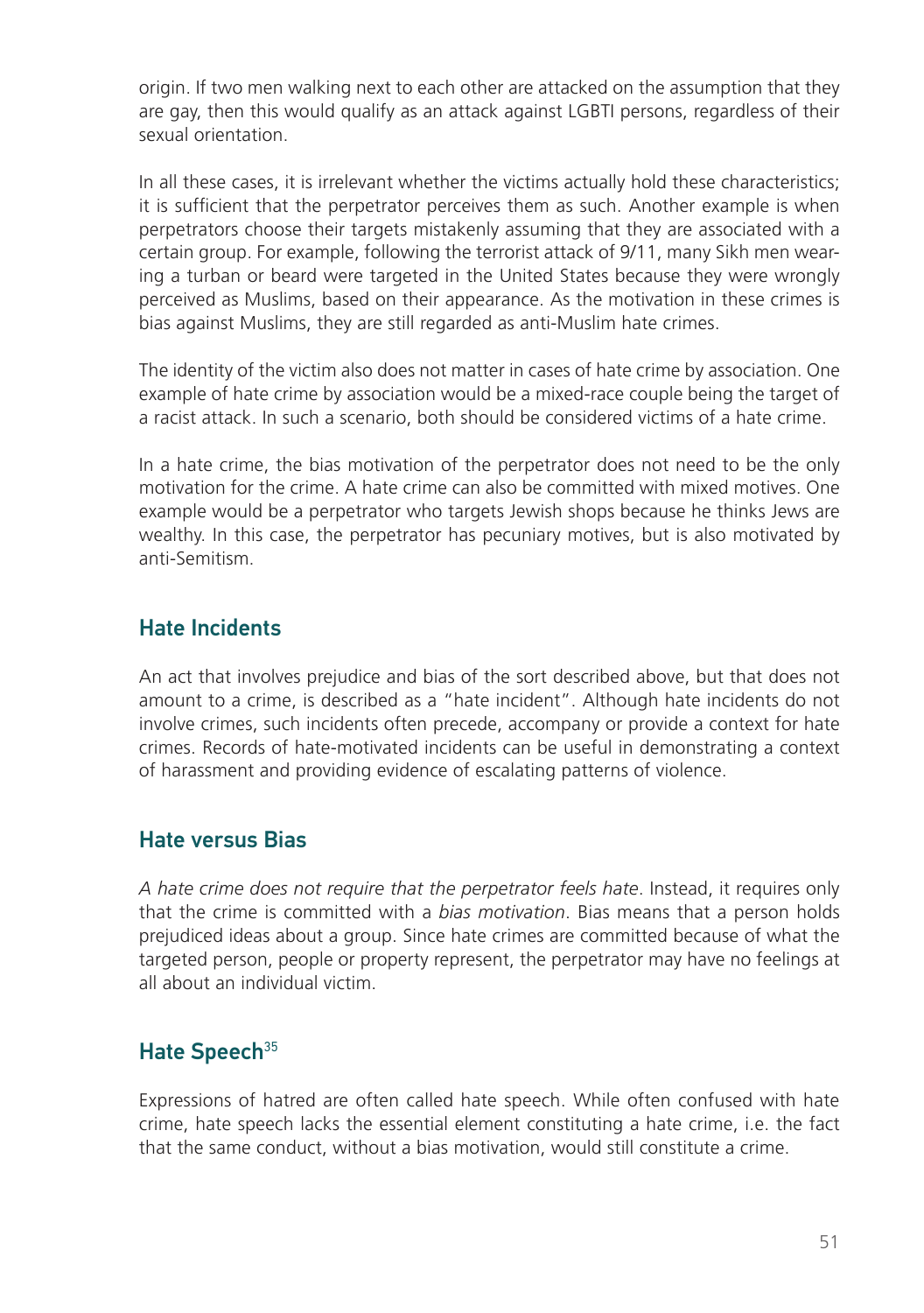There is no internationally accepted and agreed definition of hate speech. Nevertheless, many countries have laws that criminalize speech because of its particular content, for example incitement to hatred, insulting certain groups within the population, denigrating a person's or a nation's "honour" or "dignity", Holocaust denial or glorification of totalitarian ideologies.

Although many of OSCE participating States have hate speech regulations, there is still no consensus among them on the criminalization of those forms of intolerance that do not incite hostility, discrimination or violence. Direct and immediate incitement to criminal acts, however, is universally prohibited within the OSCE region – whenever it occurs with a bias motive, it should be categorized as a hate crime, because a base offence exists.

Hate speech represents a threat, as it might create a hostile environment leading to large-scale conflict and encourage hate crime. Hateful discourse is often spread through online means of communication.

Response to hateful discourse might have a criminal and non-criminal character. Using the legal sanctions always requires caution, so as not to violate a person's fundamental right to freedom of expression. The response, however, might also include creation of counter-narratives for tolerance and non-discrimination, educational programmes and campaigns.

The target of hate crime is specific groups of individuals. Racist or biased speech before, during, or after a crime, may constitute evidence of motive and should form part of any criminal investigation. Similarly, if the perpetrator has items in their possession, such as books, music or posters that suggest bias or prejudice, this could constitute part of the evidence of motive.

## **Discrimination**

### **Definition**

Acts of discrimination lack the essential element of an act constituting a crime. Discrimination issues are dealt with under civil law, even if the penalty is a criminal sanction. The legal and institutional frameworks governing discrimination and hate crimes are different.

Discrimination occurs when the principle of equal treatment is attacked either directly or indirectly, or both. The European Union Council Directive 2000/43/EC, dated 29th June 200036, provides the following definition of discrimination:

1. For the purposes of this Directive, the "principle of equal treatment" shall mean that there shall be no direct or indirect discrimination based on racial or ethnic origin.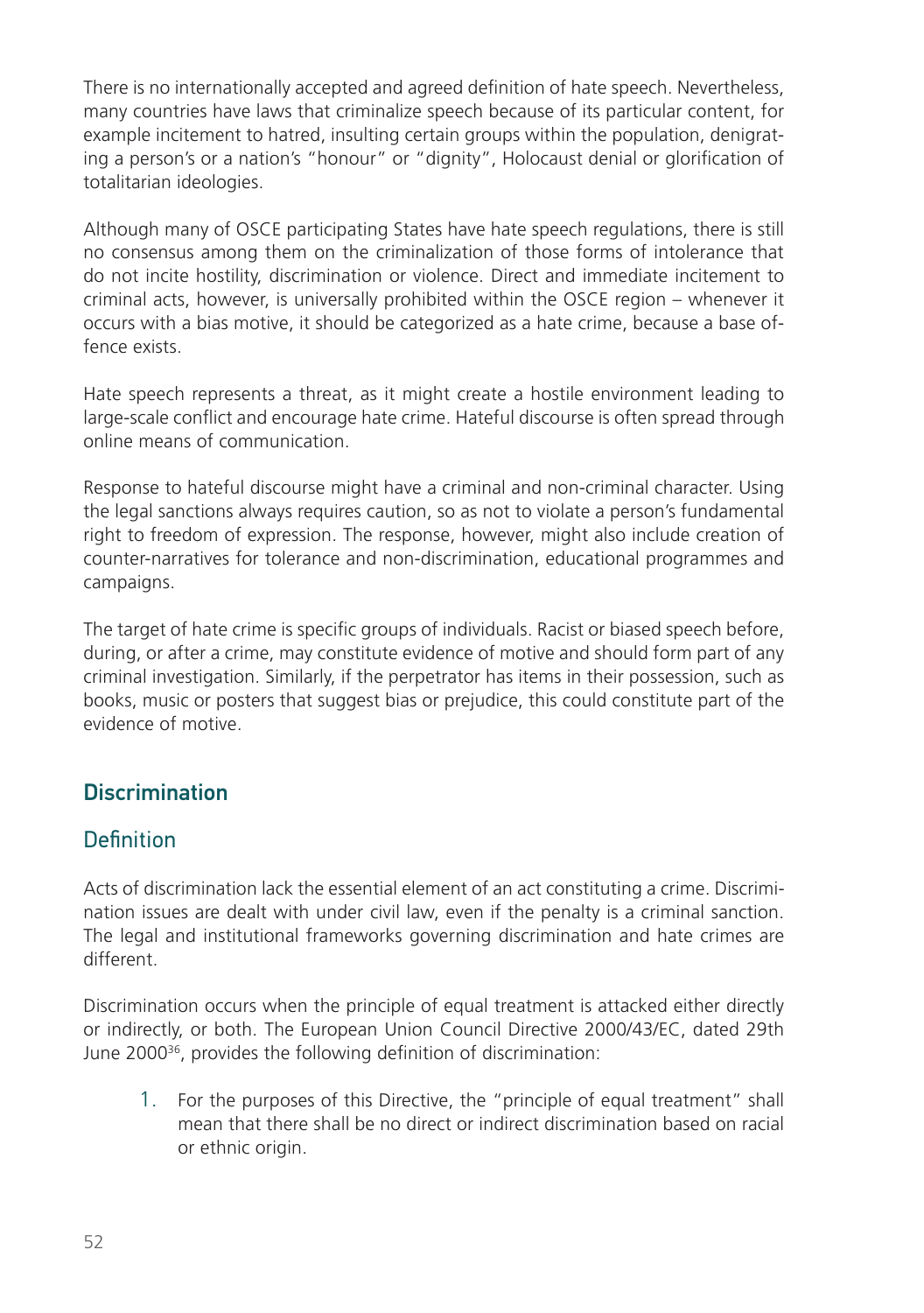2. For the purposes of paragraph 1:

#### – **1.2.1 Direct Discrimination**

Direct discrimination shall be taken to occur where one person is treated less favourably than another is, has been or would be treated in a comparable situation on grounds of birth, racial or ethnic origin, gender, religion, beliefs or opinions, age, disability, sexual orientation or gender identity.

#### – **1.2.2 Indirect Discrimination**

Indirect discrimination shall be taken to occur where an apparently neutral provision, criterion or practice would put specific persons at a particular disadvantage compared with other persons, for any of the above mentioned reasons.

#### – **1.2.3 Non-Discrimination**

There is non-discrimination in a situation in which the unequal treatment or that provision, criterion or practice can be objectively justified by a legitimate aim and the means of achieving that aim are appropriate and necessary.

### Genocide

Genocide means any of the following acts committed with intent to destroy, in whole or in part, a national, ethnical, racial or religious group, as such:

- Killing members of the group;
- Causing serious bodily or mental harm to members of the group;
- Deliberately inflicting on the group conditions of life calculated to bring about its physical destruction in whole or in part;
- Imposing measures intended to prevent births within the group;
- Forcibly transferring children of the group to another group. $37$

Hate crimes can be part of a process that leads to genocide. Individual acts of genocide may be considered to constitute hate crimes.

## **Terrorism**

Terrorism occurs in many different contexts and takes different forms. There is no international consensus on the definition of terrorism. However, some of its consistent features include:

- Its organized nature (whether the organization involved is large or small);
- Its dangerousness (to life, limb and property);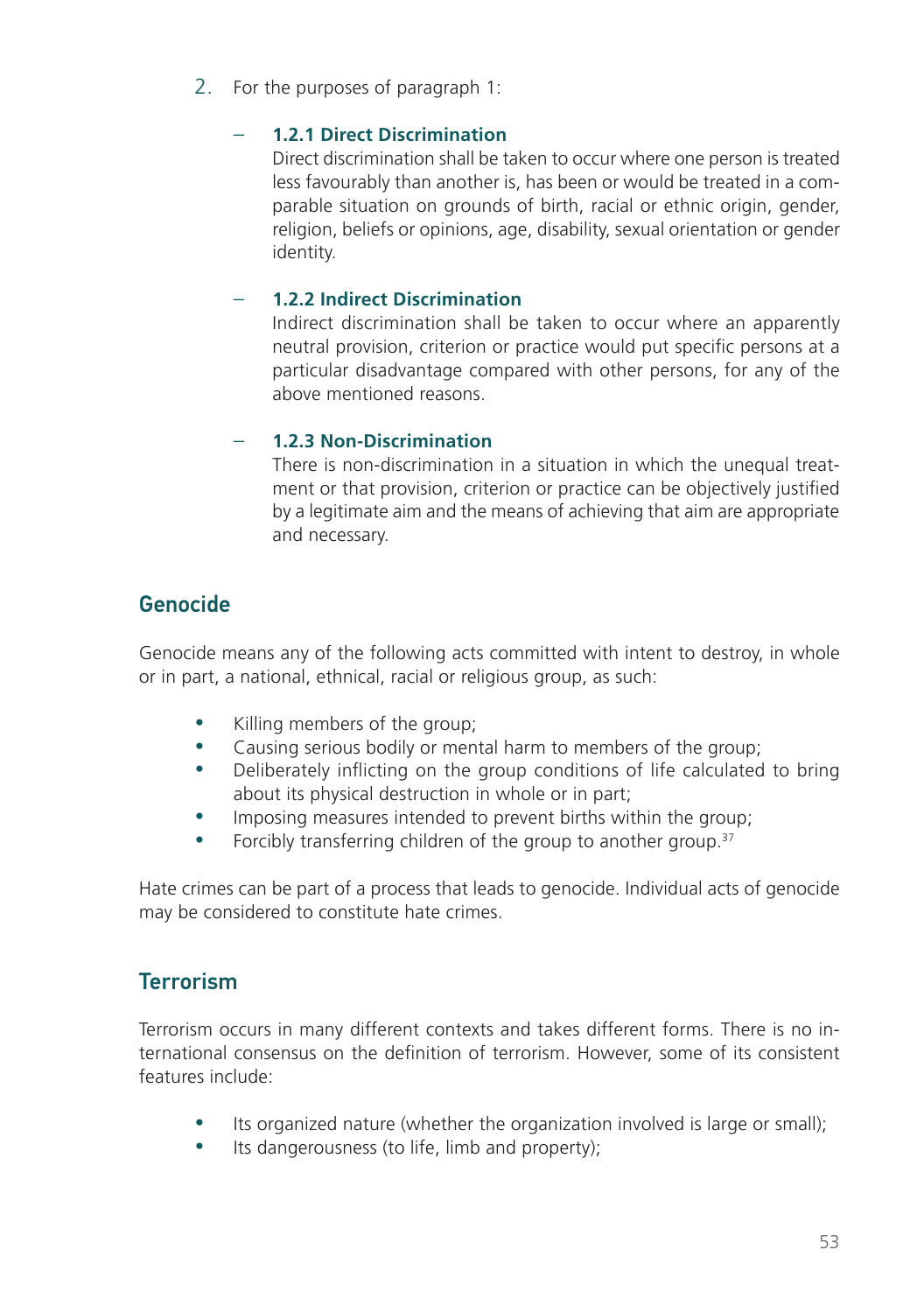- Its attempt to undermine government, in particular (by seeking to influence policy and lawmakers); and
- Its randomness and consequential spreading of fear/terror among a population.

A prevailing characteristic of acts of terrorism is that they are crimes, even if they have an additional quality that requires that they be considered "terrorist" in nature. Terrorist acts are criminal acts and, therefore, subject to criminal law.38 As such, they might be motivated by bias, but their characteristics make them a distinct category of crimes.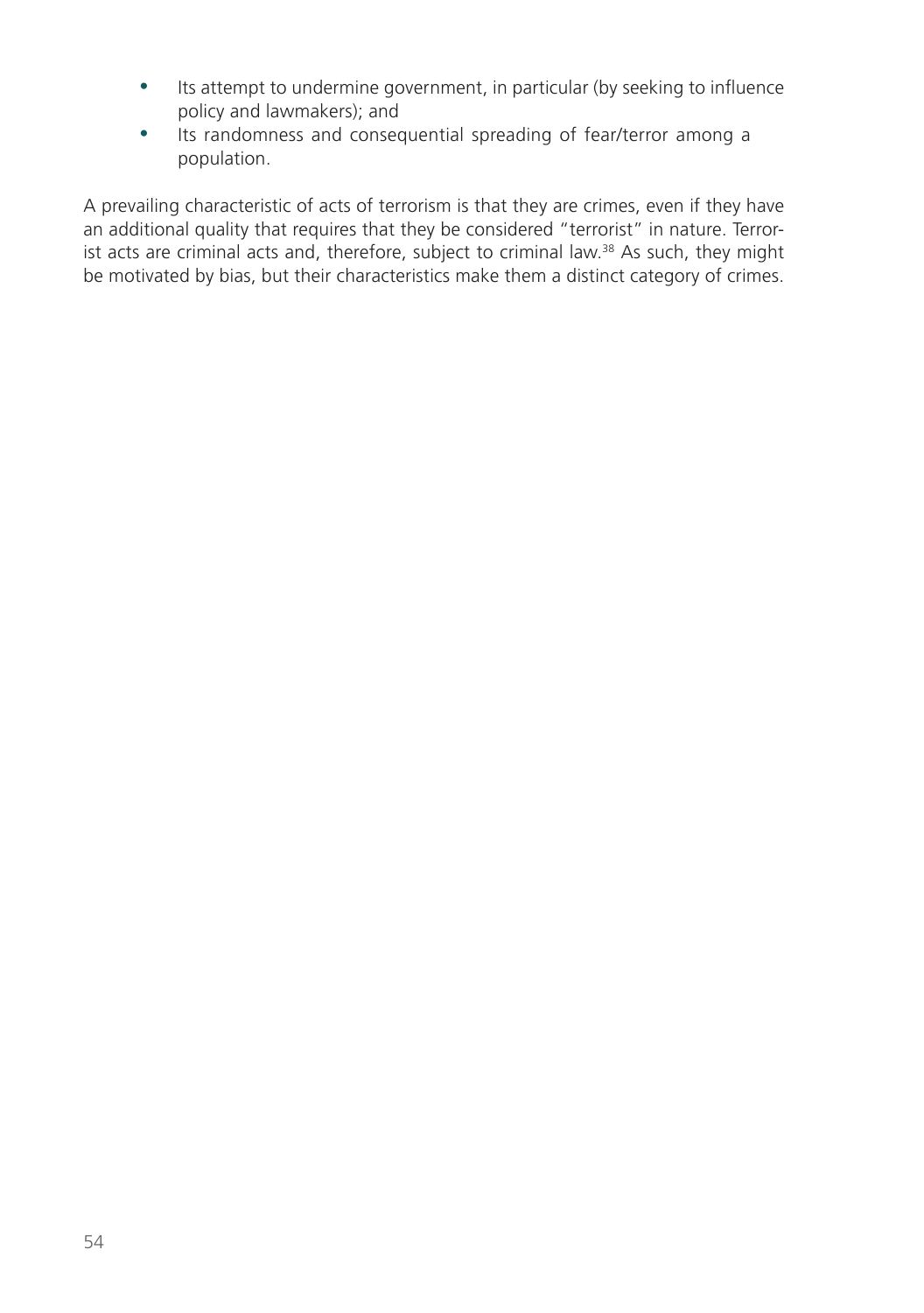## Handout 3.1b – National Hate Crime Legislation – template

| Hate crimes definition in a national<br>context:                                                                                                       |  |
|--------------------------------------------------------------------------------------------------------------------------------------------------------|--|
| Protected characteristics in a<br>national context (paying attention<br>to qualifications such as aggravated<br>circumstance, enhanced penalty, etc.): |  |
| Definition of hate speech in the national<br>context:                                                                                                  |  |
| Definition of discrimination in a national<br>context:                                                                                                 |  |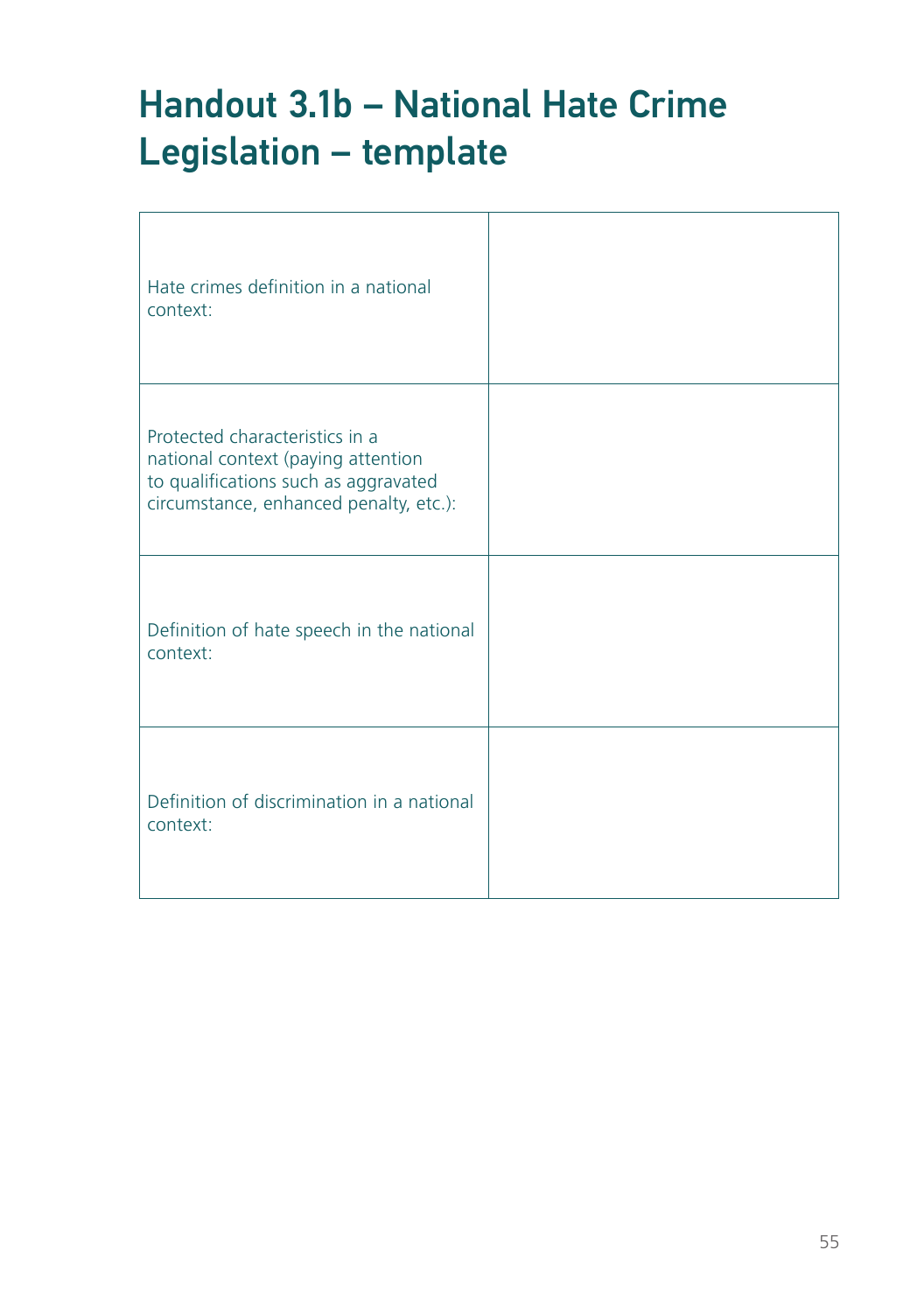## Activity 3.2 – Hate crime victims

## Activity learning objective:

Understanding the specific vulnerabilities of hate crime victims.

#### Time: 15 minutes

### Materials:

• Handout 3.2a: Fragments of Identity

#### Instructions:

This activity is divided into two exercises (3.2.1 and 3.2.2):

### Exercise 3.2.1 - Focusing on identity

- 1. Distribute Handout 3.2a to the participants.
- 2. Ask the participants to write their name on the paper.
- 3. Tell the participants that you will be reading out loud some identity markers, and that they need to choose the five that are the most important for them and that form part of their identity, and to write each in the circle.
- 4. Trainers read the following identity markers: place of work, type of work, age, ethnicity, gender, income, city they live in, educational background (school, university they attended), religion or belief, family status, their freetime activities, disability and parenthood.
- 5. After they have chosen their five, ask a few participants to share their choices with the group.
- 6. Then, ask them if they had to give up one characteristic, which one would it be. Repeat the question once or twice more, depending to how wide the choices are.
- 7. Discuss how some characteristics are an integral part of our identity these are gender and gender identity, religion or belief, ethnicity/race, sexual orientation, age and disability. They affect our early socialization and are usually visible characteristics around which stereotypes and prejudices are formed. External characteristics, such as family status, education, work experience,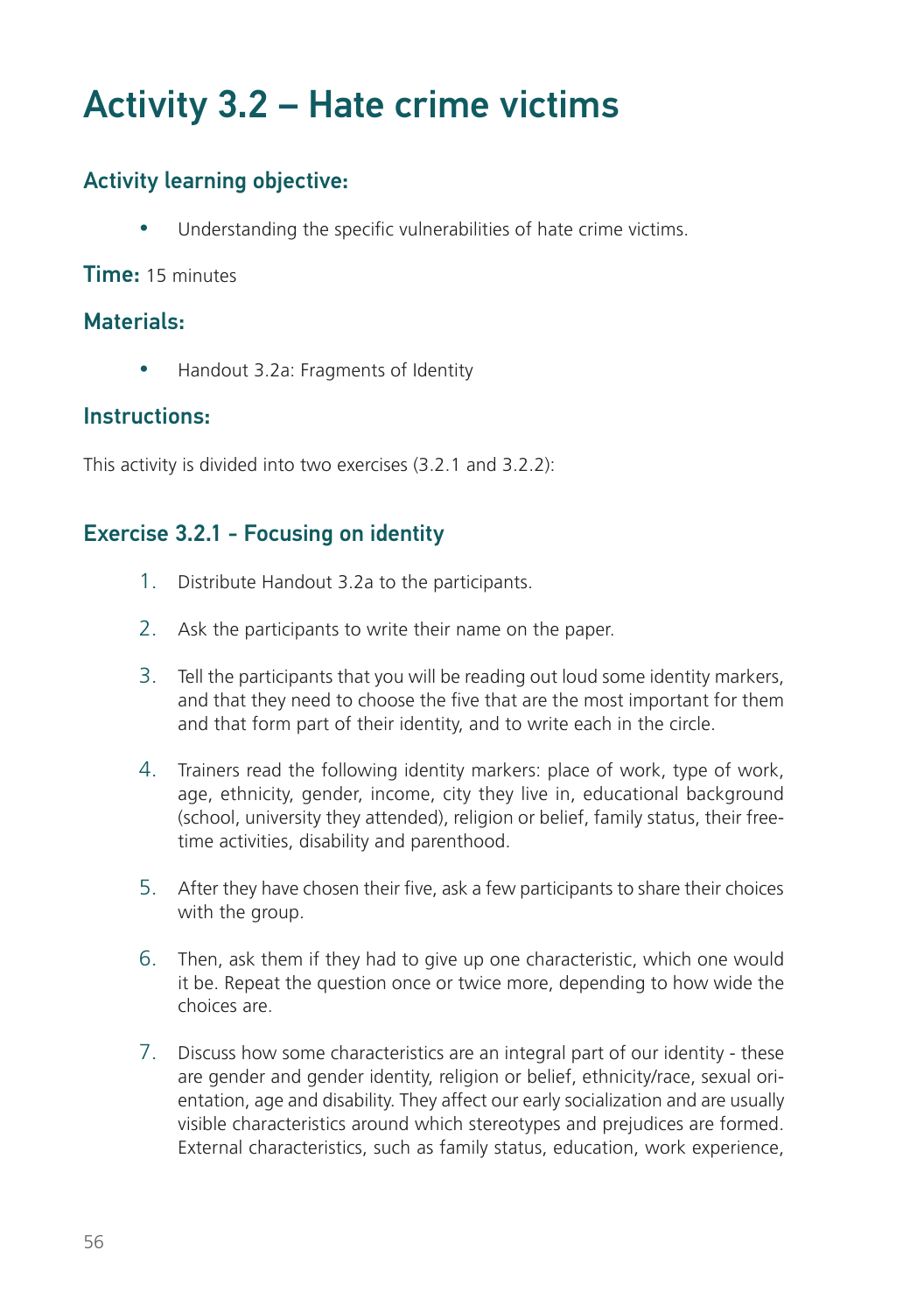job, income, parenthood, residency, political opinions, hobbies, even also often dependent on the environment, can be potentially changed more easily, yet individuals may be powerless to change these.

- 8. Ask the participants to think about individuals coming from vulnerable communities. They often have to give up on one or more characteristics/parts of their identity in order to live a "normal" life and not to become victims of harassment, discrimination or hate crimes, such, as for example, not holding hands in public if they are a same sex couple, or not wearing symbols of their religion or belief in public. Ask the participants how they would feel if they had to do that on a daily basis (the trainer can share an example of a community statement of a Jewish person: *"I wear a chain with a Star of David, but I consciously don't wear it in public, because I try to avoid anti-Semitic reactions that way.")*
- 9. Discuss the impact on people who feel the need to hide their characteristics from others – what would the result be? How would the participants feel if they had to hide a characteristic?

### Exercise 3.2.2 - A Hate Crime Victim

- 1. Ask the participants about the definition of a "hate crime victim" and write the answers on the flip chart.
- 2. Share the definition of a hate crime victim with the participants.

*A hate crime victim is a natural person who has suffered harm as a result of a hate crime. The "harm" can include injury or loss of life, material (property) and moral damage (including pain, physical, mental or emotional suffering), economic loss and loss of income, and loss of maintenance for dependents.39*

- 3. Underline that hate crime victims are targeted because of a perpetrator's hostility to who they are or assumed to be, and to what they are perceived to represent.
- 4. Underline that, as all people have protected characteristics, anyone both members of majority and minority groups – can become the target of a hate crime. Through hate crimes, perpetrators express prejudice towards whole communities, and individuals attacked are seen as representatives of their group by the perpetrators. Often, victims of hate crimes belong to groups in society that are marginalized and discriminated against, and they often don't perceive this solely as an individual event, but as a continuum of noncriminal and/or criminal discrimination against them.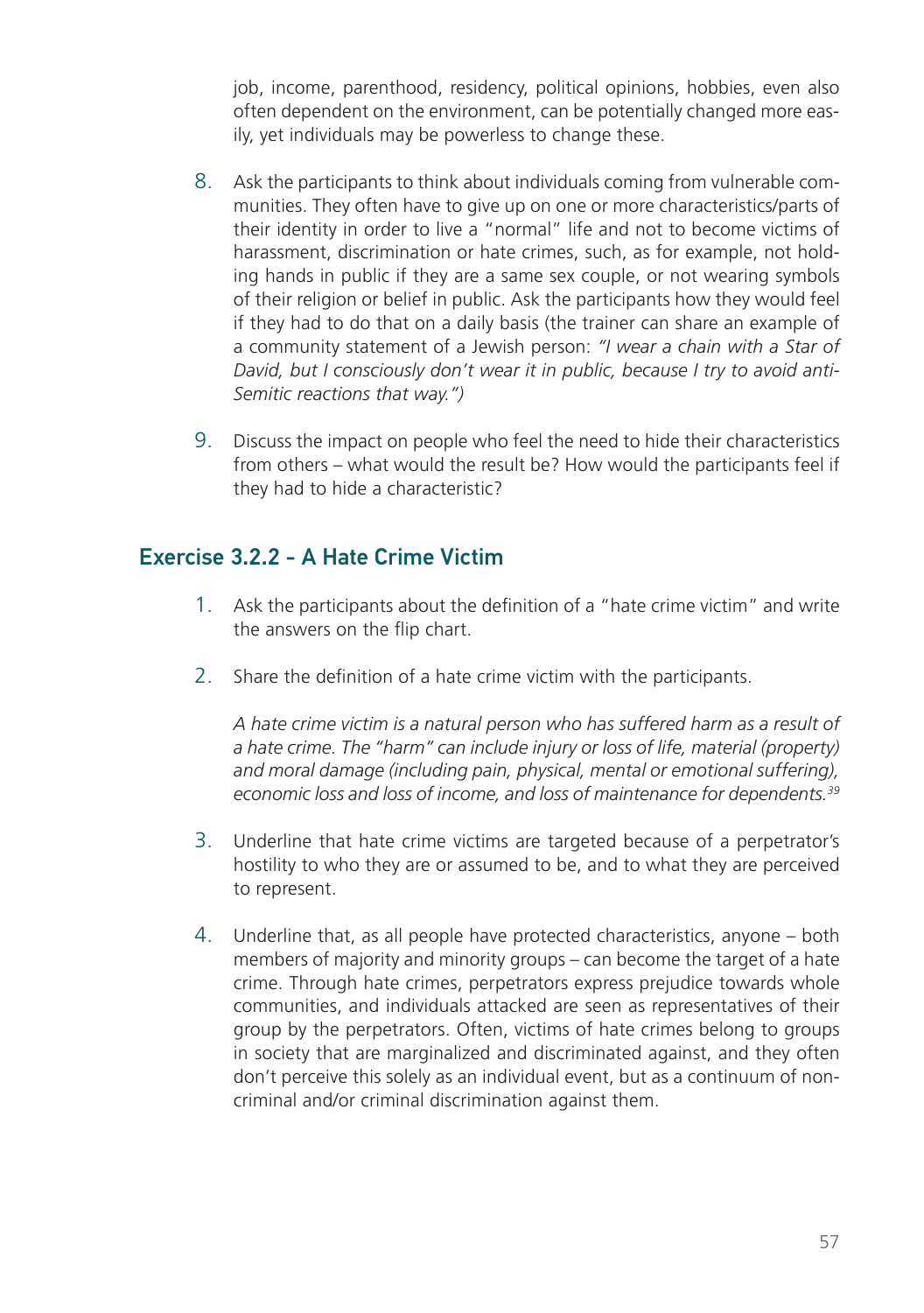- 5. Explain that those who are more visible or easily identifiable as belonging to or affiliated with a group are also more likely to be targeted.
- 6. Note that, for some groups, these differences are gendered, resulting in women or men from the same group being attacked in different ways. Ask the participants if they can come up with the example. Share the example of Muslim women wearing headscarves, who are more likely to be attacked compared to Muslim men who are not wearing any religious symbols; likewise, Jewish men wearing a kippah/yarmulke are more likely to be attacked than Jewish women not wearing any religious symbols.
- 7. Explain that, as the building blocks of hate crime are stereotypes, and as a hate crime is meant to send a message of rejection and devaluation, not only to the targeted person but to the community they represent, the choice of victims reflects widespread prejudices in a society, which also affect the target and type of attack. For example, the destruction of aids is more common in disability hate crimes and "curative" rape in hate crimes against LGBTI people.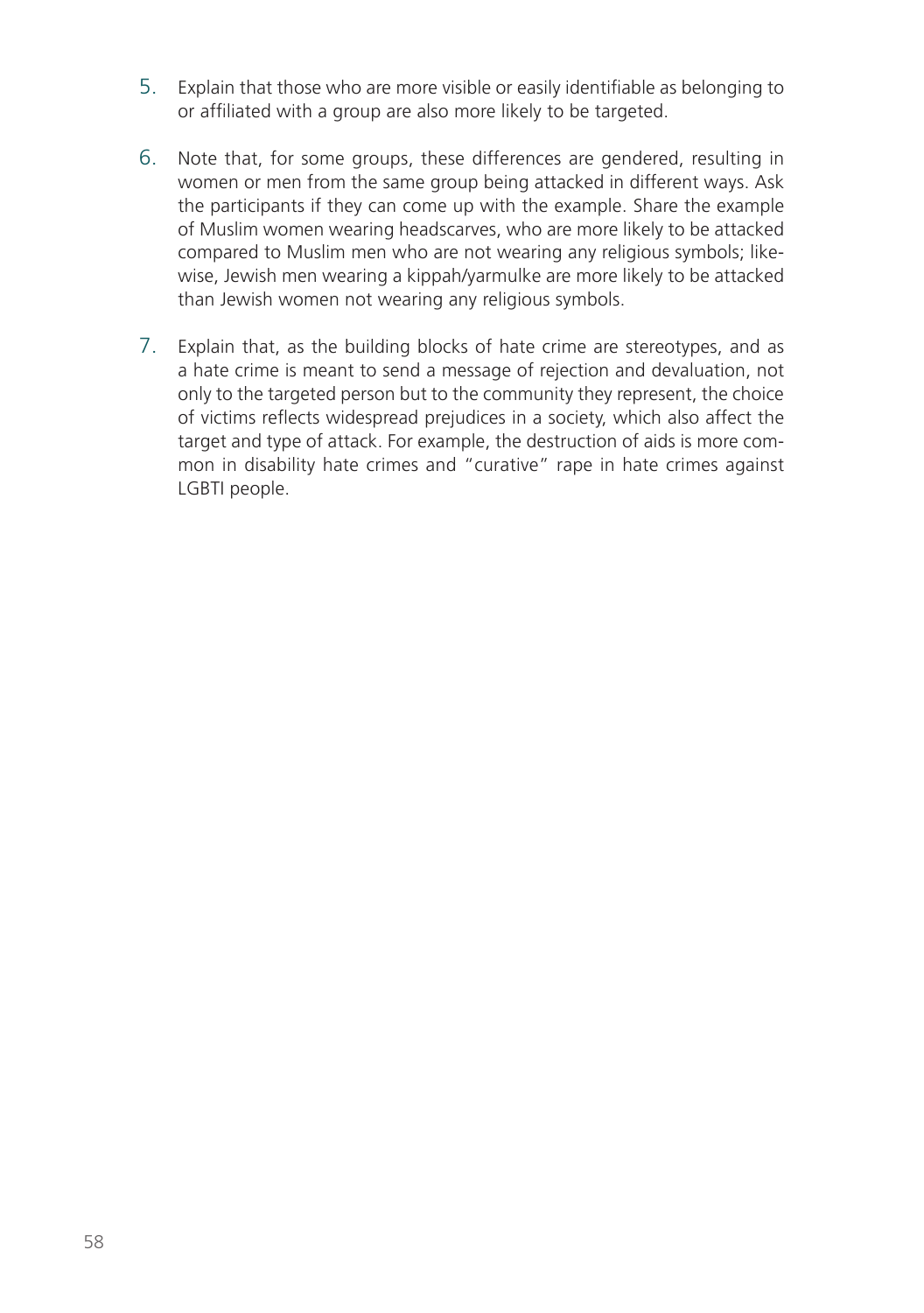## Handout 3.2a – Fragments of Identity

Listen to the characteristics that form part of our identity. Write the five most important ones for you, one in each of the circles below.

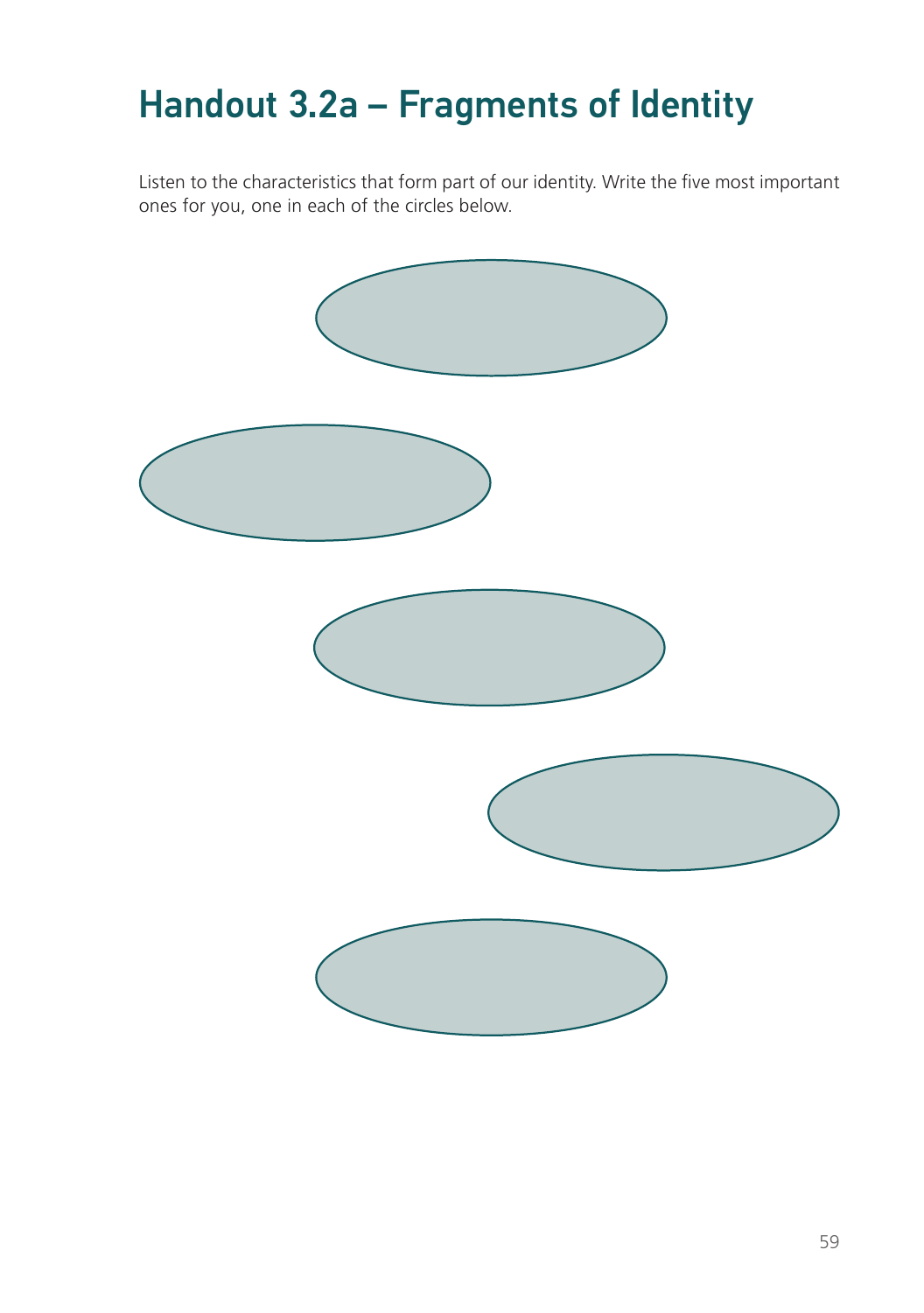## Activity 3.3 – What Makes Hate Crimes Different?

### Activity learning objective:

Understanding the impact of hate crimes and hate incidents on victims and society.

Time: 15 minutes

### Materials:

- Handout 3.3a: Impact Statements
- y Handout 3.3b: Impact of Hate Crimes

### Required preparation:

• Customization of Handout 3.3a (optional)

#### **Instructions**

1. Discuss the impact of hate crimes and hate incidents. It is very useful to describe the impact of a hate crime or hate incident that you are familiar with, such as physical harm, shock or fear. Alternatively, you can use the following example:

*During the COVID-19 pandemic, Asian people experienced incidents which ranged from casual jokes to violent attacks and death threats, with people*  left too frightened to venture out alone and children ridiculed by their peers. *A doctor who works in a local hospital's respiratory unit said she stopped her daily morning jog because of abuse. Another woman said she was so alarmed, she began wearing a label that read: "Please don't fear me – I don't have the virus." And one family had to withdraw their four-year-old boy from a football club after other parents told their children not to stand close to him.40*

2. Mention that studies have shown that hates crime victims experience more significant impacts than victims of similar crimes committed for other reasons. For example, hate crime victims spend more time in hospitals recovering from their injuries, lose more time from work, and have more intense and longer lasting feelings of lack of safety in their communities. In addition to the physical harm and shock experienced immediately after an attack, one of the most significant impacts of hate crime is post-victimization. The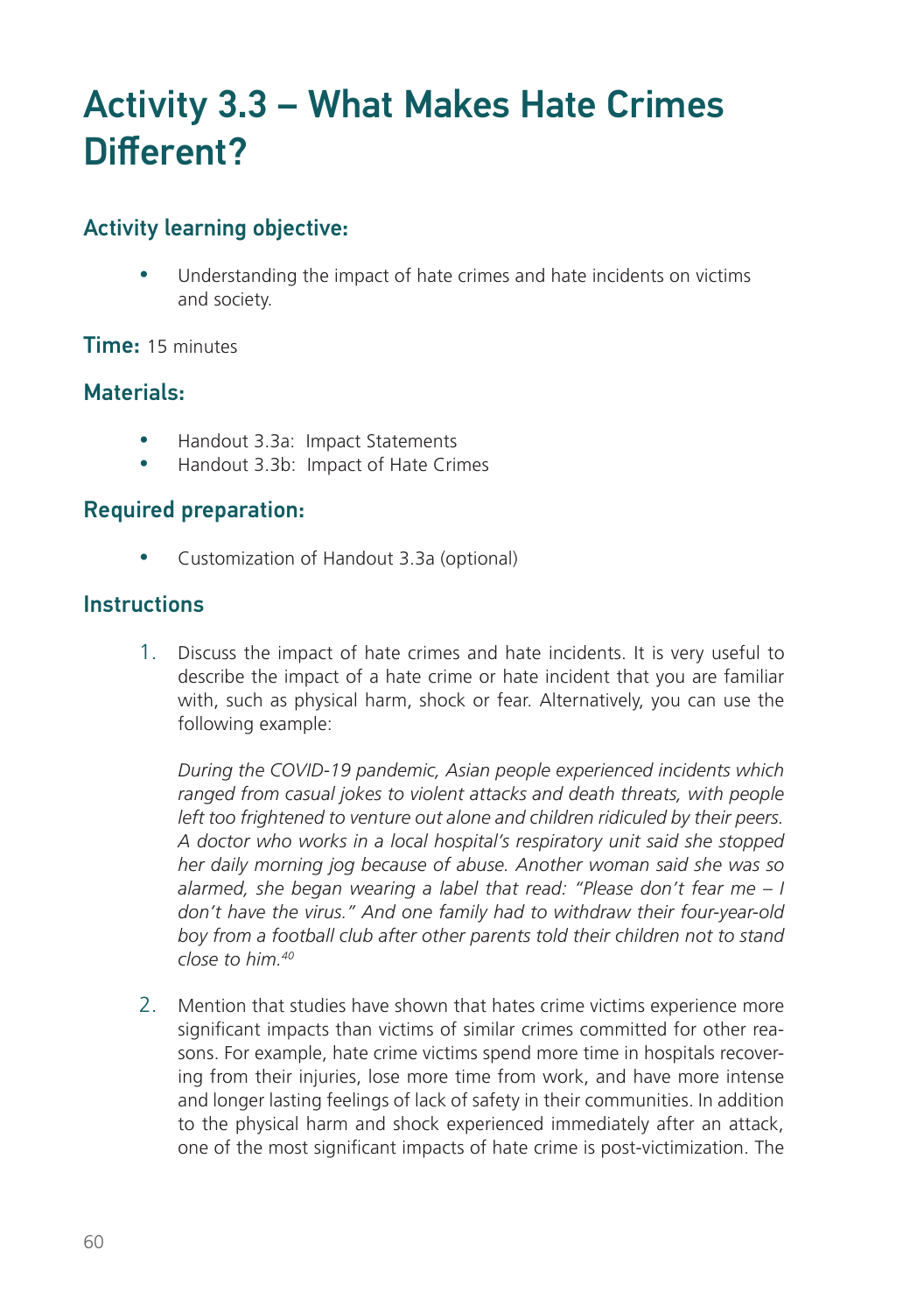emotional impact involves mental distress that will be short-lived, although this can still last for some weeks. The psychological impact involves more persistent and long-lasting mental distress.

- 3. Underline that every victim of hate crime is different and is affected differently. Many factors influence the impact of victimization, including the type of incident; a person's previous experience with discrimination, devaluation and disadvantage; the existence of social support circles; and an individual's economic and psychological resilience.
- 4. Emphasize that the impact of hate crime can depend on the intersectional nature of identities, when several personal characteristics operate and interact with each other at the same time in such a way as to be inextricable. The targeting of several intersecting characteristics in a multiple-bias hate crime, such as race and gender, for example, can also exacerbate the impact (and the culpability of the perpetrator).
- 5. Ask participants to assess what kind of reactions victims of hate crimes may have. Ensure that reactions mentioned in Handout 3.3b are discussed. These include:
	- Fear and terror;
	- Isolation;
	- Denial;
	- Self-blame;
	- Mental health problems.
- 6. Pass out up to ten impact statements (Handout 3.3a), printed and cut out, for participants to read them. These impact statements can be tailored to the national context. Warn the participants that the examples illustrate the use of offensive and abusive language. Explain that this is for training purposes only.
- 7. After the last impact statement has been read, allow for 15 or more seconds of silence. Then ask participants to briefly share their reactions to what they have just heard.
- 8. Highlight that hate crimes attempt to send a "message" to victims and their communities that they are not welcome and that they do not belong in the society. The role of the criminal justice system is to send a "message" back to the perpetrators and their community, saying "we will not tolerate hate crimes", and to the victims and their communities, saying "we take this seriously, we care about your safety and security". Mention that studies have shown that in addition to the physical harm and shock experienced immediately after an attack, one of the most significant impacts of hate crime is post-victimization.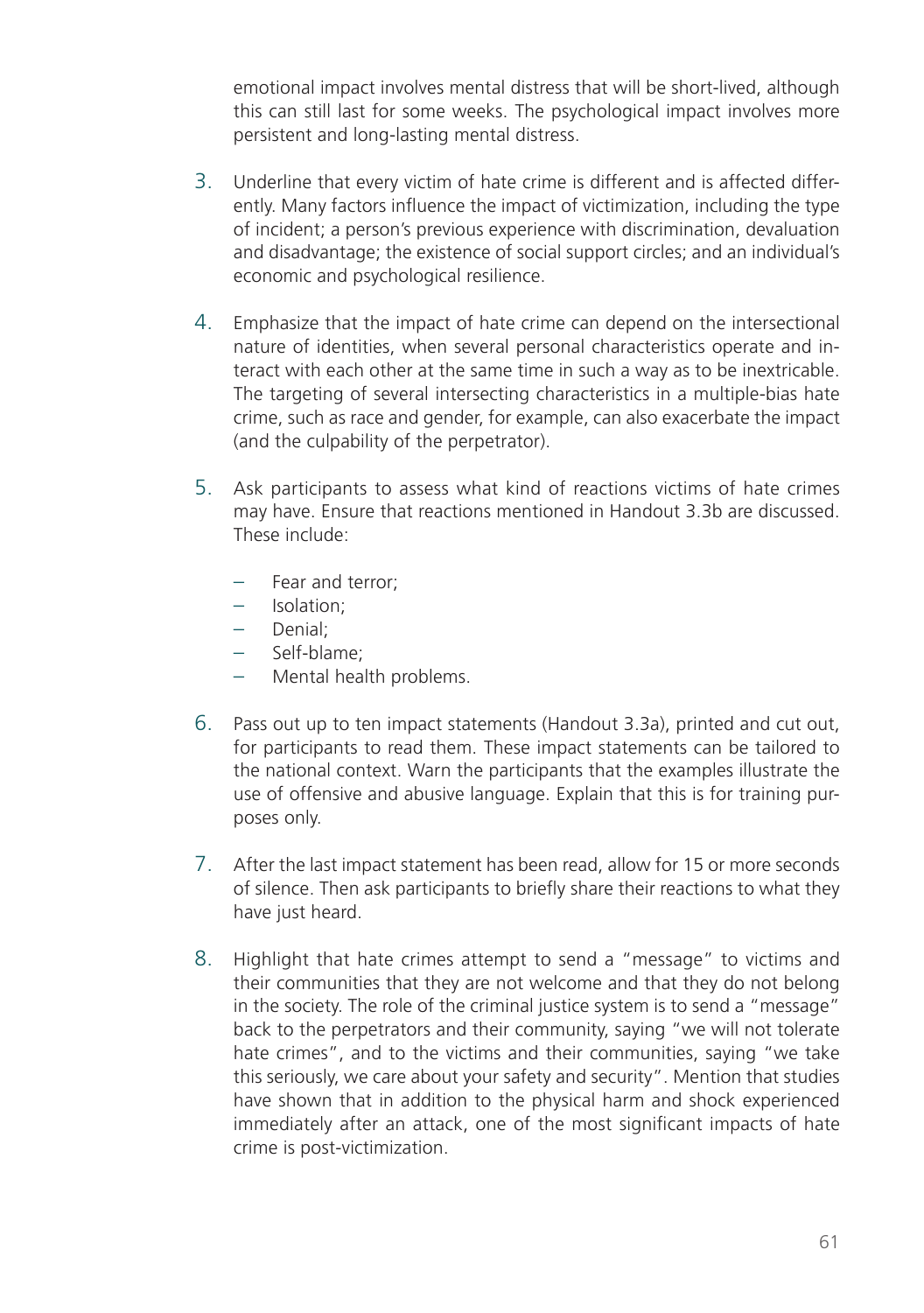- 9. Discuss secondary victimization. Explain that secondary victimization occurs when the seriousness of the hate crime that victims have experienced is minimized by the broader community and, in particular, by police or other government officials. Consequently, secondary victimization refers to the victimization that occurs not as a direct result of the criminal act, but through the inappropriate response of institutions and individuals to the victim.
- 10. Explain key ways that law enforcement and criminal justice system professionals contribute to secondary victimization include:
	- a lack of a response, or an unhelpful and denigrating response;
	- attributing responsibility for the crime to victims, or claiming the culpability of the
	- victim (victim-blaming);
	- minimizing the seriousness of a reported hate crime and trivializing the individual victim's experience and consequences;
	- displaying negative attitudes or reinforcing the prejudices of the perpetrator, and treating the victim accordingly;
	- expressing sympathy and understanding for the perpetrator;
	- lacking appropriate knowledge, experience and skills to acknowledge the significance of the victim's identity for the crime they have suffered;
	- a lack of consideration for individual needs, especially the need for information and justice; and
	- the denial of victims' rights or victim status.
- 11. Emphasize the importance of a victim centered approach in working with hate crime victims to address their needs and uphold their rights.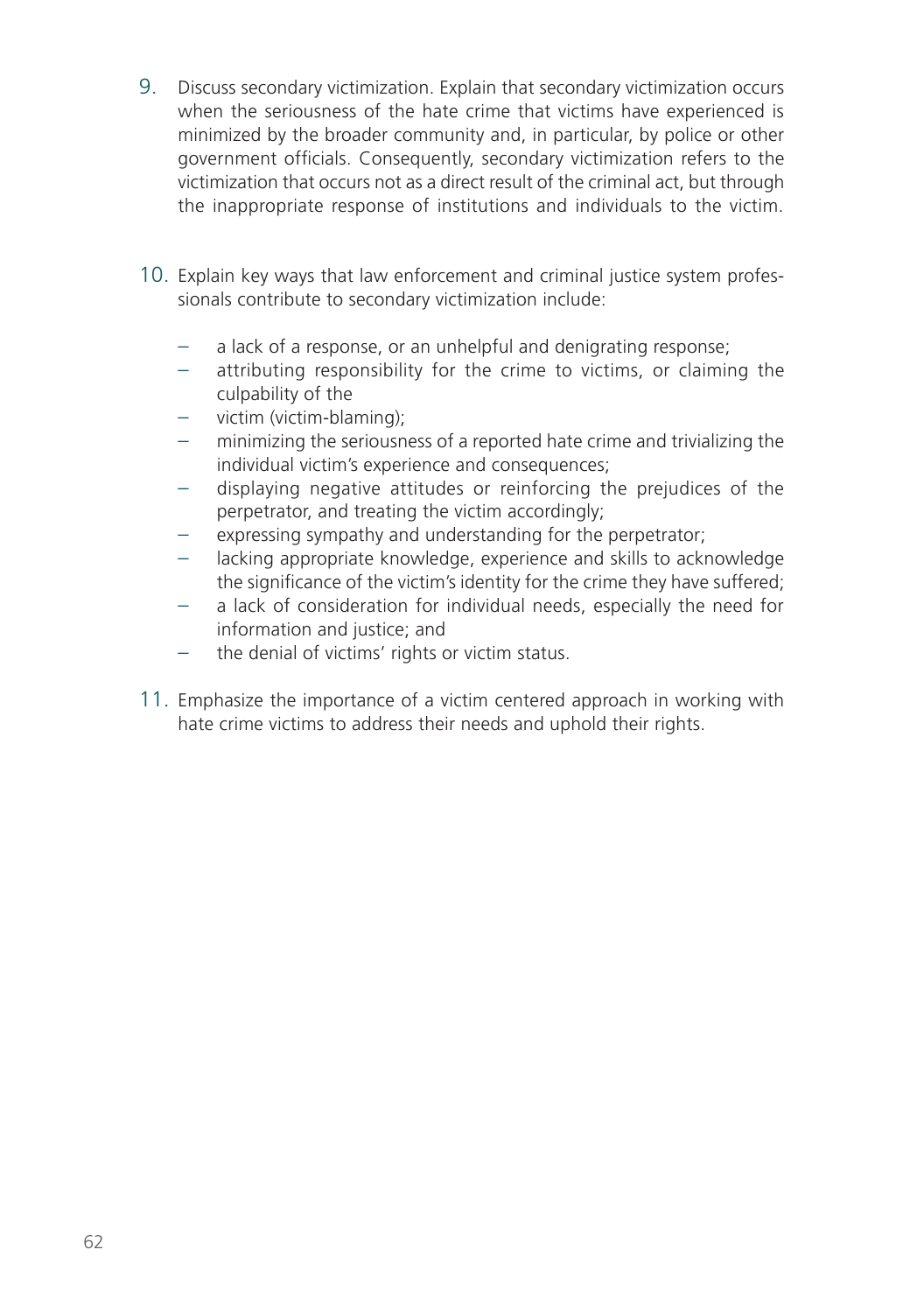## Handout 3.3a – Impact Statements

### Racism and Xenophobia

Some politicians stoked up fear and hatred for political gain. A woman, originally of African descent, after initially trying to ignore the abuse, decided to report the incidents to the police. She felt her victimization was dismissed by officers because she had not reported the incidents at the time at which they happened. She continued to report hate crimes as and when she experienced them but, again, she was disappointed by the response she received. On multiple occasions she was visited by police communitysupport officers, who told her that they could not investigate the hate crimes because there were no independent witnesses. The police failed in their duty because they did not take her statement or even try to collect any evidence, such as CCTV footage. As a result of her victimization and her experience with the police, she was left feeling isolated, unwanted and worthless.41

A man told a woman to go back home and threatened to hit her car for parking "too close" to him. "Basically, the cop was like, 'I'm sorry that happened to you, but there's nothing we can do' (…) I was shocked, I was angry, I was sad … I felt dismissed by the police," said the victim. "Hates crimes aren't only about receiving a complaint and investigating, it's also outreach and information for people."42

A woman stopped at a red light with her driver's side window down when she heard someone yell out "[racist slur]" She looked around and saw four white men by her car. One sprayed a flammable liquid on her face and neck and threw a flaming lighter at her, she told police. "They had to pretty much scrub the skin off, which was extremely painful. Burn pain is something I can't even really describe. I don't know how to describe it. It was horrible." She repeated the procedure every few days and had plastic surgery. She said her happy childhood memories of growing up have been overshadowed by the memories of this attack. "I never really knew someone could hate you just by looking at you. They didn't know me. I didn't know them. I was just driving my car and minding my own business."43

### Anti-Semitism

"I am really scared about the safety of my child, who goes to a Jewish school. Every day I ask myself if I should send him to school somewhere else."44

"I am confronted with anti-Semitic comments from colleagues at work – and I actually work at a police station." 45

"Why have I been having nightmares for over a year about him trying to kill me and about everything being so painful?"(From a victim of the Halle synagogue attack) <sup>46</sup>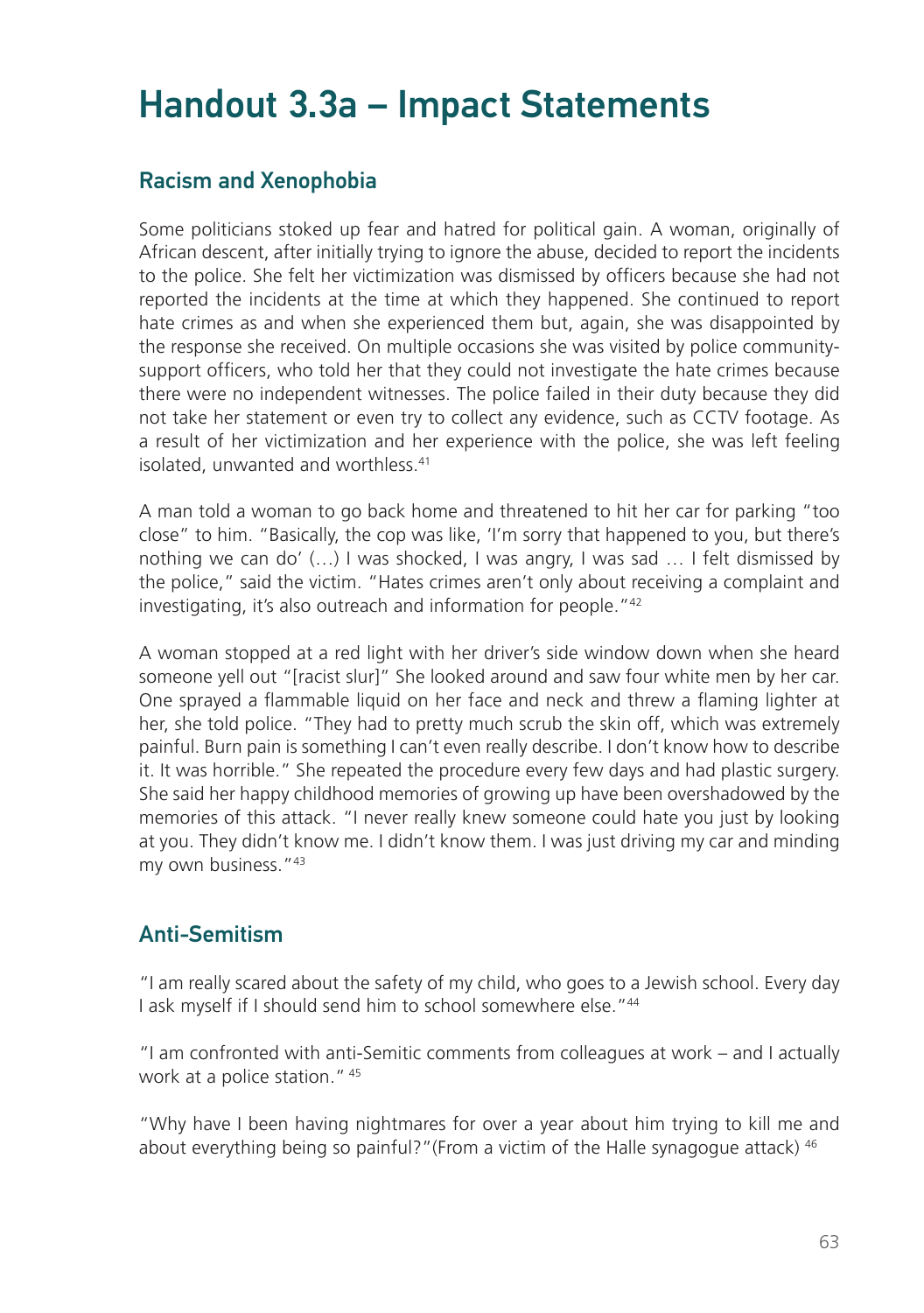"But participating in this trial, I have become frightened. And I have become angry. Angry at the number of witnesses who safely share their casual attitudes towards racism, their unwillingness to intervene when derogatory terms are used against minorities, their own involvement in hate groups and in propagating anti-Semitic attitudes." (From a victim of the Halle synagogue attack) $47$ 

#### Bias against Muslims

A 23-year-old Black woman wearing a hijab was waiting at a bus station when a man approached her, flailing his arms. He gestured with his fist, swore at her and threatened to physically assault and kill her. After contacting the police station, she "was not given the support" that she needed. She eventually reached out to the city council.<sup>48</sup>

A Muslim was hit by a car in the local area due to racism and bias against Muslims, and the community feels they are facing prejudice by other people in the neighbouring area. Local parents are beating up children from the Muslim community outside the local college. The principal of the school and the police are not helping the Muslim community. There are many incidents, and the number is growing.<sup>49</sup>

#### Bias against Christians

One senior police officer made the following outrageous comment to a female Jehovah's Witness who went to a police station to report an assault on her: "It is normal that you've been attacked, you are one of Jehovah's Witnesses. As for me, I don't like Jehovah's Witnesses. You are a sect. Perhaps I wouldn't have put paint on your face, but my foot for sure."50

A refugee was injured while walking on the street, close to his home by three men, unknown to the victim. The victim believes that the attack is connected with his family and the fact that they do not accept his choice to become Christian. The victim visited the near police station to submit a complaint. The policemen ignored him and they were not cooperative with the victim for the submission of the complaint. The victim left the police station and never went back to try to submit the complaint again.<sup>51</sup>

### Bias Based on Sex, Sexual Orientation or Gender Identity

A transgender woman had been subjected to verbal abuse, intimidation and unwanted physical contact ever since she transitioned. She never felt confident enough to report the abuse, due to a lack of evidence. However, on one occasion she managed to record an incident on her phone. A group of people called her names, sang offensive songs and made rude gestures at her on the bus. It was only at the police station, as she was giving her statement, that she realized how much the incident had affected her. She dreaded having to appear in front of a jury, but she welcomed the opportunity to receive justice.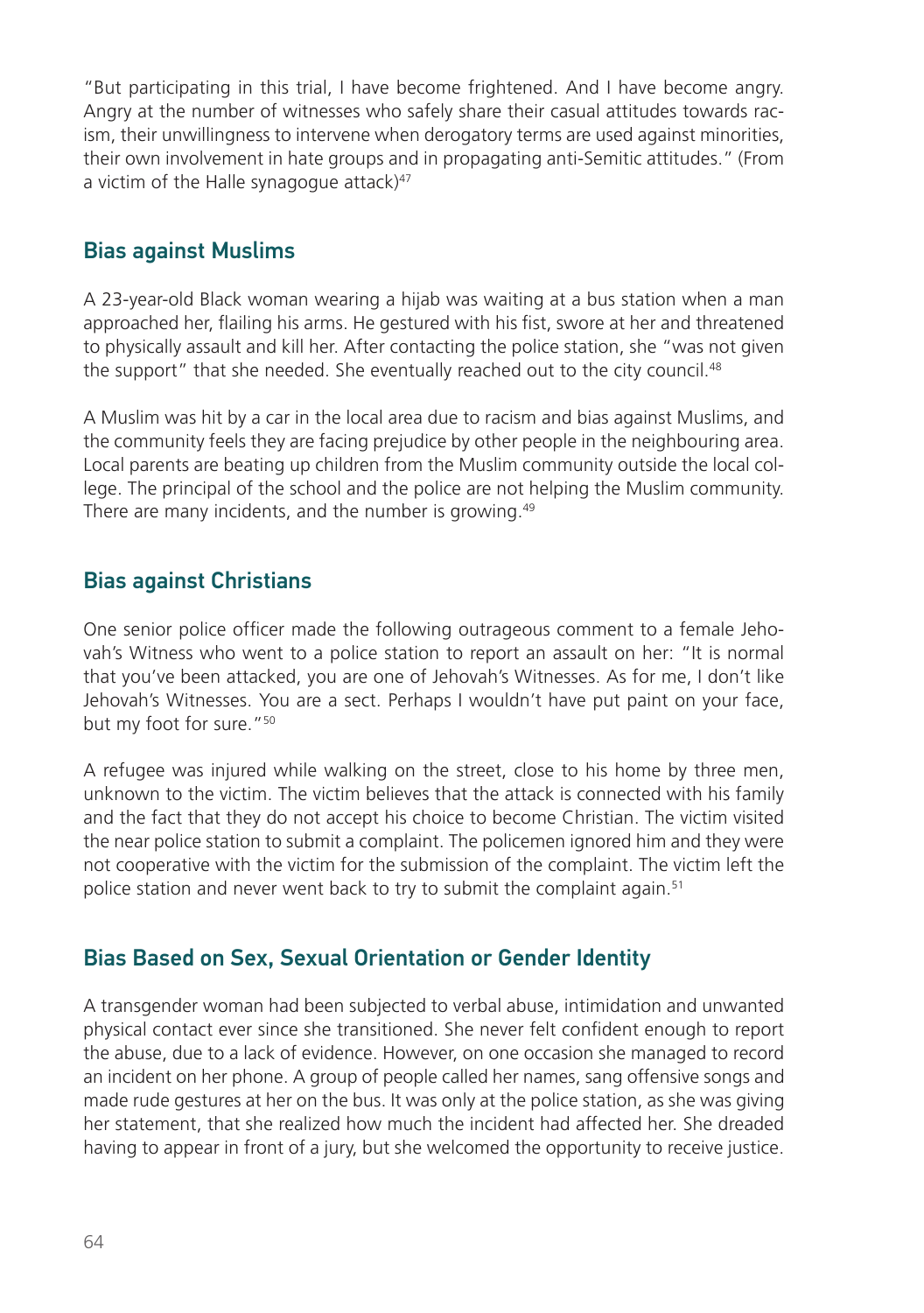It was a shock to find the court hearing cancelled because the evidence had been lost. She had to wait another eight months for her case to be heard.<sup>52</sup>

"Already, when receiving my formal complaint, the police made homophobic statements. Despite inquiries in the aftermath, nothing happened. That's why I avoided filing complaints in later cases. At the police, I felt the homophobia to be even worse than in general society."53

"I had to file a complaint at the local police station, and while the duty desk officer was fine, when she went back of office to confer with duty sergeant, I was able to overhear a stream of transphobic abuse and 'jokes' from the back-office staff. When the duty officer returned, I pointed out to her I could hear everything, and she apologized but, again, I heard a transphobic remark from the back-office staff, leaving both myself and duty officer feeling embarrassed and humiliated." 54

A man was raped and assaulted. The person screamed transphobic slurs. He says the police didn't take the case seriously. "The witness report painted me out to be like I was wasting police time. After being physically examined, mentally examined, all the stuff that happened to me, I had no support, no mental support. I had to find all that help myself. And then a lot of things just kind of went downhill from there. My life pretty much went downhill." – "Do you regret reporting that to the police?" – "Yeah."55

A boy was threatened by his older brother because he was gay. He called the police. When the patrol officers arrived they did not even take the victim into account, but started the discussion with his brother and father. The brother told them that what was happening was an act of education because the victim was in a relationship with a man at the time. The police addressed the victim saying that his brother was doing the right thing and that they would be much harsher in such a situation with their brothers. The boy called the police again, asking for another patrol to be sent. In the meantime, the policemen from the first crew filmed the victim crying and asking them for help, saying that this video would be posted on YouTube and everyone was going to laugh at him.56

#### Bias against People with Disabilities

"I ran to the police station because I felt safe to do so. It was a major shock when I was handcuffed tightly so I could not move. I felt very scared and upset. I told the police I had autism. I wanted to speak to my Dad but I was not allowed to and my phone was taken. I felt no one was listening. When I was locked up, I held my head and cried. I felt like dying." (From the victim of a disability hate crime taken for a perpetrator by the police) $57$ 

Alice has seven children, a number of which have autism. As a family, they have been the victims of disability hate crime frequently. She said, "Most of our experiences have involved being yelled at or threatened when out as a family. People call us offensive names like "[anti-disabled persons slur]" and "[anti-disabled persons slur]" and make us feel like we shouldn't be part of the community. Our neighbour has also physically intimidated us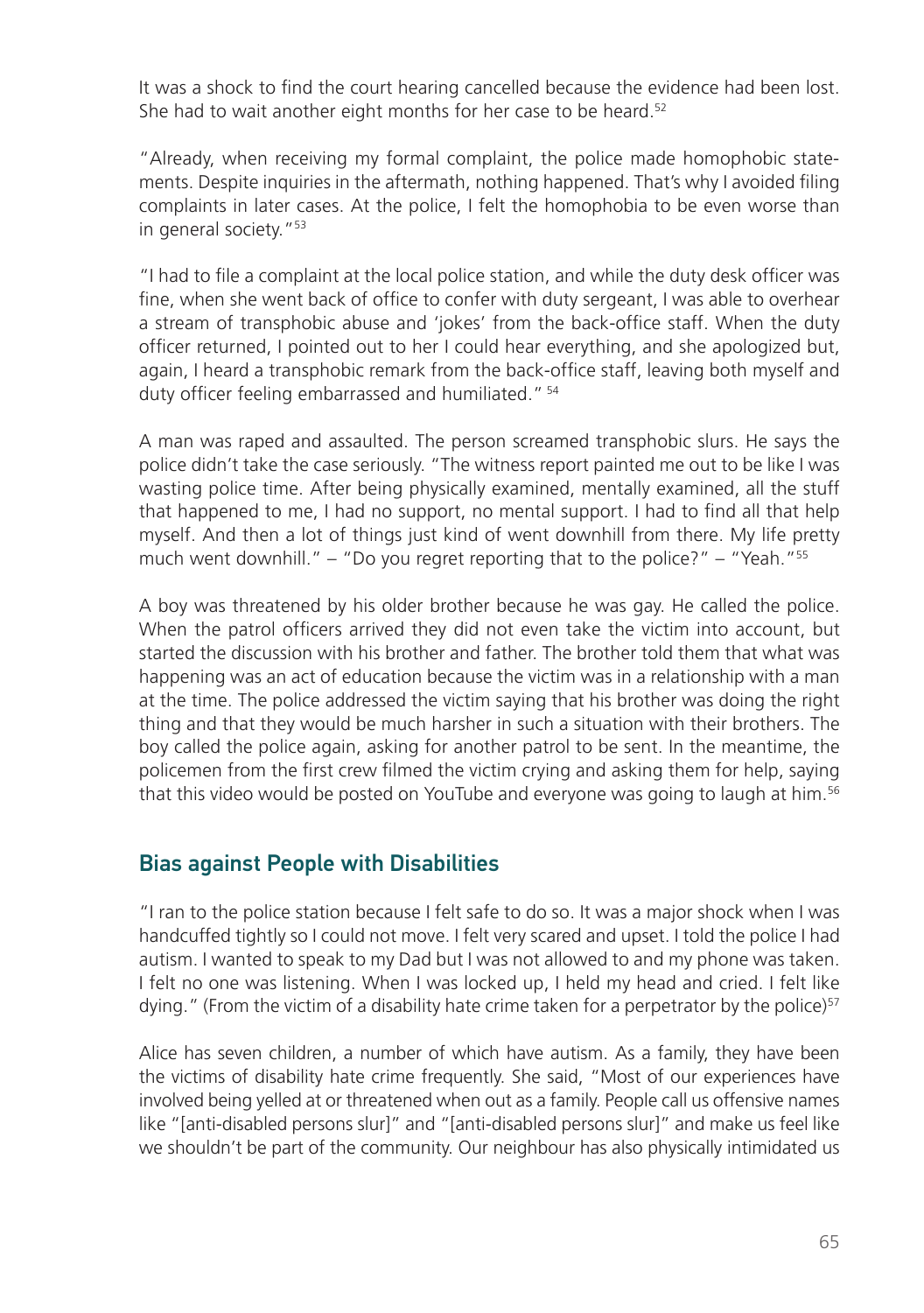because they find my son frightening and don't want him out in his own garden. Now he not only feels isolated from the community, but his own garden too. Being told that your son is frightening to other people because of his condition is pretty awful."<sup>58</sup>

"Due to my son having autism, both he and my daughter were targeted and bullied. We had to move them to a new school to escape the verbal abuse and harassment. My son faced further hate crime while at college and was physically assaulted on multiple occasions. I sought advice and support from the head of the school, as I feared for my son's safety and health. Unfortunately, my concerns were dismissed and not taken seriously. It was very much understood as a case of, 'boys will be boys'. They dismissed the reasons for their behaviour. When the school didn't take the situation seriously, I resorted to contacting the police, as I saw the effect it was having on my son. No one should be made to feel this way by others because of their disability. Yet again, I was not taken seriously and dismissed. I rang the police and spoke to a few different officers and had to keep chasing them because they didn't take it seriously. Eventually, an officer recognized that this was a hate crime. The boys responsible for the abuse were suspended, but it was still a traumatic experience for myself and my family."<sup>59</sup>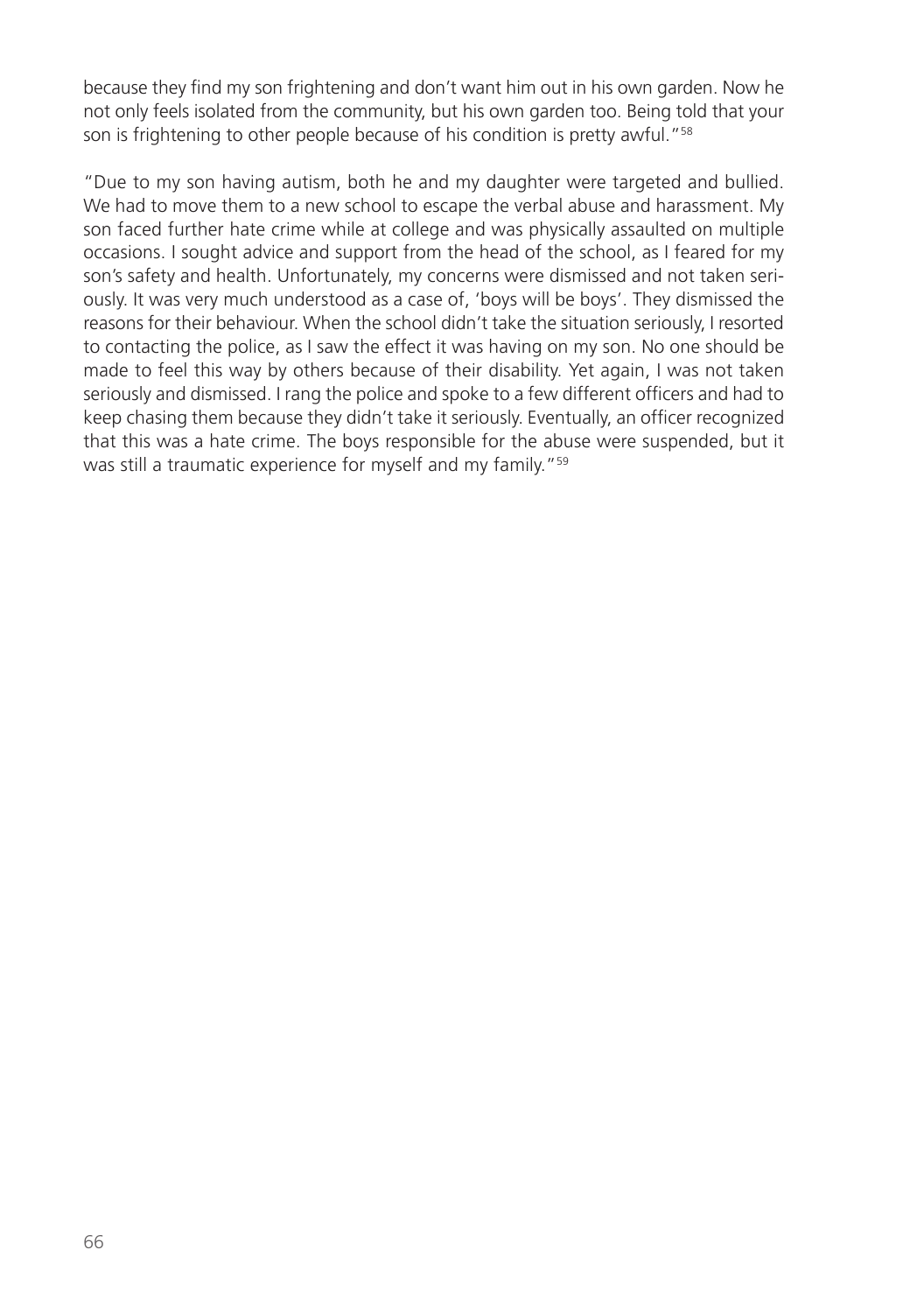## Handout 3.3b – Impact of Hate Crimes<sup>1</sup>

#### Impact of Hate Crimes and Hate Incidents on Victims

Hate crimes attempt to send a "message" to victims and their communities that they are not welcome and that they do not belong in the society. Studies reveal that the consequences of hate crimes are greater than those of other crimes. For example, hate crime victims spend longer periods of time in hospitals, lose more time from work and have more intense and longer lasting feelings of a lack of safety than do victims of similar crimes committed for other motives. Some common emotional reactions of victims of hate crimes are:

> **Fear and terror:** Some individuals may cease their everyday activities out of fear for themselves or their families.

> **Isolation:** Some victims may believe that the majority population does not care about them, or will even approve of the hate crime they were the target of. This leads victims to feel isolated and alone.

> **Denial**: Many victims of bias-motivated harassment or violence do not want to talk about what occurred because they believe that the conduct will only increase if they report it to the police. Other victims convince themselves that they were targeted for reasons other than bias because the idea that people hate them is too frightening.

> **Self-blame:** Some victims who have been the target of slurs and stereotypes may convince themselves that the stereotypes are true and conclude that their own conduct caused the perpetrators to attack them.

> **Mental health problems:** Some individuals who are subject to slurs and feel at constant risk of violence may begin to lose hope and spirit, and as a result develop mental health issues such as anxiety, depression, panic disorders and post-traumatic stress disorder (PTSD). Others may react with anger, leading to violence and retaliation.2

<sup>1</sup> More information available in the following ODIHR publications: *Hate Crime Victims in the Criminal Justice System* (Warsaw: OSCE/ODIHR, 2020); *Understanding the Needs of Hate Crime Victims* (Warsaw: OSCE/ODIHR 2020).

<sup>2</sup> Considering that the victim-perpetrator reverse is a pervasive problem, this should be communicated in a sensitive manner.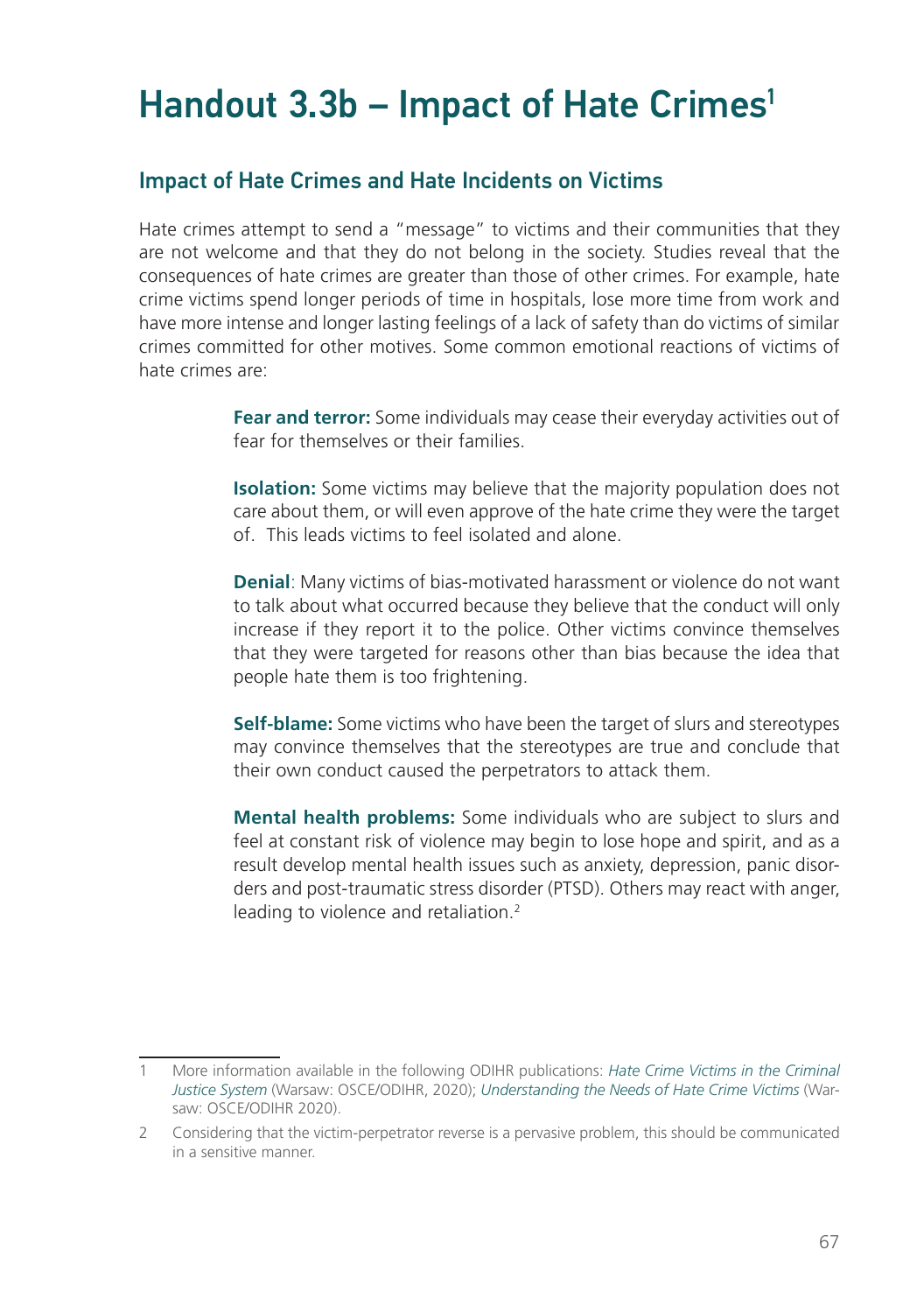## Impact of Hate Crimes on Targeted Communities and Societies

If government officials, and law enforcement officials in particular, do not respond robustly and swiftly to hate crimes, this can have serious consequences that reach beyond the targeted communities, or even beyond national borders.

- Targeted communities can lose confidence in law enforcement and government officials, and become increasingly alienated;
- Some members of targeted communities may decide to retaliate, thus engaging in criminal activity themselves;
- Retaliation may provoke further civil disturbances, which may increase the number of individuals harmed and increase property damage; and
- Hate crimes can escalate into significant ethnic conflict or, in some instances, into genocide.

## Secondary Victimization

Secondary victimization occurs when the seriousness of the hate crime that victims have experienced is minimized by the broader community and, in particular, by police or other government officials. Consequently, secondary victimization refers to the victimization that occurs not as a direct result of the criminal act, but through the inappropriate response of institutions and individuals to the victim.

Key ways that law enforcement and criminal justice system professionals contribute to secondary victimization include:

- a lack of a response, or an unhelpful and denigrating response;
- attributing responsibility for the crime to victims, or claiming the culpability of the
- victim (victim-blaming);
- minimizing the seriousness of a reported hate crime and trivializing the individual victim's experience and consequences;
- displaying negative attitudes or reinforcing the prejudices of the perpetrator, and treating the victim accordingly;
- expressing sympathy and understanding for the perpetrator;
- lacking appropriate knowledge, experience and skills to acknowledge the significance of the victim's identity for the crime they have suffered;
- a lack of consideration for individual needs, especially the need for information and justice; and
- the denial of victims' rights or victim status.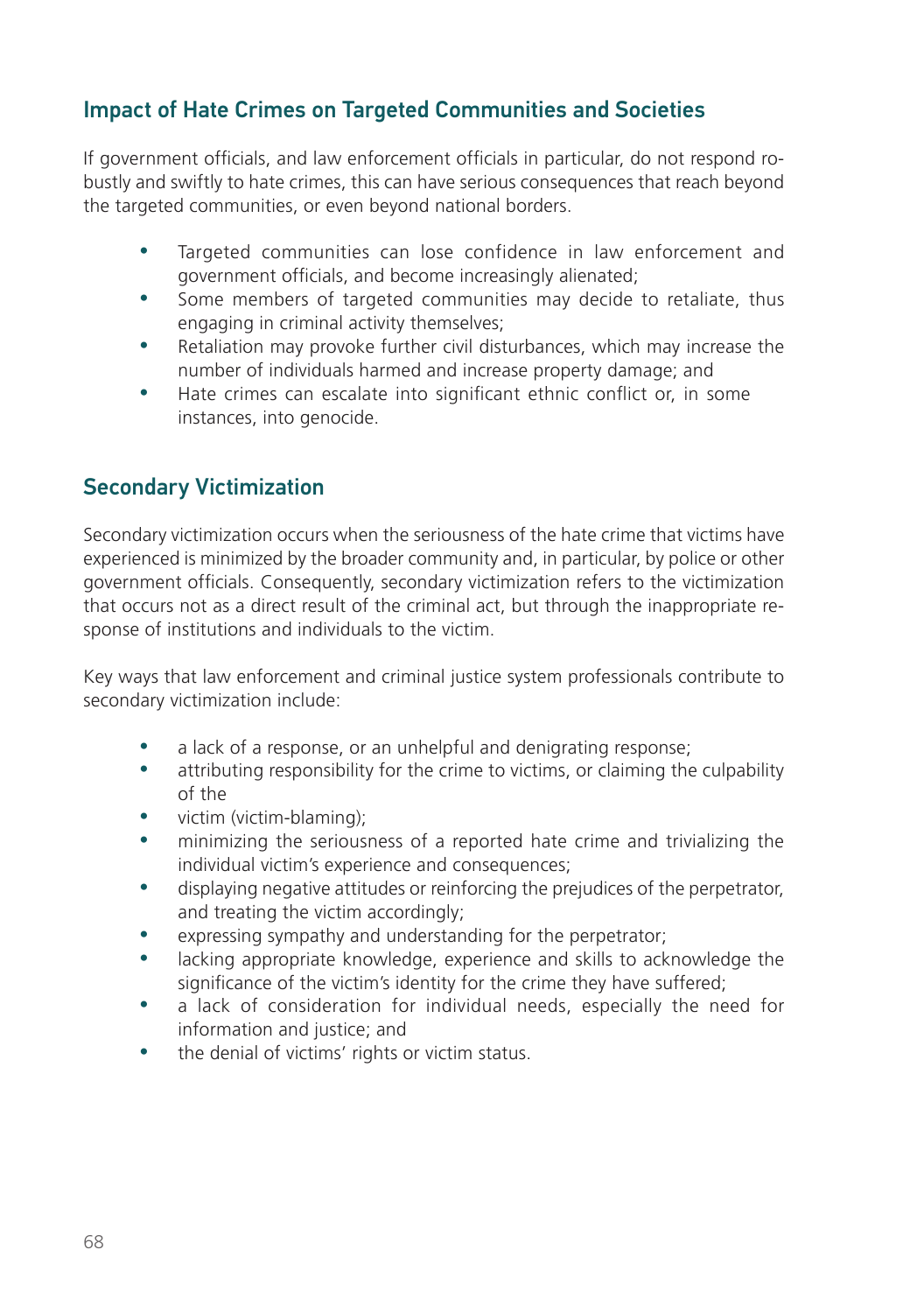## Activity 3.4 – Hate Crime Victims' Needs

## Activity learning objective:

Understanding the specific needs of hate crime victims.

Time: 30 minutes

### Materials:

- Handout 3.4a: Ahmad's Story
- Handout 3.4b: Quiz on Hate Crime Victims' Needs and Rights

### Required preparation:

y Customization of Handout 3.4a, so that it reflects the national context (optional).

#### Instructions:

- 1. Distribute Handout 3.4a: Ahmad's Story and ask the participants to read it.
- 2. Ask the participants, based on the story, whether Ahmed was treated with sensitivity and respect? By who? In what way?
- 3. Explain that understanding a victims potential needs and being reactive to these can ensure the sensitive and respectful treatment of hate crime victims by criminal justice representatives. Having one's needs assessed is part of sensitive and respectful treatment, ensuring hate crime victims receive the support they need is essential to their sensitive and respectful treatment.
- 4. Explain that hate crime victims should be encouraged to articulate their needs themselves and persons working with hate crime victims should avoid anticipating these needs. Nevertheless, for the sake of exercise ask the participants to brainstorm, based on the story, which needs should be addressed to ensure the sensitive and respectful treatment of hate crime victims by criminal justice representatives. Based on what has been shared ask the participants what do they think could have been done differently at certain points of Ahmed's story?
- 5. Explain that the needs of hate crime victims are directly related to their rights. Underline that not all needs apply to all victims, and not all victims experience these needs similarly.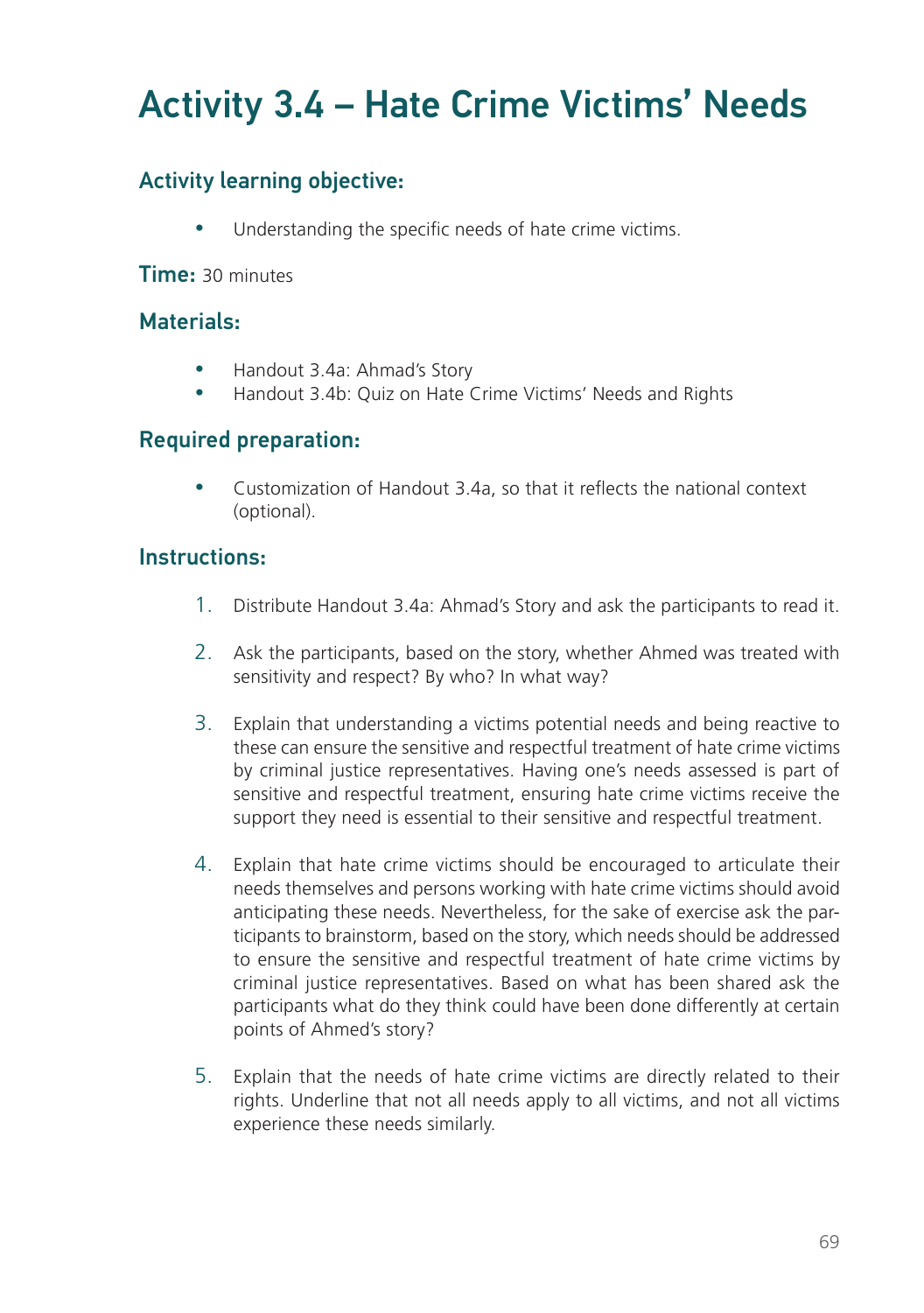- 6. Explain that the basic notion of human rights lies in the recognition of the needs of people, in this context of hate crime victims. Hence, the needs of victims are reflected in (binding) rights for victims and clear obligations on states to ensure these rights in practice. You may ask the participants how are the rights and needs of hate crime victims are ensured in their national context?
- 7. Underline that it is important to address the following needs in the list below:
	- The need for personal safety and security  $-$  a victim needs to feel physically and emotionally safe when reporting a crime in a police station, when giving evidence or when taking in the proceedings in a courtroom. Underline here that the criminal justice system needs to ensure protection from perpetrators;
	- The need for practical help medical assistance, support and, possibly, additional security measures;
	- The need for emotional and psychosocial support  $-$  to be listened to and heard; to be believed and taken seriously; and to be understood;
	- The need for confidentiality and trust data protection and privacy;
	- The need for information and advice for accessible information about the victim's rights and criminal justice system procedures (such as the status of the investigation, information about how the justice process works and specific information pertaining to their case, as well as the management of the victim's expectations and providing them with a time framework for the process and a contact person) and about available support and services;
	- The need to find your way through criminal justice system treatment of victims; legal aid, translation; to be informed about decisions taken; to be heard or not to be heard;
	- The need for respectful and dignified treatment; and
	- The need to understand and be understood.
- 8. Emphasize that each of these needs brings a corresponding obligation on the part of the criminal justice system – the underlining idea is to ensure the victim's involvement in decision-making about themselves throughout the process.
- 9. Distribute Handout 3.4b: Quiz on Hate Crime Victims' Needs and Rights to each participant. Inform the participants that the goal of the exercise is to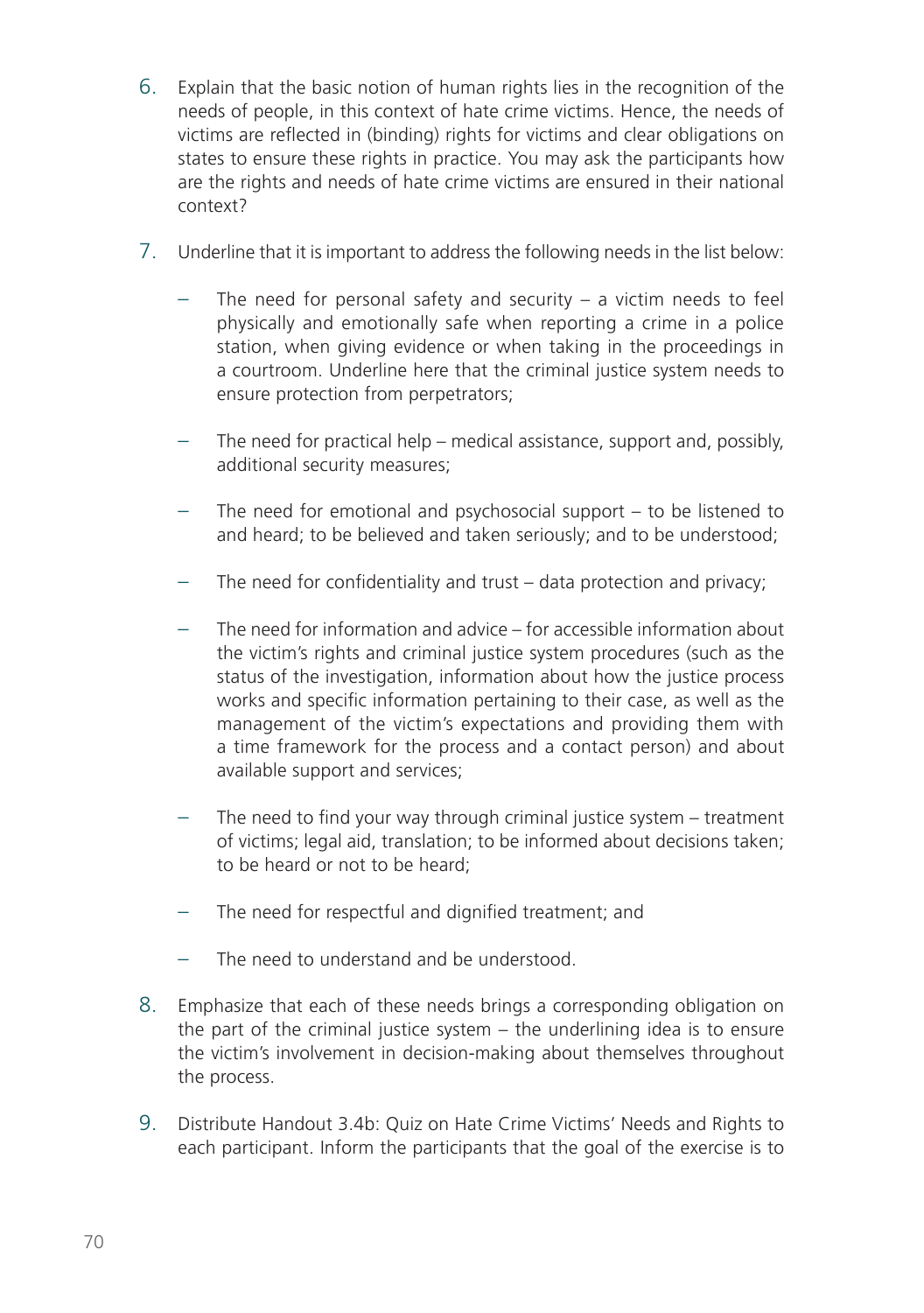match the needs of hate crime victims to the rights provided. Give participants three to five minutes to complete the exercise, and check their replies when the time is finished.

Answer key: personal safety and security – *the right to protection*; practical help – *the right to support*; emotional and psychosocial support – *the right to access victim support services*; confidentiality and trust – *the right to support*; information and advice – *the right to information*; finding one's way through the criminal justice system – *the right to participate in criminal proceedings and access to justice*; respectful and dignified treatment – *the right to non-discrimination*; the need to understand and be understood – *the right to understand and be understood*.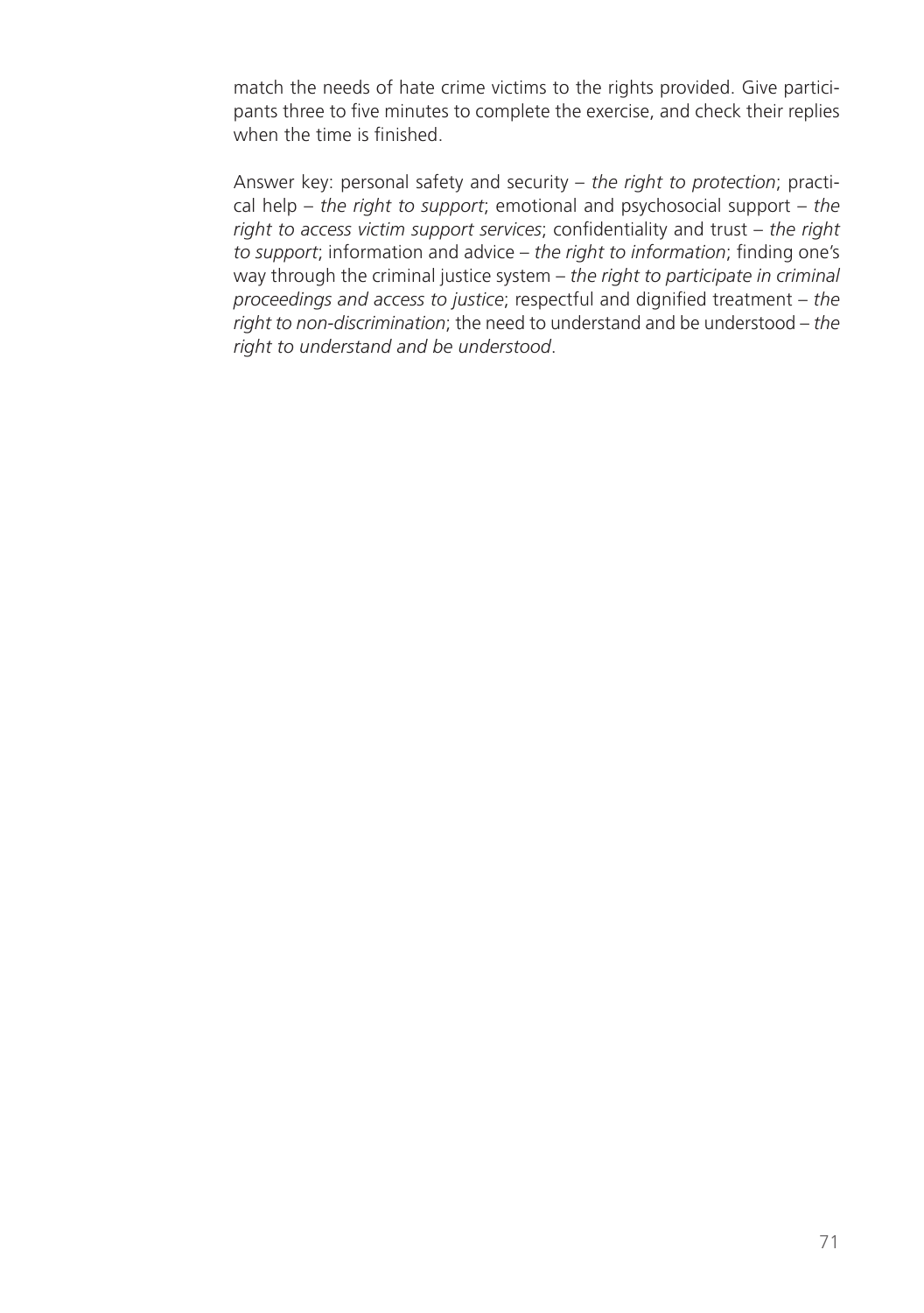## Handout 3.4a – Ahmad's Story**<sup>60</sup>**

Ahmad is a young man who recently came to Europe, escaping war in his home country and hoping to make a new home.

A few months after his arrival, Ahmad's friend was the target of an unprovoked knife attack by a right-wing attacker. Ahmad intervened to protect his friend. This encounter left him scarred emotionally and physically, as his palm was slit open by the attacker. He had become a victim of a hate crime.

After this incident, a social worker from the refugee support center near where the two young men live introduced Ahmad to a counselling centre for persons affected by right-wing, racist and anti-Semitic violence. From that point on, Ahmad received support from the counsellors at the centre; he learned to trust his counsellors and relied on them for emotional support, practical help in organizing his life, and aid in navigating the complicated bureaucracy.

On a winter's day, in broad daylight, Ahmad and his friend became the victims of another attack, this time at a busy train station in a provincial town. Two attackers first racially assaulted the young men, then threw beer bottles and beat and kicked them. Although the attack lasted several minutes, none of the many passers-by tried to stop the attack. Someone did, however, call the police, who arrived at the crime scene shortly after the perpetrators abandoned the station, leaving their victims crouched on the ground.

Ahmad was seriously injured in the attack; his jaw was broken. He also suffered shock and trauma. His friend survived the attack largely unharmed. When classifying the attack, instead of documenting grievous bodily harm, the police recorded the incident as bodily harm. Further, despite information that the perpetrators repeatedly used racist language, the police disregarded the bias motive. Because of this, the case was not reported and registered officially as a hate crime case. The police officers also did not refer Ahmad to a counselling centre and did not ensure that an interpreter was present when he was first summoned for an interview.

What followed the attack at the train station were months of fear, uncertainty, emotional distress and self-blame. The attack, coupled with his interactions with the police, shattered Ahmad's hope of feeling safe in and protected by his new country. The counsellors took measures to increase Ahmad's feeling of safety; they listened to Ahmad's account of what happened at the train station and his despair. They helped Ahmad deal with his sense of shame for not fitting in, for not speaking the local language fluently and for many other things for which he was holding himself responsible. On Ahmad's behalf, they intervened with the hospital to get an earlier appointment for an urgently needed second surgery, which the hospital had initially scheduled for one year later.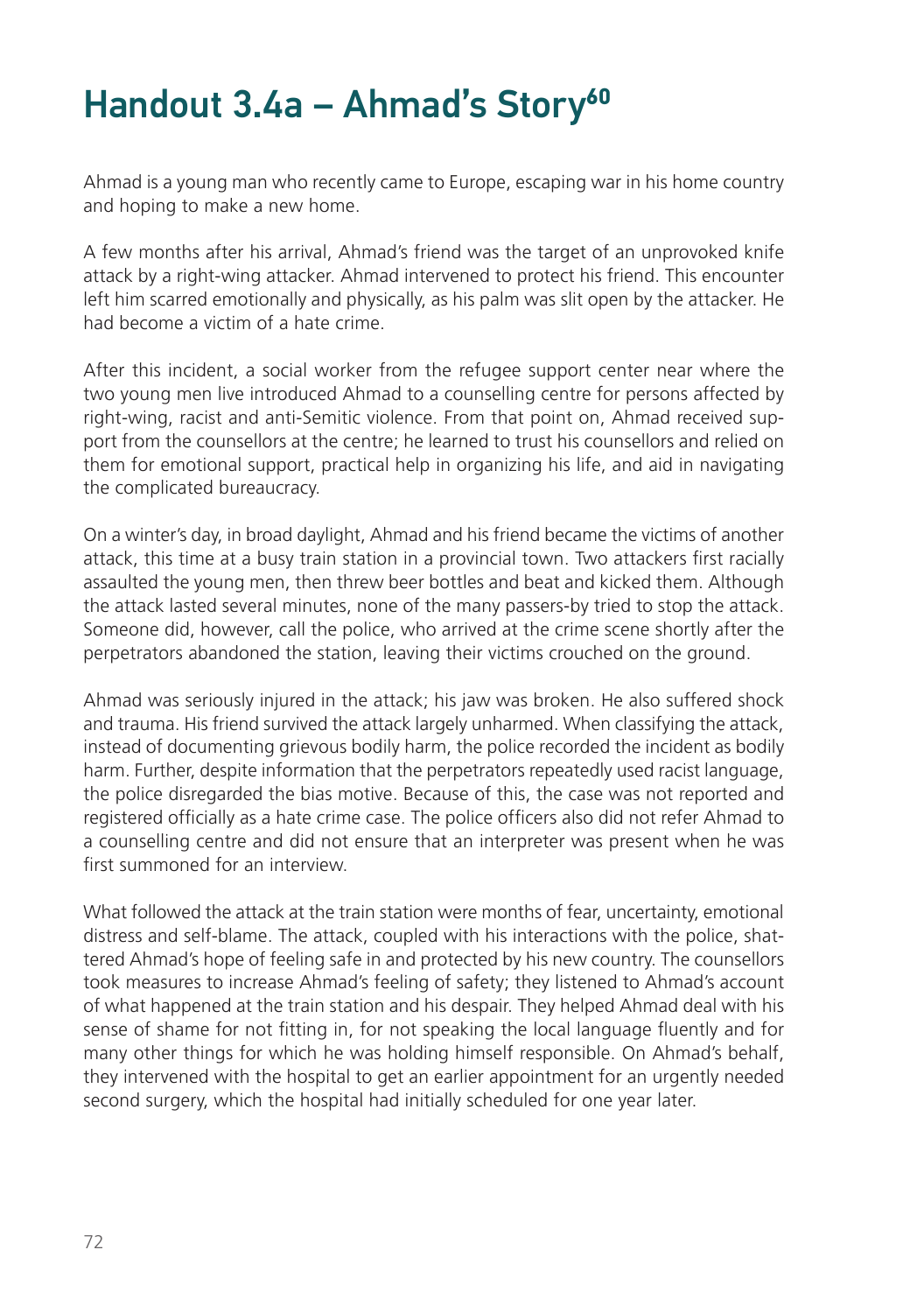The counsellors guided Ahmad, who wanted to play an active role in bringing the perpetrators to justice and preventing others from falling victim to racist violence, on how to lodge a criminal complaint. When the police handed Ahmad documents without explaining their content or indicating the timeframes for submitting them, the counsellors explained in plain language the forms and the process. Without the counsellors' involvement, Ahmad would not have been able to lodge the complaint and stay informed about the case.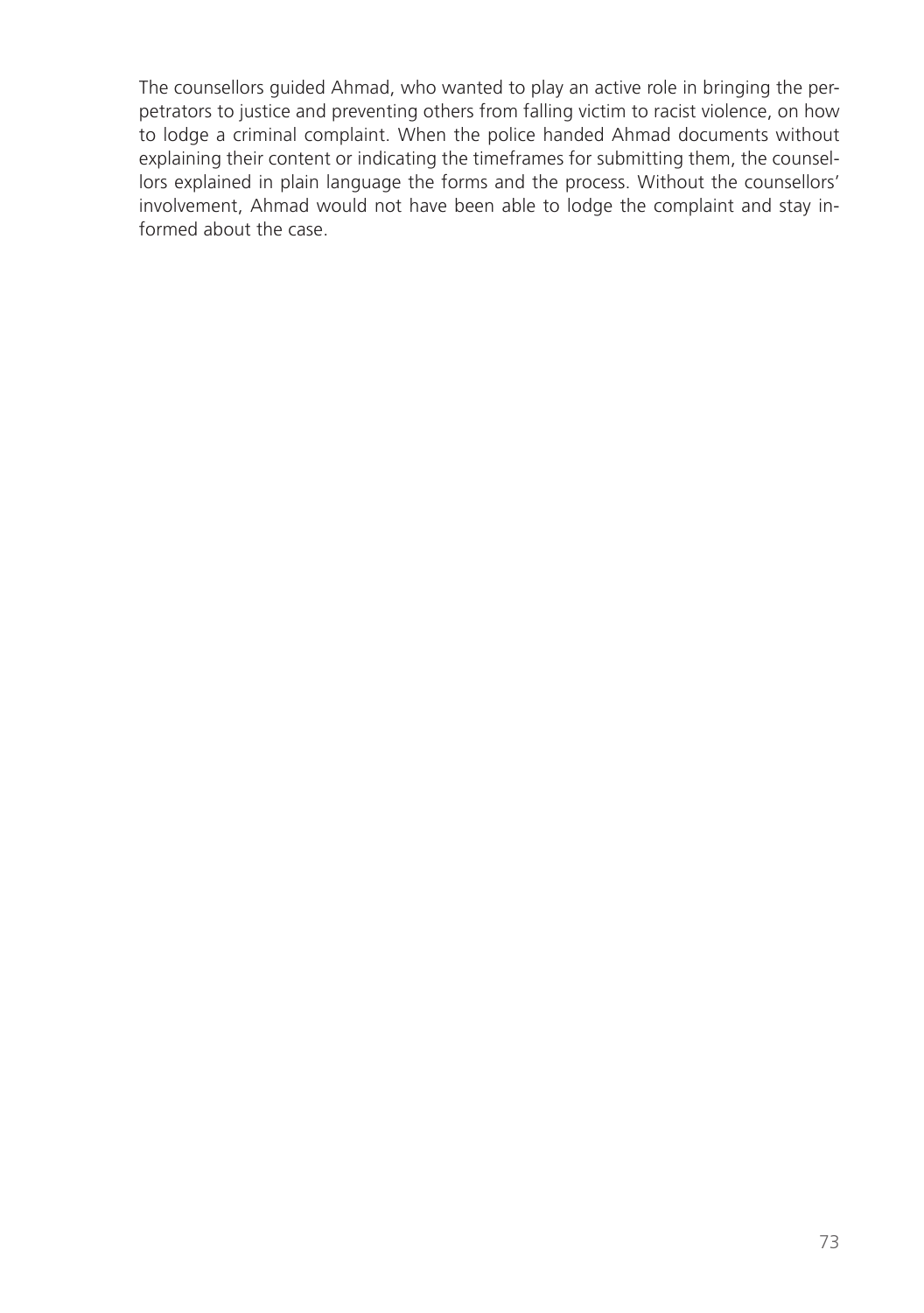## Handout 3.4b - Quiz on Hate Crime Victims' Needs and Rights

| <b>Needs of Hate Crime Victims</b>                                 | <b>Rights of Hate Crime Victims</b>                                     |
|--------------------------------------------------------------------|-------------------------------------------------------------------------|
| Personal safety and security                                       | The right to information                                                |
| Practical help                                                     | The right to support                                                    |
| Emotional and psychosocial support                                 | The right to understand and be<br>understood                            |
| Confidentiality and trust                                          | The right to participate in criminal<br>proceedings - access to justice |
| Information and advice                                             | The right to access victim support<br>services                          |
| Assistance in finding one's way through<br>criminal justice system | The right to receive support                                            |
| Respectful and dignified treatment                                 | The right to protection                                                 |
| To understand and be understood                                    | The right to non-discrimination                                         |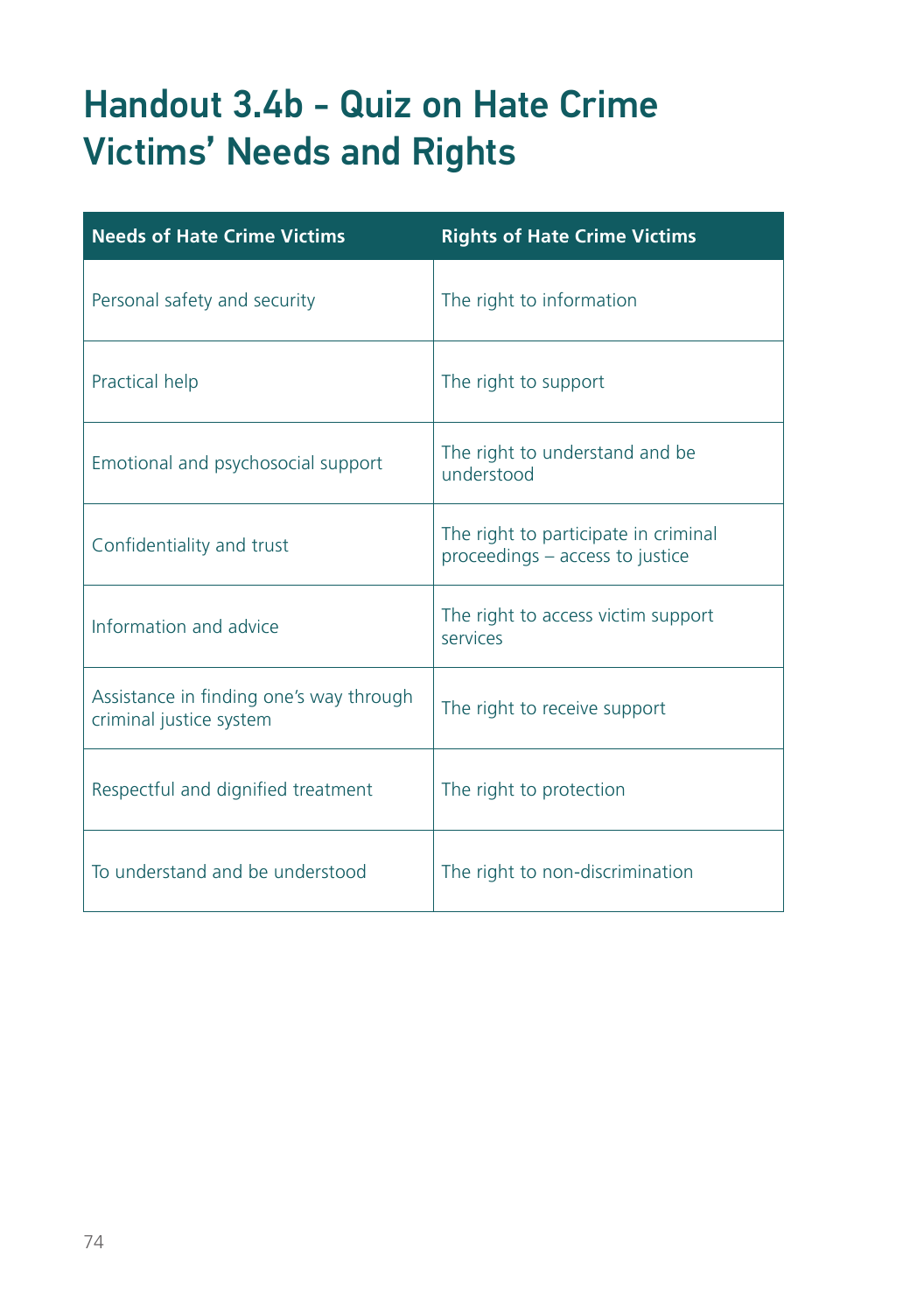# Module 4:The Sensitive and Respectful Treatment of Hate Crime Victims by Criminal Justice Representatives

**Time:** 135 minutes (police officers); 165 minutes (prosecutors, judges)

### Module Learning Objectives:

- Understanding what sensitive and respectful treatment of hate crime victims includes during the first response, investigation and prosecution, and in trial proceedings; and
- Exploring international obligations that support the sensitive and respectful treatment of hate crime victims.

## Target group:

Module 4 targets law enforcement officers, prosecutors and judges. For this purpose, each activity indicates which target group the activity is for.

## Activity 4.1 – What Does It Mean to Treat a Hate Crime Victim in a Sensitive and Respectful Manner?

#### Activity learning objective:

Improving understanding on how to treat a hate crime victim in a sensitive and respectful manner

Target group: police officers, law enforcement officials, prosecutors, judges

Time: 15 minutes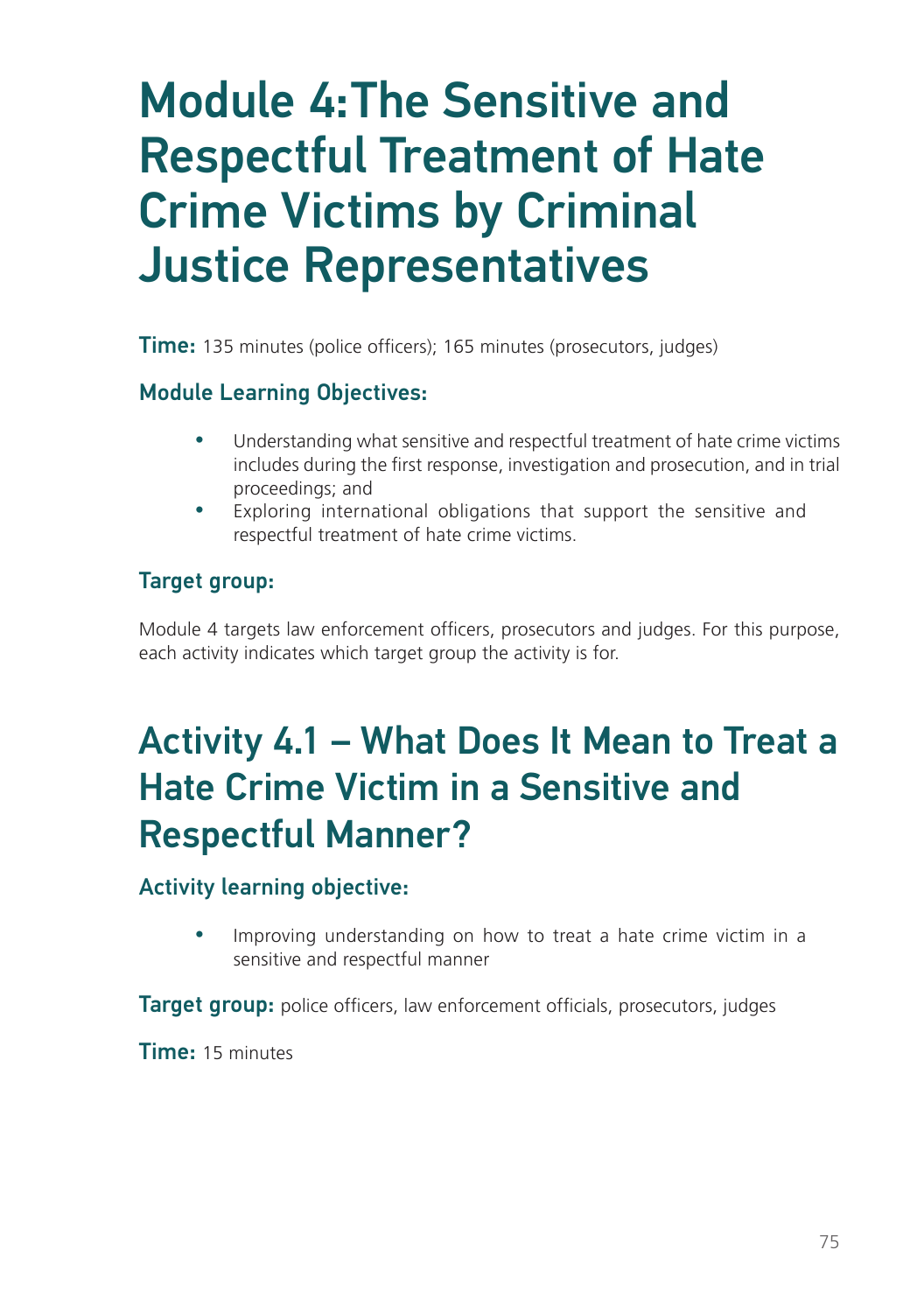## Materials:

- Training Material 4.1a: Treating Hate Crime Victims in a Sensitive and Respectful Manner: Case Studies
- y Handout 4.1a.: Treating Hate Crime Victims in a Sensitive and Respectful Manner: Case Studies
- Handout 4.1b: Sensitive and Respectful Treatment Essentials
- Flip chart

#### Required preparation:

Customization of Handout 4.1a (optional)

#### Instructions:

- 1. Share one of the statements from Handout 4.1a on a PowerPoint slide or distribute the printed version to the participants. You can use case studies customized to the national context.
- 2. Ask the participants what they have to do to be able to engage with the victims in these cases in a sensitive and respectful manner. Write their answers on the flip chart.
- 3. Distribute Handout 4.1b: Sensitive and Respectful Treatment Essentials and let them go through the Handout on their own.
- 4. Review some of these elements of sensitive and respectful treatment, particularly those not mentioned in the discussion. Underline that sensitive and respectful verbal and non-verbal communication should be the foundation of all interaction with a hate crime victim. Equally so, for victims to feel heard and understood, it is necessary to apply active listening skills. One should be aware of your own existing prejudices and biases, and work to change these. Be aware of and actively avoid any discriminatory language or conduct. People who have experienced hate crime turn to law enforcement agencies and other support organizations with the hope of receiving assistance and protection. They place their trust in these institutions at a time when they feel violated and are at their most vulnerable. The attitudes and behaviour of the people working in these institutions towards the victims of hate crime must not create further divisions and victimize people again but, instead, be examples of support, showing them the sensitivity and respect that all community members deserve.
- 5. Along with identifying and ensuring a victim's safety and medical needs are addressed, it is extremely important to ask the victim how they want to be helped and supported. They may need access to practical support – both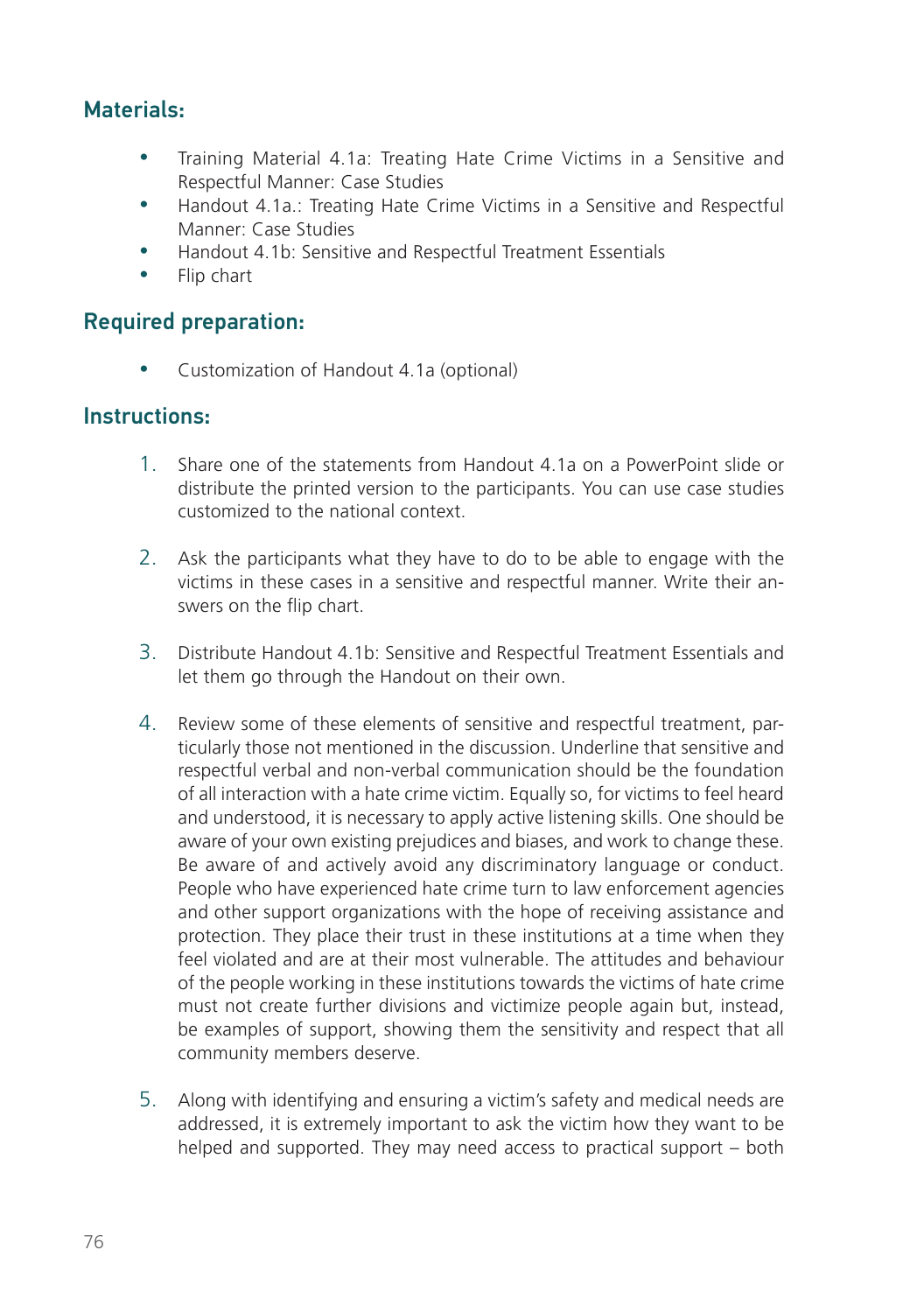immediate and long term. This can include psychological assistance, legal advice, interpretation, etc. Receiving support from individuals who understand what they are going through and are trained on hate crime victimization is essential. Some people may know their rights and where to go for support, but many others are confused and need detailed information and advice. Responding to this need empowers a victim and helps restore their agency and decision-making abilities, thus strengthening their self-esteem.

- 6. Explain that it is the victim that should articulate their needs in the first place. Underline that it is extremely important to ask the victim how they want to be helped and supported.
- 7. Underline that they should take into consideration the victim's personal characteristics, as well as the circumstances of the crime. Re-highlight the importance of believing the victim's perception of the incident and ensuring this is taken into account. Not feeling understood can lead to a sense of isolation and detachment. Being understood allows a victim to feel they can express their needs and accept offers of assistance.
- 8. Remind them about the importance to record the assessment in a thorough way and to share it with other officers working on the case, as well as the prosecutors and investigating and deciding judges at the later stages of the proceedings, following national laws on data and information sharing. Underline the importance of confidentiality to hate crime victims. For many victims, experiencing a hate crime can erode the trust in oneself, in the community, in society and in the values of our societies. Hate crime victims need to feel like they have a voice for their needs; they need to be reassured that their information will be treated confidentially and only shared with their consent. By regaining trust, a victim has the capacity and strength to accept assistance and to work through and overcome the impact of the crime.
- 9. Finally, underline that it is important to provide information to the victim, such as contact details for communication about their case, information on victims' rights, complaint mechanisms/processes, the steps in the criminal proceedings and what their role is, and a list of relevant victim support services. Reaffirm the need hate crime victims have to understand what the processes are and involve. They need to be kept informed to help reduce insecurity and disorientation around the process, which might seem complex and confusing.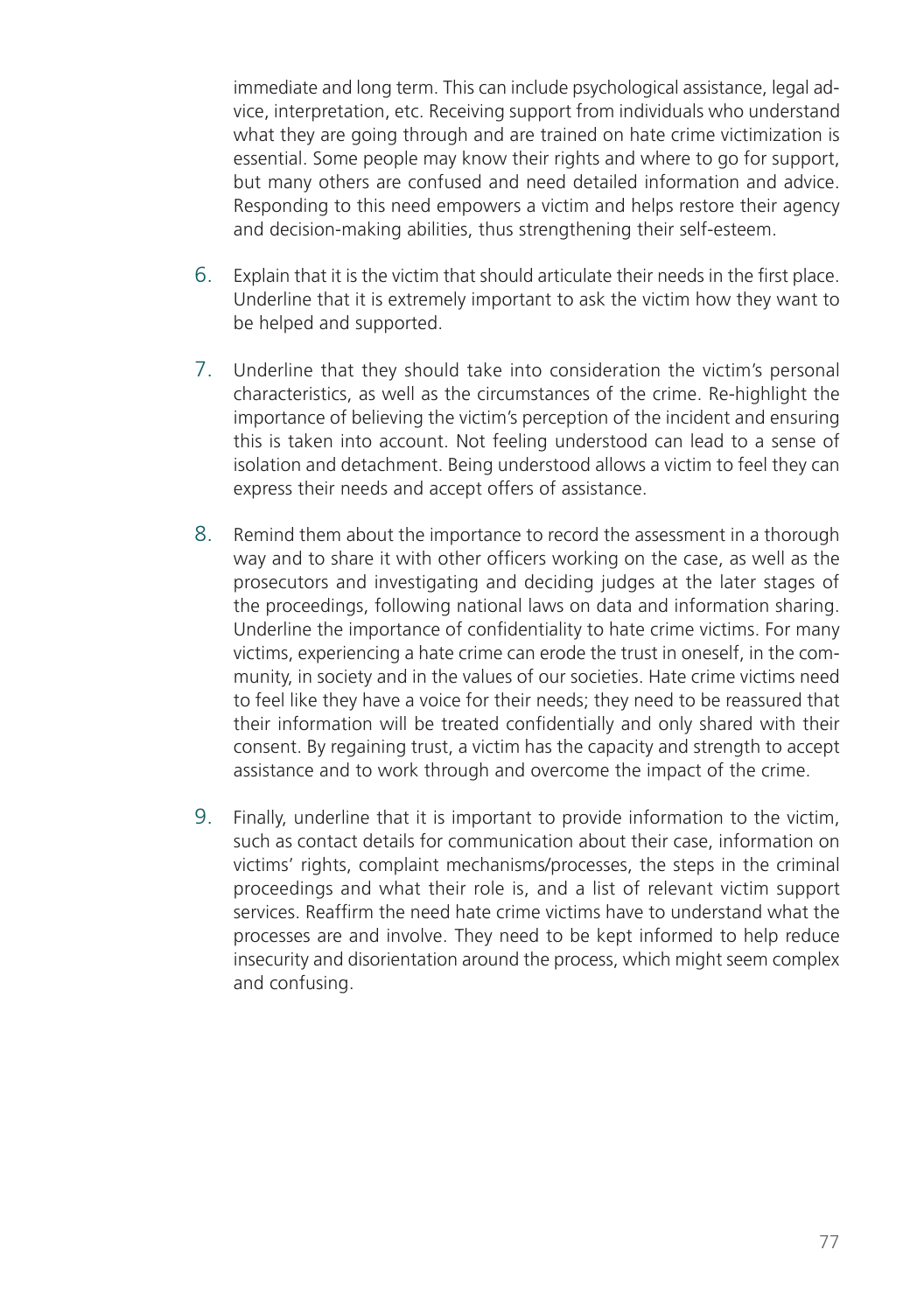## Training Material 4.1a – Treating Hate Crime Victims in a Sensitive and Respectful Manner: Case Studies

Discuss with the participants what they have to do to be able to engage with the victims in these cases in a sensitive and respectful manner? Identify the characteristics indicating the bias motive for the attack on the victim and whether, due to these characteristics, one should pay specific attention to certain issues.

Highlight that the participants should:

- familiarize themselves with the list of protected characteristics and understand how characteristics often intersect to ensure proper identification of hate crime victims, taking into consideration the perpetrator's perception of the victim's characteristics.
- be aware of personal biases related to a victim's culture, religion or belief, sexual orientation, gender identity or lifestyle;
- use sensitive and respectful verbal and non-verbal communication be aware of and actively avoid any discriminatory language or conduct;
- always ask a person how they wish to be addressed, instead of assuming a person's gender identity based on their appearance, marital status, etc;
- ensure that safety and medical needs are addressed;
- take the victim's report of the hate crime seriously;
- ask the victim how they would like to be helped and supported. Initiate the individual needs assessment (INA) process to identify immediate security and safety needs, identify the risk of further victimization, intimidation or retaliation, and refer to appropriately trained professionals to conduct a further in-depth assessment;
- inform the victim how their personal data is going to be dealt with;
- empower victims to make informed decisions and participate in the criminal justice proceedings, if this is their choice, by explaining their rights;
- understand that victims require information and may be distrustful of the criminal justice process; and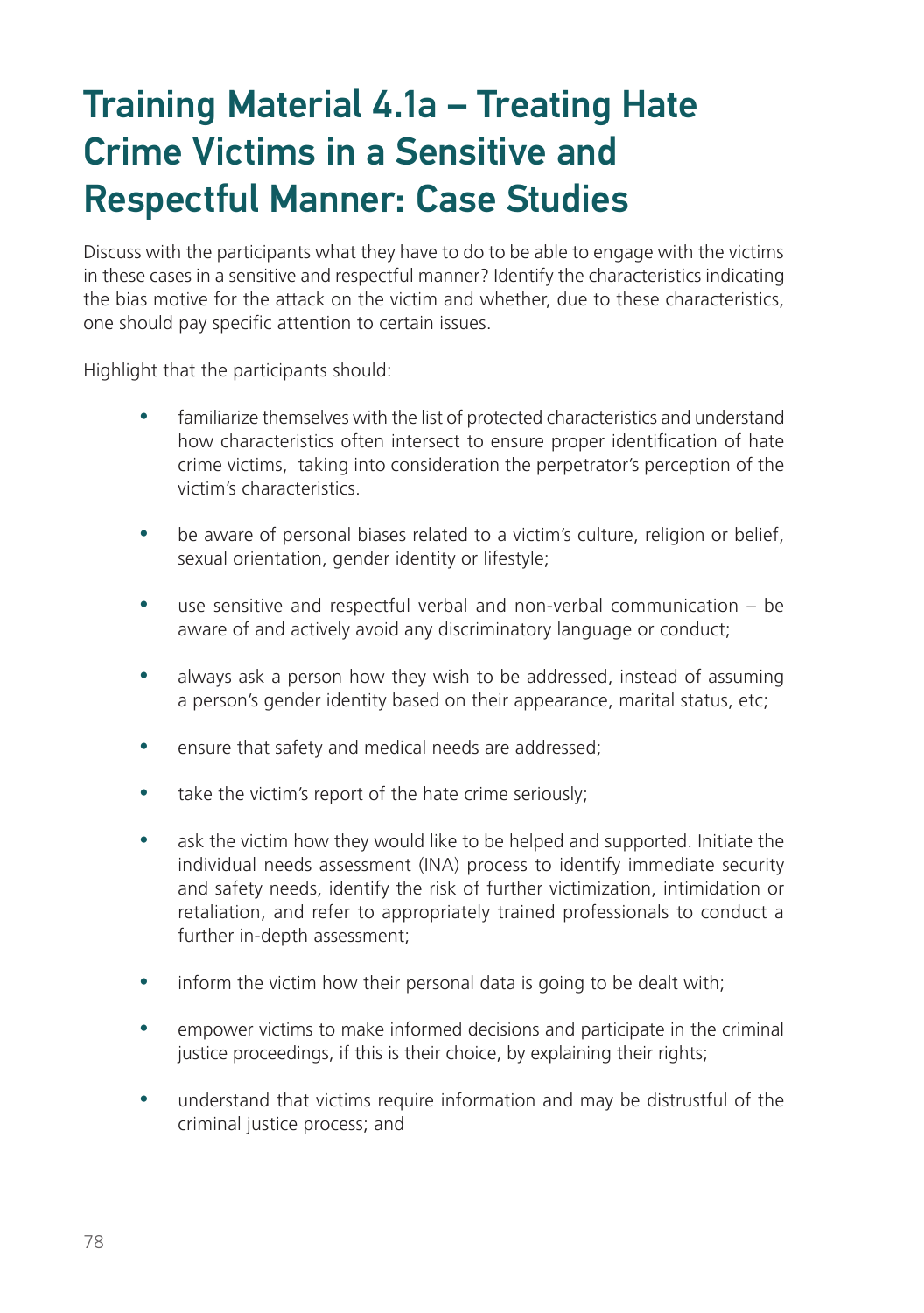- y provide protection and support, independent of a victim's willingness to file a complaint.
	- 1. A lesbian girl left a coffee shop known to be gay-friendly with her friend. One-hundred metres from the place she is attacked by a group of men, some of whom are armed with sticks. They call her different names and threaten that they will convert her to a "proper" woman. She is badly beaten with sticks, punched and kicked. A passer-by called the police. She feels scared and is not making much sense, she is yelling at the police officer.
	- 2. An asylum seeker has just recently arrived to this country and is not fluent in the local language. He went out drinking at the night club with friends. It was 4 a.m. and he was a bit tipsy. As he was leaving, a group of skinheads attacked him, screaming slurs at him, calling him a "terrorist who wants to Islamize Europe". He was severely beaten and ended up in the hospital. The police are called, but he is not sure whether to file a complaint, as he is not sure how it will affect his asylum procedure.
	- 3. A transgender woman was going home from work when she was beaten up by a gang of boys on a bus. The bus driver asked for help, but none of the passengers jumped in. The gang kept on yelling "[anti-LGBTI slur]…You are a freak…". When she left the bus, they kept following her.
	- 4. A family was granted refugee status. One evening, a group of 35 people from the neighborhood attacked their house, breaking in, physically assaulting the father and one of his daughters, and damaging windows, while shouting "go home" and other offensive slogans. This followed after the neighbors had accused the family – specifically, their youngest son – of the theft and destruction of a helmet. The group shouted that the family was staying in the house free of charge and was receiving assistance without providing anything in return. The family was afraid and wondered how they would continue living in this neighborhood.<sup>61</sup>
	- 5. In the city there are numerous Christian places of worship, two mosques and a synagogue. The country officially recognizes its Jewish and Muslim minorities, and they have a long history in the city. Over the last 18 months, a series of attacks have taken place on Jewish targets around the country. Their windows have been smashed, and a petrol bomb was thrown inside a synagogue. The fire caused extensive damage before it could be extinguished. When police spoke to the Rabbi of the synagogue, he said he believed they were targeted because they were Jewish. People are afraid of coming to the synagogue.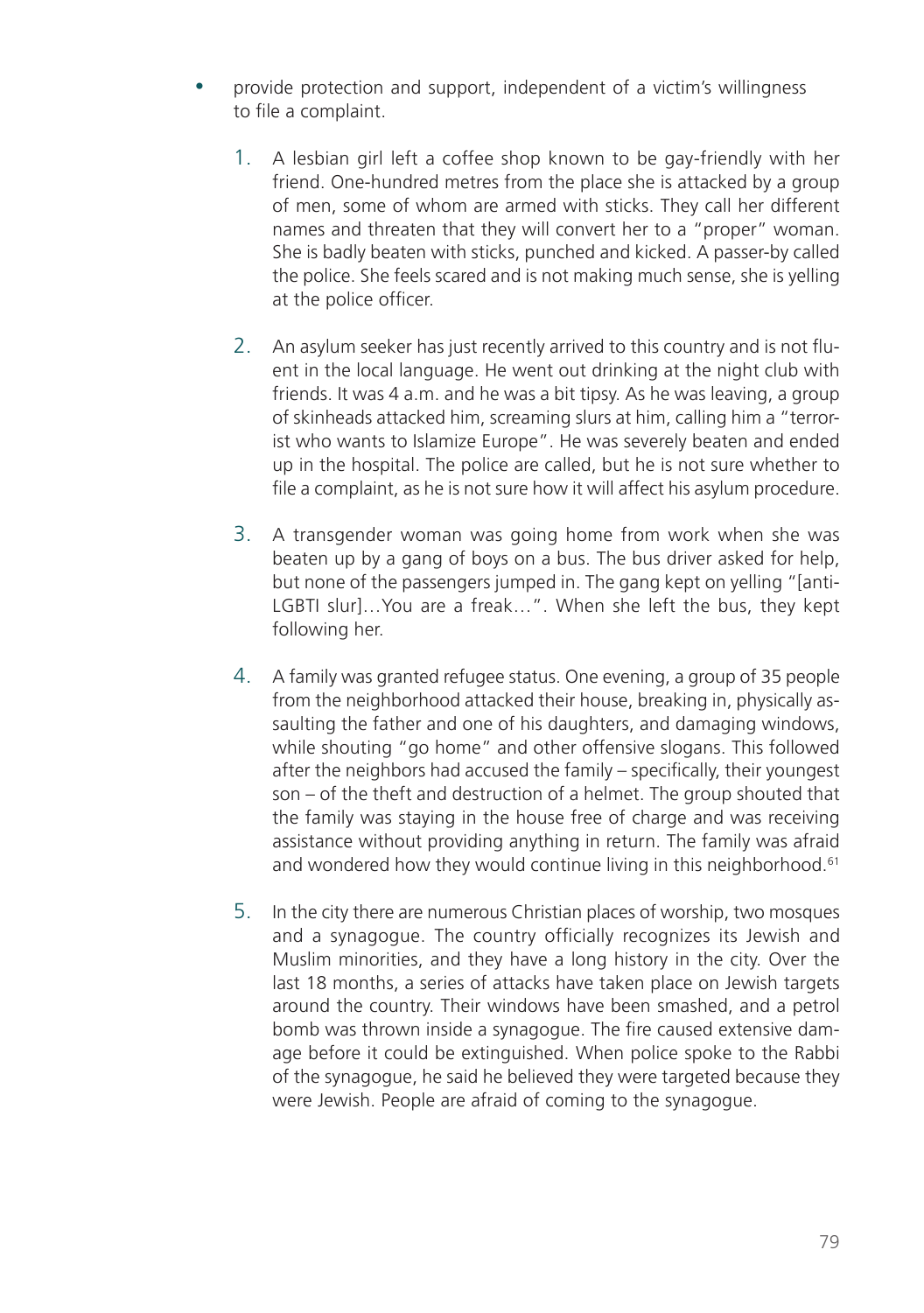## Handout 4.1a – Treating Hate crime Victims in a Sensitive and Respectful Manner: Case Studies

An asylum seeker has just recently arrived in this country and is not fluent in the local language. He went out drinking at the night club with friends. It was 4 a.m. and he was a bit tipsy. As he was leaving, a group of skinheads attacked him, screaming slurs at him, calling him a "terrorist who wants to Islamize Europe". He was severely beaten and ended up in the hospital. The police are called, but he is not sure whether to file a complaint, as he is not sure how it will affect his asylum procedure.

A transgender woman was going home from work when she was beaten up by a gang of boys on a bus. The bus driver asked for help, but none of the passengers jumped in. The gang kept on yelling "[anti-LGBTI slur]…You are a freak…". When she left the bus, they kept on following her.

A lesbian girl left a coffee shop known to be gay-friendly with her friend. One-hundred metres from the place she is attacked by a group of men, some of whom are armed with sticks. They call her different names and threaten that they will convert her to a "proper" woman. She is badly beaten with sticks, punched and kicked. A passer-by called the police. She feels scared and is not making much sense, she is yelling at the police officer.

A family was granted refugee status. One evening, a group of 35 people from the neighborhood attacked their house, breaking in, physically assaulting the father and one of his daughters, and damaging windows, while shouting "go home" and other offensive slogans. This followed after the neighbors had accused the family – specifically, their youngest son – of the theft and destruction of a helmet. The group shouted that the family was staying in the house free of charge and was receiving assistance without providing anything in return. The family was afraid and wondered how they would continue living in this neighborhood.<sup>62</sup>

In the city there are numerous Christian places of worship, two mosques and a synagogue. The country officially recognizes its Jewish and Muslim minorities, and they have a long history in the city. Over the last 18 months, a series of attacks have taken place on Jewish targets around the country. Their windows have been smashed, and a petrol bomb thrown inside a synagogue. The fire caused extensive damage before it could be extinguished. When police spoke to the Rabbi of the synagogue, he said he believed they were targeted because they were Jewish. People are afraid of coming to the synagogue.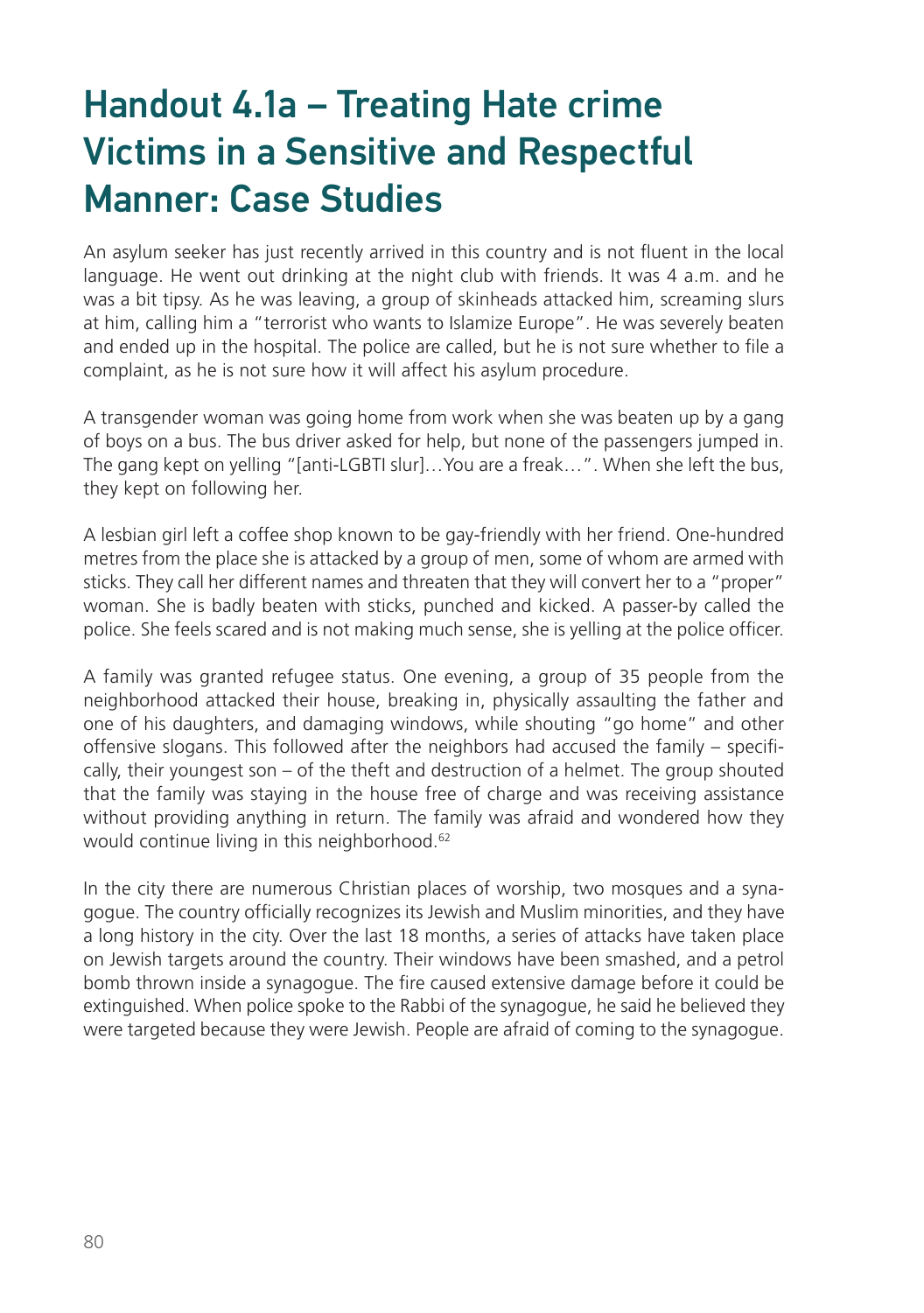## Handout 4.1b – Sensitive and Respectful Treatment Essentials

### Sensitive and Respectful Essentials during the Criminal Justice Process

#### The basics:

- Familiarize yourself with the list of protected characteristics and understand how characteristics often intersect to ensure proper identification of hate crime victims.
- Be aware of personal biases related to a victim's culture, religion or belief, sexual orientation, gender identity or lifestyle.
- Do not assume that a person's physical appearance is connected to a specific religion, belief or culture and be careful to not make assumptions about their behaviour based on perceived notions of their traditions or culture.
- Sensitive and respectful verbal and non-verbal communication should be the foundation of all interaction with a hate crime victim.
- Be aware of and actively avoid any discriminatory language or conduct.
- It is necessary to apply active listening skills when interacting with hate crime victims, so they feel heard and understood.
- Acknowledge that victims might require information or need to gain trust before they are comfortable in reporting.
- Always asking a person how they wish to be addressed, instead of assuming a person's gender identity based on their appearance, marital status, etc.
- Respect the victim's perception of having been targeted by a bias motivated offender.
- Take the victim's report of the hate crime seriously.
- Do not ignore a victim when you arrive at the crime scene.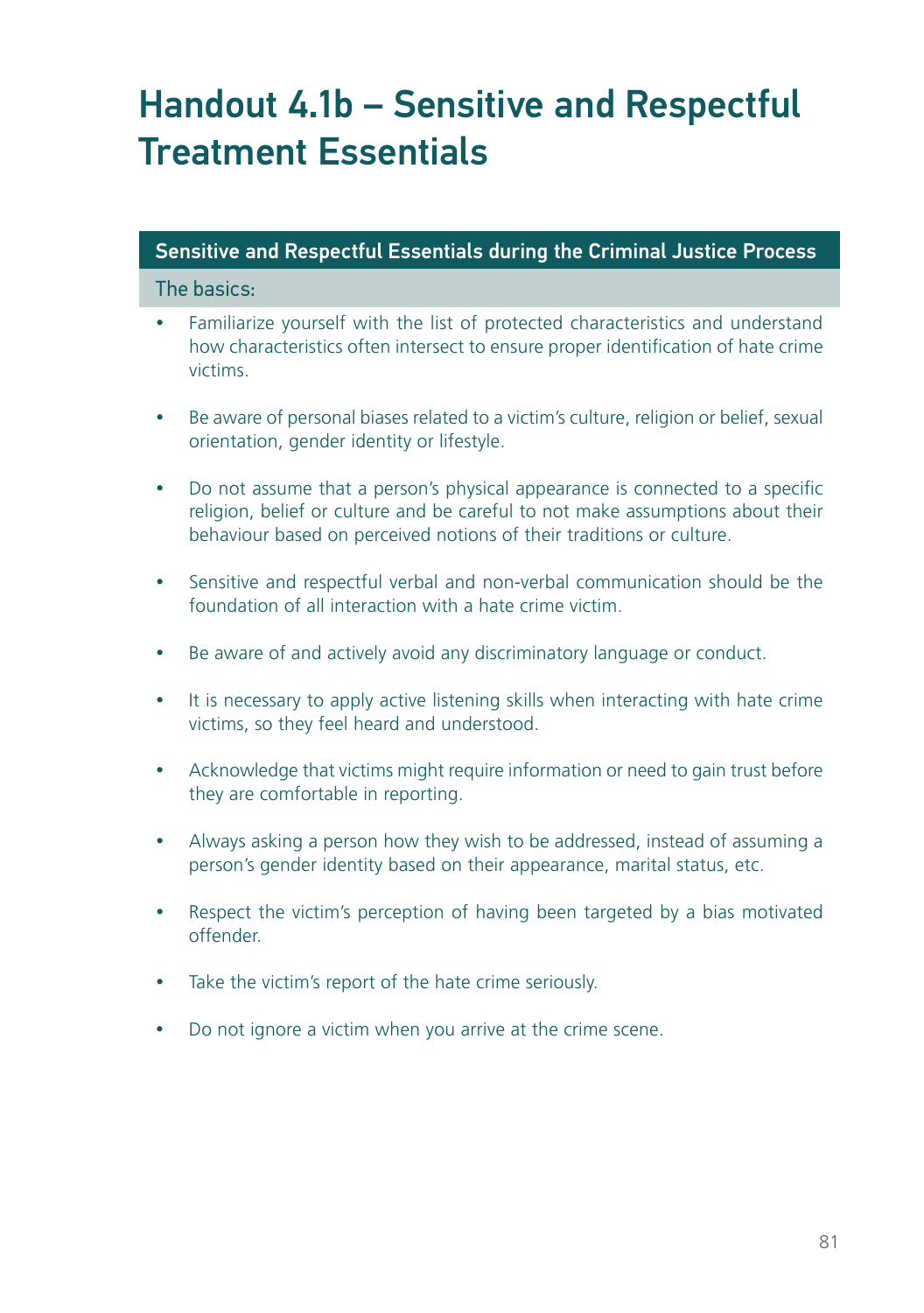#### First contact with the victim:

- Ensure the victim is in a safe, private environment when conducting questioning.
- Separate the offender from the victim and get them out of sight and earshot of each other.
- Inform the victim of their rights and the support available to them as a victim of hate crime, and refer them to available support services.
- Obtain an exact record of the victim's account, including any perception of the offender's bias motivation.
- Provide support and materials available in a relevant language, or refer them to a service provider where they can access information.
- Immediately assign the case to a member of the hate crimes special unit, if one exists, and in accordance with policy.
- Initiate the individual needs assessment (INA) process. Conduct an initial assessment to identify immediate security and safety needs, identify the risk of further victimization, intimidation or retaliation, and refer to appropriately trained professionals to conduct a further in-depth assessment.

#### Conducting an interview:

- If the victim requests, and if possible, have the police officer who conducts the interview be of the same gender, ethnic origin, etc.
- Identify any communication needs. Ensure respect for the victim's right to have an interpreter, lawyer and/or other person of the victim's choice present during the interview and at all stages of the criminal justice process.
- Ensure that appropriate support and protection measures have been discussed with the victim and initiated before the interview.
- Inform the victim about their right to privacy and data protection, to prevent reluctance to share personal details. Discuss any available options to restrict the offender's access to the victim's personal information in the file.
- Reassure the victim that information is not provided to the victim's family or to other non-parties to the proceedings or the media.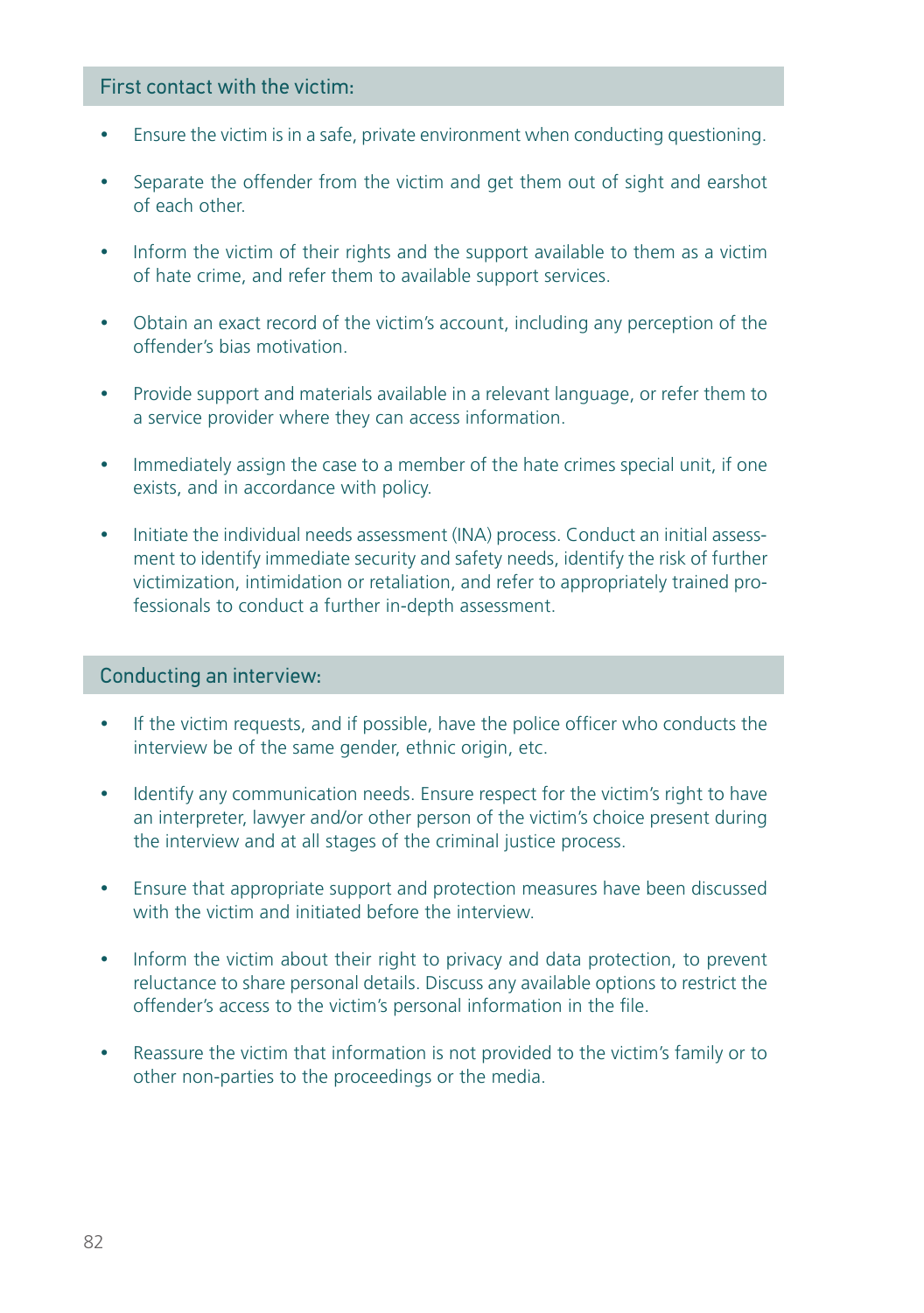- Explain whether other state authorities outside the criminal justice system (e.g., immigration authorities) will have access to the case file. Discuss whether the proceedings may affect the victim's residency status, if relevant.
- Encourage the victim to tell their story in their own words. Facilitate the victim's free narrative and let them finish speaking.
- Let the victim approach at their own pace. Accept that there might be questions they are not yet ready or willing to answer.
- Ask the victim what they think motivated the perpetrator. Avoid any questions that might be interpreted by the victim as suggesting they were to blame for the crime.
- Keep the interview length of time, the number of interviews and interviewers to a minimum.

#### Informing about the investigation and next steps:

- Explain that the incident has now been recorded and is being investigated as a possible hate crime.
- Inform the victim about probable next steps in the investigation, and manage expectations as to the case outcome. Clarify the factors that influence how sentences are determined or how the decision is made to apply restorative justice or suspended sentences.
- Describe the evidential requirements necessary for successful prosecution of both the base offence and the hate element. Explain that in some hate crime cases only the base offence will be prosecuted if there was not enough evidence to prove the hate element.
- Stress that any decision in favour of options that do not lead to the prosecution of the suspect or to the hate element of the crime being prosecuted does not mean that the victim is not believed.
- Provide information about whether the victim has the right to request specific investigative steps or to appeal any decision made at the investigation stage, and how to exercise this right.
- Describe the options a prosecutor typically has in terms of dropping the case, plea-bargaining, opting for restorative justice or prosecution.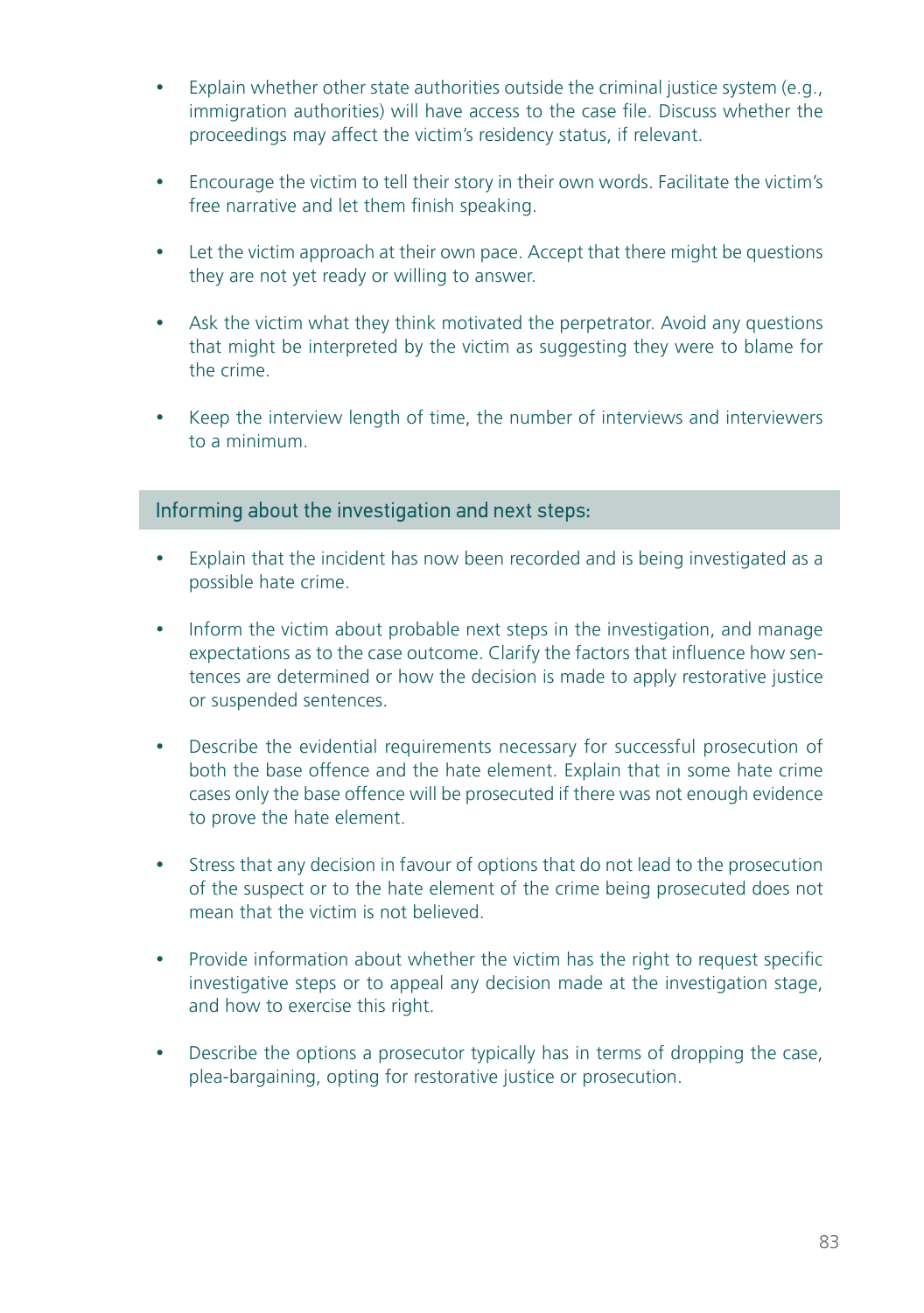- Determine how a victim would prefer to be contacted and what they would like to receive communications about. If they want to remain engaged, follow up with the victim regularly and inform them about new developments.
- Pro-actively share updates on the case with the victim, if they so wish. Equally, respect the victim's wish to not receive any information.
- When all investigations are concluded, inform the victim of how the case is proceeding, including the grounds for next steps.
- Re-assess the victim's needs and refer them to or offer information on support organizations at any point where circumstances change and at any stage of the criminal proceedings.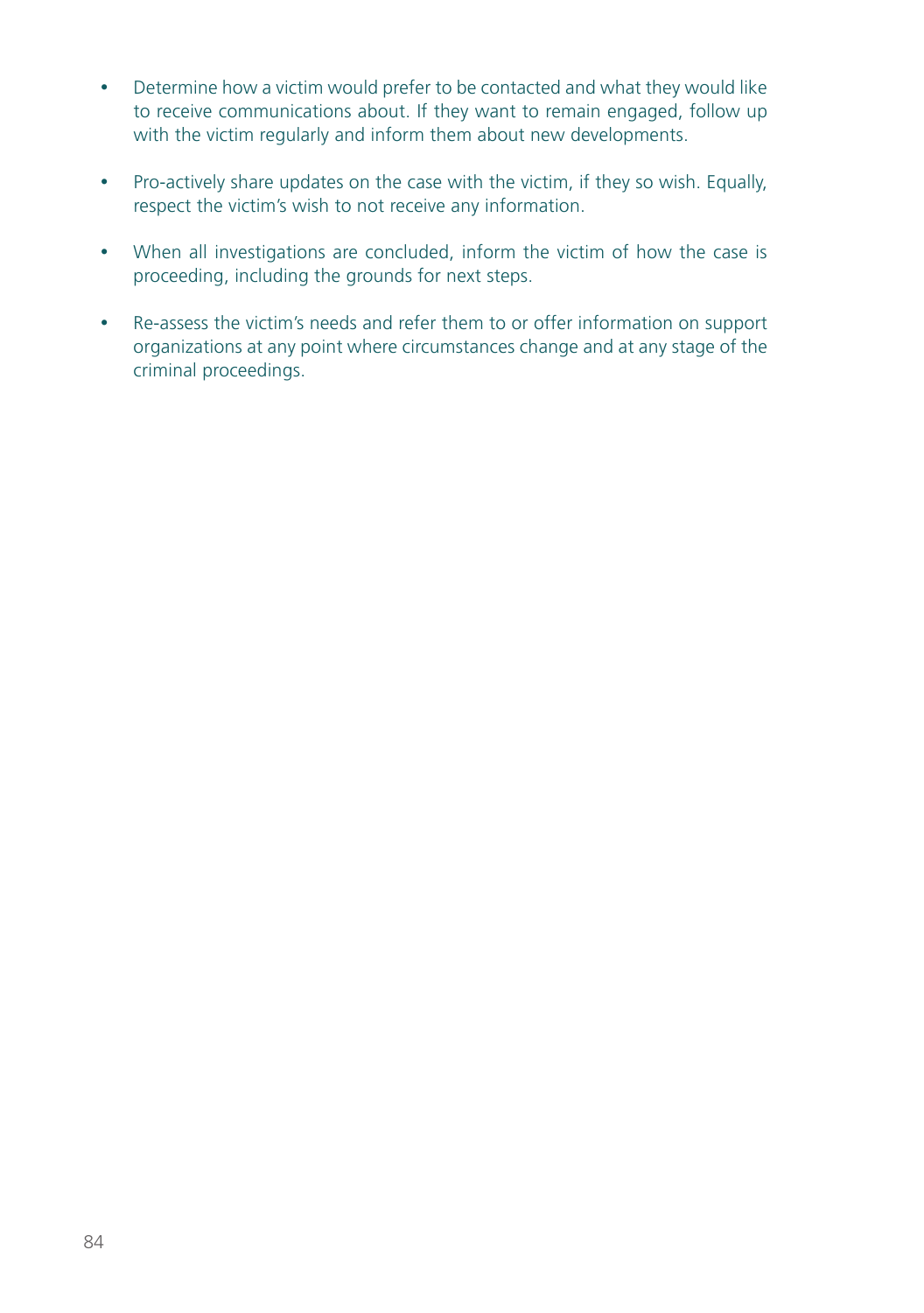## Activity 4.2 – How to Respond to and Engage with Hate Crime Victims?

## Activity learning objectives:

- Building active listening skills for understanding the impact of verbal and non-verbal communication in engaging with hate crime victims; and
- y Building an understanding of risk and the individual needs assessment.

#### **Target group:** police officers, prosecutors

Time: 30 minutes

### Materials:

Handout 4.2: Role-Play – Victim and Law Enforcement Officers

### Preparation required:

- Prior to the training, check on the specifics of the current individual needs assessment (INA) process in the national context.
- Type each scenario included in Handout 4.2 on a separate card, print them and cut them out.
- Customization of Handout 4.2 (optional)

#### Instructions:

- 1. Decide how many scenarios you would like to use (depending on the time available and the size of the group).
- 2. Tell the group that they will have the opportunity to role-play the situation of initial contact between the hate crime victim and police officers.
- 3. Type each scenario included in Handout 4.2 on a separate card, and form groups of two for each scenario to be used.
- 4. Explain that one participant will play the role of a victim, while the other will play the role of a law enforcement official, based on information provided at the card.
- 5. Ask a group to sit in the middle of the room and role-play the situation from their card. Explain that if anyone is not comfortable with the exercise, they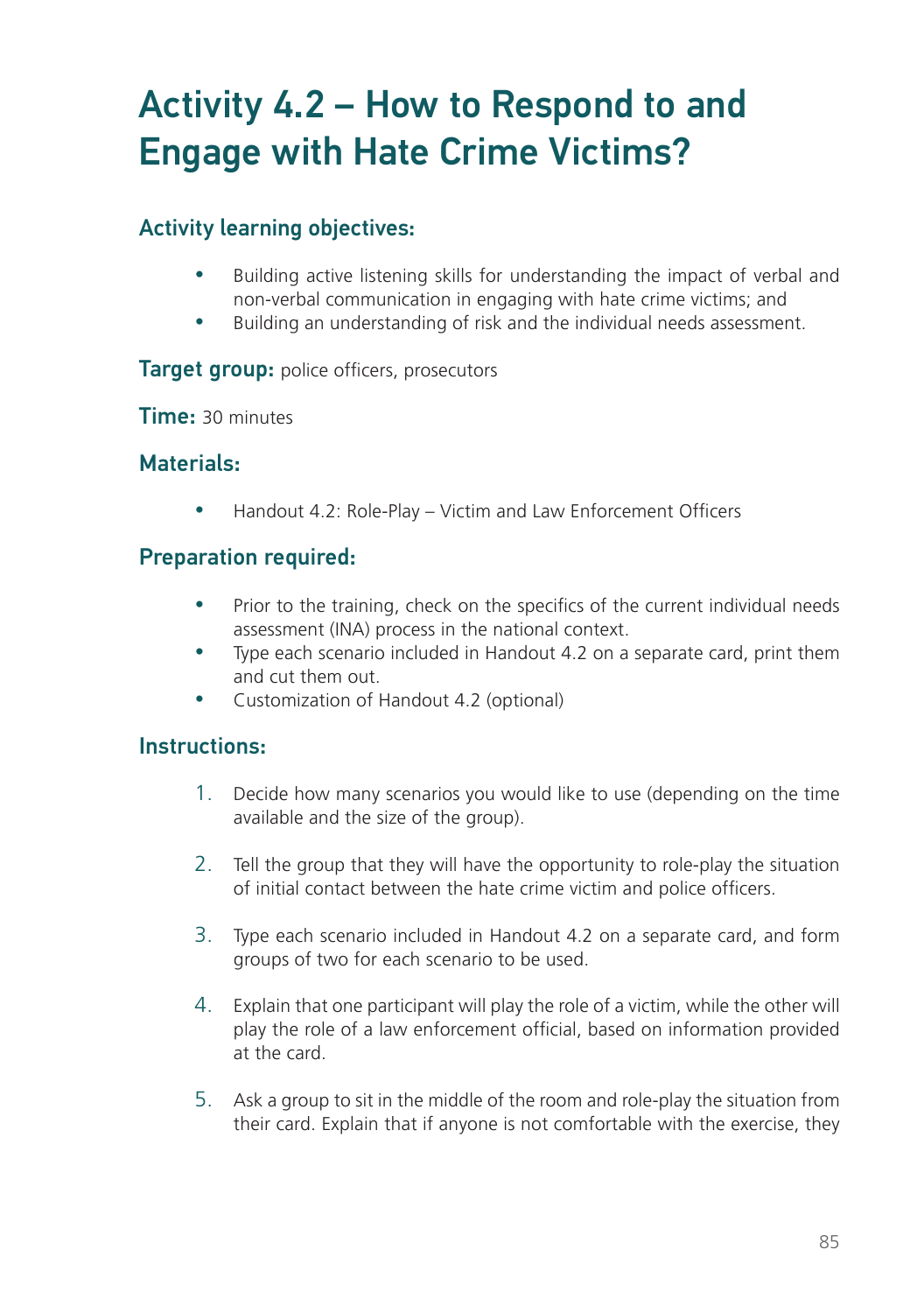do not have to participate. Be ready to step in and take part in case there are not enough trainees willing to participate.

- 6. Ask other participants to watch the role-play and write down their observations, such as on the body language and language used by the police officer and the officer's trust in what the victim was saying? Warn the participants that the role plays may contain offensive and abusive language. Explain that this is for training purposes only.
- 7. Repeat this for each scenario.
- 8. Have a discussion about what the participants have seen. Some questions to lead the discussion would be:
	- What did you observe
	- How did you feel observing the role play?
	- How did the participants feel as a victim when the police officer approached them in this manner?
	- Did anything in how the police officer approached the victim send a message that they trusted the victim and were there to support them?
	- What was the body language used by the police officer?
	- What was the language used by the police officer?
	- Did the police officer acknowledge the experience of the victim?
- 9. Underline that a police officer's initial contact with a hate crime victim is one of the most important and critical moments for hate crime victims. In this context, underline that it is important that the police officer:
	- separates the offender from the victim and reassures the victim that they are safe;
	- asks whether the victim feels comfortable speaking where they are;
	- asks the victim if they need support in communicating;
	- explains in a plain language what is going to happen next and who the victim's contact person is going to be;
	- actively avoids asking questions that start with "Why?";
	- allows the victim to determine the pace of the conversation, and is understanding if the victim needs more time;
	- offers breaks;
	- offers to accompany the victim where they want to go after they have reported a crime – they should not be sent off alone; and
	- reassures the victim how their personal data is going to be dealt with and offers to refer the victim to someone who can provide specialist support.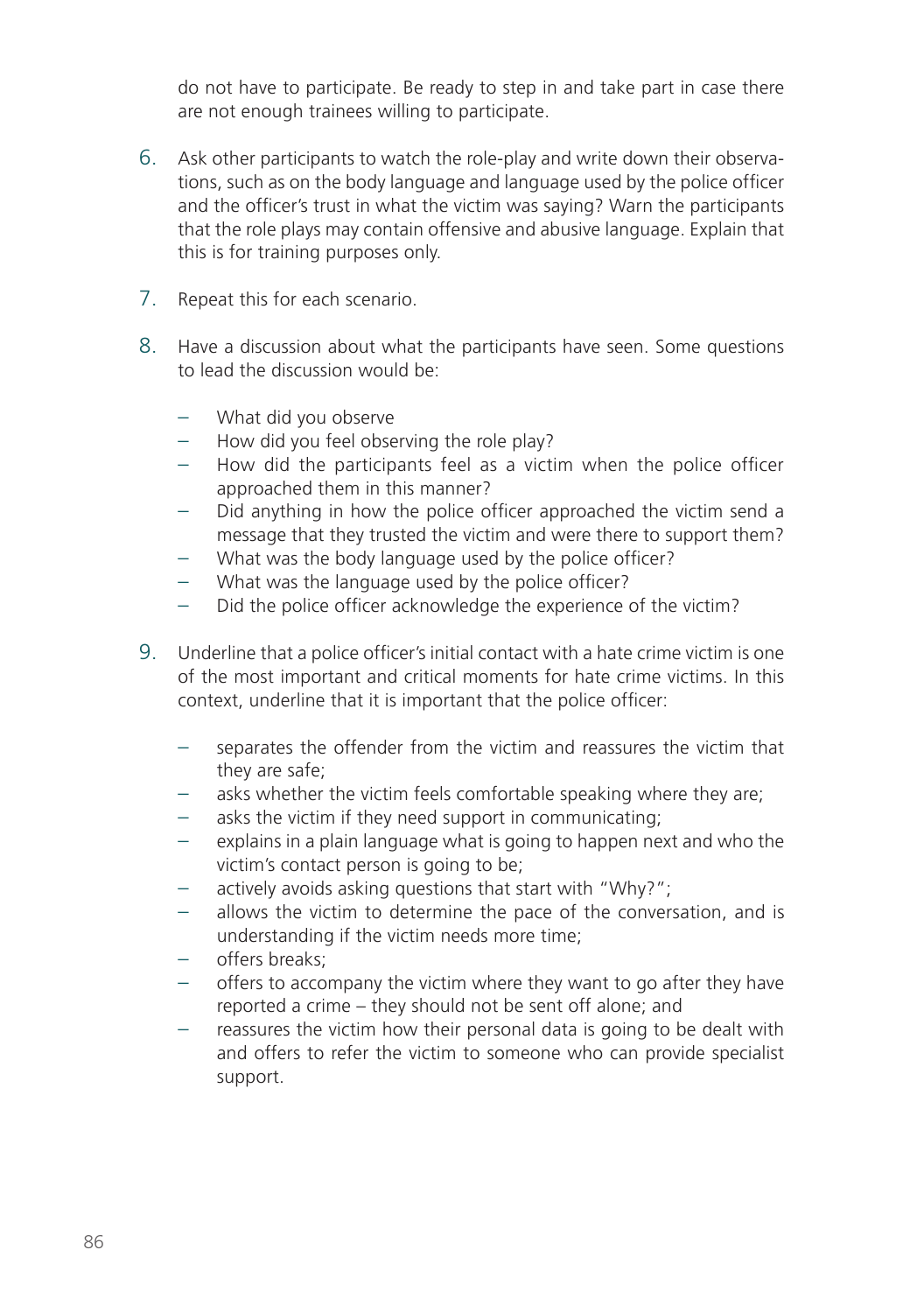- 10. Explain that it is important to avoid making assumptions or personal value judgments about the victim's culture, religion or belief, sexual orientation, gender identity or lifestyle. Police officers need to be mindful of the language they use and to ask the victim how they wish to be addressed (languages differ in how many gender markers they have in their grammar, like pronouns, possessives, forms of address or case endings, so check on this in the customization phase). It is also important for officers to be supportive – to be mindful of how loudly they are speaking and the tone they use, as well as avoid using commandeering or harsh language. Equally so, they should be mindful of the location and timing of interview. The interview should take place in a non-threatening environment and, if possible, with officers in plain clothes.
- 11. Explain that the police should check whether the person wishes and/or requires assistance in reporting their case. If the victim does not have adequate language skills, arrange for the assistance of an interpreter or intermediary specialist. Finally, the police should identify and collect any evidence that indicates a potential bias motivation, like hate propaganda or hate symbols.
- 12. Underline that it is important to inform victims of their rights at this stage and of available support, while explaining next steps. Emphasize that, as the victim may be in shock or scared, the police should be aware of how to provide complex information.
- 13. Go back to victims' statements from the role-play, select a case, and either put it on a PowerPoint slide or distribute copies to all participants.
- 14. Ask the participants to think of what the individual needs of these victims might be and to write them down. Explain that it is the victim that should articulate their needs in the first place.
- 15. Underline that it is extremely important to ask the victim how they want to be helped and supported.
- 16. Ask the participants if and how they conduct INAs for hate crime victims. Discuss who is responsible for risk assessments and INAs in their national context. Underline that in the case it is another authority, the police should refer the victim to them upon first contact. Present the support services in place in their national context, such as CSOs and social service centres. Highlight the importance of conducting an INA at the earliest possible stage, in order to determine the individual needs of the person and their risk of suffering repeat victimization, intimidation and retaliation.
- 17. In case trainees are not familiar with the INA process, explain that it is an interview with the victim that is aimed at establishing their needs and applying adequate protection and support measures.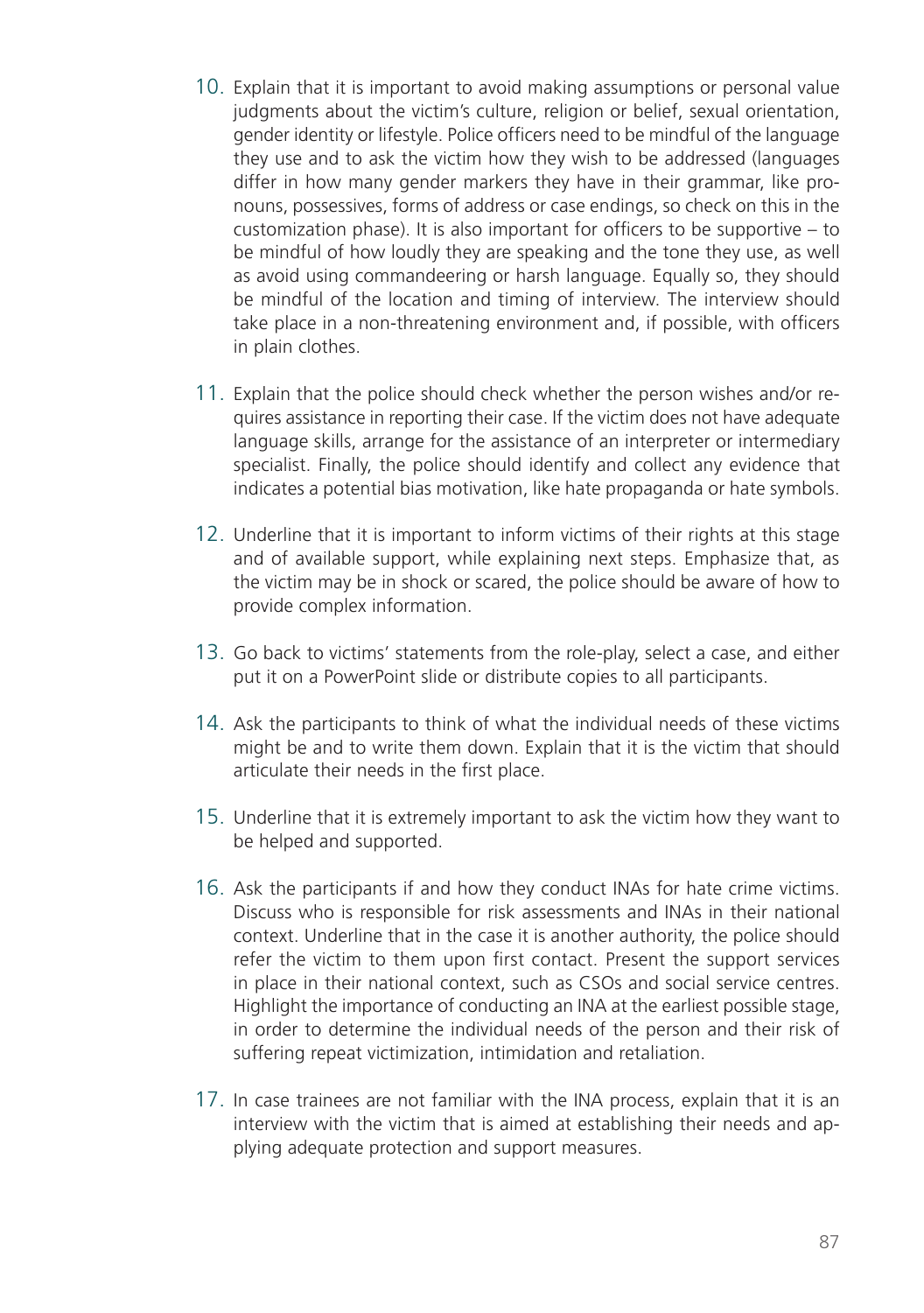The following information should be captured by an INA:<sup>63</sup>

#### **General information about the victim, unless the person chooses to remain anonymous:**

Name, gender, date of birth and contact details. This kind of identifying information may be subjected to data protection laws. Depending on the legal framework in a given country, certain legal arrangements may need to be put in place before any information of this type can be shared. The victim's consent is a prerequisite for recording, storing and sharing their data.

#### **Communication needs:**

– Does the victim have any specific communication needs? For example, do they require an interpreter, hearing devices or other specialist disability support? Is the victim sufficiently emotionally stable to provide an account of the events? Does the victim need the presence of either a confidant or a trustee?

#### **Details of the crime:**

- What is the type of crime? What are the circumstances under which it occurred? Who or what was the crime directed at (e.g., the victim, family members, close relations or property)? What was the damage suffered (e.g., physical injury, psychological harm, damaged property)? If an individual believes they suffered due to their nationality, citizenship, religion or belief, ethnicity, nationality, language, disability, sex, sexual orientation, gender identity, social class, etc., the possible bias motivation of the crime should be recorded, regardless of the interviewer's own personal assessment.
- Is there any immediate risk to the victim or are there any immediate support needs?
- Does the victim fear any immediate harm? Does the victim know the offender, or are there any other factors that put them at heightened risk of immediate harm? Has the victim previously been a victim of crime and, therefore, might be at greater risk of repeat victimization?

#### **What is the impact of the crime?**

How strongly has the victim been affected by what has happened? Have the victim's relationships been affected? Are they feeling isolated? Who else has been affected, and how (e.g., family, close relations, community)? What is the continuing impact of the hate crime on the victim's day-to-day life?

#### **What mid- or long-term support or protection measures can be put in place to address any needs identified?**

– What type of support does the victim want? What type of support has been identified as necessary?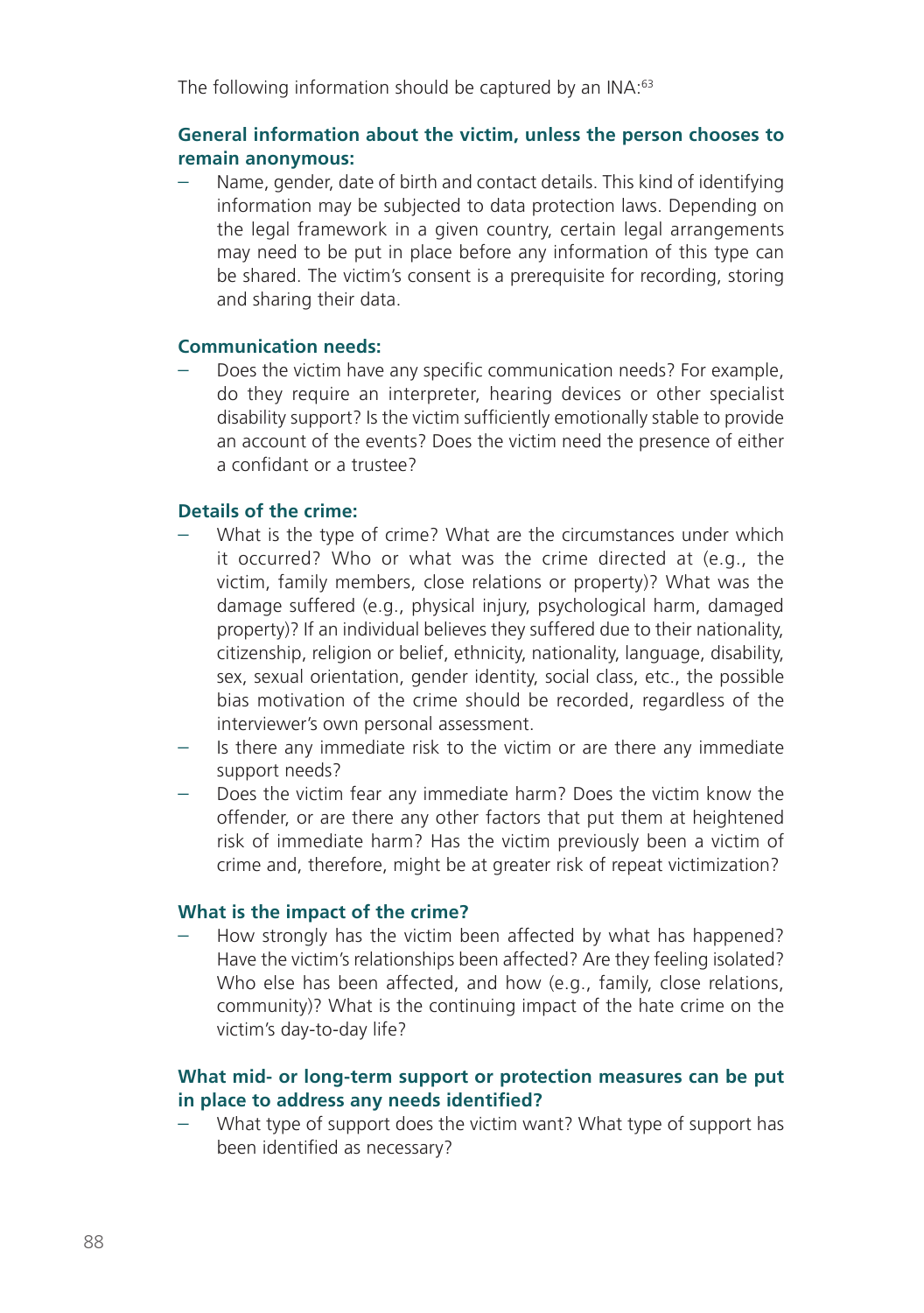- 18. Go back to the role-play scenarios (particularly scenarios 1 and 2) and underline that victims need to be believed and taken seriously by law enforcement officials, which means that the victim's perception about the bias, prejudice or hate motivation needs to be taken seriously by the police and all actors within the criminal justice system. The bias perceived by the victim should be recorded, investigated, prosecuted, punished and mentioned in public statements. Taking the victim's words seriously is a precondition for an effective response to hate crimes, as only when people believe that their claims are going to be taken seriously will they report the crime that they have experienced and provide evidence.
- 19. Explain that participants should identify safety and medical needs and ensure that they are addressed.
- 20. Underline that they should take into consideration the victim's personal characteristics, as well as the circumstances of the crime.
- 21. Remind them to record the result of the assessment in a thorough way and to share it with other officers working on the case, as well as with the prosecutors and investigating and deciding judges at the later stages of the proceedings, following national laws on data protection and information sharing.
- 22. Underline that it is important to provide information to the victims, particularly the contact details for communication about their case; to introduce victims' rights, including complaint procedures; to explain the course of criminal proceeding and what their role in them is; and to provide a list of and the contacts for relevant victim support services.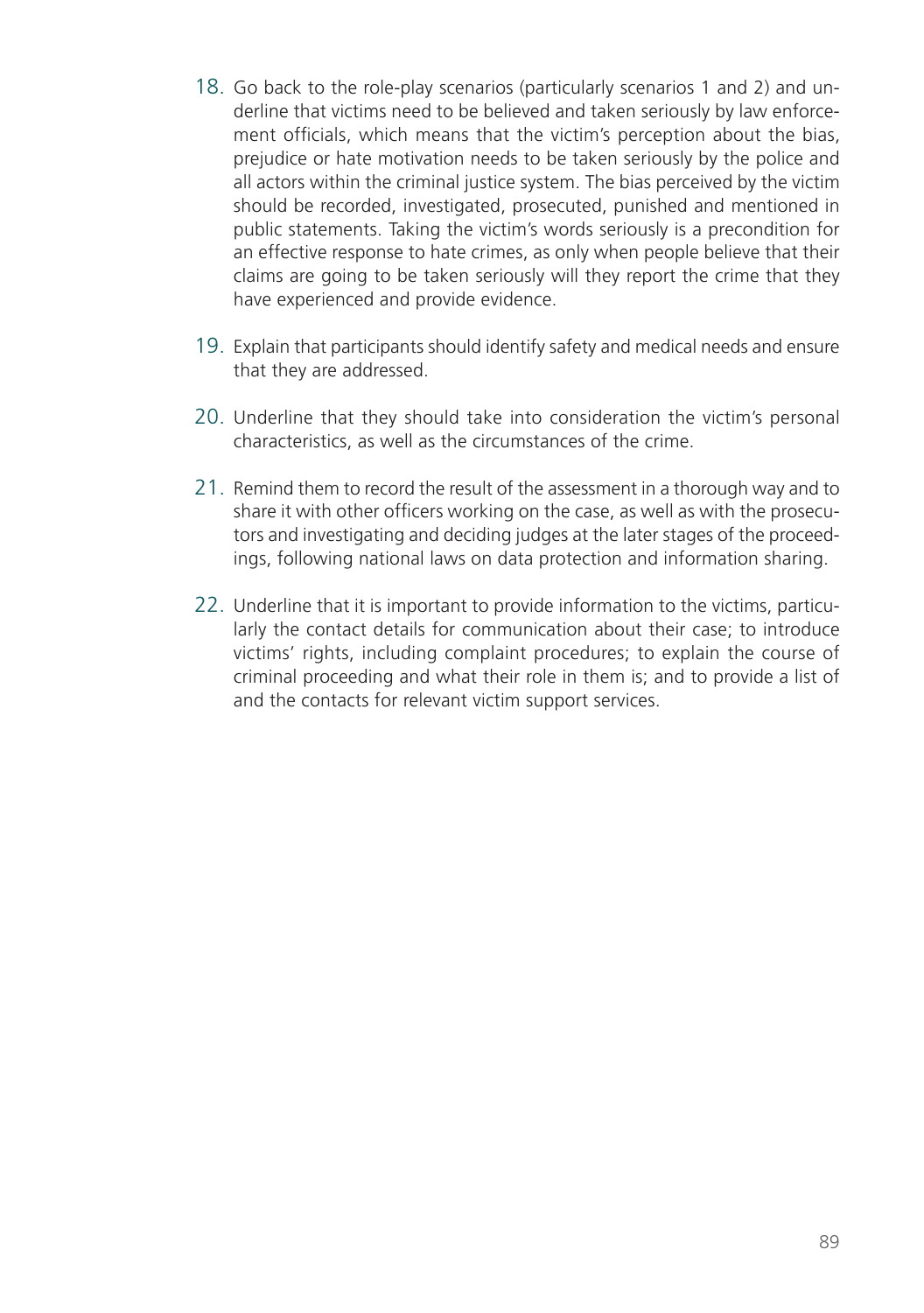## Handout 4.2: Role-Play – Victims and Law Enforcement Officers

## Scenario 1

#### Hate Crime Victim

You are a Roma man who wanted to go to a disco, but when you tried to enter the club, the guards told you that you are not allowed in because you are a "[anti-Roma slur]". You asked the security guards why, but they pushed you into a side alley, where they brutally beat you. Your eye was injured and your nose broken. You were taken to a local hospital for treatment, and then discharged the next day, but you fainted later that day and had to be re-hospitalized. You want to bring criminal charges against the perpetrator.

#### Police Officer

While the victim speaks, roll your eyes and minimize the seriousness of the attack by saying "It was just a regular bar fight, this happens all the time", or ask "are you sure you weren't drinking"?

## Scenario 2

#### Hate Crime Victim

You are an asylum seeker who has just recently arrived in this country and you are not fluent in the language. You went out drinking at the night club with friends. It was 4 a.m. and you were a bit tipsy as you were leaving, when a group of skinheads attacked you, screaming slurs at you and calling you terrorist who wants to "Islamize Europe". You were severely beaten, and you end up in the hospital. The police were called, but you are not sure whether to file a complaint, as you are not sure how it will affect your asylum procedure.

#### Police Officer

Attribute the responsibility for the attack to the victim, use stereotypes about "proper" Muslims not being allowed to drink, and point out the fact that the victim doesn't speak the local language.

## Scenario 3

#### Hate Crime Victim

You are a lesbian and you and a friend were leaving a coffee shop known to be gay friendly. One-hundred metres from the shop you are attacked by a group of males, some of whom are armed with sticks. They call you different names and threaten that they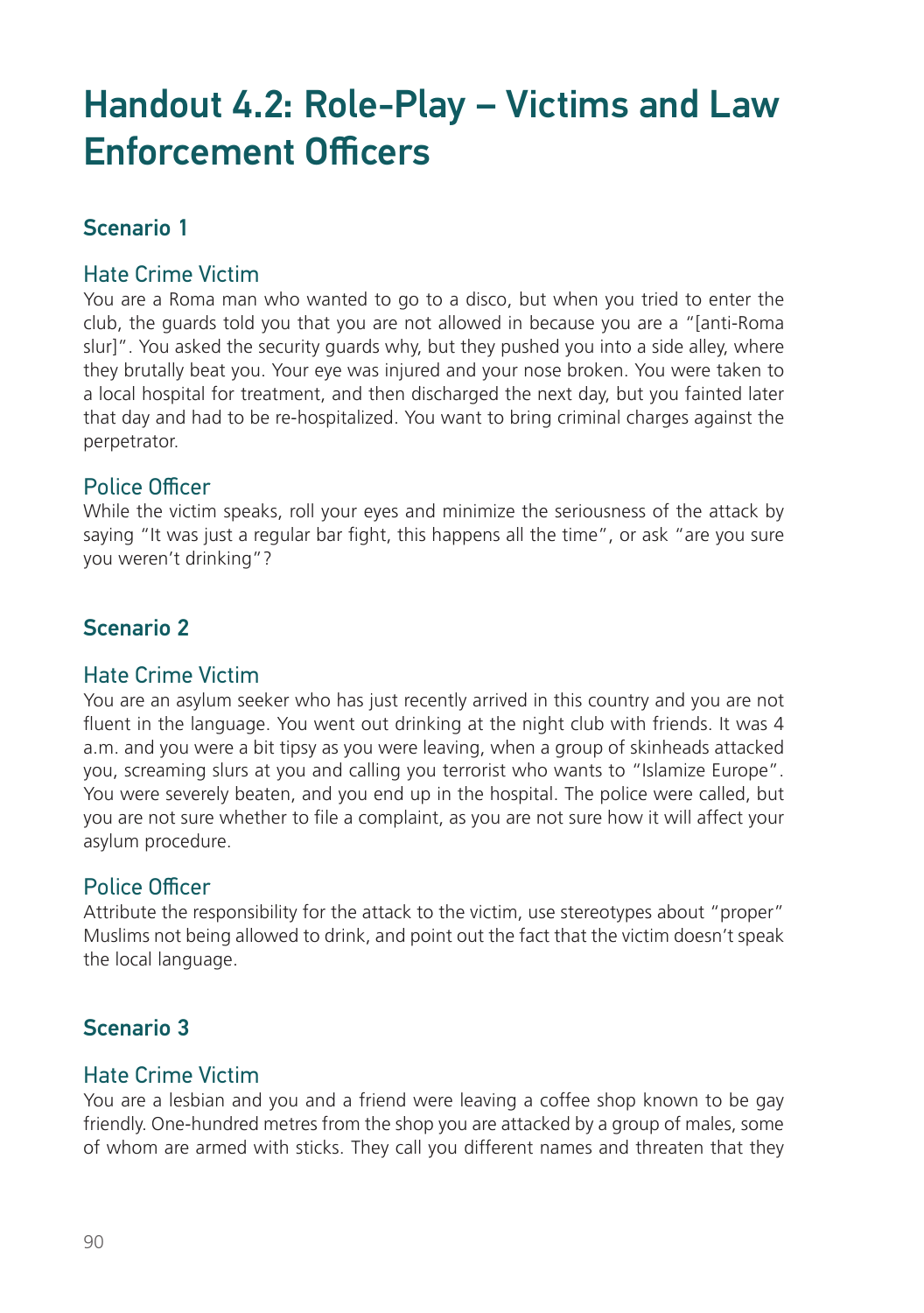will convert you to be a "proper woman". You are badly beaten with sticks, punched and kicked. Some passers-by called the police. You feel scared and are not making much sense, and you are yelling at the police officer.

### Police Officer

The victim is not making much sense; she is yelling at you so, when you talk to the victim trying to calm her down, you raise your voice.

## Scenario 4

### Hate Crime Victim

You are a trans woman. When going home after work, you were beaten up by a gang of boys on a bus. The bus driver asked for help, but none of the passengers jumped in. The gang kept on yelling "[anti-LGBTI slur] … You are a freak …"

#### Police Officer

Be unsure how to talk to the victim – use the wrong pronoun (i.e., "he") when speaking with them. Tell a joke about the protected characteristic to a colleague or label the victim with a stereotype.

## Scenario 5

#### Hate crime victim

You and your boyfriend were walking home holding hands after attending a party. A passer-by with his girlfriend, shouted "anti-LGBTI slur". You turned and tried to challenge the man about his language, but they pushed you. The situation escalated when a group of four young males got out of a car and gave a bottle to the main abuser, who threw it at you. They forced you to the ground, kicking you in the face and ribs.

#### Police Officers

Summarize in your own words what the victim told you. While the victim is talking, nod your head, say, "uh-huh," "I hear what you are saying," etc.

## Scenario 6

#### Hate Crime Victim

You and your boyfriend are in an interracial relationship, and you keep receiving racist, xenophobic and sexist comments online. You even moved to another city to escape the abuse, but anonymous racist slurs continued on Facebook from former "friends" of your partner. Messages such as: "She's a [anti-Asian slur], mental [anti-Asian slur] who needs to be chopped up and dumped in the canal … You'll have an AIDS-ridden Black crack head raping her… We need to stab the [misogynist slur] …" You decide to report it to the police.<sup>64</sup>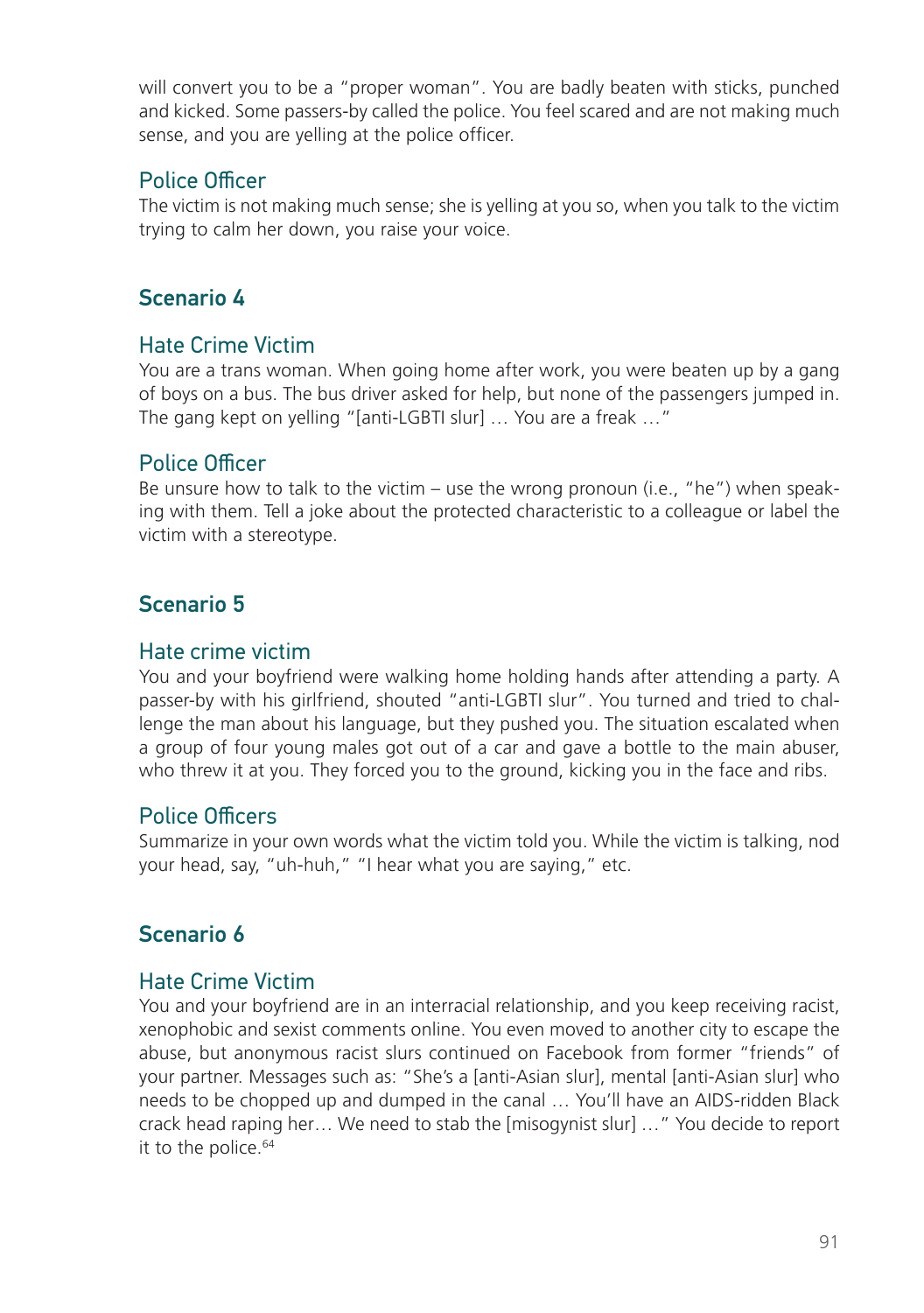#### Police Officer

Don't take bias motivation into consideration or dismiss it as irrelevant. Also, while you talk to the victim, let your tone and posture show that the victim is wasting your time and that you don't have time to listen to this.

### Scenario 7

#### Hate Crime Victim

You are a 61-year-old who has a muscle-wasting disease. You are terrorized by local youths on the basis of your disability: they bang on your windows, throw bottles and shout abusive names such as "freak" and "[ageist slur]". They spit on you and push and tip your wheelchair. You want to report this harassment because you cannot take it anymore.

#### Police Officer

Keep checking what the victim means to tell you. If you are not sure what the victim just said or meant, ask them to repeat it.

### Scenario 8

#### Hate Crime Victim

You are an eight-month pregnant Roma woman, and were walking home when you were attacked by masked men dressed in black uniforms. They chased you while carrying whips and spitting on you. You are very scared and rattled; you cannot finish sentences and are not making much sense.

#### Police Officer

Keep interrupting the victim with questions and comments.

## Scenario 9

#### Hate Crime Victim

You were leaving the synagogue and wearing a kippah/yarmulke, when a group of men started attacking you and calling you different names.

#### Police Officer

Express sympathy with and understanding of the perpetrator because you know that "Jews always exaggerate".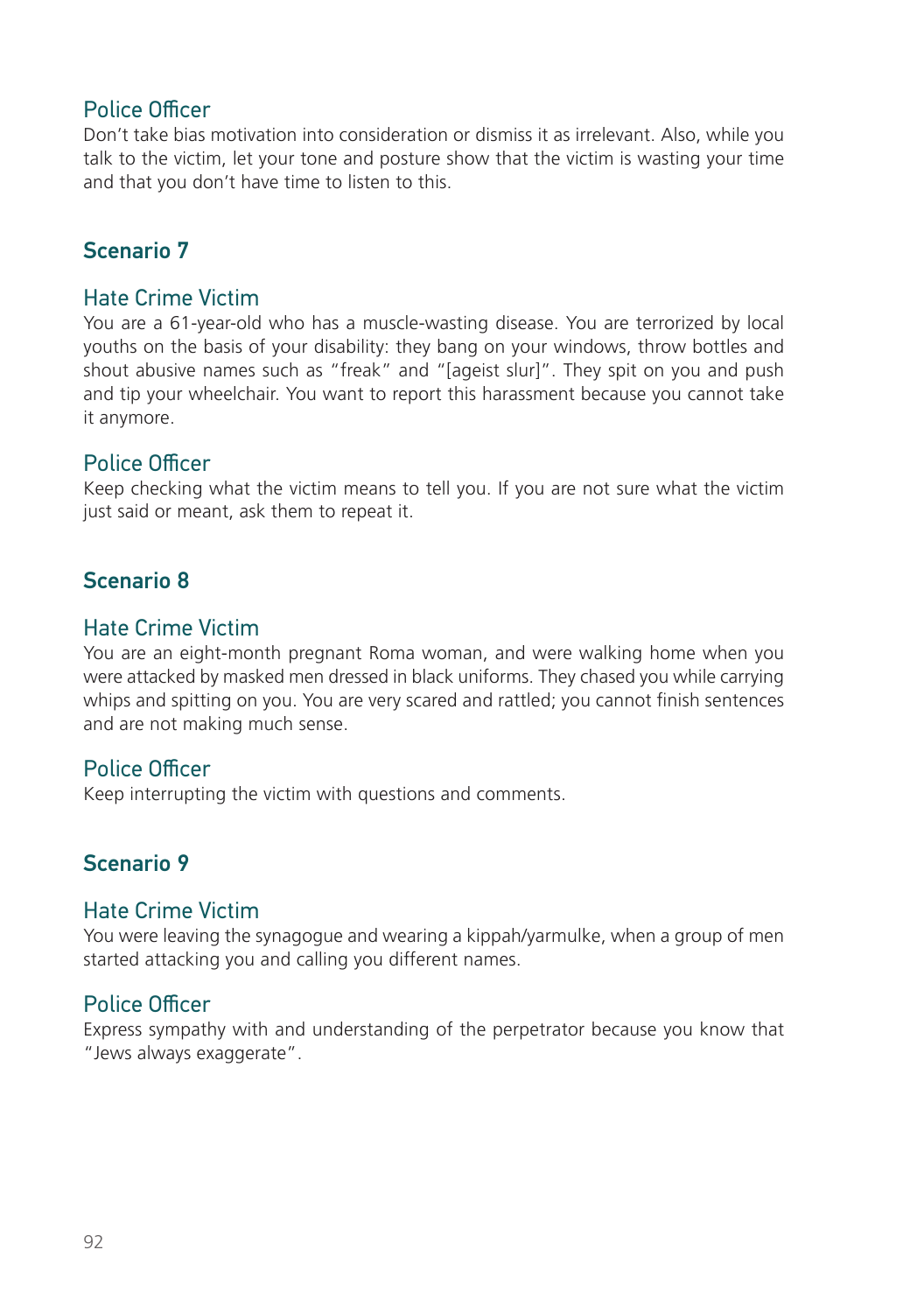## Scenario 10

## Hate Crime Victim

You are a woman originally from Sudan who has immigrated to Europe, and you are wearing a headscarf. You are not fluent in the local language, but you wanted to go for coffee with people you met at the language course. The waiters at the coffee shop tell you that they don't serve drinks to migrants and that you should leave, or they will kick you out. Another customer starts complaining and grabs your headscarf and pushes you around.

## Police Officer

Cross your hands and act as if you want to resolve the situation as quickly as possible, as this is not a serious crime, and she is just wasting your time.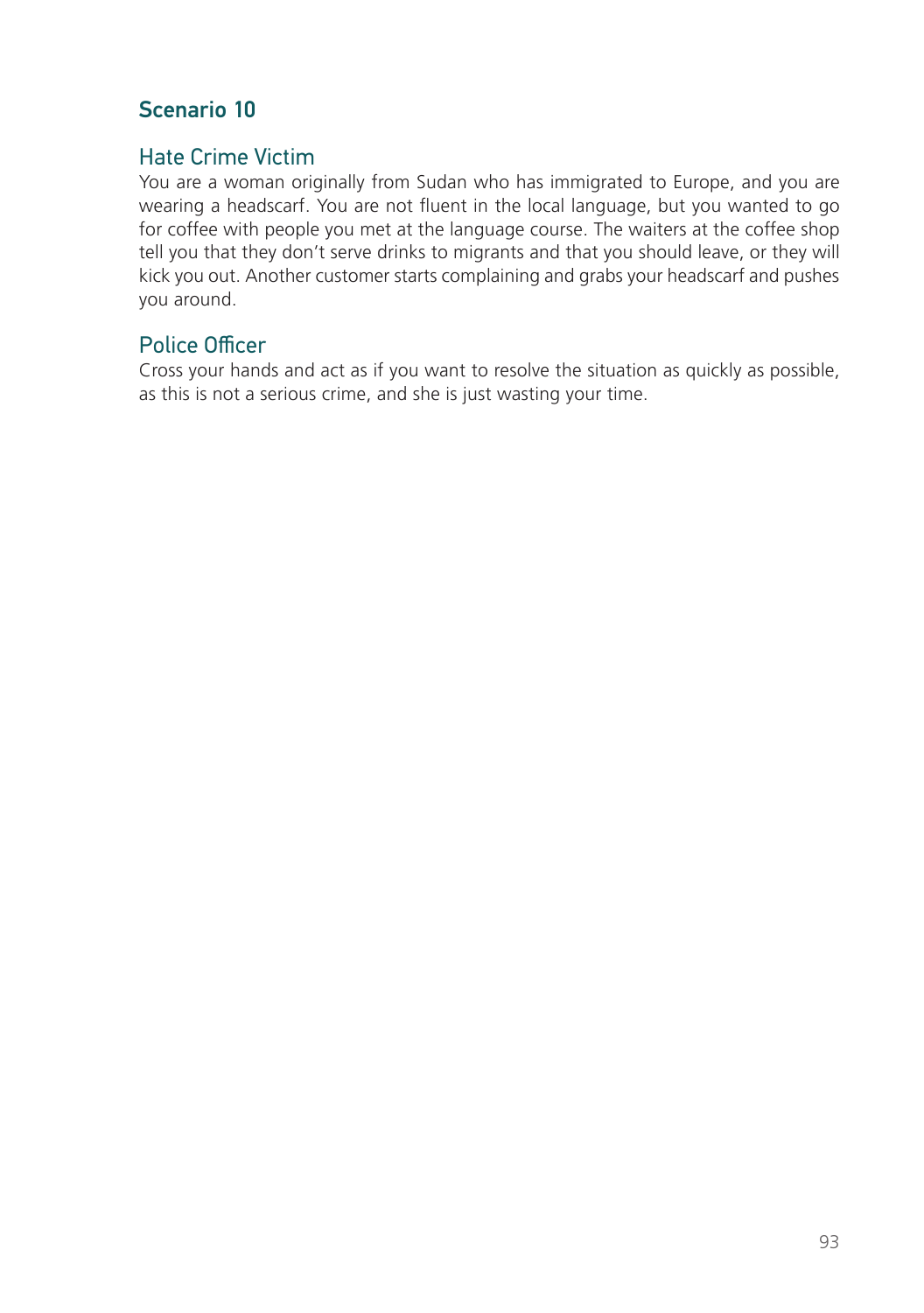## Activity 4.3 – Unmasking Bias Motivation

## **Activity learning objective**:

**•** Ensuring investigation of bias motivation.

**Target group:** police officers, prosecutors

#### Time: 30 minutes

#### Materials:

- Handout 4.3a: Hate Crime Cases Bias Indicators
- Handout 4.3b: Bias Indicators
- Training material 4.3: Annotated Hate Crime Cases Bias Indicators

### Required preparation:

Customization of Handout 4.3a (optional)

### Instructions:

- 1. Underline that victims need to be listened to and taken seriously by law enforcement officials, which means that the victim's perception about the bias, prejudice or hate motivation needs to be taken into consideration by the police and all actors within the criminal justice system. The bias perceived by the victim should be recorded, investigated, prosecuted, punished and mentioned in public statements. Taking the victim's words seriously is a precondition for an effective response to hate crimes, as only when people believe that their claims are going to be taken seriously will they report the crime that they have experienced and provide evidence. It is an element of broadly understood sensitive and respectful treatment.
- 2. Explain that in order to unmask the bias motivation, one can use the bias indicators. ODIHR proposes a list of bias indicators, identification of which is important for the effective investigation of hate crimes: victim or witness perceptions; comments, written statements and gestures by the perpetrator(s); the involvement of organized hate groups or their members; the location and timing of the crime; patterns or the frequency of previous crimes or incidents; the nature of the violence; and the lack of other motives.
- 3. Explain that while interviewing a suspect, they might obviously state their motive, assuming that their actions are justified. In most cases, however,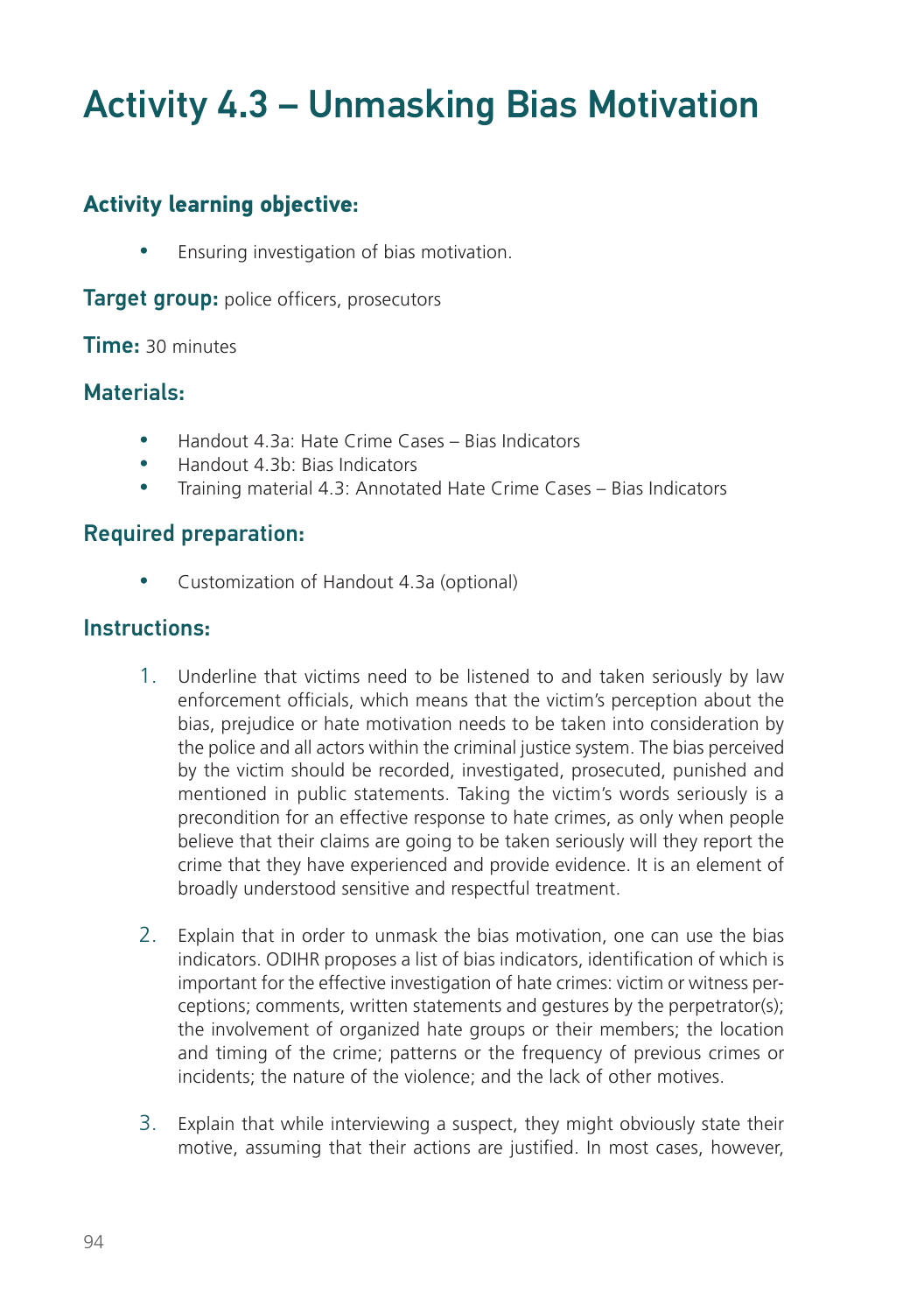finding their motivation presents substantial difficulties. Therefore, for the purpose of finding out the bias motive of the crime at the stage of investigation, the police should take into consideration the presented indicators. Distribute Handout 4.3b: Bias Indicators, and review the indicators with the group.

- 4. Select a hate crime case presented in Handout 4.3a and share it with the participants. You can use a case specific to the national context. Warn the participants that the examples may illustrate the use of offensive and abusive language. Explain that this is for training purposes only.
- 5. Divide the participants into three groups, and ask them to do the following in relation to the case studies presented in the Handout:
	- Discuss whether a crime has occurred;
	- Identify evidence of bias motivation in the given scenario; and
	- Consider what other evidence the police could look for to uncover bias motivation.
- 6. Use Training material 4.3: Annotated Hate Crime Cases Bias Indicators to guide you throughout the exercise.
- 7. Note that it is important that the victim does not necessarily need to be a member of a protected group, but that the attackers selected the victim *assuming* them to be.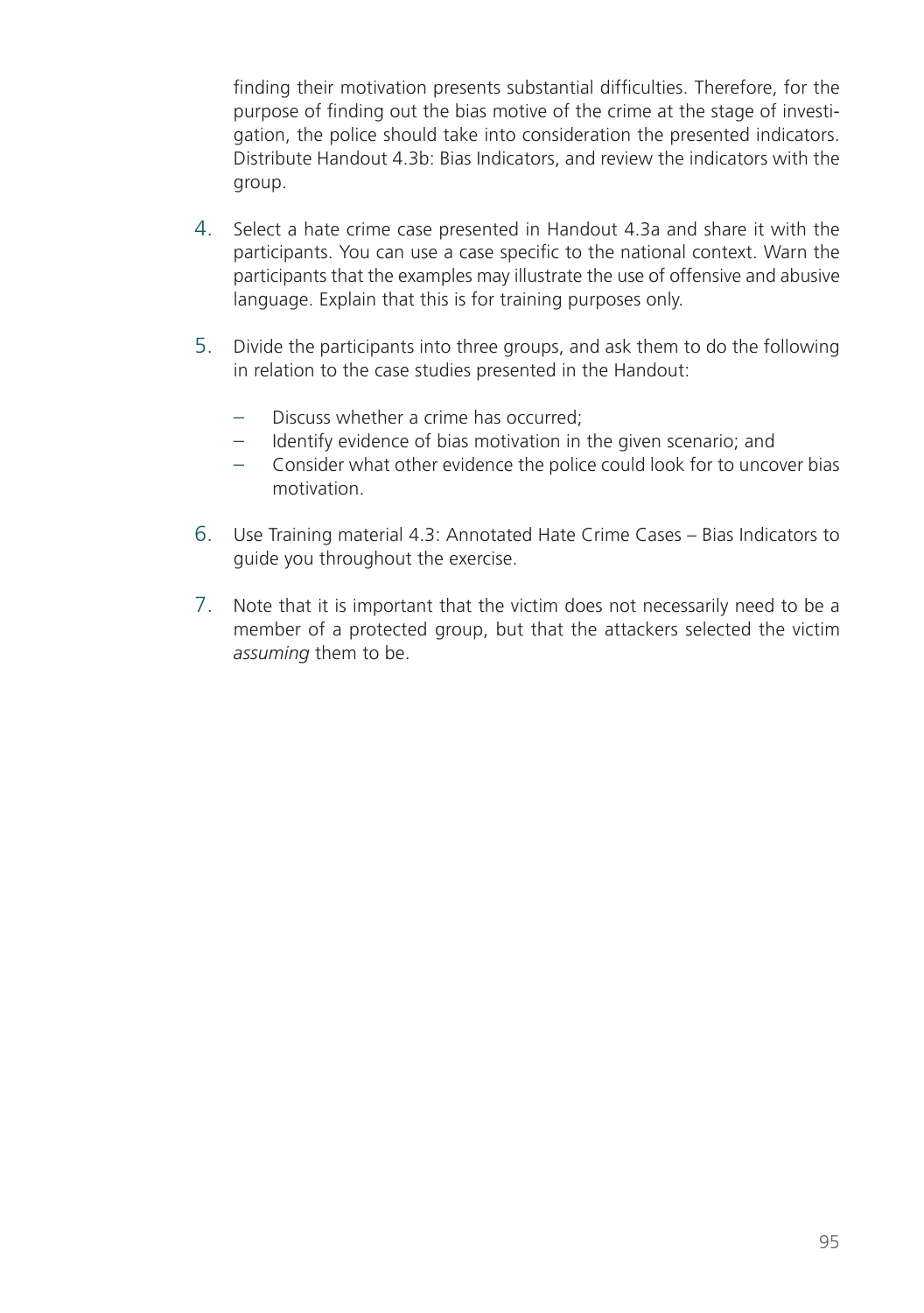## Handout 4.3a: Hate Crime Cases – Bias Indicators

## Case 1 - Attack on a Transgender Woman

A transgender woman was standing in line in front of a bank when she was approached by a man who spat at her, shouting that she was abnormal, that she was an "abomination", and that she should be put down. The woman did not know the man and had never met him before. When she tried to ignore him, he attacked her, beating her, shouting that only a mentally ill person would look like that. The attacker left her on the floor, injured and scared. A passer-by called the police.

#### Tasks:

- 1. Discuss whether a crime has occurred.
- 2. Identify evidence of bias motivation in the written scenario.
- 3. Consider what other evidence the police could look for to uncover bias motivation.

## Case 2 - Attack on a Person with a Disability $65$

A man has no legal capacity because he is mentally and physically disabled as a result of an illness he suffered in his early childhood. His mother takes care of him, including feeding, dressing and washing him. She also helps him move about, as his feet are severely deformed. For years now, students from the nearby primary school have harassed them. Children are ringing the family doorbell at odd times, spitting on the man, hitting and pushing him around, burning his hands with cigarettes, vandalizing their balcony and shouting obscenities at them, mostly relating to the fact that he is a person with disability and a member of an ethic community ("… you [anti-disabled person slur] … you don't belong here, go back to ... you are an enemy …"). As a result, he is deeply disturbed, afraid and anxious. His doctor recorded deep stress as a result of children's attacks on him, and recommended psychotherapy, as well as establishing for him a secure and calm environment.

#### Tasks:

- 1. Discuss whether a crime has occurred.
- 2. Identify evidence of bias motivation in the written scenario.
- 3. Consider what other evidence the police could look for to uncover bias motivation.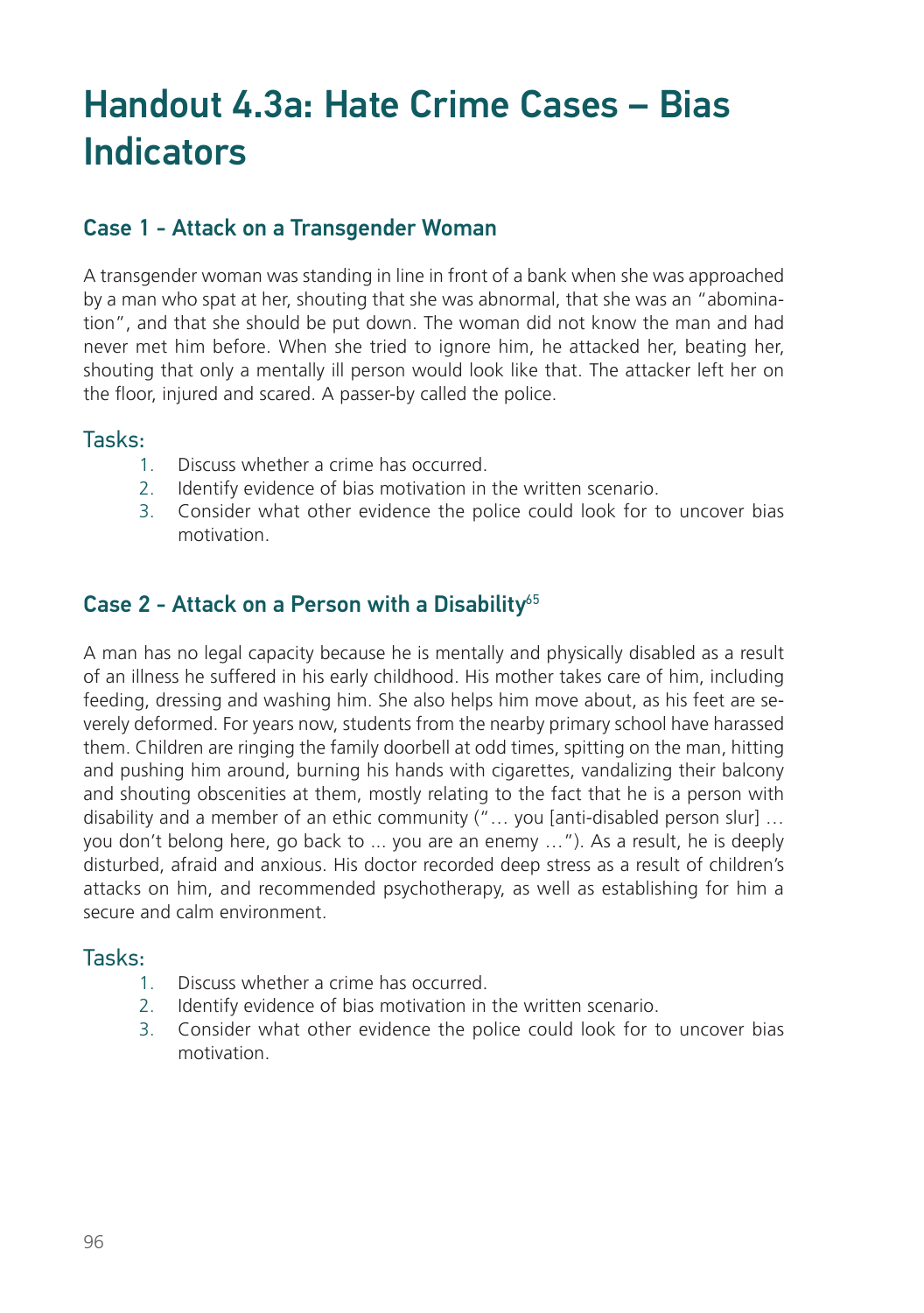## Case 3 – Attack on Migrants

During the election campaign, a lot of hate speech was directed at migrants by the farright parties. Following one such statement made by a leader of the party, which called for sending all migrants home, a case was recorded at the bus stop. A male migrant and his girlfriend left the bus to have a coffee in a nearby coffee shop and, while they were paying for their coffee at the counter, they heard racist slurs from a group of young men. They weren't sure whether they understood well, so they decided to ignore them and sat down to drink their coffee. But the group of men started making monkey sounds and slowly approaching them. As they approached, they started throwing glasses at them, and then punching the man. Then they ran away.

#### Tasks:

- 1. Discuss whether a crime has occurred.
- 2. Identify evidence of bias motivation in the written scenario.
- 3. Consider what other evidence the police could look for to uncover bias motivation.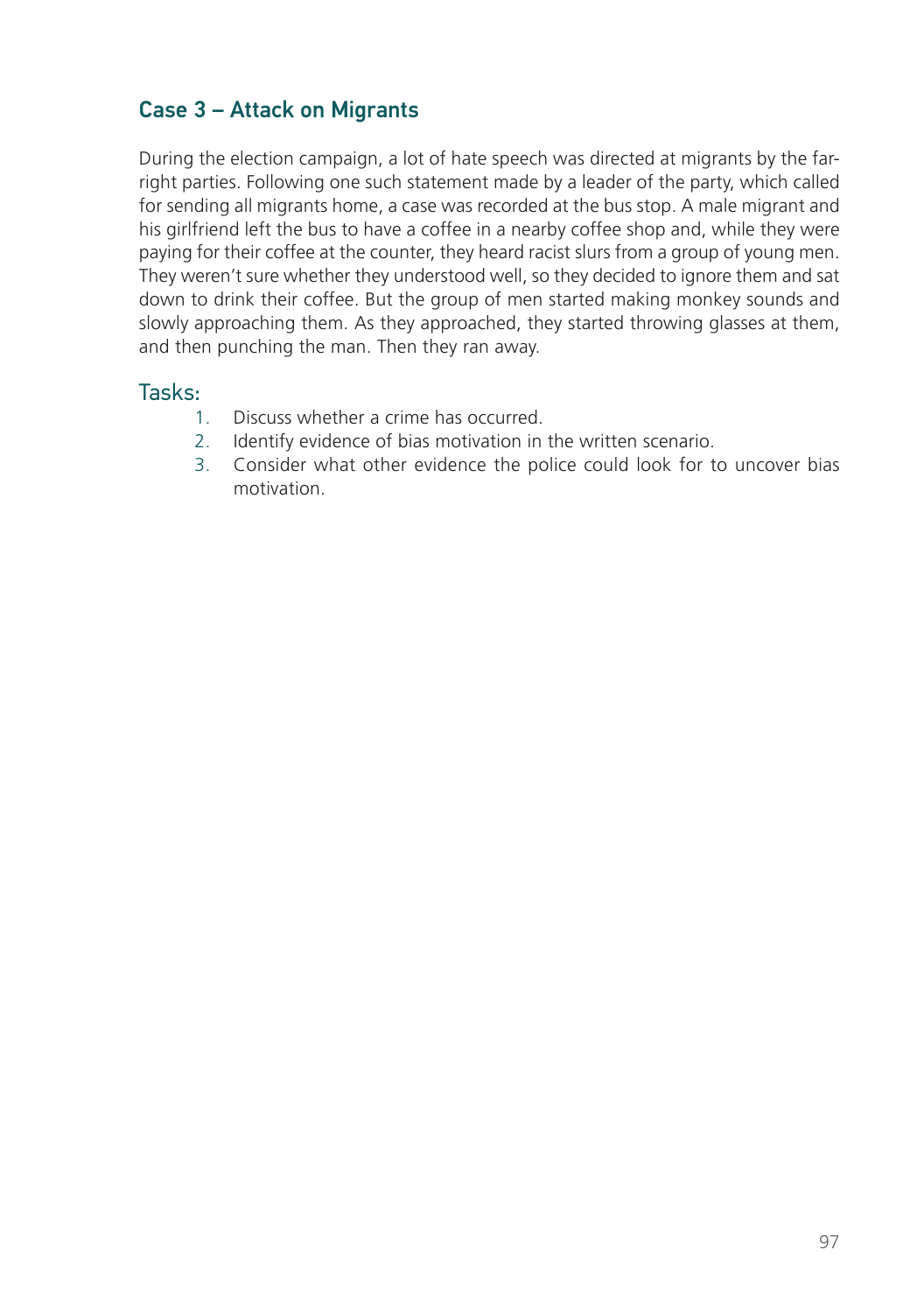## Handout 4.3b – Bias Indicators

Identification of bias indicators is important for the effective investigation of hate crimes. While interviewing a suspect, they might obviously state their motive, assuming that their actions are justified. In most cases, however, finding their motivation presents substantial difficulties. Therefore, for the purpose of finding out the bias motive of the crime at the stage of investigation, the police should take into consideration the following indicators.

## Victim/Witness Perception

- Do the victim and/or witnesses perceive that the criminal act that occurred was motivated by bias?
- Was the victim engaged in activities promoting their group at the time of the incident?
- Has the suspect left a specific object/item at the crime scene that indicates bias motivation?

## Comments, Written Statements, Gestures or Graffiti

Perpetrators of hate crimes frequently make their prejudices clear before, during and/or after the act. The crucial evidence in most hate crimes consists of the words or symbols used by the perpetrators themselves. Those who commit hate crimes generally want to send a message to their victims and to others, and these messages, from shouted insults to graffiti, are powerful evidence of motivation.

- Did the suspect make comments, written statements or gestures regarding the victim's membership or perceived membership in a group?
- Were drawings, markings, symbols or graffiti left at the scene of the incident?
- If the target was property, was it an object or place with religious or cultural significance, such as a place of worship, a cultural centre or a historical monument?
- Was there any specific activity on social media by the perpetrator expressing negative attitudes towards the targeted group(s)?

## Differences between Perpetrator and Victim in terms of Ethnicity, Religion or Belief, or Cultural Background

- Do the suspect and victim differ in terms of their racial, religious, belief, cultural or ethnic/national background or sexual orientation?
- Is there a history of animosity between the victim's group and the suspect's group?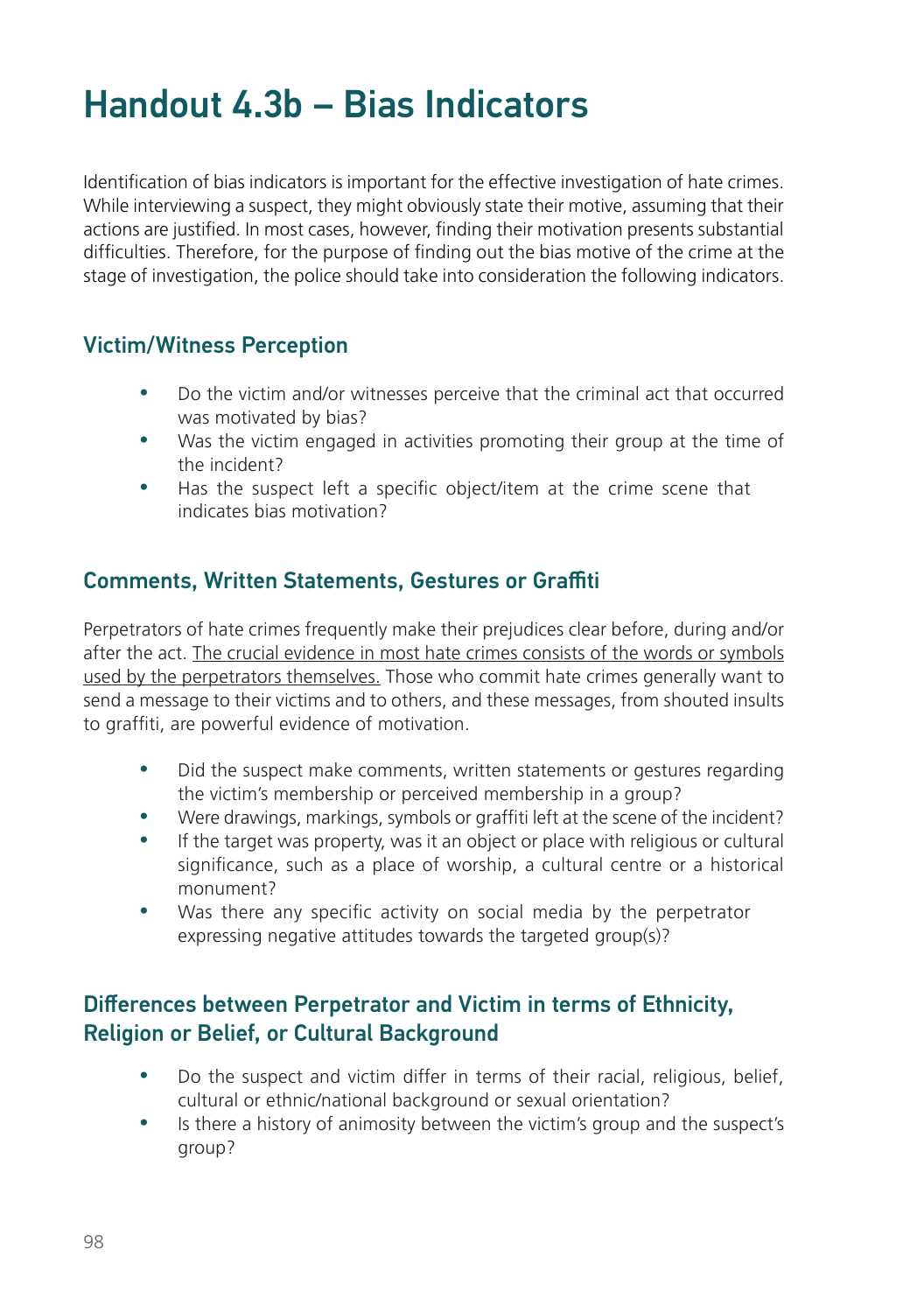- Is the victim a member of a group that is overwhelmingly outnumbered by members of another group in the area where the incident occurred?
- y Is the alleged victim a well-known person, for example, a religious leader or human rights defender?

## Organized Hate Groups

While not all hate crimes are perpetrated by organized groups, members or associates of such groups are often involved in the commission of such crimes (for example, members of homophobic, xenophobic or anti-Semitic groups).

- Were objects or items left at the scene that suggest the crime was the work of an extremist nationalist organization?
- $\bullet$  Is there evidence that such a group is active in the neighbourhood (e.g., posters, graffiti or leaflets)?
- Did the offender behave in a way associated with membership in a hate organization, such as using Nazi salutes?
- Did the offender have clothing, tattoos or other insignia associating them with a particular hate group?
- Did a hate group recently make public threats towards a particular group?

## Location and Timing

- Did the incident occur on a date of particular significance (e.g., a religious holiday, International Woman's Day, or a day with some historical association, such as Adolf Hitler's birthday)?
- Did the incident occur during a specific part of the day, when other members associated with the victim group frequent the area when the incident occurred (e.g., during prayers)?
- Was the victim in or near an area or place commonly associated with or frequented by a particular group (e.g., a community centre, a place of worship or a school store)?
- Did the incident occur only a short time after a change in a minority's presence in the area (e.g., the first minority family to move into the area, the opening of a refugee centre)?

## Patterns/Frequency of Previous Crimes or Incidents

- Have there been similar incidents in the same area against the same group?
- Has there been a recent escalation of incidents against the same group, beginning with low-level harassment and non-criminal activity and rising to more serious criminal conduct, such as vandalism or assault?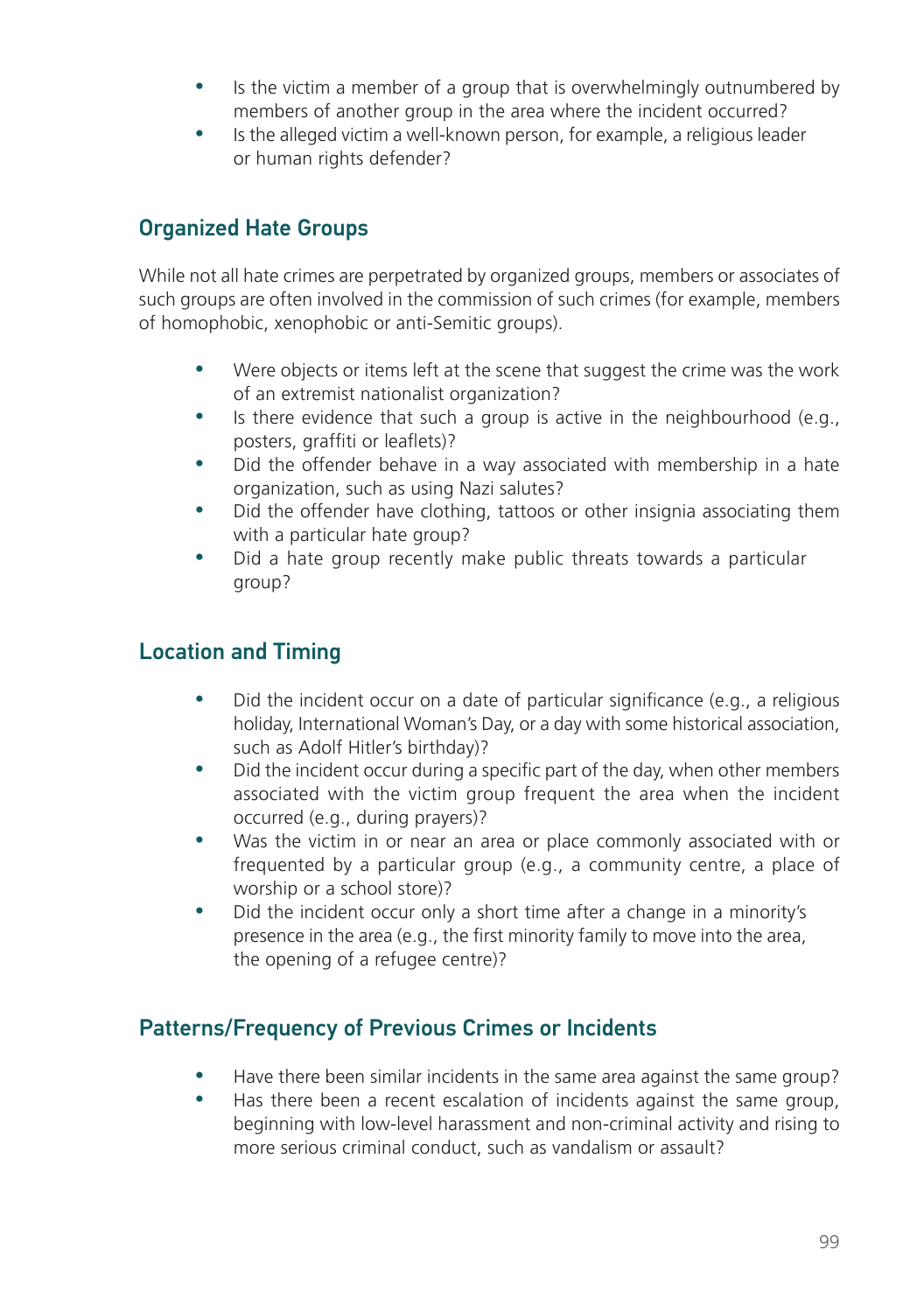- Was there a previous incident that may have sparked a retaliatory response against the targeted group?
- Has the victim or community recently received threats or other forms of intimidation in the form of phone calls or mail?

## Nature of the Violence

As hate crimes tend to be message crimes, the degree of violence, damage and brutality tend to be serious.

- Did the incident involve unprovoked and extreme violence or degrading treatment?
- Was the incident carried out publicly or in a way to make it public, such as the recording and posting on the internet?
- Did the violence involve racist symbols or did the property damage involve symbols or substances meant to defile or desecrate, such as excrement or animal parts?

Note 1: The police officer should ask the victim if they have any idea why a specific offence has been committed against them.

Note 2: Even if the suspect is mistaken in their perception of the victim belonging to a specific group, the offence is still considered a hate crime, as it was bias motivated.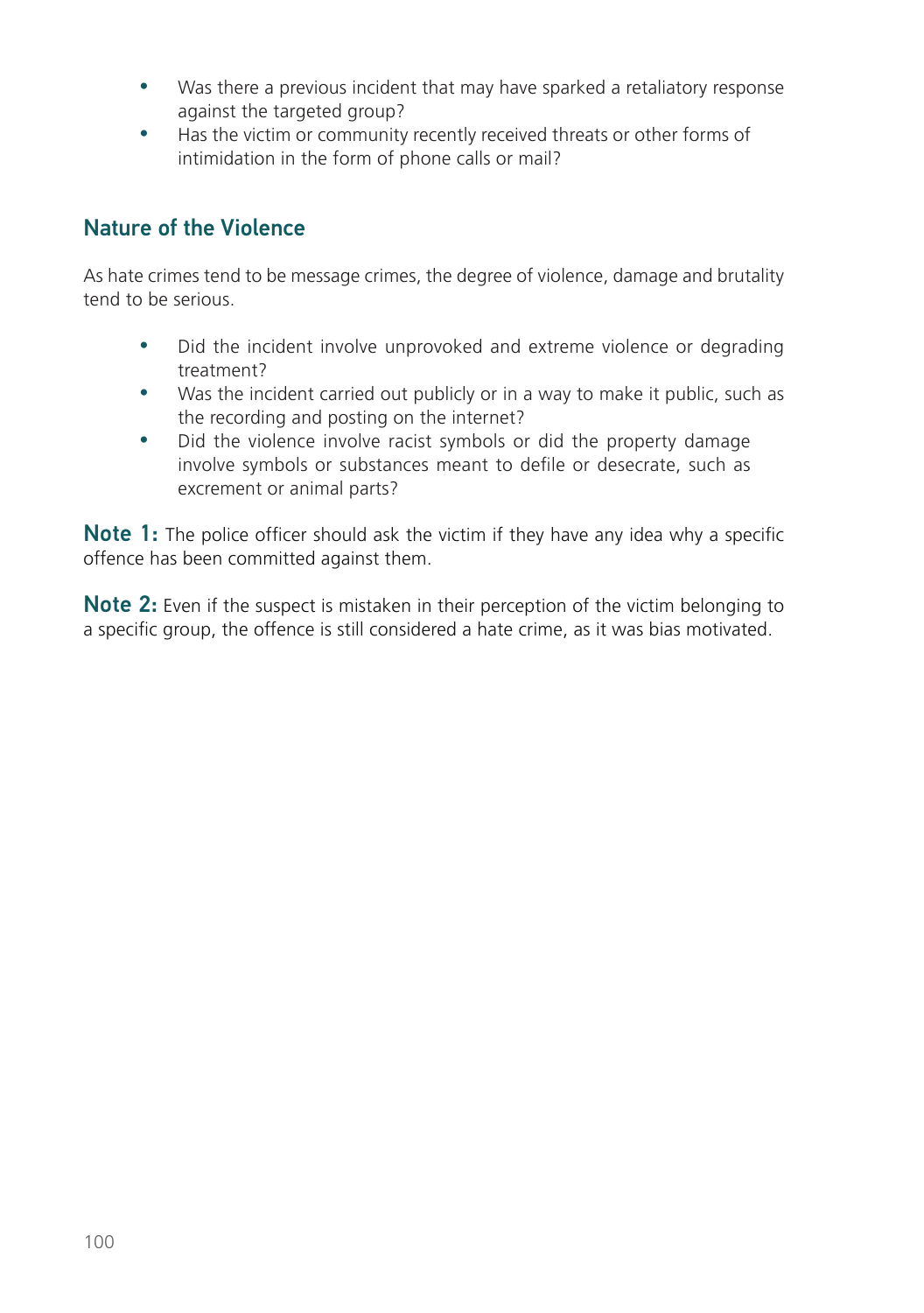## Training Material 4.3 – Annotated Hate Crime Cases – Bias Indicators

## Case 1 – Attack on a Transgender Woman

*A transgender woman was standing in line in front of the bank when a man approached her and spat at her, shouting that she was abnormal, that she was an "abomination" and that she should be put down. The woman did not know the man and had never met him before. When she tried to ignore him, he attacked her, beating her, shouting that only a mentally ill person would look like that. The attacker left her on the floor, injured and scared. A passer-by called the police.*

- 1. Discuss whether a crime has occurred; **Yes - assault.**
- 2. Identify evidence of bias motivation in the written scenario
	- **Comments, written statements, gestures or graffiti**: abnormal, "abomination", should be put down, only a mentally ill person would look like that.
	- **Differences between Perpetrator and Victim:** the victim is a transgender woman; the perpetrator is a man.
- 3. Consider what other evidence the police could look for to uncover bias motivation.
	- **Victim and witness perception:** How did the victim perceive the attack?
	- **Organized hate groups:** Whether the attacker might belong to one.
	- **Location and timing:** Were the location or timing relevant to the attack (e.g., prior to, during or after a Pride event)?
	- Patterns/frequency of previous crimes or incidents: Were there similar incidents in the same area or against victims from the same group?
	- Nature of the violence: Unusual levels of violence used, or the use of weapons, etc.
	- **Lack of other motives**

#### Case 2 – Attack on a Person with a Disability

*A man has no legal capacity because he is mentally and physically disabled as a result of an illness he suffered in his early childhood. His mother takes care of him, including feeding, dressing and washing him. She also helps him move about, as his feet*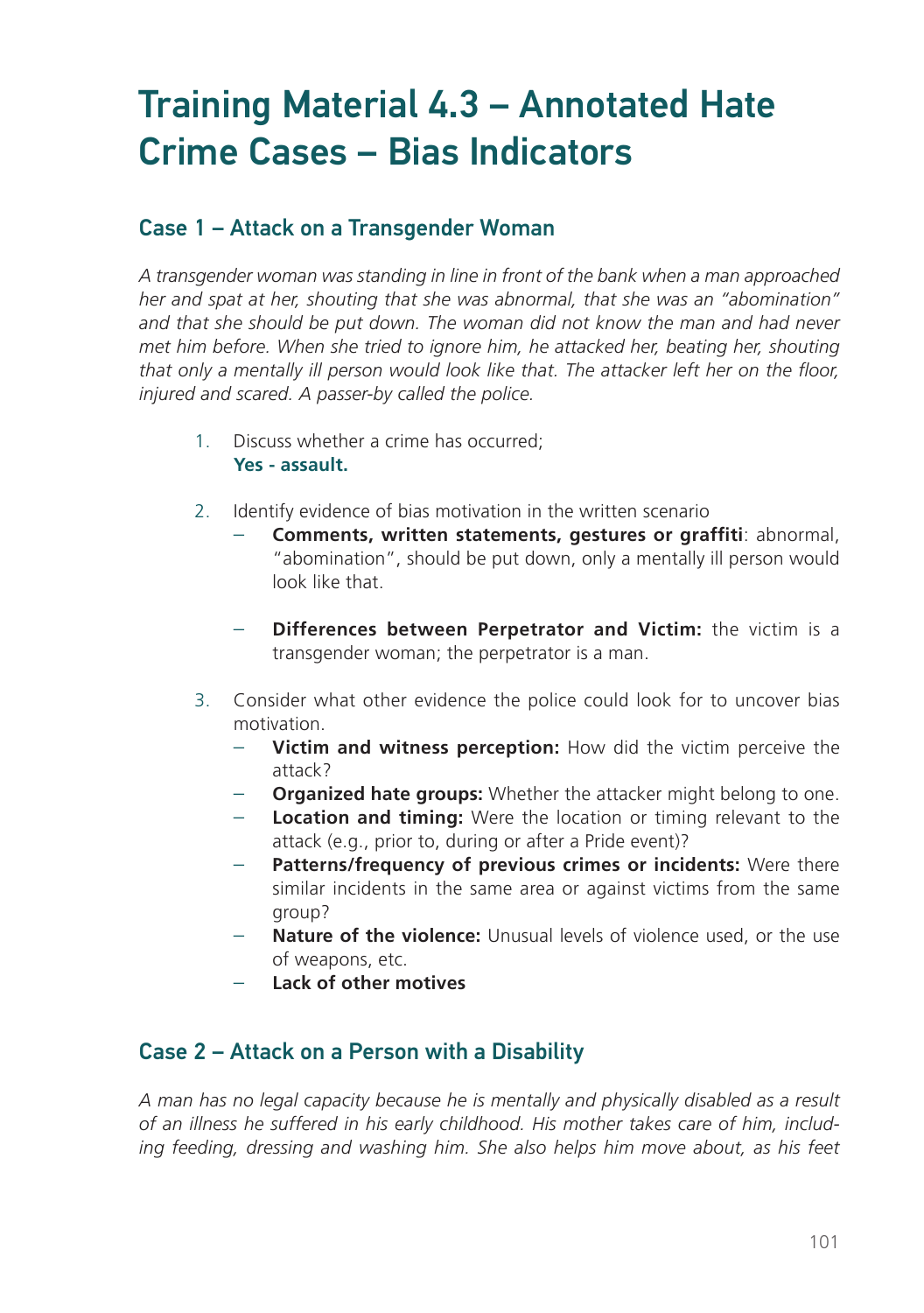*are severely deformed. For years now, students from the nearby primary school have harassed them. Children are ringing the family doorbell at odd times, spitting on the man, hitting and pushing him around, burning his hands with cigarettes, vandalizing their balcony and shouting obscenities at them, mostly relating to the fact that he is a person with a disability and a member of an ethic community ("… you [anti-disabled person slur] … you don't belong here, go back to … you are an enemy …). As a result he is deeply disturbed, afraid and anxious. His doctor recorded deep stress as a result of children's attacks on him, and recommended psychotherapy, as well as establishing for him a secure and calm environment.* 

- 1. Discuss if a crime has occurred; **Yes – assault.**
- 2. Identify evidence of bias motivation in the written scenario
	- **Witness perception:** doctor's opinion
	- **Comments, written statements, gestures or graffiti:** shouting obscenities, you cripple, you don't belong here, go back to
	- **Differences between Perpetrator and Victim:** identifiable disability, ethnic background of the victim
	- **Location:** Vandalizing balcony belonging to the victim.
	- **Patterns/frequency of previous crimes or incidents:** The incidents continue for years (ringing the doorbell at odd times, spitting, hitting, pushing around, burning hands with cigarettes, vandalizing balcony, shouting obscenities mostly relating to disability and ethnicity).
	- **Nature of the Violence:** Degrading (spitting, burning hands).
- 3. Consider what other evidence the police could look for to uncover bias motivation.
	- **Witness perception**: How did the mother and neighbors perceive the attacks?
	- **Organized hate groups:** Were the attackers sympathizing with an organized hate group?
	- **Nature of violence:** Unusual levels of violence used, use of weapons, etc.
	- **Lack of other motives**

## Case 3 – Attack on migrants

*During the recent election campaign, a lot of hate speech was directed at migrants by the far-right parties. Following one such statement made by a leader of the party, who called for sending all migrants home, a case was recorded at a bus stop. A male migrant and his girlfriend left the bus to have a coffee in a nearby coffee shop and, while they were at the counter paying for the coffee, they heard racist slurs from group of young men. They weren't sure whether they understood well, decided to ignore them, and sat down to drink their coffee. But the group of men started making monkey sounds and*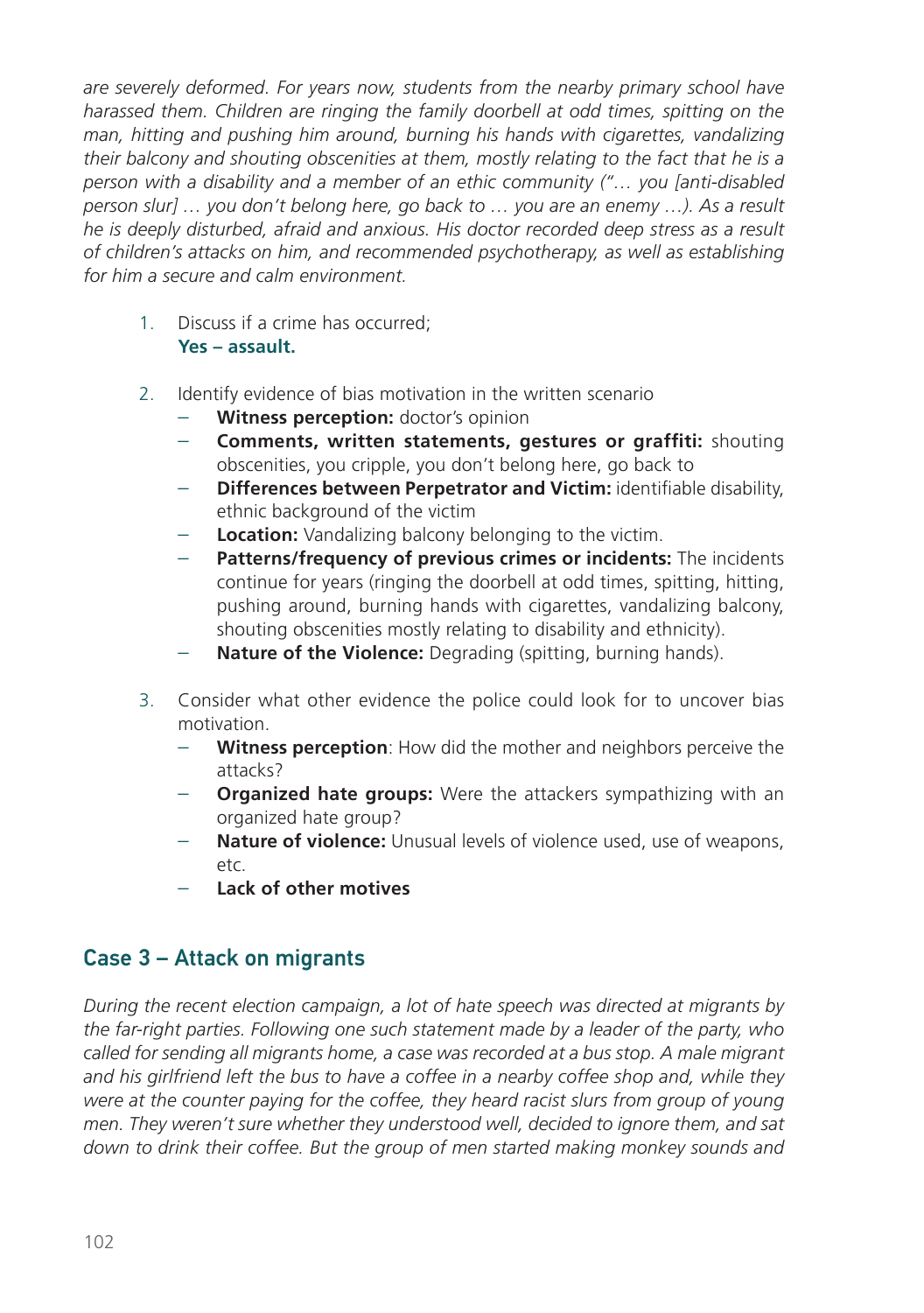*slowly approaching them. As they approached, they started throwing glasses at them and then punching the migrant man. Then they ran away.* 

- 1. Discuss if a crime has occurred; **Yes – assault.**
- 2. Identify evidence of bias motivation in the written scenario
	- **Comments, gestures:** Racist slurs, the perpetrators were making monkey sounds.
	- **Differences between perpetrator and victim on ethnic, religious, belief or cultural grounds:** The victims belonged to the migrant community
	- **Timing:** During an election campaign that included hate speech against migrants, after a particular statement by a party leader.
	- **Nature of violence:** brutal assault, throwing glasses at the victims; the perpetrators attacked in a group.
- 3. Consider what other evidence the police could look for to uncover bias motivation.
	- *Victim/witness perception:* How do victims and witnesses perceive the attack?
	- **Organized hate groups:** Did the perpetrators belong to a hate group?
	- Patterns/frequency of previous crimes or incidents: Have there been other similar incidents against migrants in the area, against these particular victims or other migrants?
	- **Lack of other motives**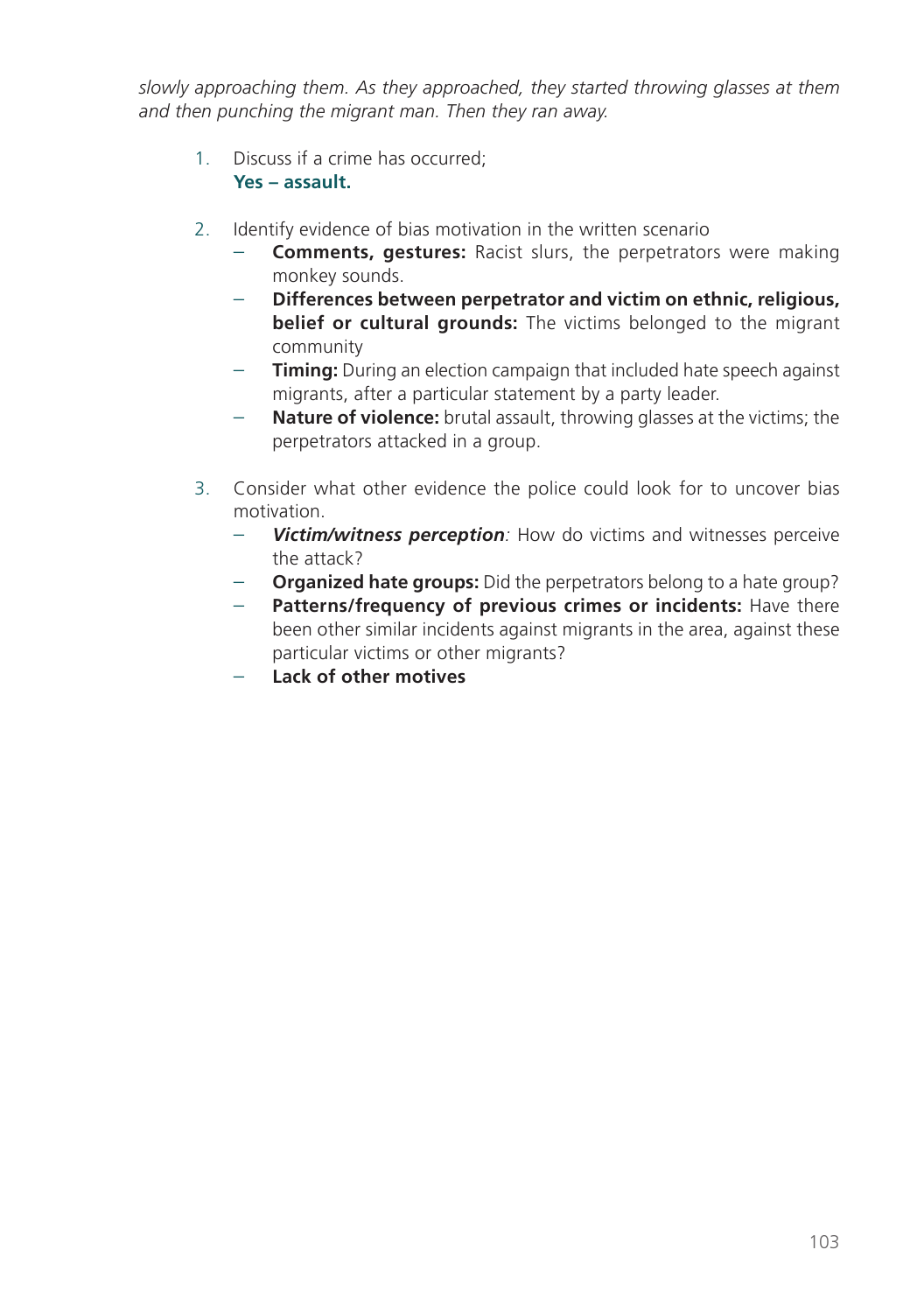## Activity 4.4 – Empowering Hate Crime Victims by Validating Their Experience and Providing Information about Their **Rights**

## **Activity learning objectives**:

- Building the capacity of criminal justice representatives to interview victims in a sensitive and respectful manner;
- Raising the capacity of criminal justice representatives to explain criminal proceedings to hate crime victims; and
- Raising the understanding of criminal justice representatives on the right to information for hate crime victims.

**Target group:** police officers, prosecutors

Time: 60 minutes

## Materials:

- Handout 4.4a: Interviewing Dos and Don'ts
- Handout 4.4b: Case Study Member of a Religious or Belief Community
- Handout 4.4c: Important Information to Help Hate Crime Victims Understand the Prosecution of Hate Crime

## Required preparation:

• Customization of Handout 4.4b (optional)

#### Instructions:

- 1. Divide the participants into groups of five.
- 2. Tell the participants that you will provide them with a case that reflects a real-life situation. The case includes different roles: the role of a victim, the role of a police officer, the role of a neighbour as a witness, the role of a representative of a CSO, and the role of a prosecutor.
- 3. Distribute Handout 4.4a and briefly discuss the principles of sensitive and respectful interviewing with participants. Underline that sensitive and respectful treatment of victims of hate crime is not at odds with a fair investigation.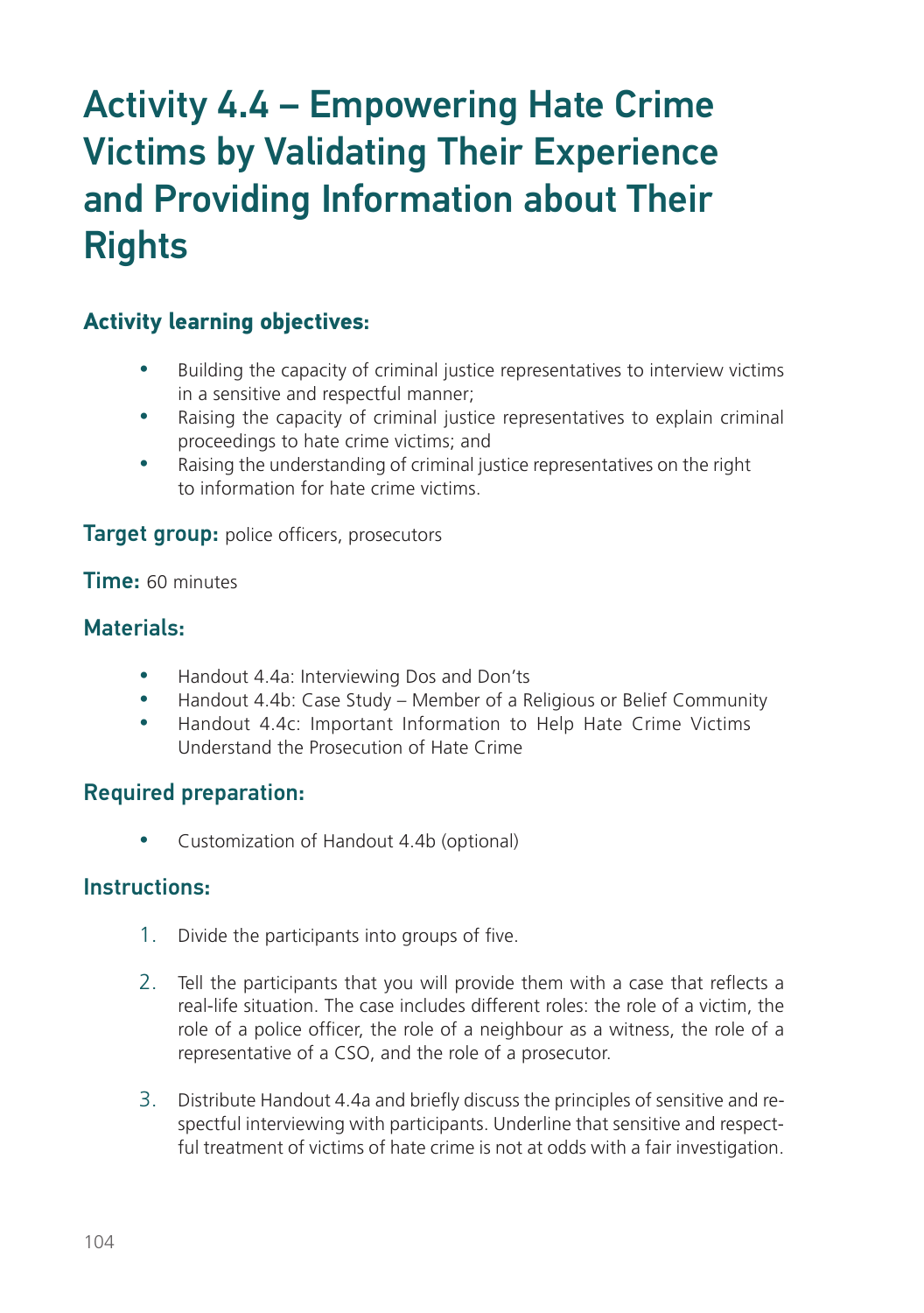It is the right of a victim of crime, and remains so without prejudice to the rights of the offender. It should be stressed that engagement with the victim cannot be reduced to them serving as a source of information. Validation of victims' experiences, information about their rights and the provision of the opportunity to participate in the proceedings are required.

- 4. Underline that the interview can result in re-victimization if conducted inappropriately. In contrast, if it is conducted in a sensitive and respectful manner, it can contribute to a victim's safety and security needs, and also help build trust.
- 5. Explain that, during the interview, a hate crime victim's interviewer must be conscious of how many questions are being asked, what is being asked and whether previous interviews have been conducted, and then tailor their process accordingly. Emphasize that law enforcement and criminal justice system professionals should be aware that, for the victim, recalling an event can be traumatic, and that this might influence not only the victim's wellbeing but also their ability to recollect details of the incident or grasp the interviewer's questions. Hence, the number of interviews and interviewers of the victim should be kept to a minimum. Attention should be paid to the time it takes to conduct the interview; if it is too long, this increases unwarranted stress and additional trauma. Interviews should only be conducted by police officers or by other criminal justice system professionals who have received training in interviewing victims with special protection needs or who have expertise in hate crime.
- 6. Underline that it is critical to practice active listening and ask questions with sensitivity and respect. This includes paying attention to the interviewer's word choice, tone of voice, micro expressions and body language. Hence, it is important for an interviewer to introduce themselves to the victim and explain their role as an investigator; to remain calm, objective and professional; to facilitate the victim's free narrative and let them finish speaking; to accept that there might be questions the victim is not yet ready or is unwilling to answer; to ask the victim what they think motivated the perpetrator; and to encourage the victim to tell their story in their own words.
- 7. Finally, explain that if a hate crime victim requires interpretation or communication assistance, this should be offered and provided free of charge. Officers must respect the victim's right to have an interpreter, lawyer and/ or other person of choice present during the interview. Hearing devices or other specialist disability support should also be made available, and all communication should be tailored to the victim's age, maturity, intellectual and emotional capacity, and their literacy capacity and any mental or physical disability should be taken into account. When using translators/interpreters, a law enforcement officer should use an independent and qualified interpreter. Immediate interpretation assistance from friends, family members or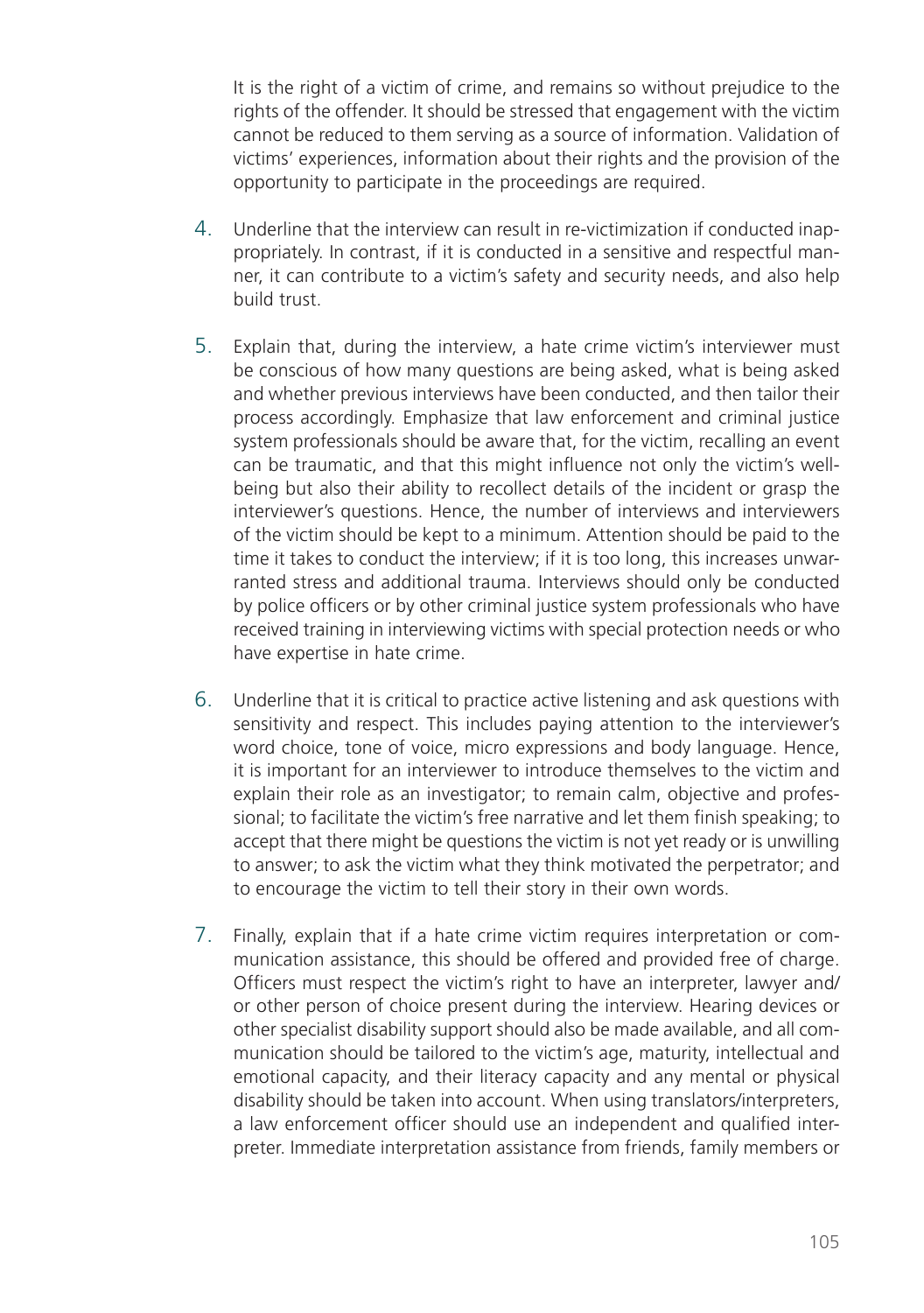neighbours should only be used in emergency situations and for an initial account, in order to avoid potential conflicts of interest. When possible, use an interpreter who shares a similar personal background or has an affinity with the victim – for example, an interpreter who shares the same gender with the victim. It is equally important for police officers to encourage the interpreter to identify any other language or cultural barriers to achieving effective communication and understanding between the interviewer and the interviewee. Finally, this assistance should be available throughout the entire criminal proceedings.

- 8. Underline that, if possible, the interviewer should allow the victim to have a support person present during the interview. This could be a family member, friend or support organization representative. This is particularly important if the victim does not appear to be able to give an account of the events. It should be underlined that a victim's physical, mental health and emotional condition must be determined before proceeding with an interview.
- 9. Distribute Handout 4.4b and ask the participants of the group to each take one of the roles and role-play the situation. Warn the participants that the role plays may contain offensive and abusive language. Explain that this is for training purposes only.
- 10. Once they have finished, ask the participants to reflect on how they felt in their role (of a victim, of a police officer, of a prosecutor or of a CSO). What was particularly challenging for them (e.g., communication, co-operation with other stakeholders, not being believed, other participants in the roleplay not understanding their role, etc.). How did they feel as a victim in relation to the response by the police? What was difficult for those who played the role of the police and prosecutors, (e.g., formulating their responses to the victim, other challenges in communicating with the victim, co-operation between them, etc.)? As a representative of CSO, what was challenging in their communication with other stakeholders – were they able to intervene in the criminal justice system and support the victims? Which obstacles did they face?
- 11. Underline that law enforcement and criminal justice professionals should avoid any questions that might be interpreted by the victim as blaming them for the crime. Interviewers must avoid asking whether the victim provoked the incident; asking why they were dressed in a certain way or were present in a specific location at a certain time; making any verbal judgement about the victim's behaviour; questioning the veracity of the victim's statement; telling the victim they might have misinterpreted the offender's behaviour or overreacted; asking the victim whether they think the offender was just joking or under the influence of alcohol, drugs or other narcotics; asking the victim if they are mistaken about the offender's motivation; or asking them whether they can prove what they perceived to have been the offender's bias motivation.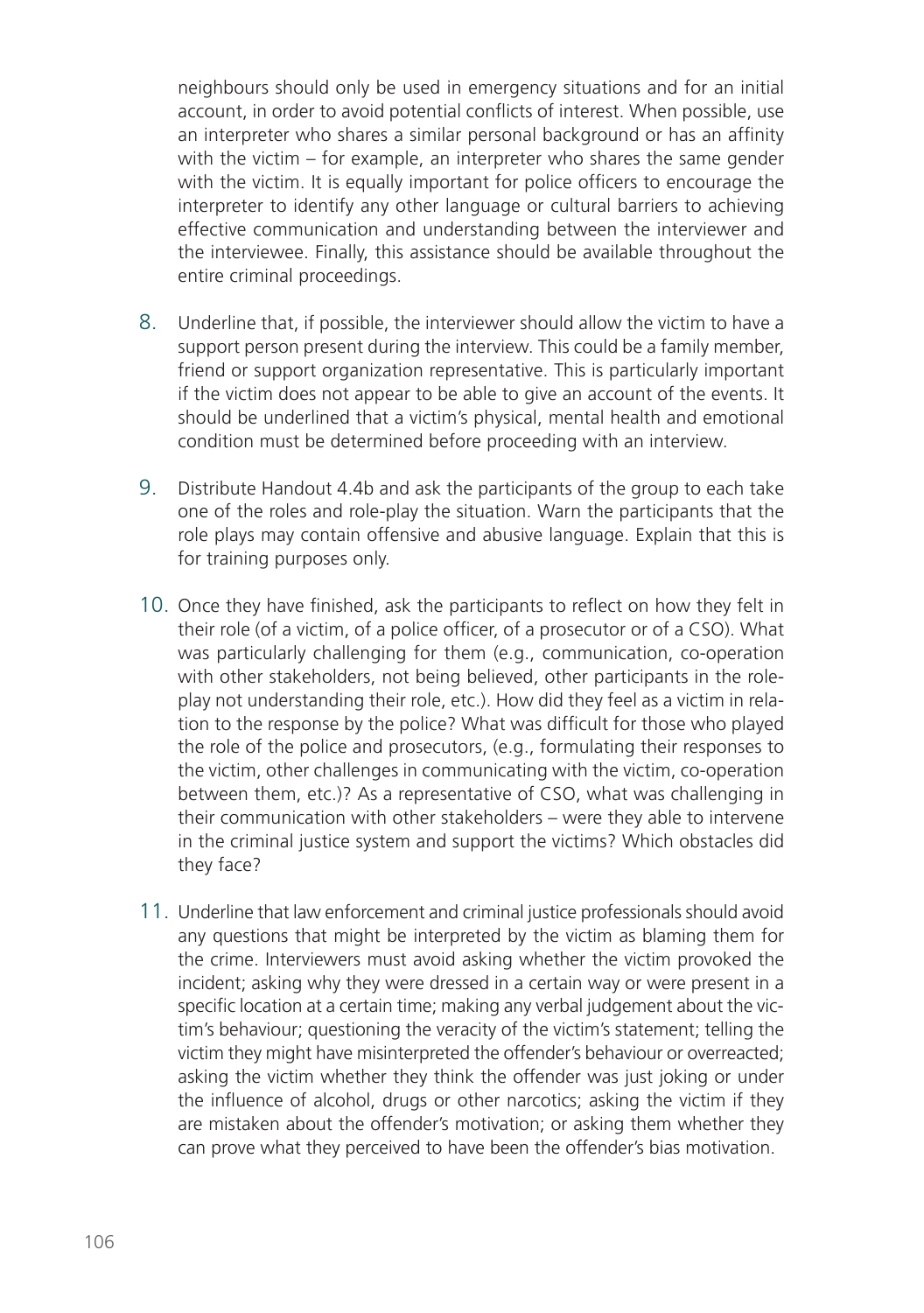- 12. Underline that, regardless of the outcome of the investigation and prosecution, it is crucial that hate crime victims are well informed about their rights and the process of criminal proceedings. Reflect on the role-play case, identify when and what information should have been shared with hate crime victims (such as information of what is to follow and their role during the investigation) in order to ensure an effective response to hate crime.
- 13. Ask the participants about the kind of information they normally pass to the hate crime victims and the way in which they do it.
- 14. Give the participants Handout 4.4c *Important Information to Help a Hate Crime Victim Understand the Prosecution of Hate Crime* and go through it together. Underline that, in simple terms, law enforcement and other criminal justice professionals can never keep victims too informed of their rights and the progress of their case. Underline how important it is to follow up with the victim regularly and inform them about new developments, particularly if the case lasts for a prolonged period.
	- Highlight that hate crime victims may not be aware of their rights and the criminal justice process in general. Victims might not have been in contact with the criminal justice system prior to the case at hand and, importantly, trauma may affect the victim's ability to process and retain key information. Therefore, once the interview has been completed, law enforcement personnel should again walk the victim through the next probable steps in the investigation. The amount and level of information victims wish to be provided varies and should be personalized to the victim. Some victims might want to receive written material or be referred to online resources, if available, while others might prefer an oral explanation. Knowing what information to share and how to share it helps to ensure a victim-centred approach. It is a victim's right to be informed and receive assistance, so they are able to understand the information being provided. Therefore, law enforcement or other criminal justice system professionals should provide the necessary information orally or in writing, based on the victim's preference, in simple and accessible language(s), taking into account the personal characteristics of the victim, including any disability that may affect their ability to understand or be understood. The address or telephone number for contacting the victim should be the one the victim chooses. Additionally, the contact details of a person that can keep the victim informed and respond to their questions should be provided.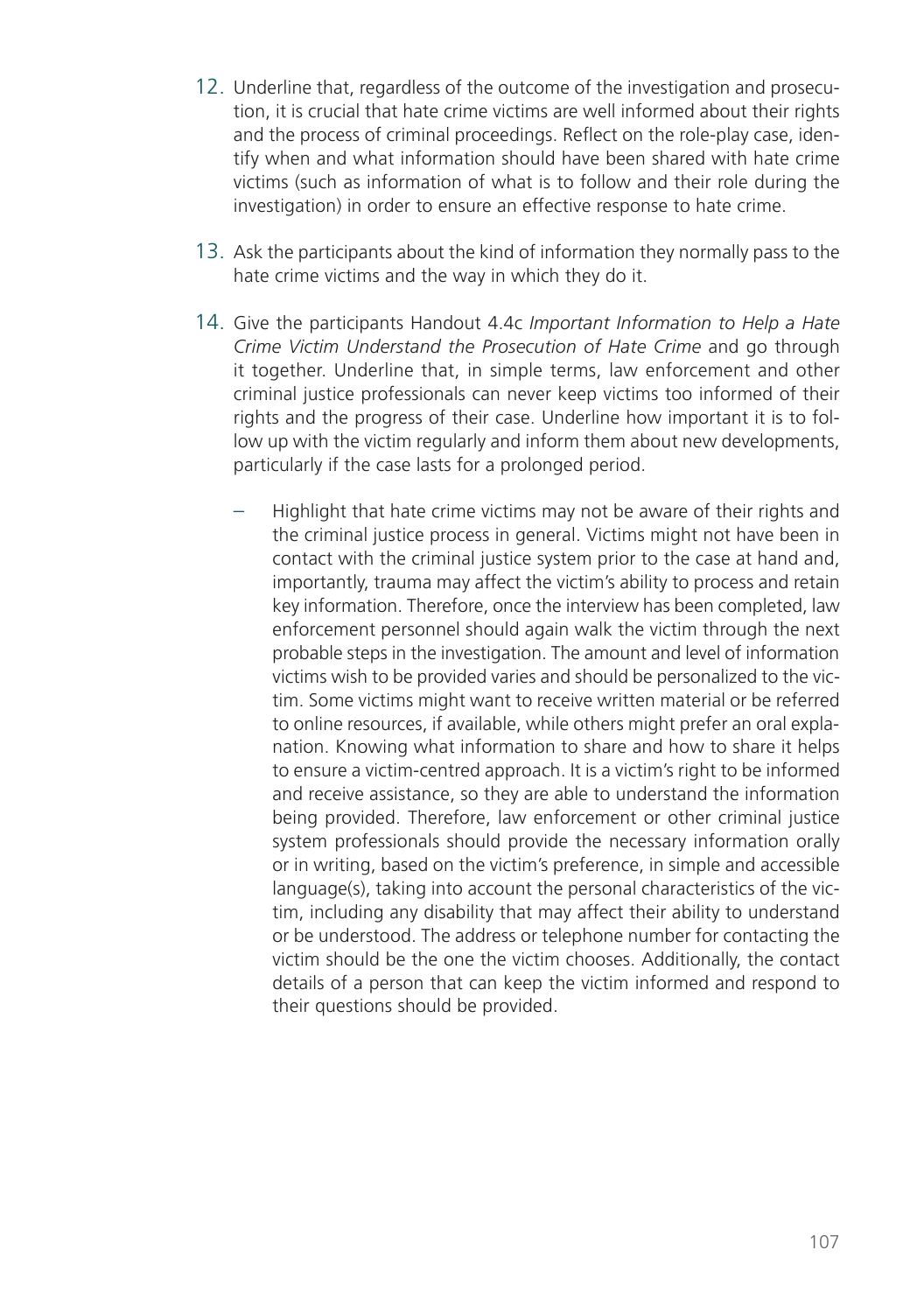## Handout 4.4a – Interviewing Dos and Don'ts

#### DO

#### Before the interview:

- $\checkmark$  If at the scene, separate the offender from the victim.
- $\checkmark$  Reassure the victim that they are safe.
- $\checkmark$  Ask the victim whether they feel comfortable speaking where they are.
- $\checkmark$  Plan the interview in a peaceful environment, and avoid stressful telephone interviews where the stakeholders cannot be heard.
- $\checkmark$  Pay attention to the time it takes to conduct the interview; if it is too long, this increases unwarranted stress and additional trauma.
- $\checkmark$  Ensure interpretation services are available, using an independent and qualified interpreter. Wherever possible, use an interpreter who shares a similar personal background or has an affinity with the victim, for example, an interpreter who shares the same gender with the victim. (Immediate interpreting assistance from friends, family members or neighbours should only be used in emergency situations and for an initial account, in order to avoid a potential conflict of interest. Using children as interpreters should be avoided).
- $\checkmark$  Encourage the interpreter to identify any other language or cultural barriers to achieving effective communication and understanding between the interviewer and the interviewee.
- $\checkmark$  Be aware of support organizations available.

#### Think about your behaviour:

- $\checkmark$  Explain in plain language what is going to happen next and who the victim's contact person is going to be.
- $\checkmark$  Introduce yourself to the victim and explain your role as investigator.
- $\checkmark$  Remain calm, objective and professional.
- $\checkmark$  Facilitate the victim's free narrative and let them finish speaking.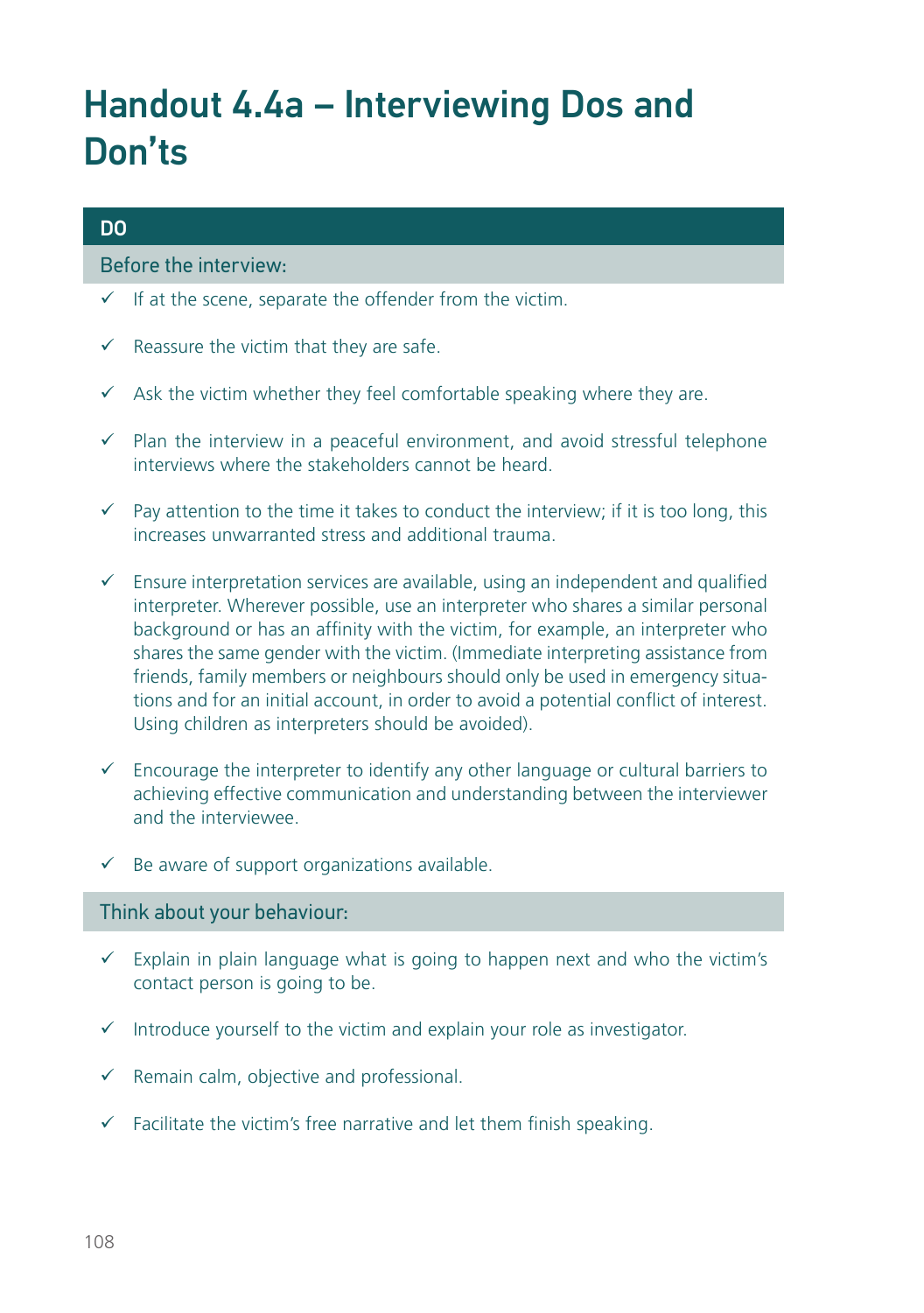- $\checkmark$  Ask whether the victim needs communication support.
- $\checkmark$  Let the victim determine the pace of the conversation; be understanding if they need more time; offer breaks.
- $\checkmark$  Accept that there might be questions the victim is not vet ready or is unwilling to answer.
- $\checkmark$  Ask the victim what they think motivated the perpetrator.
- $\checkmark$  Encourage the victim to tell their story in their own words.
- $\checkmark$  Watch your micro-expressions and body language.

#### Supporting victims in understanding the process and their rights:

- $\checkmark$  Inform the victim about their right to privacy and data protection, to prevent reluctance to share personal details.
- $\checkmark$  Reassure the victim of how their personal data is going to be dealt with.
- $\checkmark$  Reassure the victim that information is neither provided to their family or to other non-parties to the proceedings or the media.
- $\checkmark$  Explain whether other state authorities outside the criminal justice system (e.g., immigration authorities) will have access to the case file. Discuss, if applicable, whether the proceedings could affect the victim's residency status.
- $\checkmark$  Discuss any available options to restrict the offender's access to the victim's personal information in the file.
- $\checkmark$  Explain in plain language what is going to happen next and who the victim's contact person is going to be.
- $\checkmark$  Offer to accompany the victim where they want to go after they reported a crime – do not send them away alone.
- $\checkmark$  Offer to refer the victim to someone who can provide specialist support.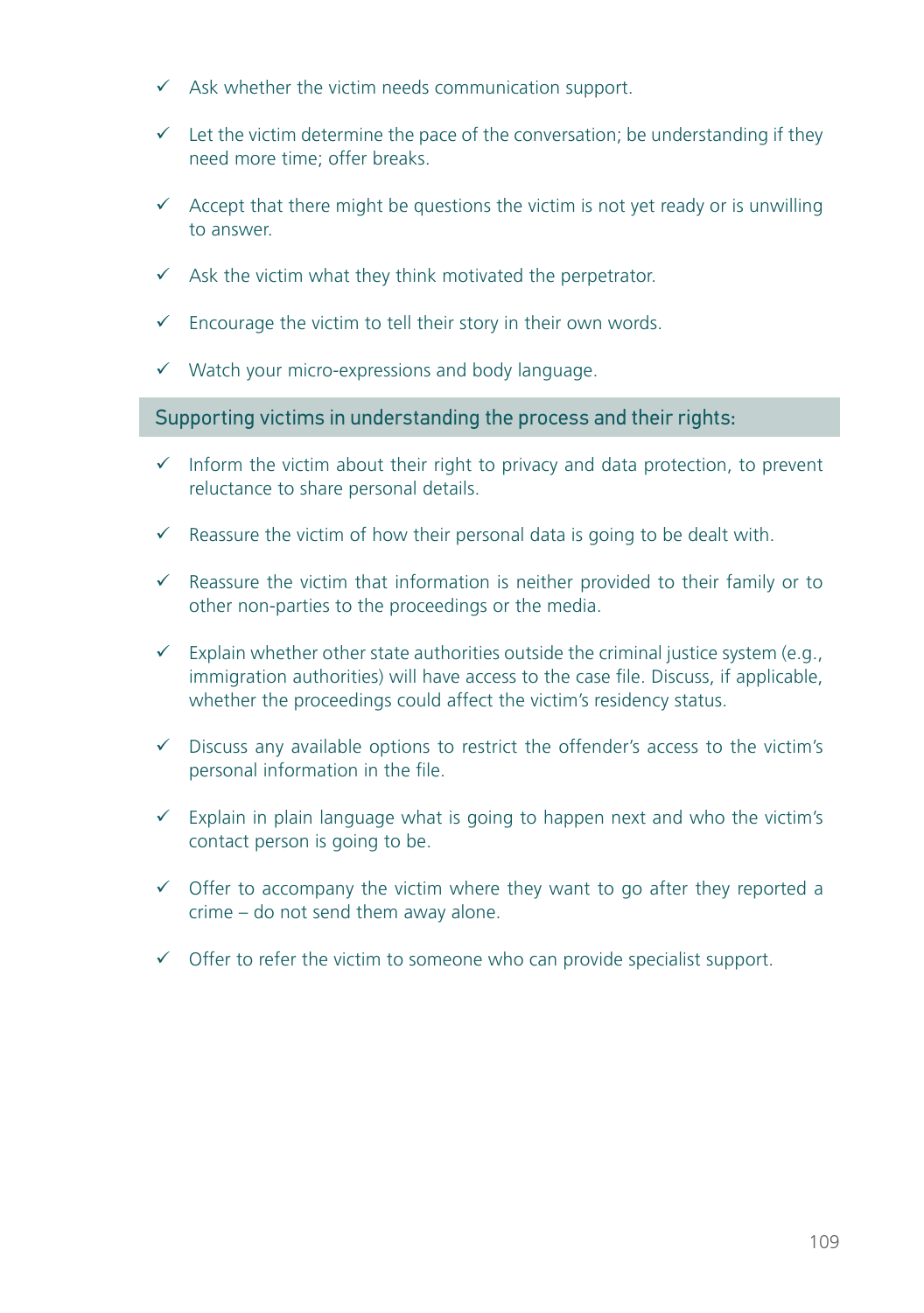### DON'T

- $\checkmark$  Do not ask questions that might be interpreted by the victim as if they were to blame for the crime:
	- Don't ask whether the victim provoked the incident.
	- Don't ask why the victim was dressed in a certain way or present in a specific location at a certain time.
	- Don't make a verbal judgement of the victim's behaviour.
	- Don't question the veracity of the victim's statement.
	- Don't tell the victim they might have misinterpreted the offender's behaviour or overreacted.
	- Don't ask the victim whether they think the offender was just joking or under the influence of alcohol, drugs or other narcotics.
	- Don't ask the victim whether they might be mistaken about the offender's motivation.
	- Don't ask the victim whether they can prove their perception of the offender's bias motivation.
	- Don't ask "why" questions.
- $\checkmark$  Do not conduct too many interviews. The number of interviews and interviewers of the victim should be kept to a minimum.
- $\checkmark$  Do not allow the interview to last for too long, as this may increase unwarranted stress and trauma.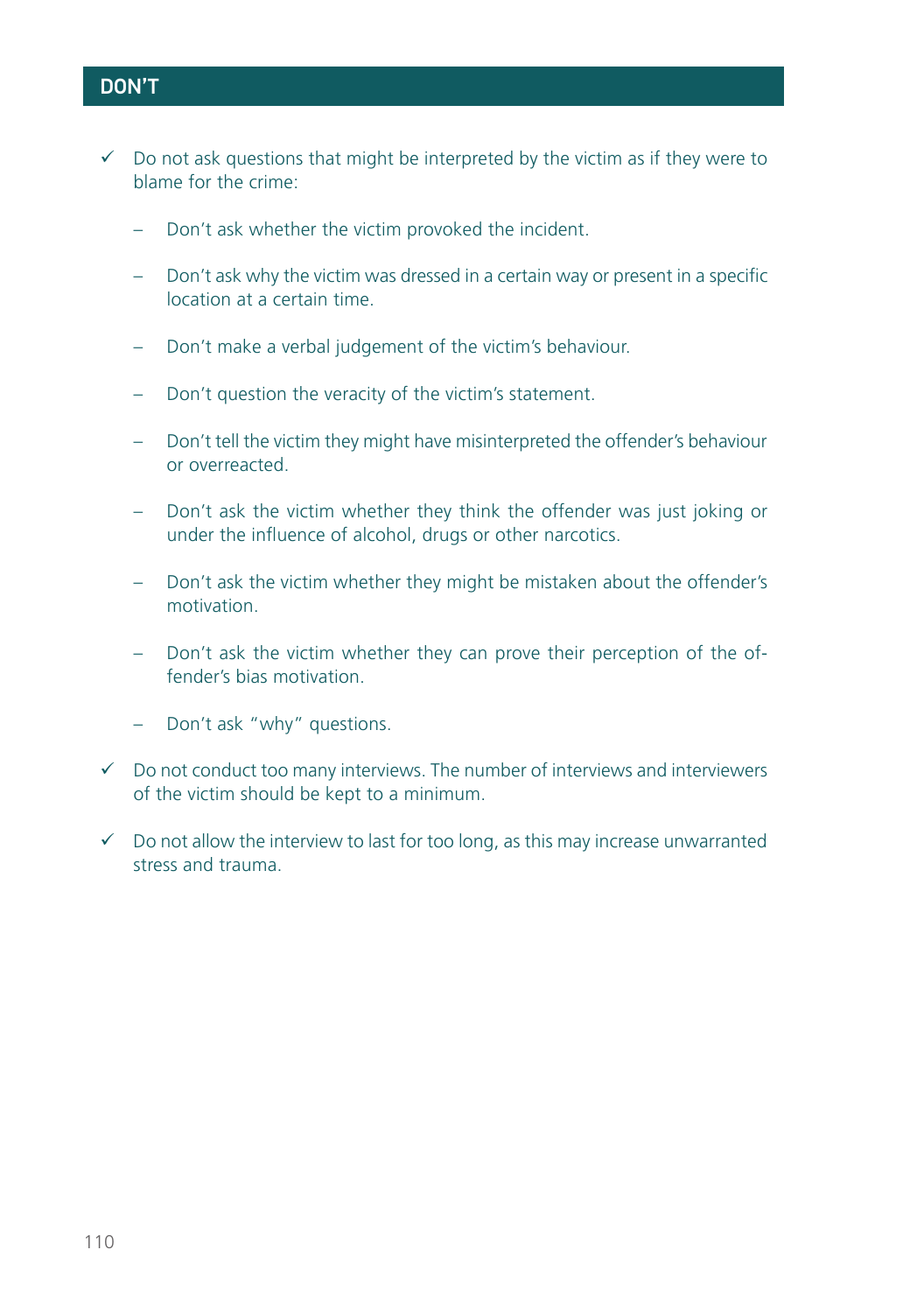# Handout 4.4b: Case Study – Member of a Religious or Belief Community**<sup>66</sup>**

### Case – A Member of Religious or Belief Community

The victim lives in a small village and is a leading member of the Vaishnava Hindu religious community in his country, otherwise known as the Hare Krishna movement. For six years, between September 2001 and June 2007, he was subjected to a series of physical attacks by unidentified attackers that were so serious on three occasions that his injuries required hospital treatment. He reported the attacks to the police each time, insisting that they were religiously motivated hate crimes, which he ascribed to members of an extremist nationalist organization.

Victim: One evening in July 2005 you suffer another attack. Close to a relative's flat, you meet three unknown youths, one of whom stabs you in the stomach. The incident is reported to the police by the local hospital that provided you with urgent medical care. The police then advise you not to go out in the evenings, since this "clearly provokes" others. They seem to be more interested in discussing your religious beliefs than the incidents in question. You realize that most of the attacks against you were committed around a major national and religious holiday.

**Police:** You arrive at the hospital and interview the victim, who describes the attack and insists that it was religiously motivated. You do not actively listen to what the victim is saying, instead showing a lot of interest about his religious beliefs (referring to "the strange sect"). In the following days, you try to contact the victim at his relative's address, but without success. You feel the victim failed to provide necessary details of the incident. In addition, the victim had a mobile phone but he did not immediately called the police, which would have greatly facilitated the investigation. You visit several locations in an attempt to "identify" the extremist nationalist organization, but "do not obtain any useful information". In the end, you file a criminal complaint against the unidentified perpetrators with the Municipal Public Prosecutor's Office, classifying the incident as "a minor bodily injury inflicted by means of a dangerous weapon".

**Neighbours:** When talking to the police, you say that the victim mostly lives with his parents in another village and is rarely here. You inform the police that you saw the incident in question. You mention victim's religious affiliation, as well as his "rather strange appearance".

Representative of a CSO - the Youth Initiative for Human Rights: The victim asks for help, and you jointly file a criminal complaint with the District Public Prosecutor's Office, stating that he was a victim of a crime that "incited ethnic, racial and religious hatred and intolerance". You also submit a medical certificate documenting the injuries. You receive no information from the police on what steps they have taken.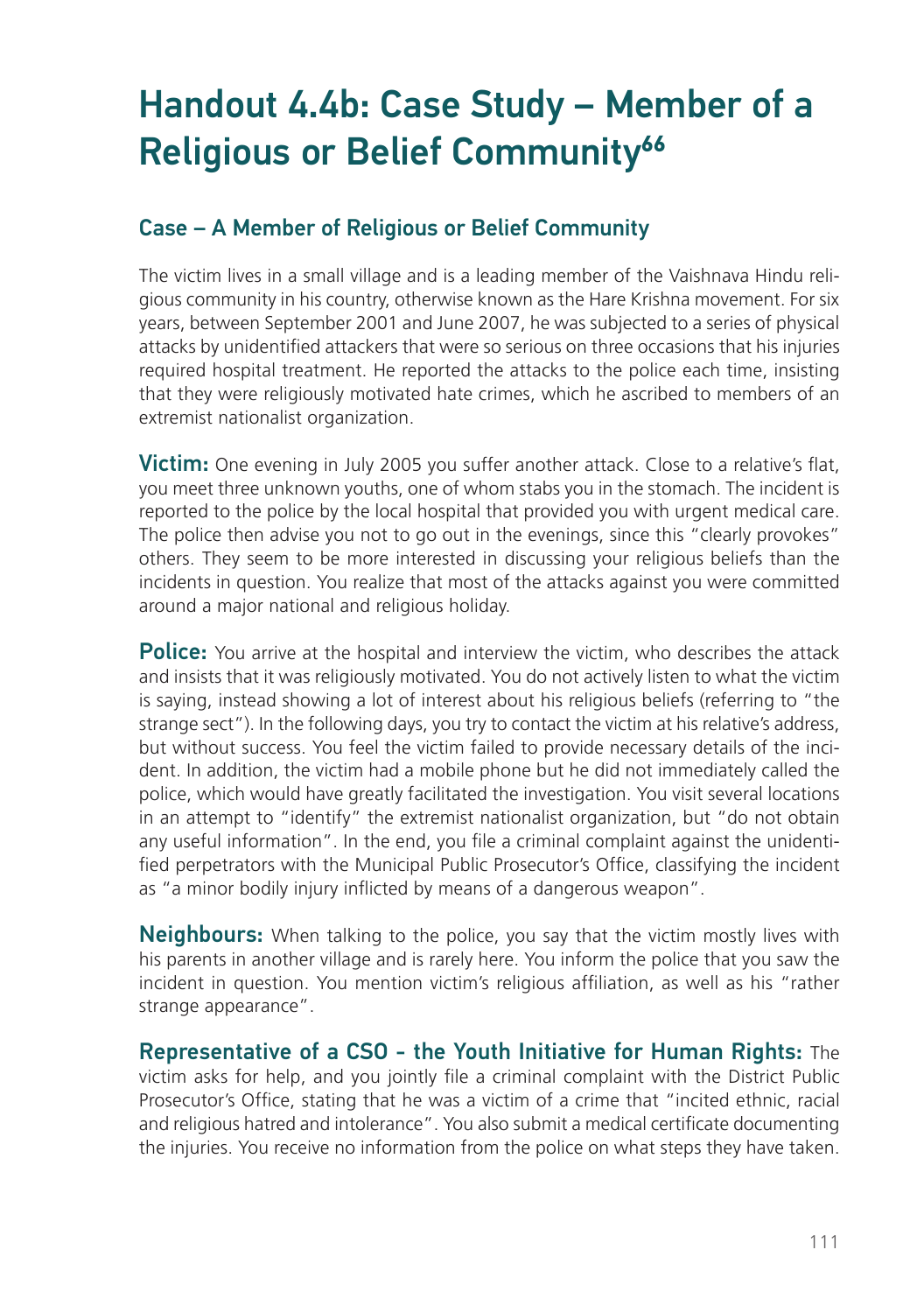You support the victim in bringing the complaint to the Ministry of Internal Affairs, stating that the police had not acted with the necessary diligence. As a result, one of the investigating officers was disciplined with a 10-per cent salary reduction.

**District Public Prosecutor's Office:** You inform the police about this criminal complaint and request "necessary measures be taken". You manage to provide further evidence in support of the victim's complaint regarding the police investigation, stating that the police had failed to provide any information related to the attacks. You mention that there is official recognition of the extremist nature of organizations such as those in the victim's complained of, but that the police still found reason to doubt the victim's claims.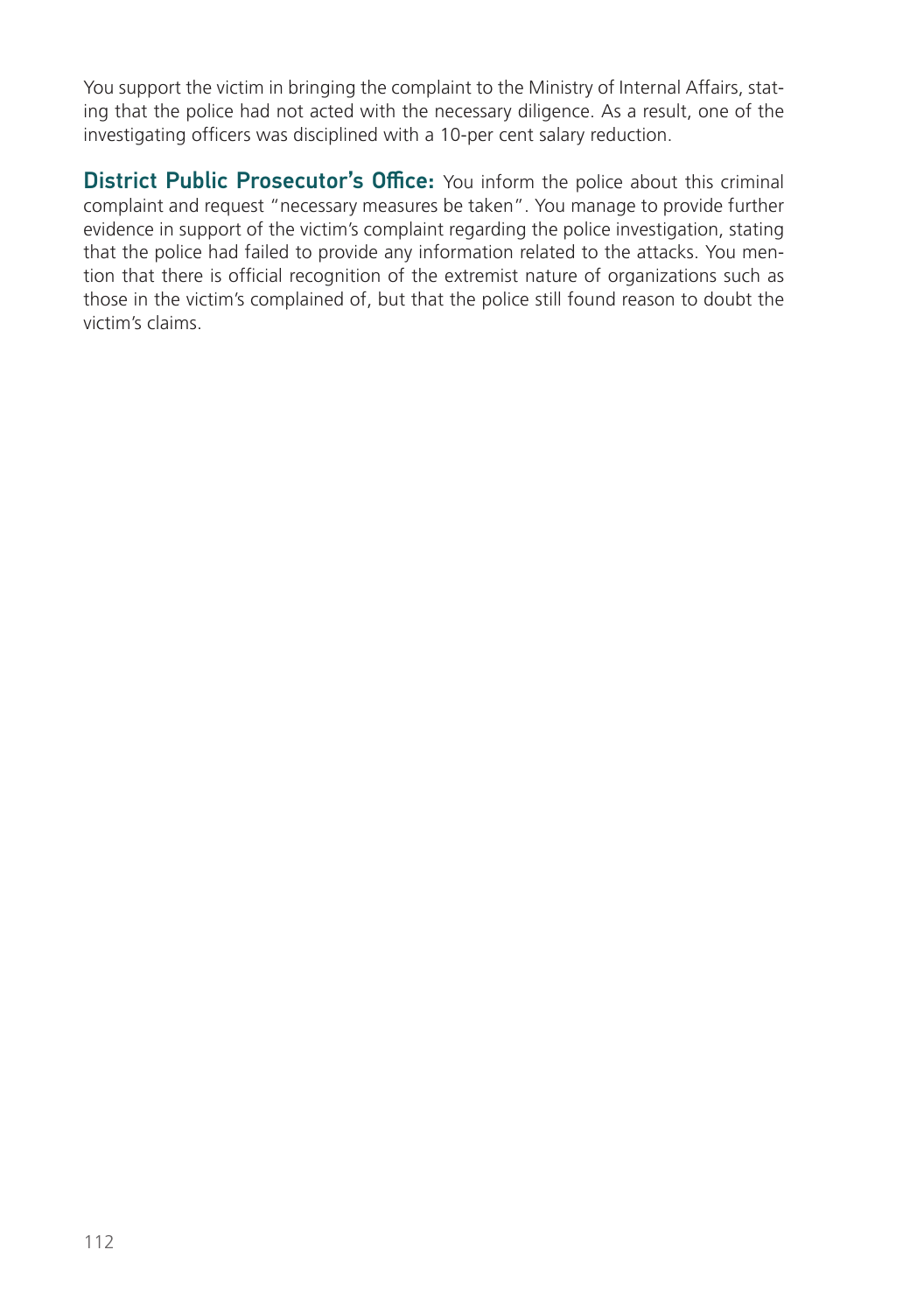# Handout 4.4c – Important Information to Help Hate Crime Victims Understand the **Prosecution of a Hate Crime<sup>67</sup>**

Tips to support a hate crime victim's awareness of, and participation in, the criminal justice process:

First responders:

- $\checkmark$  Ensure the victim understands the incident has now been recorded and will be investigated as a hate crime.
- $\checkmark$  Inform the victim about probable next steps in the investigation.
- $\checkmark$  Describe the evidential requirements necessary for a successful prosecution of both the base offence and the hate element.
- $\checkmark$  Provide the victim with information about whether they have the right to request specific steps in the investigation, including regarding the bias motivation, and how to exercise this right.
- $\checkmark$  Clarify whether the victim has the right to appeal any decision made at the investigation stage, and how to exercise this right. Explain the difference between formal and informal decisions or steps during the investigations, if necessary.3

Law enforcement should provide all relevant information, including:

- $\checkmark$  information on the victim's rights, including available complaint procedures;
- $\checkmark$  contact details for communication about the victim's case;
- $\checkmark$  the course of the criminal proceedings and the victim's role in these; and
- $\checkmark$  a written acknowledgement of their report, including the file number.

They should also ask the victim whether and how they wish to be contacted to receive case updates.

<sup>3</sup> In some jurisdictions victims might only have the right to appeal formal decisions, which have been issued in writing by the prosecution or the judiciary in contrast to informal decision, which are regularly made by practical execution.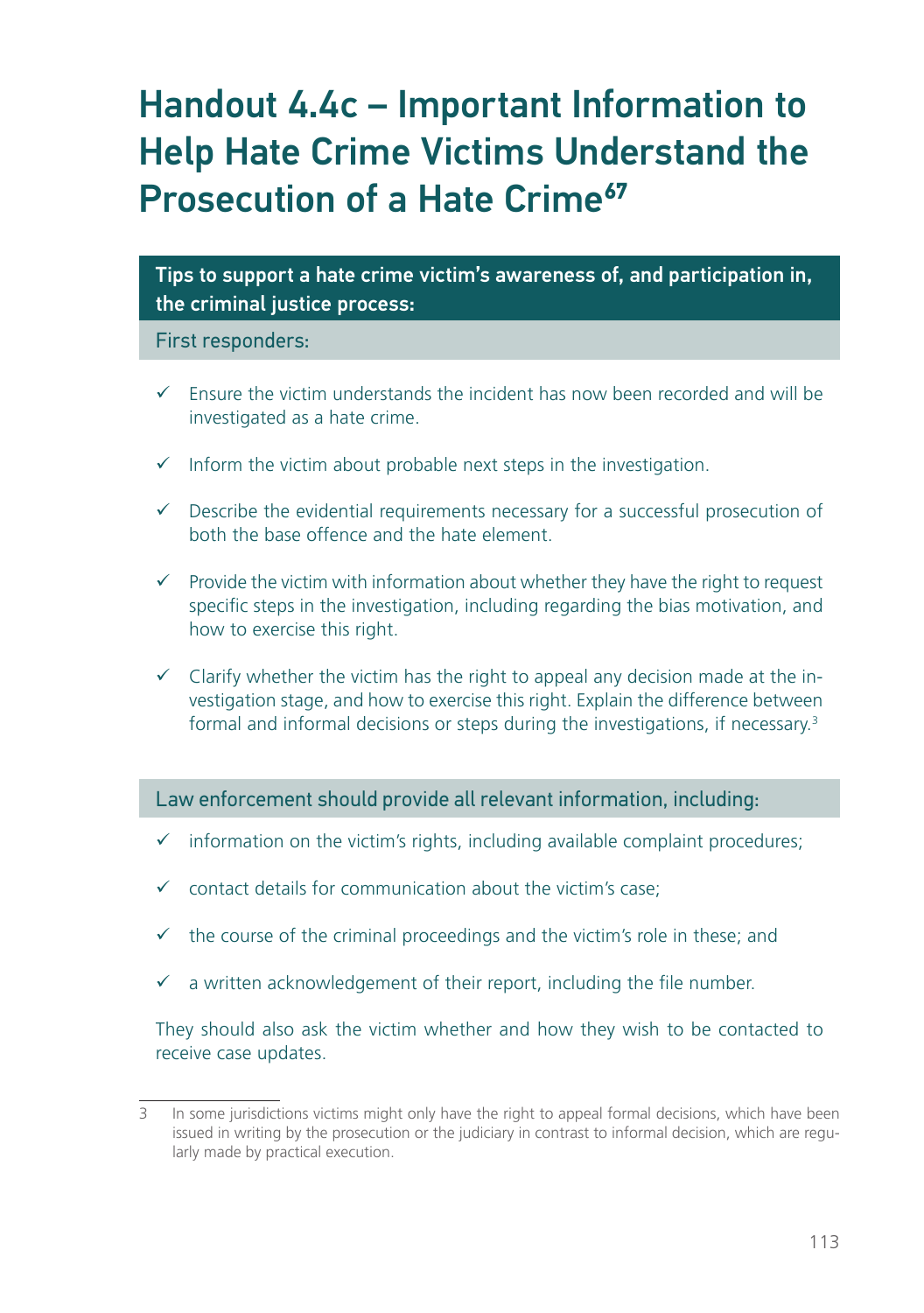#### Follow-up investigation:

- $\checkmark$  Explain the challenges of proving a bias motivation beyond a reasonable doubt, given that there is often no manifest evidence.
- $\checkmark$  Illustrate that, in some hate crime cases, only the base offence will be indicted if there was not enough evidence to prove the bias element.
- $\checkmark$  Let the victim express their feelings about what they would expect to be a just outcome. Include the victim's wishes in the case report and advocate for them to be taken into account by the prosecutor.
- $\checkmark$  Inform the victim about the different ways the prosecutor may proceed after the investigation. Describe the options the prosecutor typically has in terms of dropping the case, plea-bargaining, opting for restorative justice or bringing an indictment.
- $\checkmark$  Stress that any decision in favour of options that do not lead to the indictment of the suspect or the bias element of the hate crime does not mean that the victim is not believed. Explain that the criminal justice response to hate crime is influenced by a number of different factors.
- $\checkmark$  Manage expectations as to the case outcome. Clarify the factors that influence how sentences are determined or decisions to apply restorative justice or suspended sentences.
- $\checkmark$  Discuss with the victim the concepts of punishment and rehabilitation in the criminal justice system, and point out that imprisonment might not always be the best way to make perpetrators realize the seriousness of their crime and/or refrain from offending in the future.

#### The nominated point of contact should seek to:

- $\checkmark$  follow up with the victim regularly and inform them about any new developments;
- $\checkmark$  once the investigation is concluded, inform the victim on how the case will/will not proceed, including the reasoning behind the prosecutor's decision;
- $\checkmark$  pro-actively share updates with the victim on their case, in line with the victim's wishes. Equally, the victim's wishes to not receive any information should be respected;
- $\checkmark$  be reachable. If possible, several options for communication should be provided; and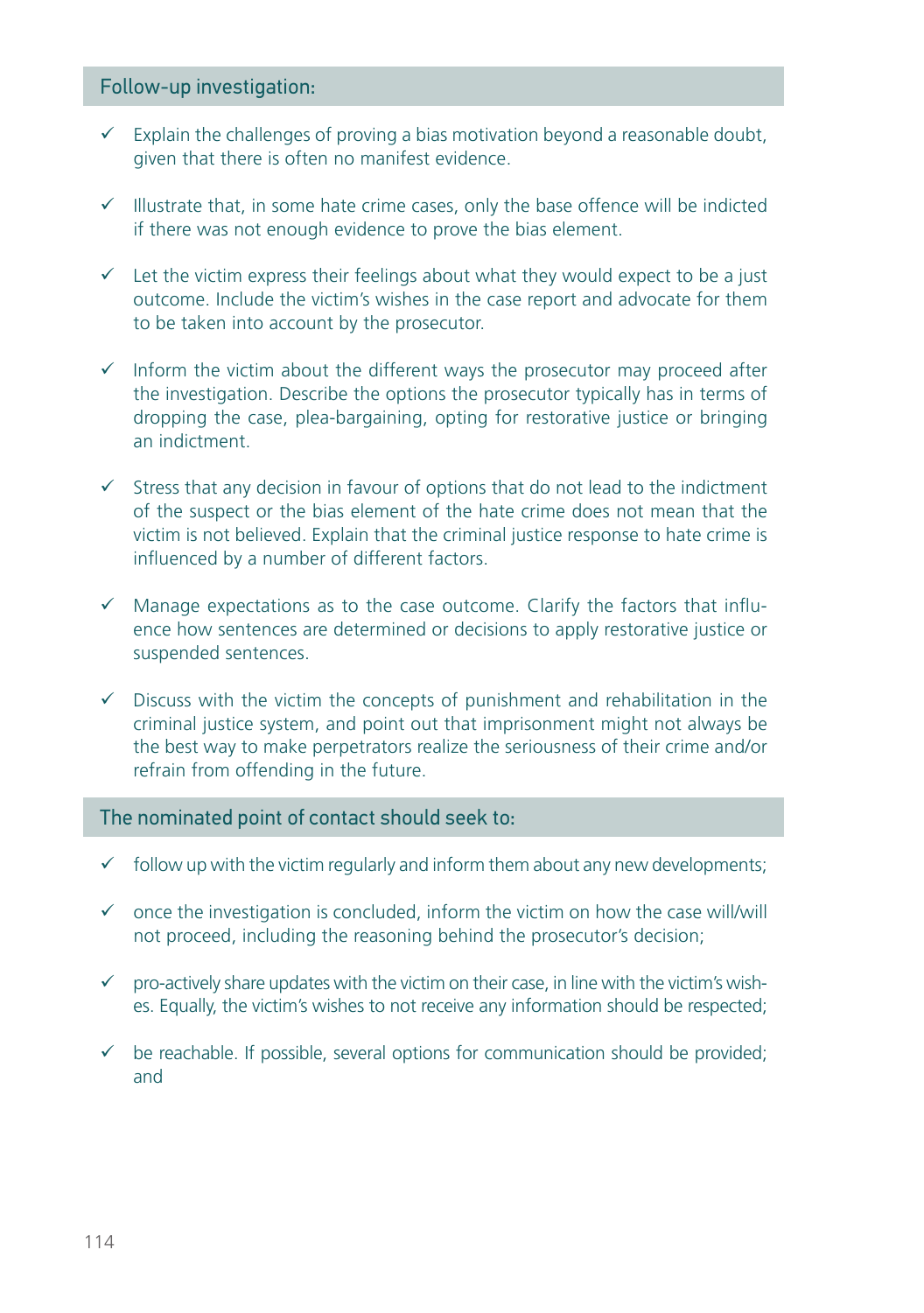$\checkmark$  in the event the investigation is extended, check in with the victim regularly. Remind them of and renew the offer to provide information on or refer the victim to support organizations as circumstances change.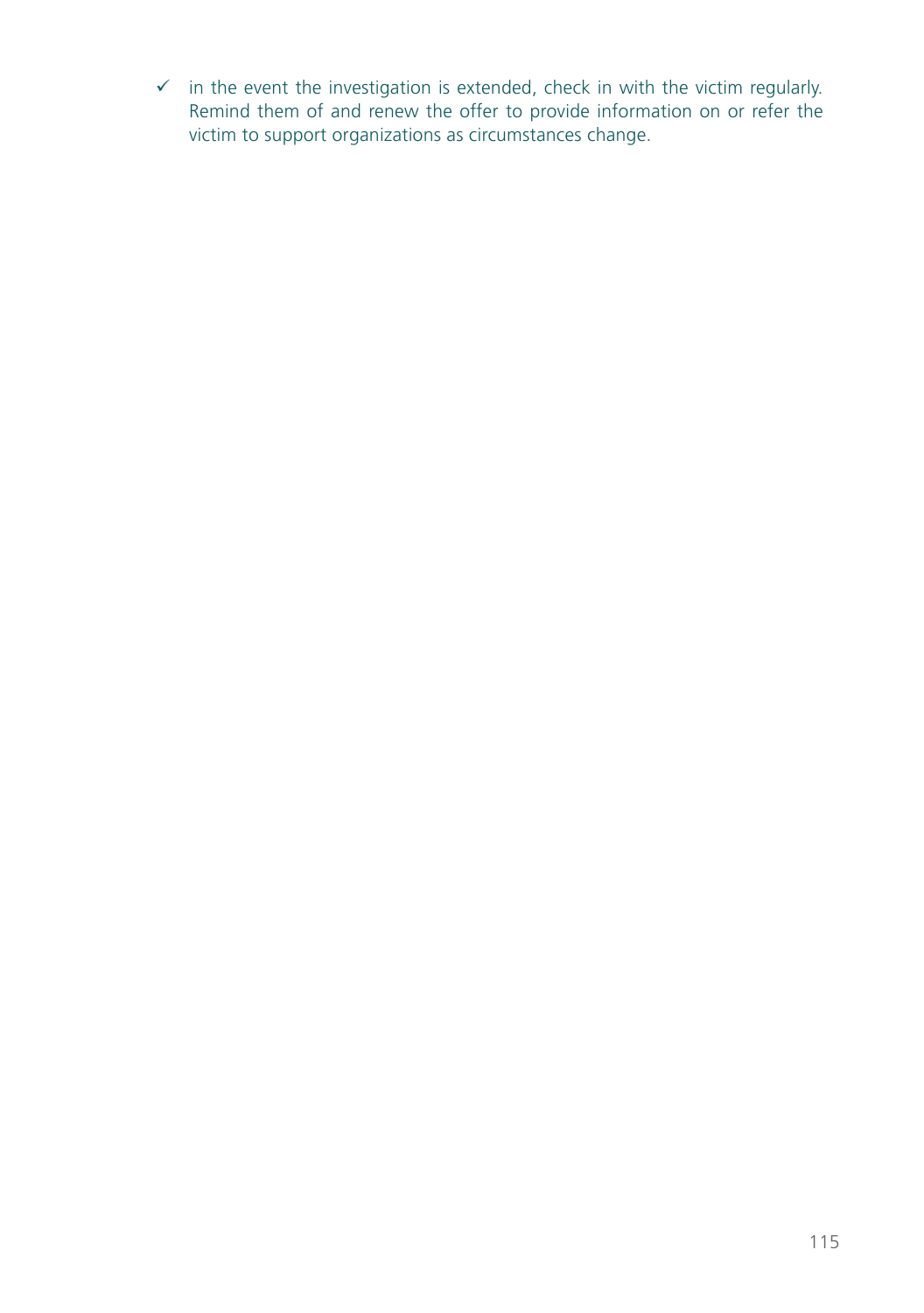# Activity 4.5 – Hate Crime Victim Support in Preparation for, During and After the **Trial**

### **Activity learning objective**:

• Building understanding on how to ensure the sensitive and respectful treatment of hate crime victims in preparation for and during the trial, as well as in post-trial procedures

**Target group:** prosecutors, judges

Time: 30 minutes

### Materials:

• Handout 4.5: Sensitive and Respectful Essentials During the Criminal Justice Process

### Required preparation:

None

### Instructions:

- 1. Remind participants that sensitive and respectful treatment of hate crime victims needs to be reinforced throughout the criminal proceedings if the case goes to trail (see Handout 4.5). Remind them of the importance of active listening, respectful dialogue and informed communication.
- 2. Divide the participants into three smaller groups and ask them what they should bear in mind when ensuring the sensitive and respectful treatment of victims in the three following phases of the trial process:
	- Preparation for the trial (group one)
	- During the trial (group two)
	- In the post-trial period (group three)
- 3. Ask each group to report on their discussion.
- 4. Underline that it is crucial to put in place protection measures to avoid intimidation and secondary victimization before the proceedings start. Consider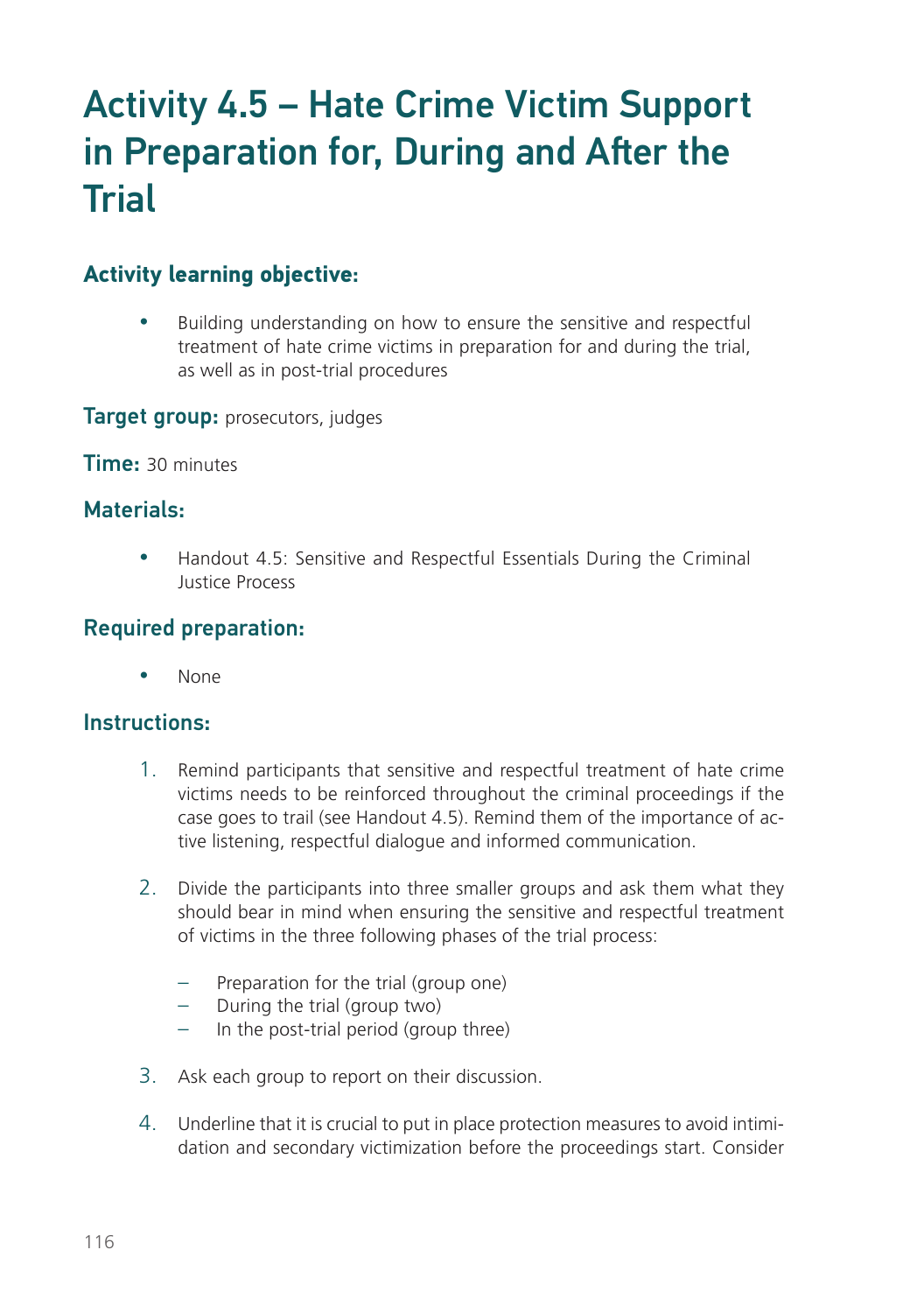granting a victim the necessary status to facilitate their active participation in the proceedings at the earliest possible stage.

- 5. Offer interpretation and translation support, if needed.
- 6. Check whether legal advice and representation is required.
- 7. Emphasize that it is important to explain the victims' participation rights, hence guiding them through trial.
- 8. Informing the victim is critical inform them about whether they have the option to withdraw from participation or the right to not be informed; let them know if there are any court or other fees potentially incurred as a result of the criminal proceedings. Provide information on the right to compensation from the state and/or the offender, and how to exercise this right, if available in your jurisdiction.
- 9. Highlight that legal representation and other support at trial should be provided for victims.
- 10. Stress that the possibility of being accompanied by a support person (including a CSO representative) throughout the trial may be powerful instrument.
- 11. Underline that it is important to ensure the victim's right to be heard (e.g., by presenting an impact statement) and facilitate their active participation rights, including through the use of communication technology.
- 12. Stress that bias motivation needs to be addressed at all stages of criminal proceedings, including in the court's findings.
- 13. Underline that, once the court has handed down its decision, victims should be provided with a comprehensive briefing on the judgement and the grounds for the decision, as well as on the protection and support measures available in the post-trial stage.
- 14. Underline that the victim should be provided with information on or renew the offer to refer the victim to – specialist victim support providers.
- 15. Distribute Handout 4.5 and briefly review each point.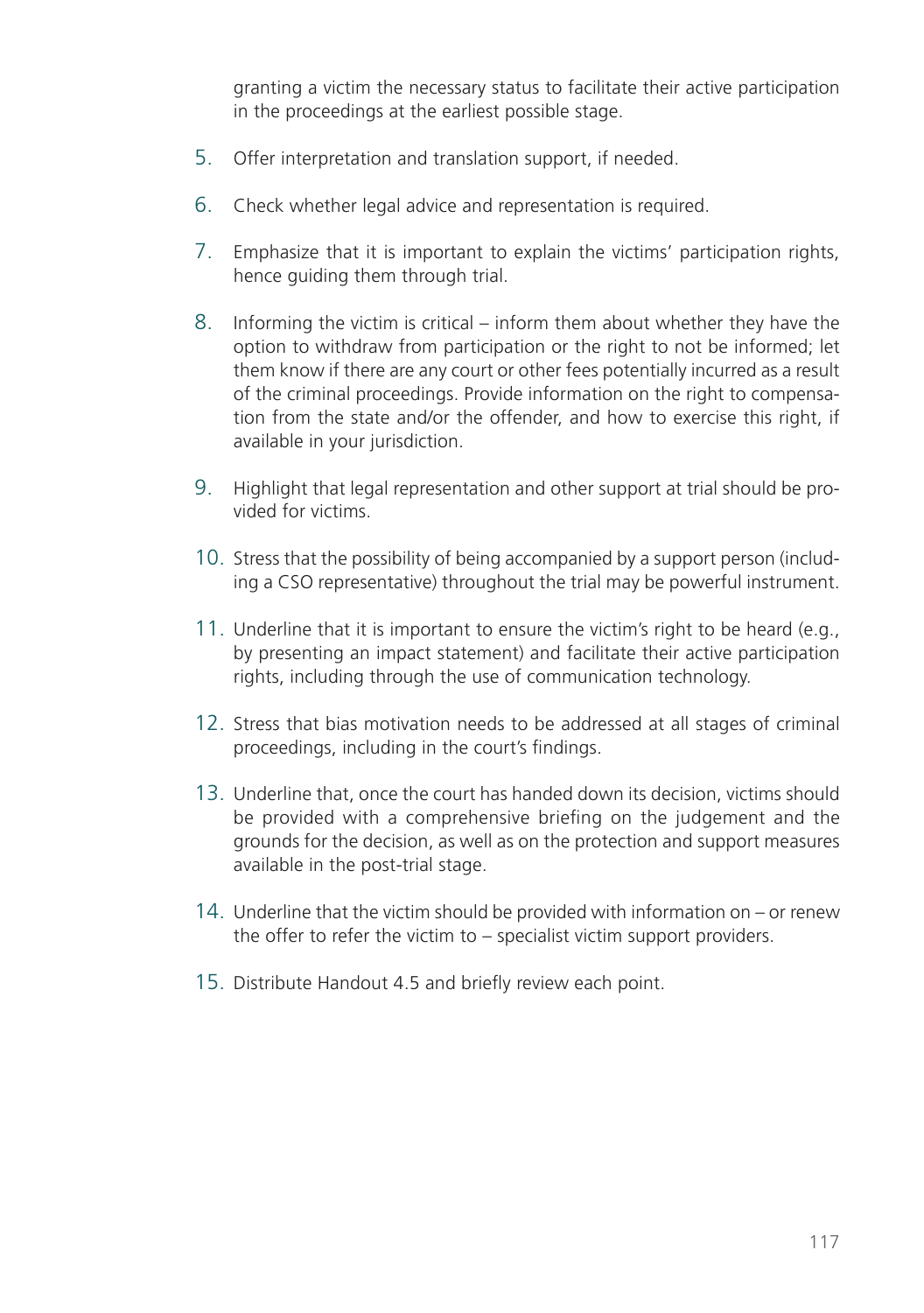# Handout 4.5 – Sensitive and Respectful Treatment Essentials during the Criminal Justice Process

Sensitive and Respectful Treatment Essentials during the Criminal Justice Process

Preparing for trial:

- At the earliest possible stage in the proceedings, consider granting the victim the necessary status to facilitate their active participation.
- Initiate an INA process to see if other needs are identified to support the victim during the proceedings.
- Offer interpretation and translation support, if needed. Access should be granted free of charge and both in the preparation stage for and during the trial (e.g., for consulting a lawyer).
- Determine whether legal advice and representation is required. If available, access should be granted through legal aid.
- Discuss with the victim their options or requirements with regard to appearing in court, whether protection and support mechanisms can be accessed at the trial stage and, if so, which type (e.g., psychosocial support).
- Guide the victim through the trial by explaining their participation rights. Explain how to provide evidence or to make a statement regarding evidence produced by the prosecution or the defence.
- Inform the victim about whether they have the option to withdraw from participation or have the right to not be informed about the proceedings.
- Inform the victim of any court or other fees that could potentially be incurred as a result of the criminal proceedings, including legal representation costs or damages the alleged offender might be entitled to claim from the victim in the event of their acquittal.
- Provide information on victim's rights to reimbursement of costs, including for travel expenses, translation or interpretation, support services and legal advice and representation.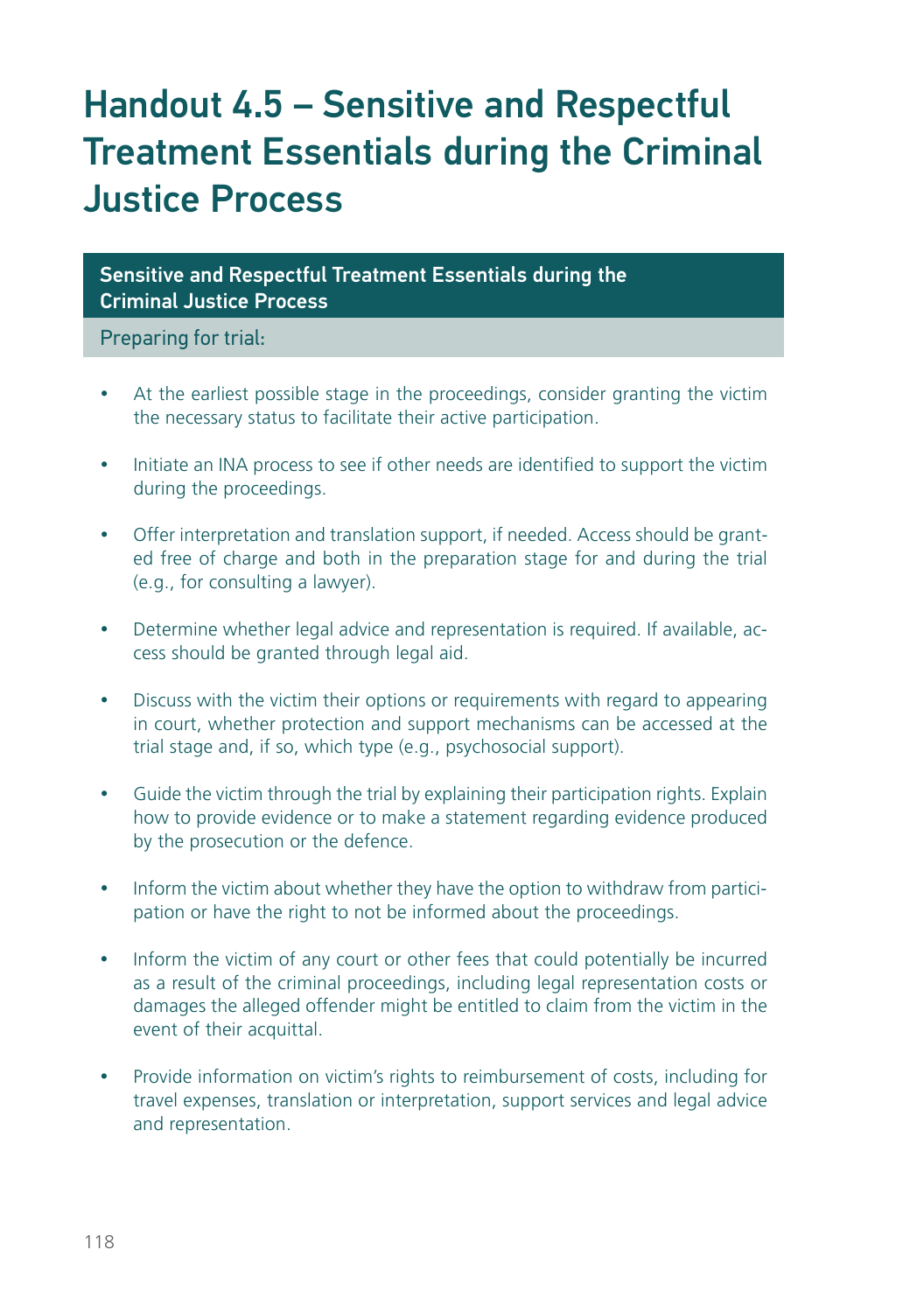• Point out the right to compensation from the state and/or the alleged offender and how to access this right, if available in your jurisdiction.

#### During the trial:

- Discriminatory or degrading language must be prohibited at all times, and this must be enforced by the judge during the proceedings.
- Access to legal representation, translation services and other protection and support measures should be determined and offered throughout the trail.
- Ensure the possibility to be accompanied by a support person, such as a family or community member, as well as a CSO representative, throughout the trial.
- Reduce unwanted possible contact with the alleged offender during or after the hearing, for example, by arranging for separate waiting rooms and/or entrances.
- The victim should be informed if there are court or other fees potentially incurred by the criminal proceedings and about the potential right to compensation from the state and/or the alleged offender, and how to exercise this right, if available in the victim's jurisdiction
- During all questioning, inquiries into a victim's personal life should be restricted to what is strictly necessary for presenting the case.
- Ensure the victim's right to be heard (e.g., by presenting an impact statement), and facilitate their active participation rights, utilizing communication technology as appropriate.
- If requested by the victim and available under law, the hearing should be arranged to take place without the presence of the public, to protect the victim's privacy.
- Take account of the bias motivation in the decision where there is evidence. Clearly state the court's findings on bias motivation, both in the courtroom reading and in the written decision.

### After the trial:

- Provide a comprehensive briefing to the victim on the judgement and the grounds for the decision.
- Support and ensure the victim in exercising any right they have to compensation and/or appeal.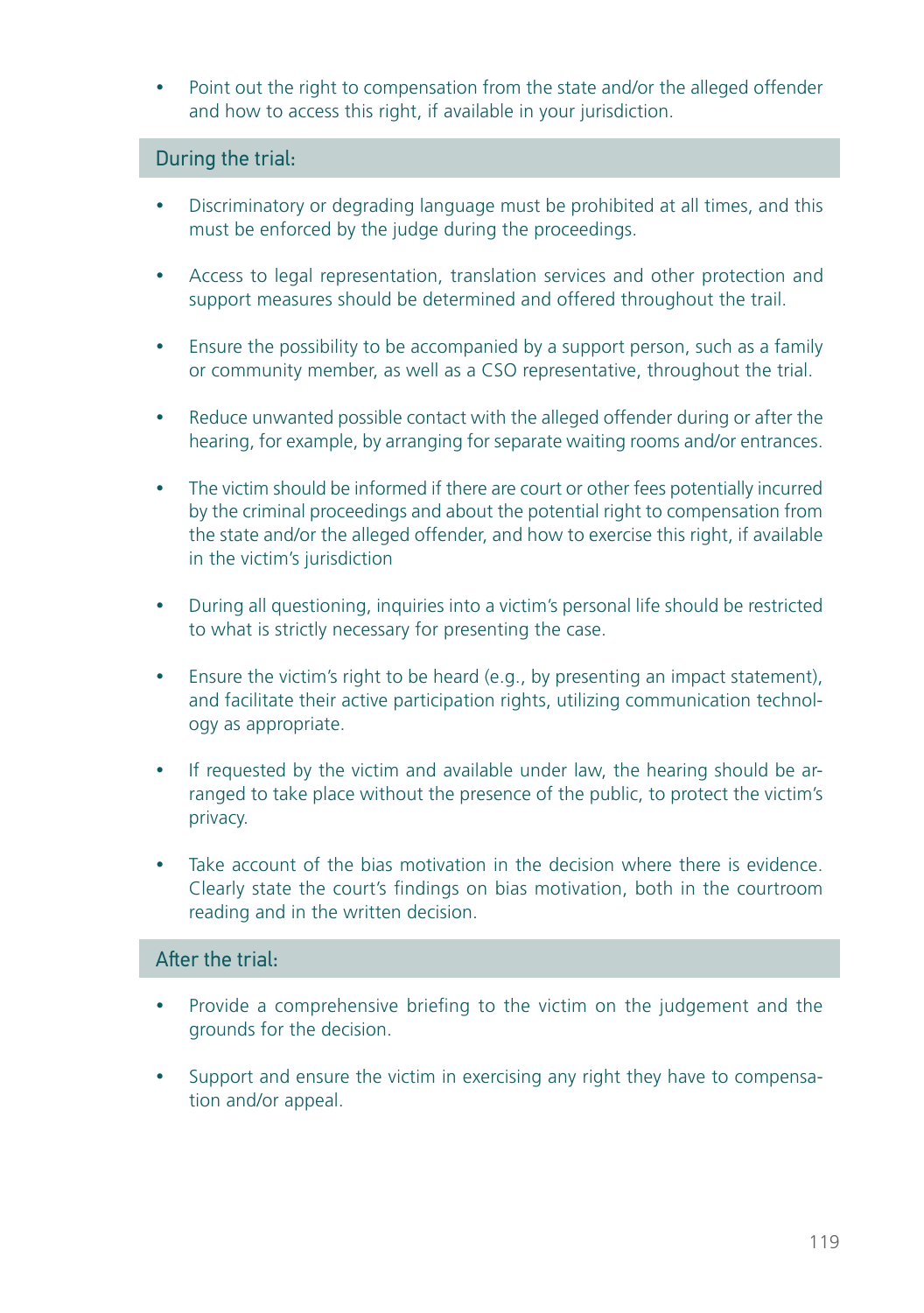- Respect the victim's wishes and safety and privacy needs when considering communication with the media about the verdict.
- Continue available protection and support measures in the post-trial stage.
- Provide information on or renew the offer to refer the victim to specialist victim support providers.
- Communicate about any remaining processes or follow-up, providing detailed information.
- Consider the use of restorative justice programmes offered or designed by those communities against which the offender's bias motivation was directed.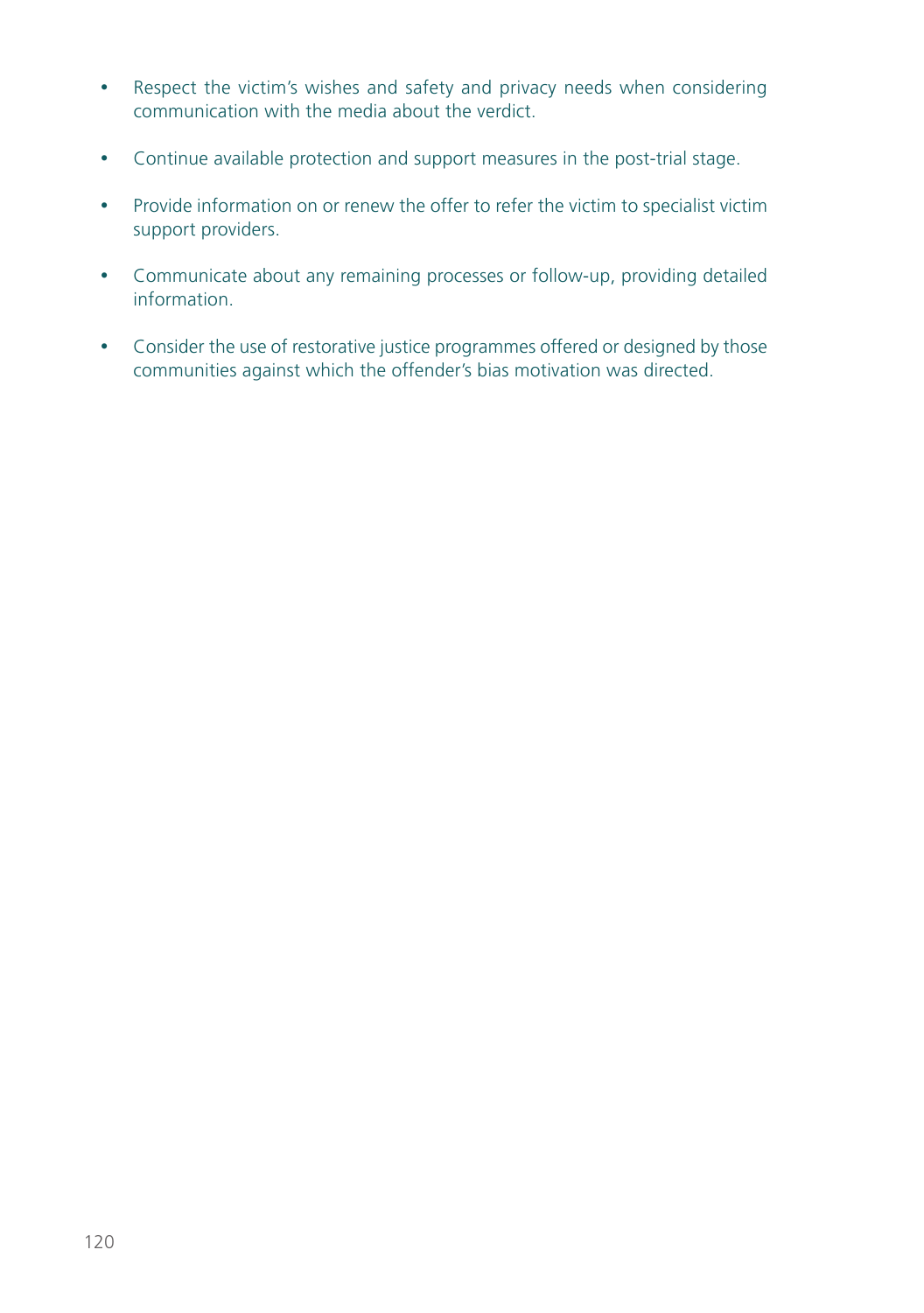# Module 5:Institutional Measures to Ensure the Sensitive and Respectful Treatment of Hate Crime Victims

Time: 50 minutes

### Module learning objectives:

Reflecting on institutional measures to ensure sensitive and respectful treatment in place in the participants' national context.

# Activity 5.1 – Institutional Measures to Ensure the Sensitive and Respectful Treatment of Hate Crime Victims

## **Activity learning objective**:

• Increasing the understanding that institutional measures are needed to ensure the sensitive and respectful treatment of hate crime victims, and reflecting on the participants' national context

### Time: 20 minutes

### Materials:

• Handout 5.1: Institutional Measures to Ensure the Sensitive and Respectful Treatment of Hate Crime Victims

## Required preparation:

None

### Instructions: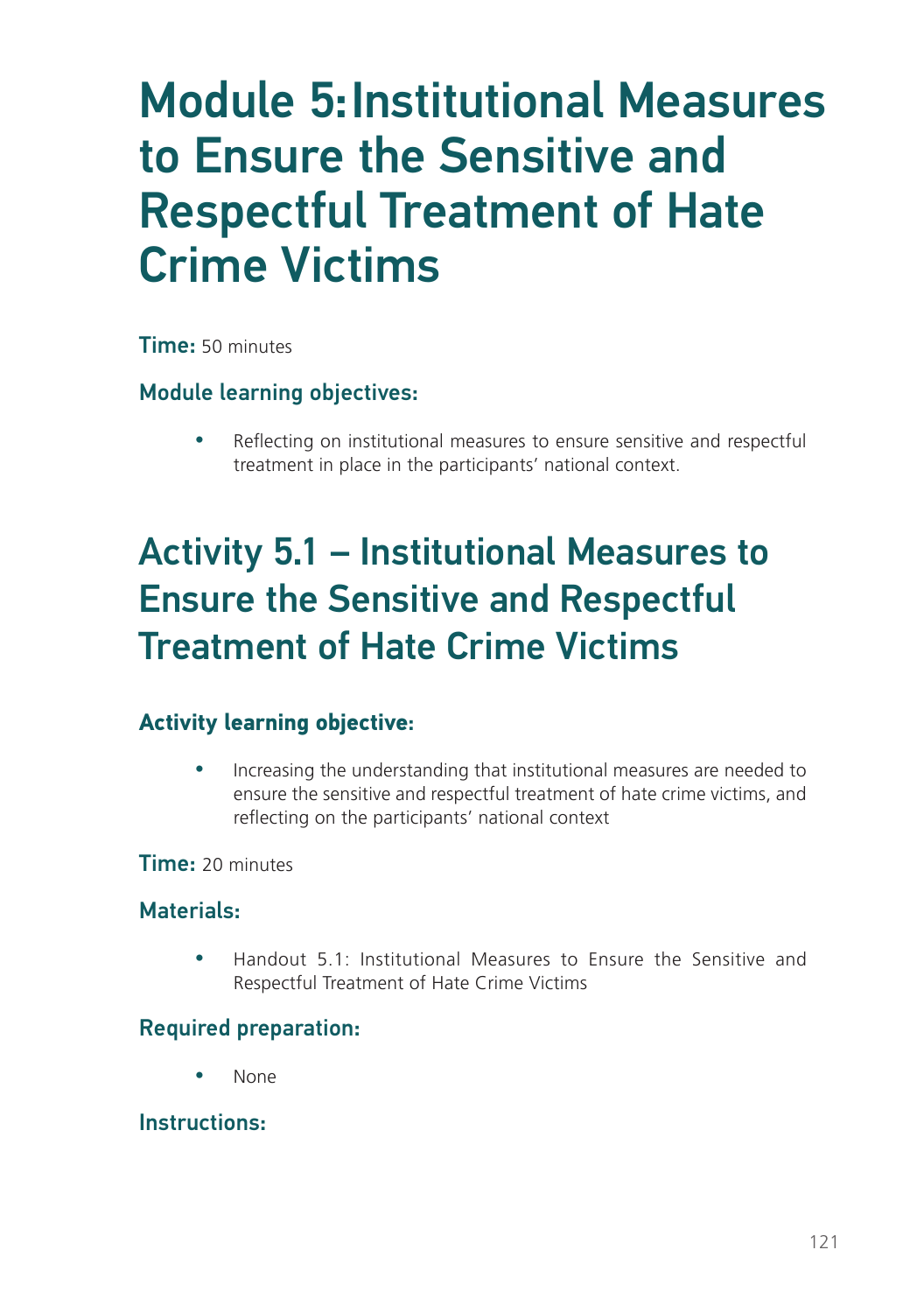- 1. Explain that treating hate crime victims in a sensitive and respectful manner should be part of a hate crime response at an institutional level, as a culture of sensitive and respectful treatment is a whole-of-institution exercise.
- 2. Ask the participants to brainstorm about which institutional measures need to be put in place to ensure sensitive and respectful treatment, and to write these on the flip chart. Give examples of institutional measures, such as: setting up a reporting system, nominating hate crime police officers and prosecutors, ensuring diversity within the criminal justice system, producing guidelines on how to engage with victims, evaluating responses to victims on various levels (both individual and institutional), allocating resources for training personnel on hate crime victimization, increasing and improving community outreach, and co-operation agreements between different institutions.
- 3. Distribute Handout 5.1 and connect those measures shared by the participants with the following categories:
	- Conducting an institutional needs assessment: Explain the need for an assessment to identify where change, modification or improvement is needed in building and strengthening sensitive and respectful institutional patterns for protecting and supporting hate crime victims. In carrying out such an assessment, it is important to foresee co-operation with hate crime victim support CSOs. For this purpose, focus groups, surveys and key leadership engagement should be used. The assessment should answer questions such as: Do the authorities publicly demonstrate commitment to supporting hate crime victims – through statements, examples, written communication – and also within their own hierarchies? Are hate crime victims' rights and needs published in a document available to all police officers?
	- Hate crime institutional protocols: Stress that, at the institutional level, states should identify and implement laws, policies, protocols, guidance and training required to deliver effective and sensitive hate crime victim support. Such protocols should: address every stakeholder in criminal proceedings and define their respective role in hate crime victim support at each level; recognize hate crime victims as a particularly vulnerable group and explain their specific needs; provide institutional and personal practical guidance for respectful and sensitive communication with and treatment of hate crime victims; consider practical recommendations to facilitate appropriate behaviour and engagement; and understand the importance of information provision and a conducive environment.
	- Accessible reporting systems and co-operation with support organizations: Share with participants' various forms of reporting (for example: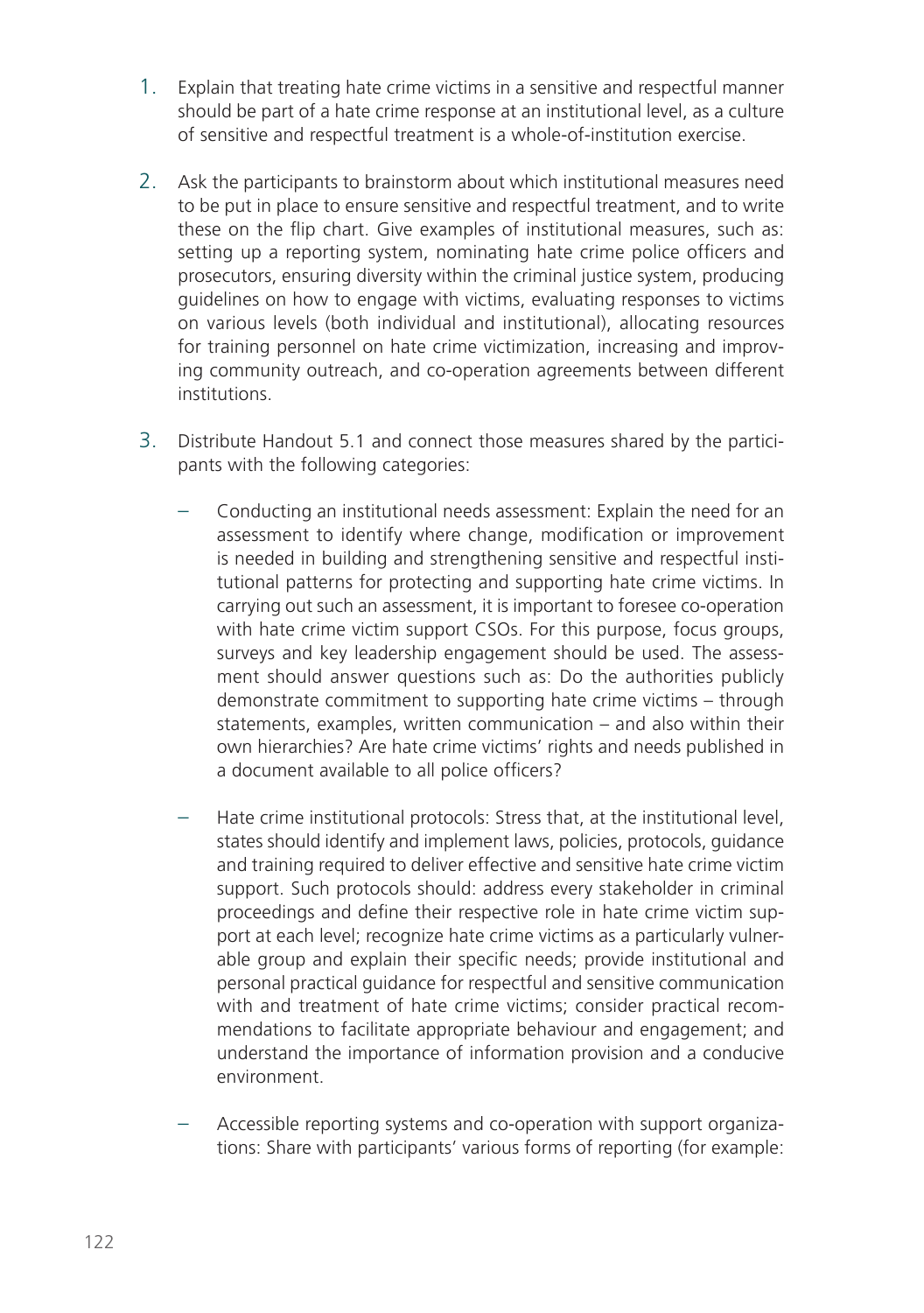single-entry recording, web page reporting, third-party reporting, anonymous reporting). This should be tied to the need to understand support structures in their jurisdiction and the types of support offered.

- Sensitive and respectful treatment training programmes: Underline the need for continuous training for all criminal justice system representatives.
- Organizational culture: Explain that the importance of a victim-centred approach, the seriousness of hate crimes, an awareness of hate crime victims' needs, and the necessary frameworks to combat against discriminatory police work must be endorsed and enforced by police management and senior peers. Police management must actively prevent and counteract pejorative attitudes towards the social service aspects of policing that see them as "soft policing", in contrast to supposedly higher-value "hard policing", offender-oriented tasks. In order to earn the trust of the public, there must be a commitment to eliminating any direct or indirect practices of over-policing.<sup>68</sup> These practices may exist in the form of racial profiling, disproportionate stops and searches or other police checks, biases in prosecution and sentencing, and discriminatorily targeting members of minority groups. Talk about structural elements of the problem. Discuss how diversity in the criminal justice workforce will enable stronger relationships between minority and other marginalized communities and their respective criminal justice professionals.
- Supervision and oversight mechanisms: Explain that supervision is important for criminal justice representatives, particularly police officers; it should be in place to ensure support to officers enabling them to provide sensitive and respectful treatment to hate crime victims, and that this should be done in a constructive manner, with regular feedback. It is equally important to ensure the establishment of an independent complaint body that is accessible to victims, so they are able to report any police misconduct.
- Community outreach: Underline the need for continuous communication with vulnerable communities through liaison officers. In order to identify vulnerable communities, you can use data from equality bodies/national human rights institutions, civil society organizations and international human rights mechanisms (such as UN treaty body recommendations; country reports by Council of Europe bodies and practice of the European Court of Human Rights).
- Awareness-raising campaigns: Explain that these can focus on the concept of hate crimes, the rights of victims, reporting and victim supporters. Remind participants that communications by criminal justice system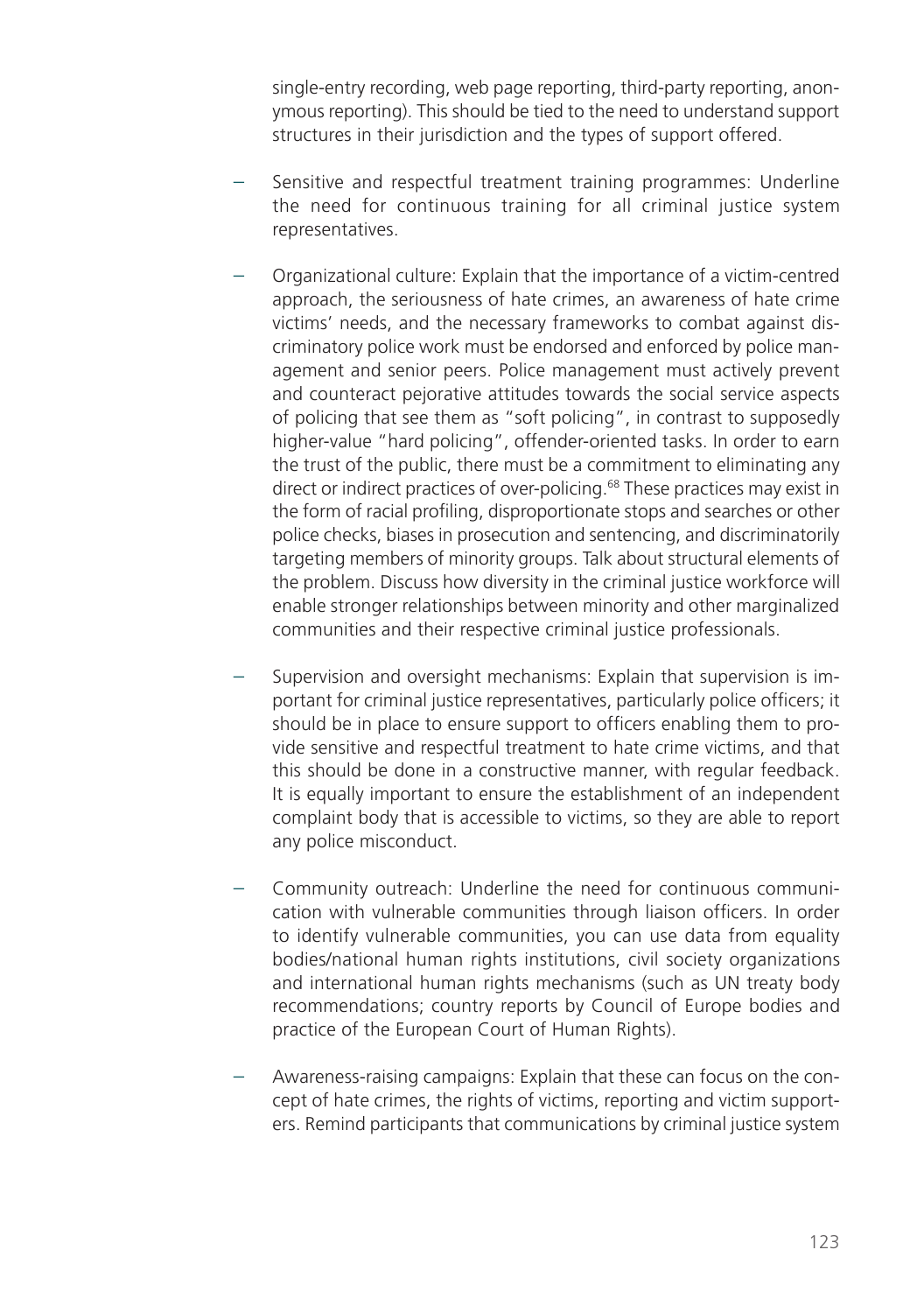representatives should focus on the sensitive and respectful treatment of hate crime victims.

4. Divide the participants into two groups. Ask each group to prioritize these institutional measures according to their importance, bearing in mind the legislative framework in place in their national context, and compare them with the elements discussed. In the discussion, underline that, regardless of their position, they all can effect change in their national context. Ask the participants to think of ideas how they could effect changes (for example, a police officer may ask for training on the sensitive and respectful treatment of hate crime victims or ask their superiors which specialist support providers work in their national context)

TIP: Bear in mind that the trainer's approach here very much depends on participants of the training and which elements they identify. For example, front line police officers might identify their training needs, while mid- and senior-level management might think of the instruction in broader sense. This is a downstream exercise and some participants may not feel they are the one's responsible for changes at the institutional level. As such, trainers need to try to relate to the participants' professional backgrounds. At the same time, use this opportunity to underline that each of them can effect change in their national system, and reflect in the discussion on what they can do practically to support such changes.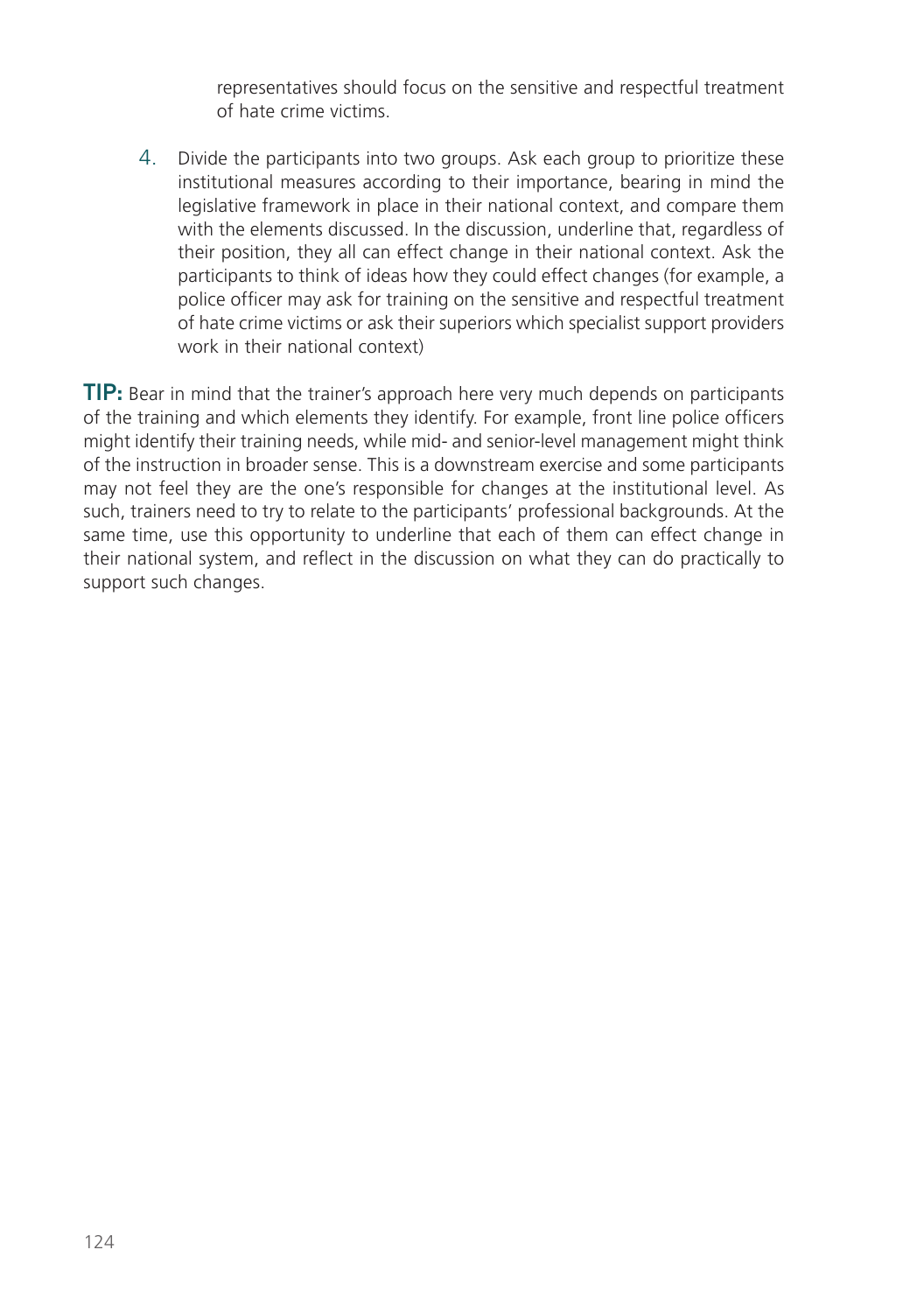# Handout 5.1 – Institutional Measures to Ensure the Sensitive and Respectful **Treatment of Hate Crime Victims<sup>69</sup>**

| <b>INSTITUTIONAL</b><br><b>MEASURE</b> | <b>Conducting an institutional needs assessment</b>                                                                                                                                                                                                                 |
|----------------------------------------|---------------------------------------------------------------------------------------------------------------------------------------------------------------------------------------------------------------------------------------------------------------------|
|                                        | Keywords: needs assessment, in co-operation with CSOs                                                                                                                                                                                                               |
|                                        | In order to build and strengthen sensitive and respectful institu-<br>tional responses in protecting and supporting hate crime victims,<br>it is essential to assess gaps and needs, as well as to identify<br>where change, modification or improvement is needed. |
|                                        | Conducting an institutional needs assessment should include<br>co-operation with hate crime victim support CSOs.                                                                                                                                                    |
| <b>FOR</b><br><b>DISCUSSION</b>        | Through an institutional needs assessment, a critical look at the<br>essential elements of a system for sensitive and respectful treat-<br>ment should be analyzed, such as:                                                                                        |
|                                        | Do the authorities publicly demonstrate commitment to<br>$\bullet$<br>supporting hate crime victims, through statements, ex-<br>amples and written communication, as well as within their<br>own hierarchies?                                                       |
|                                        | Are hate crime victims' rights and needs published in a<br>٠<br>document available to all police officers?                                                                                                                                                          |
|                                        | Does policymaking involve consultation with community-<br>٠<br>based civil society organizations, including victim's orga-<br>nizations, as equal partners?                                                                                                         |
|                                        | Does training and guidance on sensitive and respectful<br>٠<br>treatment, in particular sensitive interviewing of hate<br>crime victims, exist and is it available to front line officers?                                                                          |
|                                        | Are specialist "victim" officers (with special training, in-<br>۰<br>cluding on hate crime victimization) available or on call?                                                                                                                                     |
|                                        | Is psychological support available to the interviewing of-<br>ficer or on call?                                                                                                                                                                                     |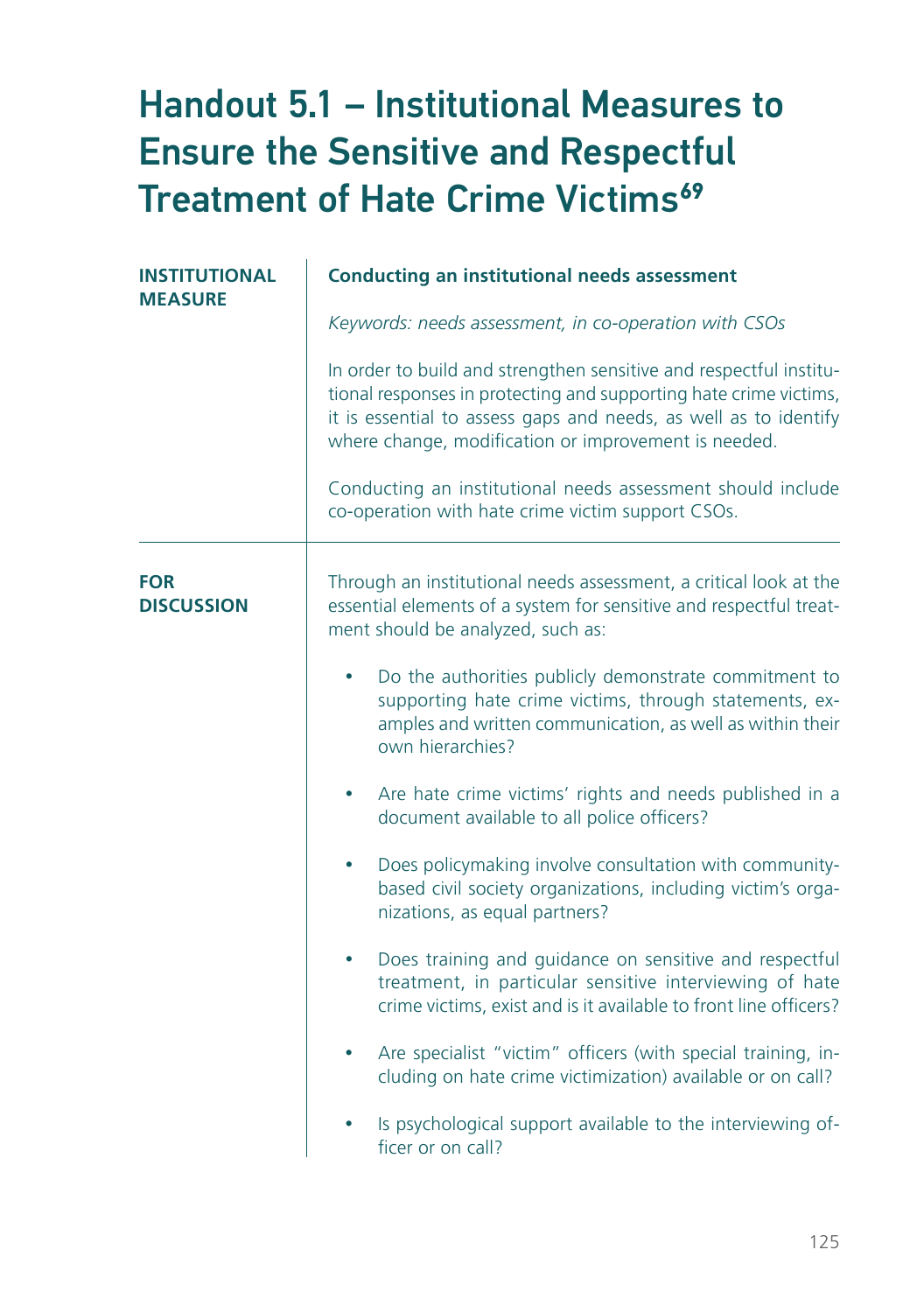|                                        | Are there measures and checks in place to ensure the victim's<br>safety and prevent re-victimization, in particular, measures to<br>avoid over-interviewing or exposure to the defendant?                                                                                                                                                                                                                                                                                                                                                                                                                  |
|----------------------------------------|------------------------------------------------------------------------------------------------------------------------------------------------------------------------------------------------------------------------------------------------------------------------------------------------------------------------------------------------------------------------------------------------------------------------------------------------------------------------------------------------------------------------------------------------------------------------------------------------------------|
|                                        | Can a hate crime victim be accompanied by person of<br>choice at any procedural stage or during an interview?                                                                                                                                                                                                                                                                                                                                                                                                                                                                                              |
|                                        | Are the premises where interviews with hate crime victims<br>are conducted accessible and friendly?                                                                                                                                                                                                                                                                                                                                                                                                                                                                                                        |
|                                        | Is information about the steps in the process and victims'<br>rights provided early? Is this information comprehensive?                                                                                                                                                                                                                                                                                                                                                                                                                                                                                    |
|                                        | Are interpreters and translated materials readily available<br>for relevant languages (i.e., not only the official language)?                                                                                                                                                                                                                                                                                                                                                                                                                                                                              |
|                                        | Is the way a victim is treated in the criminal justice system<br>monitored, and is data collected and used to strengthen<br>a victim-centred approach by the police?                                                                                                                                                                                                                                                                                                                                                                                                                                       |
|                                        | Are there oversight and complaint mechanisms in place and<br>available to victims that deal with complaints about secondary<br>victimization and non-sensitive and non-respectful treatment?                                                                                                                                                                                                                                                                                                                                                                                                               |
|                                        | Are investigations into police misconduct independent?                                                                                                                                                                                                                                                                                                                                                                                                                                                                                                                                                     |
| <b>INSTITUTIONAL</b><br><b>MEASURE</b> | <b>Hate crime institutional protocols</b>                                                                                                                                                                                                                                                                                                                                                                                                                                                                                                                                                                  |
|                                        | Keywords: responsibilities of key stakeholders defined                                                                                                                                                                                                                                                                                                                                                                                                                                                                                                                                                     |
|                                        | Hate crime protocols should: address every stakeholder in crimi-<br>nal proceedings and define their role in hate crime victim support<br>at all levels; recognize hate crime victims as a particularly vulner-<br>able group and explain their specific needs; provide institutional<br>and personal practical guidance for the respectful and sensi-<br>tive communication with and treatment of hate crime victims;<br>consider practical recommendations to facilitate appropriate<br>behaviour and engagement; and understand the importance of<br>information provision and a conducive environment. |
| <b>FOR</b>                             | Denmark - Instruction (no. 2/2011) on Hate Crime                                                                                                                                                                                                                                                                                                                                                                                                                                                                                                                                                           |
| <b>DISCUSSION</b>                      | Instruction (no. 2/2011) on Hate Crime provides guidelines for<br>the police and prosecutors on how to handle hate crime cases.                                                                                                                                                                                                                                                                                                                                                                                                                                                                            |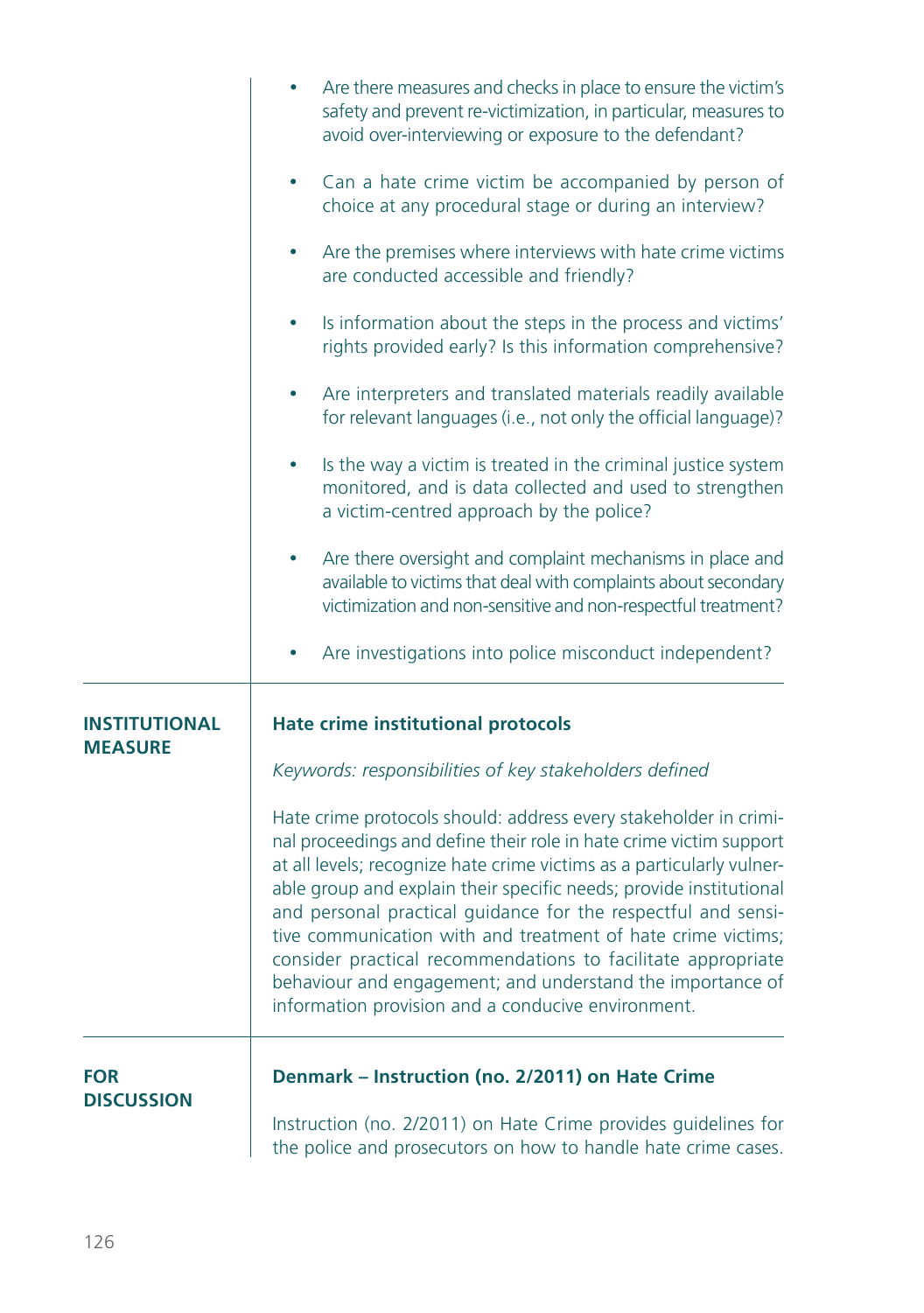This practice helps to ensure transparency and a uniform approach by police and prosecutors when applying Section 266b of the Danish Criminal Code in hate crime cases.

The instruction contains detailed guidelines, supplemented with relevant case law, as to what should be considered a violation of Section 266b. All charges of violations of Section 266b must be submitted to the Director of Public Prosecutions, along with a recommendation on how to charge the perpetrator. The Director then decides whether or not to proceed with the prosecution.

The guidelines also help to ensure that the police clarify the hate crime aspect of the case during their investigations when circumstances indicate that a hate crime offence has been committed (in full or in part). They also ensure that the prosecutor collects the evidence that is needed in such cases to prove aggravating circumstances, as mentioned in Section 81, no. 6, of the Criminal Code.

#### **Croatia – Protocol for Procedure in Hate Crime Cases**

The aim of the Protocol is to ensure that the competent bodies participating in uncovering, proceeding against and monitoring the prosecution of a hate crime operate efficiently, in order to enhance the system of monitoring hate crime and the protection of victims. The Protocol describes the tasks of the competent bodies participating in uncovering, acting on and monitoring the prosecution of hate crimes, the modes and substance of co-operation between them, and their remaining duties and activities, such as training on combating hate crime. The Protocol ensures regular co-operation between key stakeholders involved in the process – the Interior and Justice Ministries, the State's Attorney Office and criminal and misdemeanor courts, as well as the Government Office for Human Rights and the Rights of National Minorities, as the central body whose purview it is to gather, consolidate and publish data on hate crime.

#### **INSTITUTIONAL MEASURE**

#### **Accessible reporting systems and co-operation with support organizations**

*Keywords: accessible, co-operation with CSOs*

Offering a variety of accessible reporting options for hate crime victims shows a commitment to ensuring their access to justice. It is important to: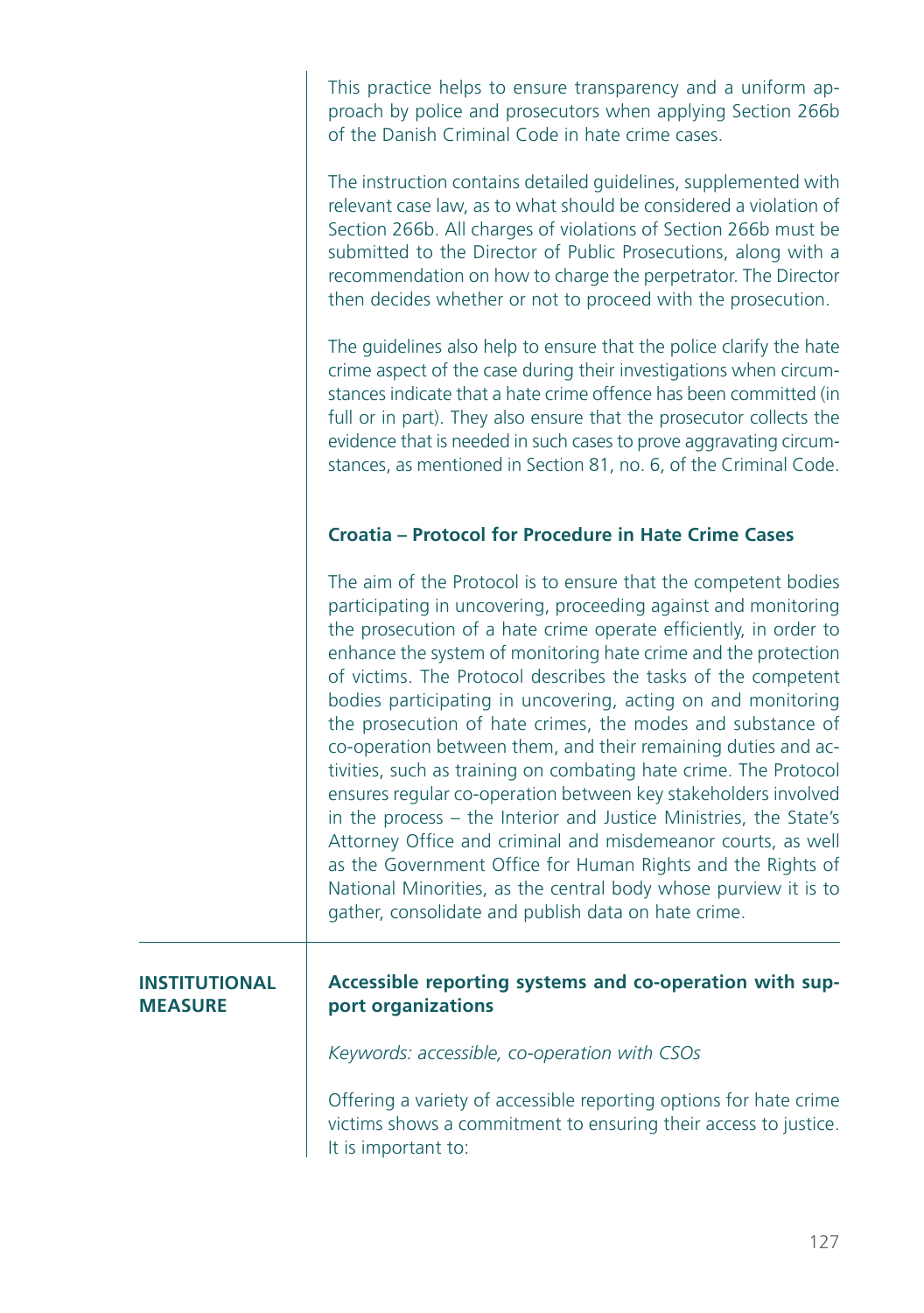|                                 | Offer flexible reporting options, ideally online and acces-<br>sible 24/7.                                                                                                                                                                                                                                                                                                                                                                                                                                                                                                                    |
|---------------------------------|-----------------------------------------------------------------------------------------------------------------------------------------------------------------------------------------------------------------------------------------------------------------------------------------------------------------------------------------------------------------------------------------------------------------------------------------------------------------------------------------------------------------------------------------------------------------------------------------------|
|                                 | Let the victim decide whether and how they want to be<br>$\bullet$<br>contacted by the authorities, or whether communication<br>should run through a CSO, if available.                                                                                                                                                                                                                                                                                                                                                                                                                       |
|                                 | Offer options for anonymous reporting.                                                                                                                                                                                                                                                                                                                                                                                                                                                                                                                                                        |
|                                 | Assure victim confidentiality to everybody who reports a<br>$\bullet$<br>hate crime or hate incident.                                                                                                                                                                                                                                                                                                                                                                                                                                                                                         |
|                                 | Third-party reporting options have been identified $-$ in these,<br>CSOs act as liaisons for or on behalf of the victim in reporting<br>hate crimes to the authorities.                                                                                                                                                                                                                                                                                                                                                                                                                       |
| <b>FOR</b><br><b>DISCUSSION</b> | <b>Belgium - The Centre for Equal Opportunities and Opposi-</b><br>tion to Racism (UNIA)                                                                                                                                                                                                                                                                                                                                                                                                                                                                                                      |
|                                 | In Belgium, the Interfederal Centre for Equal Opportunities and<br>Opposition to Racism (UNIA) plays an active role in co-ordinating<br>and offering victim support.                                                                                                                                                                                                                                                                                                                                                                                                                          |
|                                 | To do so, it co-operates with police, specialist support service pro-<br>viders and CSOs. UNIA has the ability to act on complaints regard-<br>ing discrimination related to age, sexual orientation, civil status,<br>birth, <sup>4</sup> civil status, disability, financial status, health conditions,<br>physical or genetic characteristics, political opinions, race, religion<br>or belief, sexual orientation and social origin. When a victim comes<br>to UNIA, the case is treated independently and confidentially, and<br>UNIA works with the victim to determine the next steps. |
|                                 | This is an example where a victim can easily approach an equal-<br>ity body in order to report a hate crime and receive support in<br>determining next steps.                                                                                                                                                                                                                                                                                                                                                                                                                                 |
|                                 | The Netherlands - Discriminatie.nl <sup>70</sup>                                                                                                                                                                                                                                                                                                                                                                                                                                                                                                                                              |
|                                 | This website provides information about discrimination, rem-<br>edies and organizations that can assist victims. For more informa-<br>tion on a specific case, a dedicated webtool ('Meldwijzer') helps                                                                                                                                                                                                                                                                                                                                                                                       |

<sup>4</sup> By "birth" the origin of one of the parents is meant. Unequal treatment based on a characteristic of one or both parents or of the children is prohibited. Source: Unia.be, Other criteria of discrimination.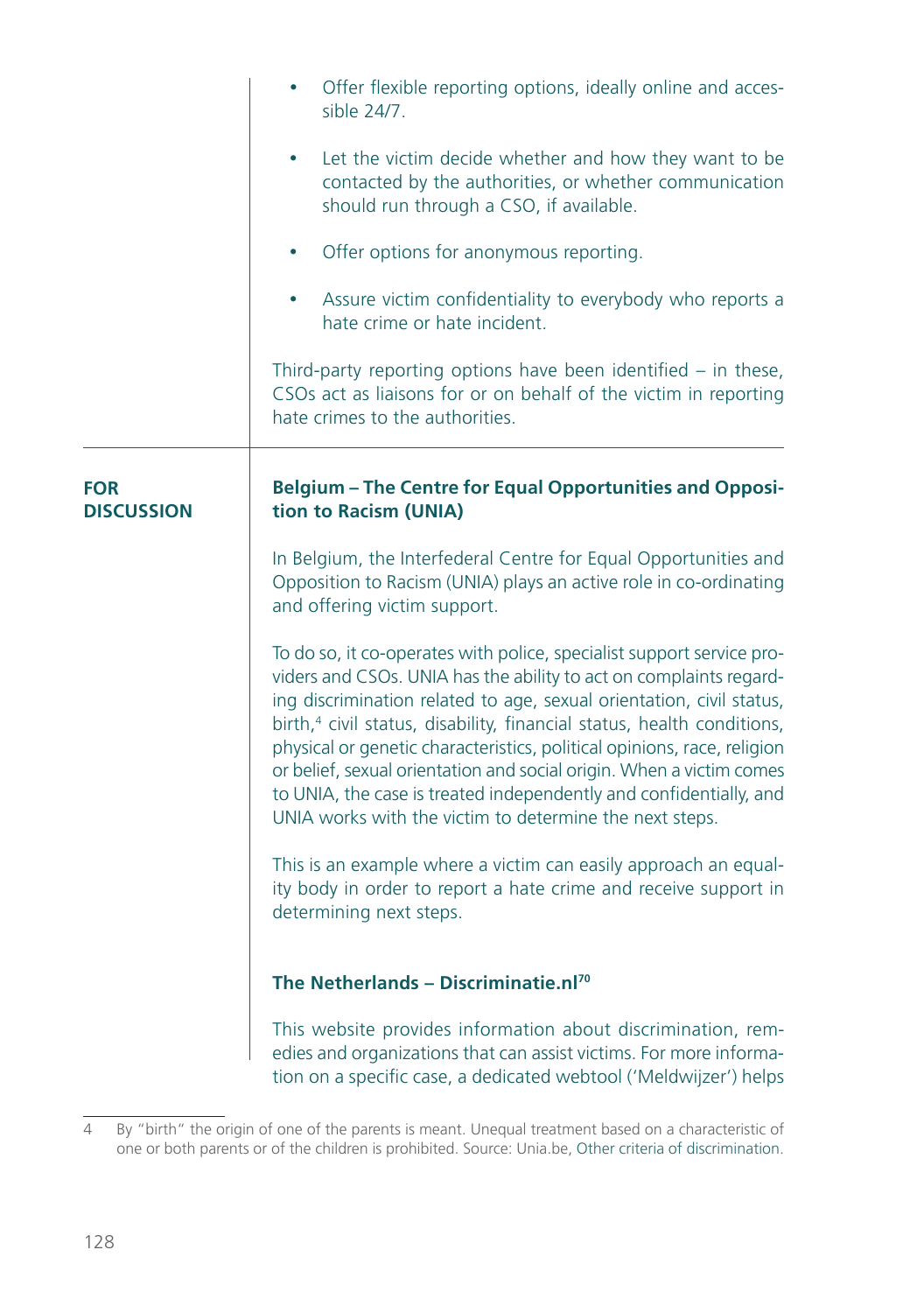|                                        | users find the local, regional or national organization to which<br>they can turn (i.e., Anti-Discrimination Service, Police, National<br>Human Rights Institute, Complaints Desk Internet Discrimina-<br>tion (MiND).<br>The website also includes a digital form for reporting discrimina-<br>tion to the nearest Anti-Discrimination Service.                                                                                                                                                                                                                                                                                                                                                                                                                                                                                                                            |
|----------------------------------------|-----------------------------------------------------------------------------------------------------------------------------------------------------------------------------------------------------------------------------------------------------------------------------------------------------------------------------------------------------------------------------------------------------------------------------------------------------------------------------------------------------------------------------------------------------------------------------------------------------------------------------------------------------------------------------------------------------------------------------------------------------------------------------------------------------------------------------------------------------------------------------|
| <b>INSTITUTIONAL</b><br><b>MEASURE</b> | Implementing specific training on sensitive and respectful<br>treatment for criminal justice system authorities.                                                                                                                                                                                                                                                                                                                                                                                                                                                                                                                                                                                                                                                                                                                                                            |
|                                        | Keywords: training on the sensitive and respectful treatment of<br>hate crime victims, self-reflection                                                                                                                                                                                                                                                                                                                                                                                                                                                                                                                                                                                                                                                                                                                                                                      |
|                                        | All ranks within law enforcement and all criminal justice profes-<br>sionals who interact or engage with, or act on behalf of hate<br>crime victims should receive training on the sensitive and respect-<br>ful treatment of hate crime victims.                                                                                                                                                                                                                                                                                                                                                                                                                                                                                                                                                                                                                           |
|                                        | Inviting CSOs and affected communities to have their say in con-<br>ceptualizing training, or even being a part of the training, helps<br>integrate hate crime victims' practical needs and encourages<br>understanding among all stakeholders. Guidance documents<br>customized to the various roles practitioners may play in hate<br>crime victim support and hate crime investigations should be<br>dovetailed to complement training as potential reference tools.                                                                                                                                                                                                                                                                                                                                                                                                     |
| <b>FOR</b><br><b>DISCUSSION</b>        | The United Kingdom - A comprehensive training manual<br>for law enforcement on hate crime <sup>71</sup>                                                                                                                                                                                                                                                                                                                                                                                                                                                                                                                                                                                                                                                                                                                                                                     |
|                                        | The College of Policing has a comprehensive training manual for<br>law enforcement on hate crime - the Hate Crime Operational<br>Guidance. The Guidance provides "practical advice and instruc-<br>tion" for law enforcement on hate crime investigation, response<br>and treatment of victims, including good practices on, "critical<br>incident management, family liaison, community engagement<br>and independent advice, third-party reporting, and changes in<br>the way hate crime investigations are conducted". The Guid-<br>ance prescribes service delivery for the victims of hate crime and<br>practical approaches to victim care. As a result, law enforce-<br>ment officers are not only trained to work effectively with hate<br>crime victims, but are also provided a readily accessible "how-to"<br>manual to use throughout the course of their work. |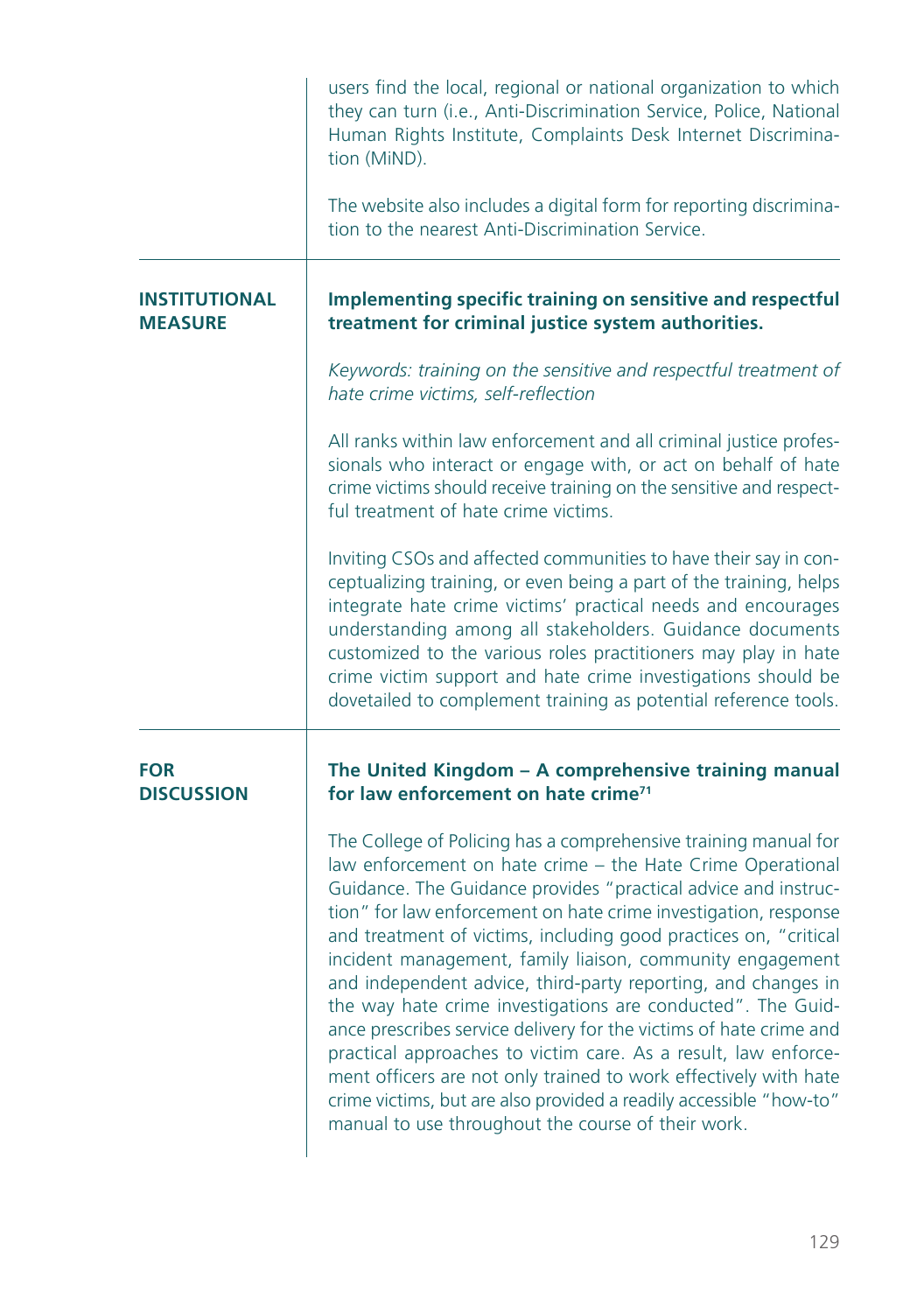| <b>INSTITUTIONAL</b><br><b>MEASURE</b> | <b>Organizational Culture</b>                                                                                                                                                                                                                                                                                                                                                                                                                                                      |  |
|----------------------------------------|------------------------------------------------------------------------------------------------------------------------------------------------------------------------------------------------------------------------------------------------------------------------------------------------------------------------------------------------------------------------------------------------------------------------------------------------------------------------------------|--|
|                                        | Keywords: endorsement by police management, diversity of the<br>police force                                                                                                                                                                                                                                                                                                                                                                                                       |  |
|                                        | The importance of a victim-centred approach, the seriousness of<br>hate crimes, an awareness of hate crime victims' needs and the<br>necessary frameworks to combat against discriminatory police<br>work must be endorsed and enforced by police management<br>and senior officers.                                                                                                                                                                                               |  |
| <b>FOR</b><br><b>DISCUSSION</b>        | The Council of Europe - The European Commission against<br><b>Racism and Intolerance (ECRI)</b>                                                                                                                                                                                                                                                                                                                                                                                    |  |
|                                        | In its country monitoring reports on Council of Europe member<br>States, ECRI highlights that law enforcement and criminal jus-<br>tice system institutions, in structure and composition, should<br>reflect the diversity of society, actively aiming to reflect minority<br>representation.                                                                                                                                                                                      |  |
|                                        | This commitment to change and inclusion can be readily evi-<br>denced by active recruitment strategies to promote diversity at<br>all levels. Diversity in the criminal justice workforce will enable<br>stronger relationships between the minority communities and<br>their respective criminal justice professionals. It can also help im-<br>prove the inter-organizational understanding of minority issues<br>and bring different perspectives into policies and procedures. |  |
|                                        | In some countries, there are specialized police teams that con-<br>sist of women and other minority groups who have undergone<br>specific training in order to ensure gender-sensitive and victim-<br>sensitive approaches, while taking into account the specific vul-<br>nerabilities of hate crime victims.                                                                                                                                                                     |  |
|                                        | The United Kingdom - True Vision, a police-owned web<br>resource for hate crime                                                                                                                                                                                                                                                                                                                                                                                                    |  |
|                                        | True Vision is a website set up by the police, showing their com-<br>mitment to take hate crime seriously and provide support to the<br>hate crime victims in a sensitive and respective manner.                                                                                                                                                                                                                                                                                   |  |
|                                        | The website is a communication tool for reaching out to indi-<br>viduals and communities affected by hate crime. It offers include<br>guidance on "what is hate crime", "internet hate crime", and                                                                                                                                                                                                                                                                                 |  |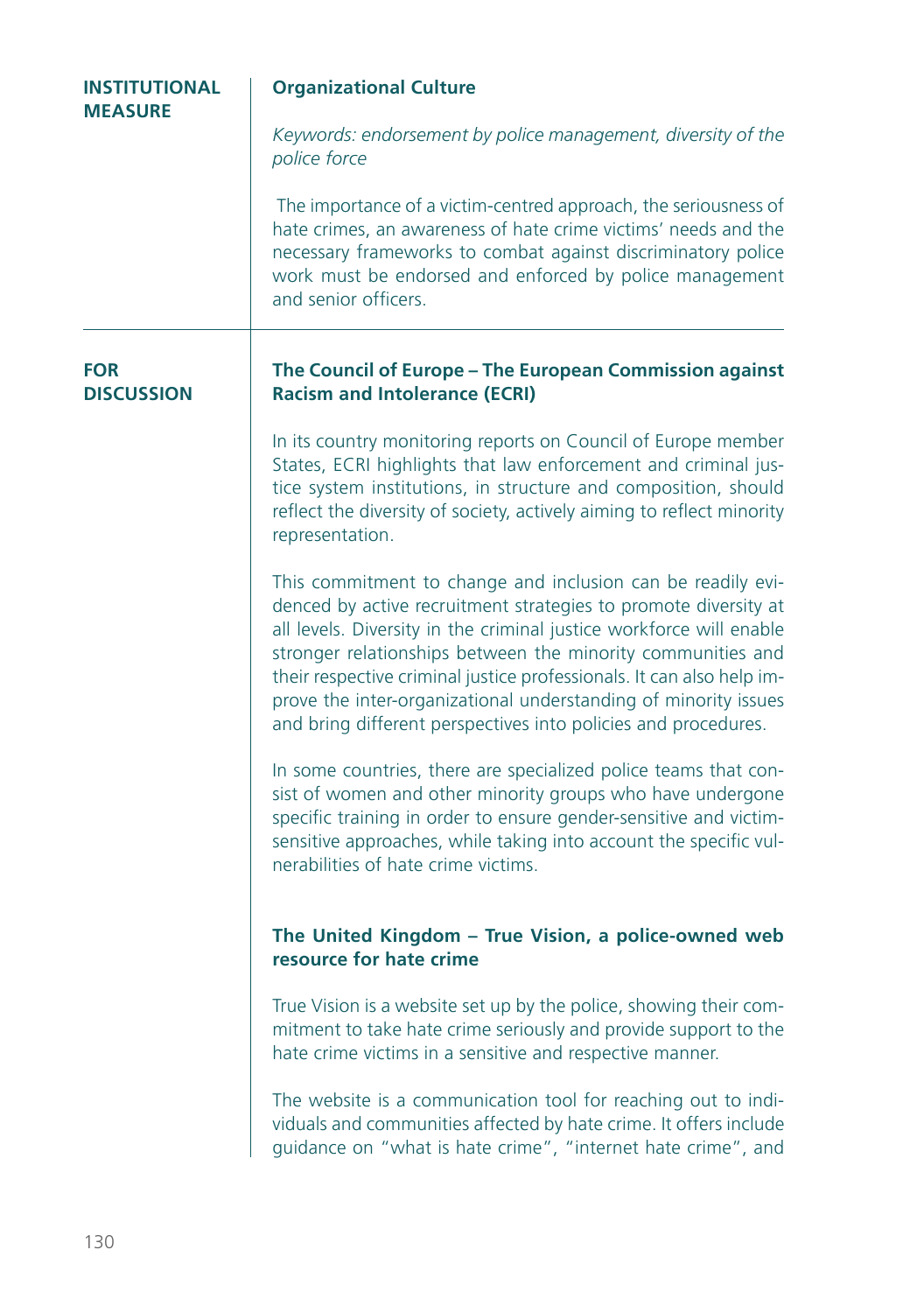|                                 | "prosecuting hate crimes". The website also provides informa-<br>tion on other partner agencies able to provide information and<br>support to hate crime victims.                                                                                                                                                              |
|---------------------------------|--------------------------------------------------------------------------------------------------------------------------------------------------------------------------------------------------------------------------------------------------------------------------------------------------------------------------------|
|                                 | The site is supported by an active social media presence and<br>an accompanying mobile phone app. Social media platforms<br>are used to provide reassurance to affected groups, particularly<br>in the wake of high-profile crimes, and to signpost people to<br>resources on the main website.                                |
|                                 | Another of the site's functions is to provide transparency on hate<br>crime statistics and government policies developed to combat<br>hate crime. The site contains publicly viewable documents on<br>both of these topics, in addition to various research reports re-<br>lated to hate crime.                                |
| INSTITUTIONAL<br><b>MEASURE</b> | Establishing independent complaint mechanisms for mis-<br>conduct by law enforcement and criminal justice system<br>professionals.                                                                                                                                                                                             |
|                                 | Keywords: supervision, independent complaint mechanism                                                                                                                                                                                                                                                                         |
|                                 | Supervision is important for criminal justice representatives, par-<br>ticularly police officers; it should be in place to ensure support to<br>officers so that they are able to provide sensitive and respectful<br>treatment to hate crime victims and should be done in a con-<br>structive manner, with regular feedback. |
|                                 | It is equally important to ensure the establishment of an inde-<br>pendent complaint body that is accessible to victims, so they are<br>able to report police misconduct.                                                                                                                                                      |
| <b>FOR</b><br><b>DISCUSSION</b> | <b>National human rights infrastructures</b>                                                                                                                                                                                                                                                                                   |
|                                 | Many states have set up national human rights infrastructure,<br>including national human rights institutions, Ombud's institu-<br>tions and equality bodies.                                                                                                                                                                  |
|                                 | These often receive complaints by citizens, and one area of their<br>work may be related to misconduct by law enforcement per-<br>sonnel. These should be easy to access for citizens and should<br>have developed procedures for working with different types of<br>vulnerabilities.                                          |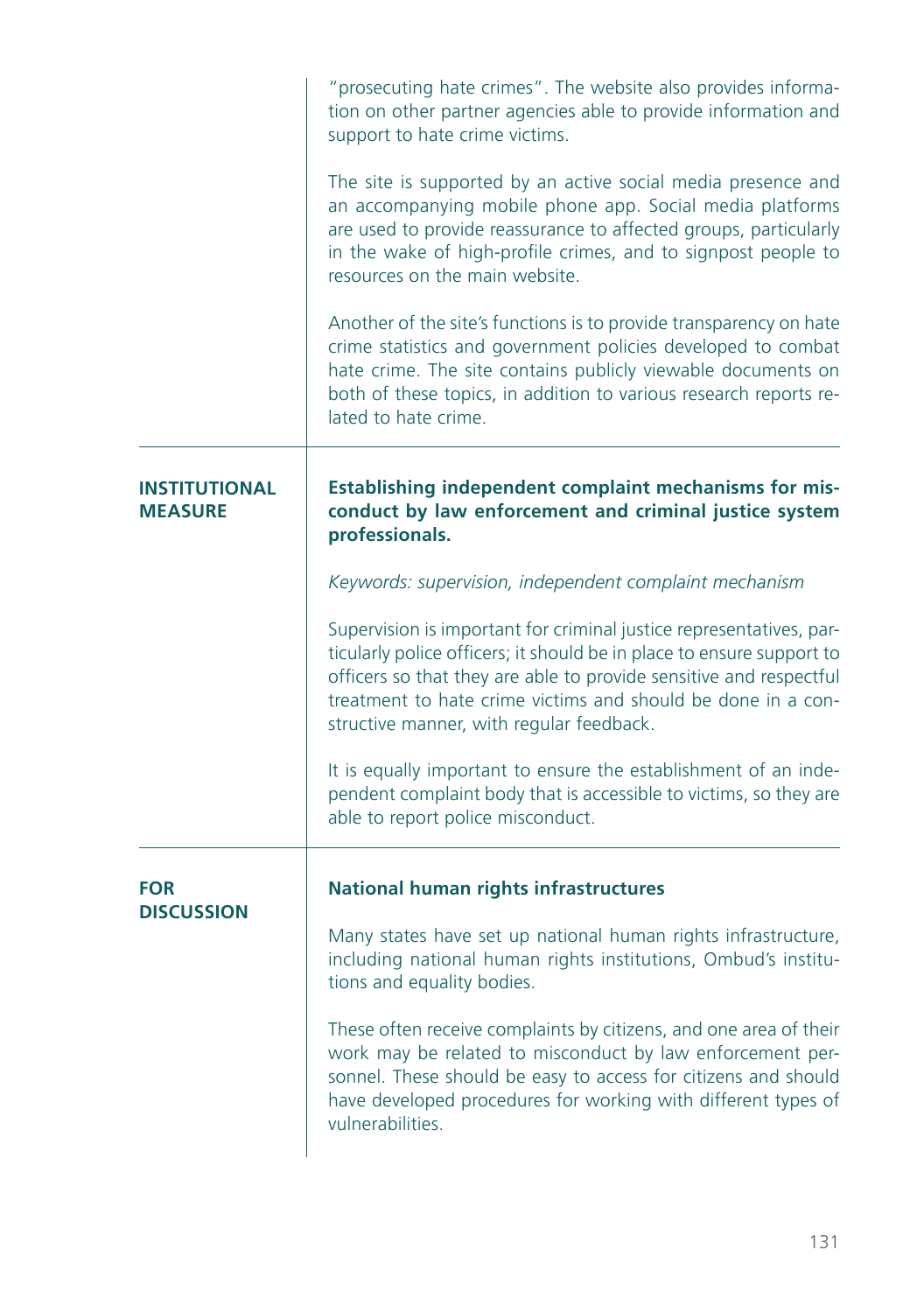|                                 | Equality bodies have worked extensively, for example, on ethnic<br>profiling. This allows them to identify discriminatory patterns and<br>issue recommendations for fair policing.                                                                                                                                                                                                                                                                            |
|---------------------------------|---------------------------------------------------------------------------------------------------------------------------------------------------------------------------------------------------------------------------------------------------------------------------------------------------------------------------------------------------------------------------------------------------------------------------------------------------------------|
|                                 | More information on individual states can be found through<br>their networks and information on their members:                                                                                                                                                                                                                                                                                                                                                |
|                                 | ENNHRI (national human rights institutions): www.ennhri.org                                                                                                                                                                                                                                                                                                                                                                                                   |
|                                 | EQUINET (equality bodies): https://equineteurope.org                                                                                                                                                                                                                                                                                                                                                                                                          |
|                                 | IOI (ombuds institutions): https://www.theioi.org/the-i-o-i                                                                                                                                                                                                                                                                                                                                                                                                   |
| INSTITUTIONAL<br><b>MEASURE</b> | <b>Community Outreach</b>                                                                                                                                                                                                                                                                                                                                                                                                                                     |
|                                 | Keywords: building trust                                                                                                                                                                                                                                                                                                                                                                                                                                      |
|                                 | Mistrust is a major characteristic of the relationship between<br>minority groups and criminal justice systems.                                                                                                                                                                                                                                                                                                                                               |
|                                 | Engagement between criminal justice system professionals and<br>minority groups should be implemented to break down outdated<br>attitudes and foster mutual understanding and trust. This inter-<br>action will also better inform customized policy and practice.                                                                                                                                                                                            |
| <b>FOR</b><br><b>DISCUSSION</b> | The United Kingdom - Information Sharing Agreement <sup>72</sup>                                                                                                                                                                                                                                                                                                                                                                                              |
|                                 | The Community Support Trust (CST) is an NGO that provides<br>representation and advice for the Jewish community on security<br>and anti-Semitism. CST receives reports of anti-Semitic incidents<br>from victims, witnesses and other sources. This agreement al-<br>lows CST to share these reports with the police, and vice versa.<br>It builds on working practices previously developed by CST and<br>police forces in Manchester and London since 2011. |
|                                 | The United Kingdom - Facing Facts - make hate crimes<br>visible <sup>73</sup>                                                                                                                                                                                                                                                                                                                                                                                 |
|                                 | This initiative trains civil society organizations to record hate<br>crimes and helps them to build their advocacy capacity for in-<br>fluencing local and national agencies.                                                                                                                                                                                                                                                                                 |
|                                 |                                                                                                                                                                                                                                                                                                                                                                                                                                                               |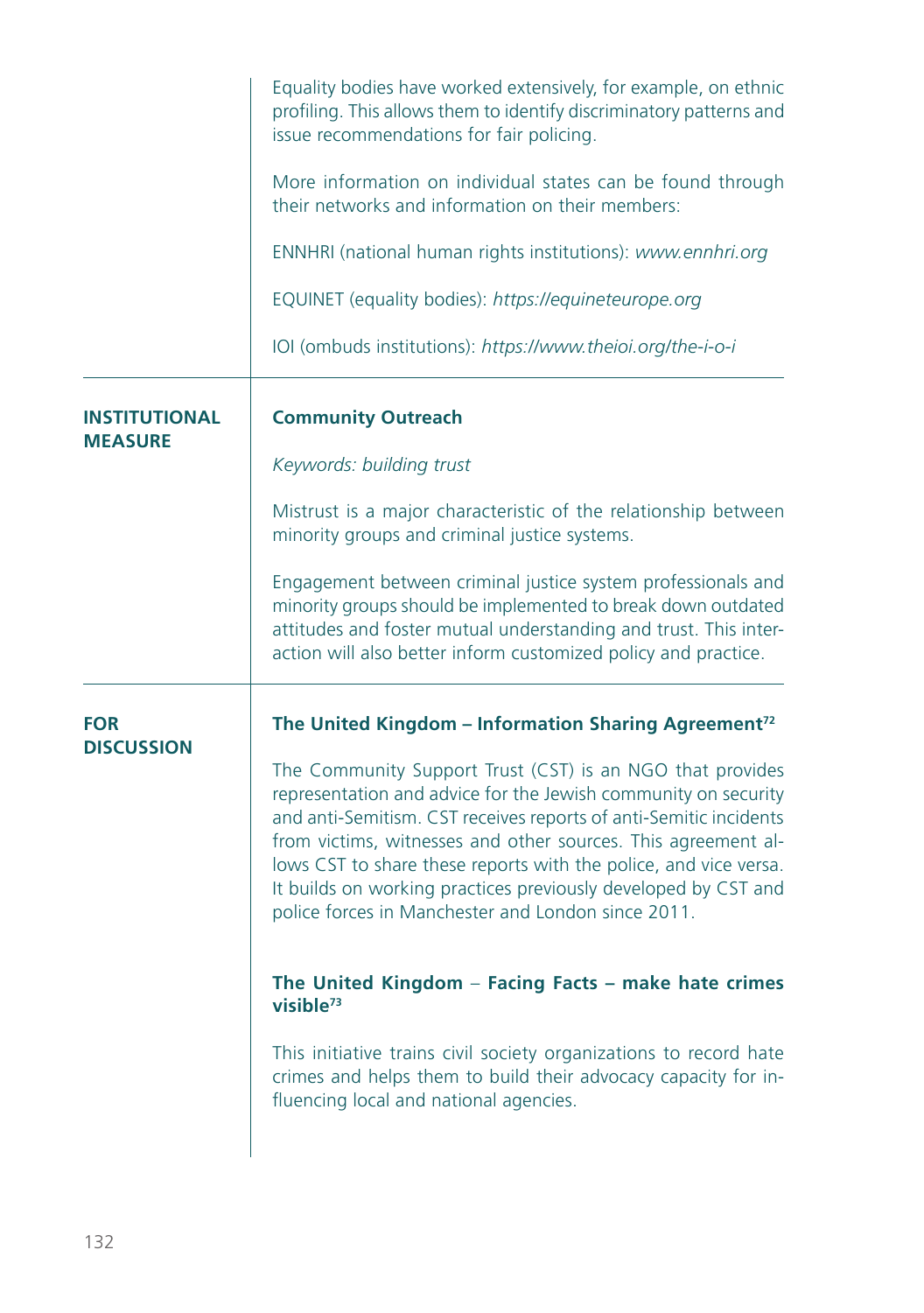|                                 | The network also acts as an information exchange platform for<br>a growing group of CSOs and Facing Facts' international partner<br>organizations. International conferences have been organized to<br>facilitate dialogue among relevant actors.                                                                                                                                                                                                                                                                                                                                                                                                                      |
|---------------------------------|------------------------------------------------------------------------------------------------------------------------------------------------------------------------------------------------------------------------------------------------------------------------------------------------------------------------------------------------------------------------------------------------------------------------------------------------------------------------------------------------------------------------------------------------------------------------------------------------------------------------------------------------------------------------|
|                                 | Future plans include the development of online courses on hate<br>crime/hate speech monitoring. Specifically tailored for law en-<br>forcement agencies and public authorities, they would have a<br>country focus of Belgium, Greece, Hungary, Italy and the United<br>Kingdom.                                                                                                                                                                                                                                                                                                                                                                                       |
| INSTITUTIONAL<br><b>MEASURE</b> | Conducting awareness raising on hate crime and what to<br>do if you are a victim of hate crime.                                                                                                                                                                                                                                                                                                                                                                                                                                                                                                                                                                        |
|                                 | Keywords: awareness raising                                                                                                                                                                                                                                                                                                                                                                                                                                                                                                                                                                                                                                            |
|                                 | Many hate crime victims are unaware of their rights and/or the<br>relevant victim support system. Comprehensive information must<br>be made widely accessible through various communication chan-<br>nels and in multiple languages, and institutionally co-ordinated.                                                                                                                                                                                                                                                                                                                                                                                                 |
|                                 | Launching information campaigns can assist in raising aware-<br>ness of the topic while simultaneously building trust with<br>communities.                                                                                                                                                                                                                                                                                                                                                                                                                                                                                                                             |
| <b>FOR</b><br><b>DISCUSSION</b> | Italy - The Observatory for Security against Acts of Dis-<br>crimination (OSCAD)                                                                                                                                                                                                                                                                                                                                                                                                                                                                                                                                                                                       |
|                                 | OSCAD is a multi-agency body formed by the Italian national<br>police and the Carabinieri, housed within the Department of<br>Public Security at the Ministry of the Interior that takes a holistic<br>approach to tackling hate crime.                                                                                                                                                                                                                                                                                                                                                                                                                                |
|                                 | Training is also a priority for OSCAD; it is needed to raise aware-<br>ness among police staff and improve their efforts in prevent-<br>ing and combating discrimination and hate crime. Training and<br>information seminars have focused on specific topics presented<br>by experts from the equality body, NGOs, universities and inter-<br>national organizations. They have covered: OSCAD, and its roles<br>and responsibilities; ethnic profiling; hate speech in new media;<br>human rights in law and in practice; LGBTI hate crime; Roma,<br>Sinti and Travellers' issues; capacity building in law enforcement;<br>and how to deal with vulnerable victims. |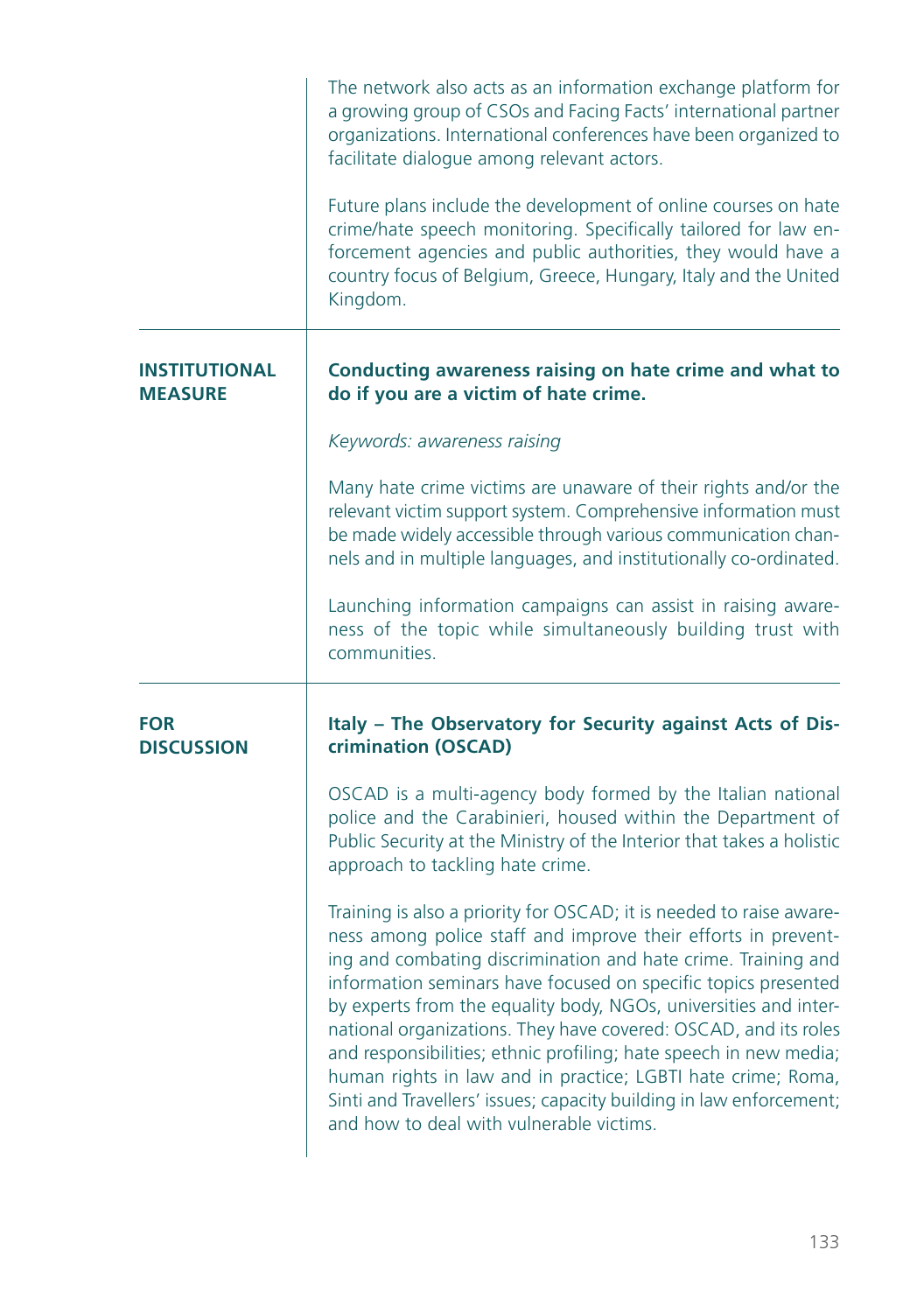# Activity 5.2 – Specialist Support Providers

## Activity learning objective:

Raising understanding of the role of specialist support providers in the criminal justice system.

Time: 30 minutes

### Materials:

• Handout 5.2: List of Support Service Providers - Template

### Preparation Required:

Customization of Handout 5.2: List of Support Service Providers

### Instructions:

- 1. Explain that co-operation between criminal justice system bodies and CSOs is key to reinforcing trust by hate crime victims. CSOs often collect data on hate crime and provide support to victims. They are often the first point of contact for victims, by providing different types of support, ranging from emotional, legal, psychological and medical support. Sometimes, they may also support victims in reporting hate crime incidents. CSOs possess understanding of vulnerable group members' experiences, which contributes to trust in their work. For this reason, CSOs can support criminal justice system representatives in understanding the impact of hate crime on victims and their communities. By supporting victims, CSOs can bridge the gap between victims and the criminal justice system, particularly in relation to reluctance on the part of victims to become involved with criminal justice system processes.
- 2. Ask the group to think of how specialist support providers can support victims in the criminal justice system, and write the answers on the flip chart.
- 3. Underline that co-operation between CSOs and the criminal justice system may take different forms, but that such co-operation plays a critical role in reinforcing a hate crime victim's trust in the criminal justice system. Emphasize that specialist service providers may provide counselling and psychological, legal and practical support to victims. CSOs can serve as contact points, liaising with authorities and supporting a victim in different ways: by accompanying or representing the victim throughout the criminal proceedings or by serving as a third-party reporting system. They can provide follow-up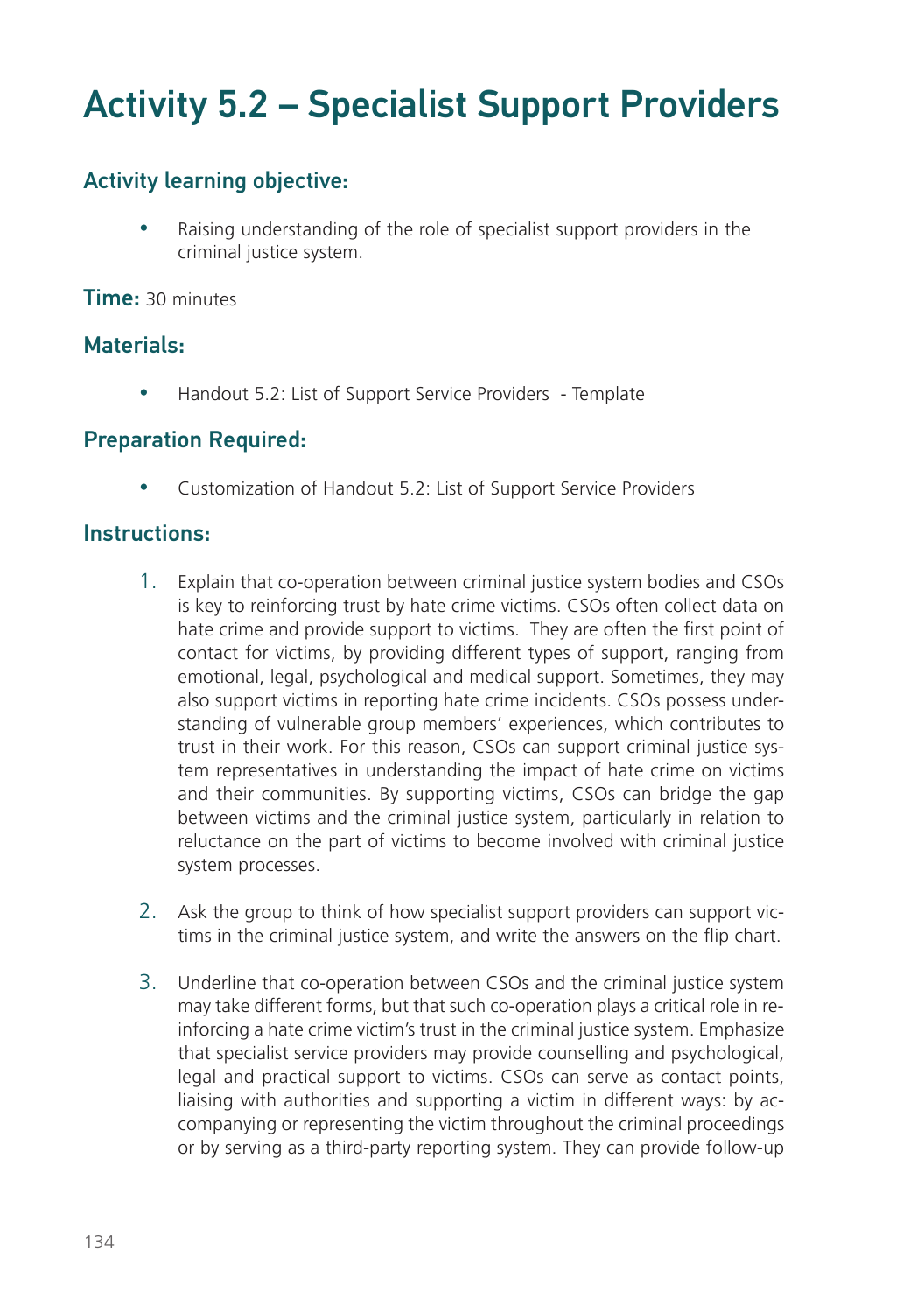and regular contact with victims, including information sharing on their cases. Such co-operation is best implemented through formal co-operation agreements.

- 4. Ask the group to think of different forms of co-operation between CSOs and criminal justice system bodies (they can build on experience in other areas, for example, gender-based violence or other human rights issues), and how this co-operation can support criminal justice professionals. Write the answers on the flip chart.
- 5. Emphasize that CSOs who are specialist service providers can support criminal justice systems in developing policy and providing capacity building of criminal justice system professionals, to improve the sensitive and respectful treatment of hate crime victims.
- 6. Explain that it may sometimes be challenging to set up such co-operation. Such co-operation should be regular and comprehensive, in order to address needs of hate crime victims.74 Remind the participants that, in spite of their specific expertise and skills, CSOs are often not considered equal partners by the authorities and are consequently excluded from the development or upgrading of victim support. This contributes to the mutual distrust that may exist between CSOs and criminal justice system agencies. Explain that a clear referral system and institutional measures can make such co-operation easier.
- 7. Hate crime victims regularly turn to the CSOs working with their community, but these organizations might not be integrated into the general victim support system. For this reason, it is important to ensure co-operation among all types of victim support CSOs – including those supporting all victims of hate crime, those assisting certain victim communities and those working on hate crime more broadly.
- 8. Underline that in order to effectively meet legal and policy standards, regular and continual personal contacts should be maintained between the same pool of those working on hate crime cases within the criminal justice system and at CSOs. This may mean setting up special units within criminal justice system, especially in larger cities. Underline that it is important to define short and fast communication channels and clear single points of contact.
- 9. In order to ensure quality and effectiveness, the state should determine requirements when setting quality standards and/or determining the criteria for registering or accrediting service providers. Such standards and methodologies should be co-developed by all relevant stakeholders, including CSOs.
- 10. Clarify that the issue of data sharing should be laid out in detail, i.e., whether and under which circumstances the sharing of personal information is allowed, in line with victims' consent and data protection laws.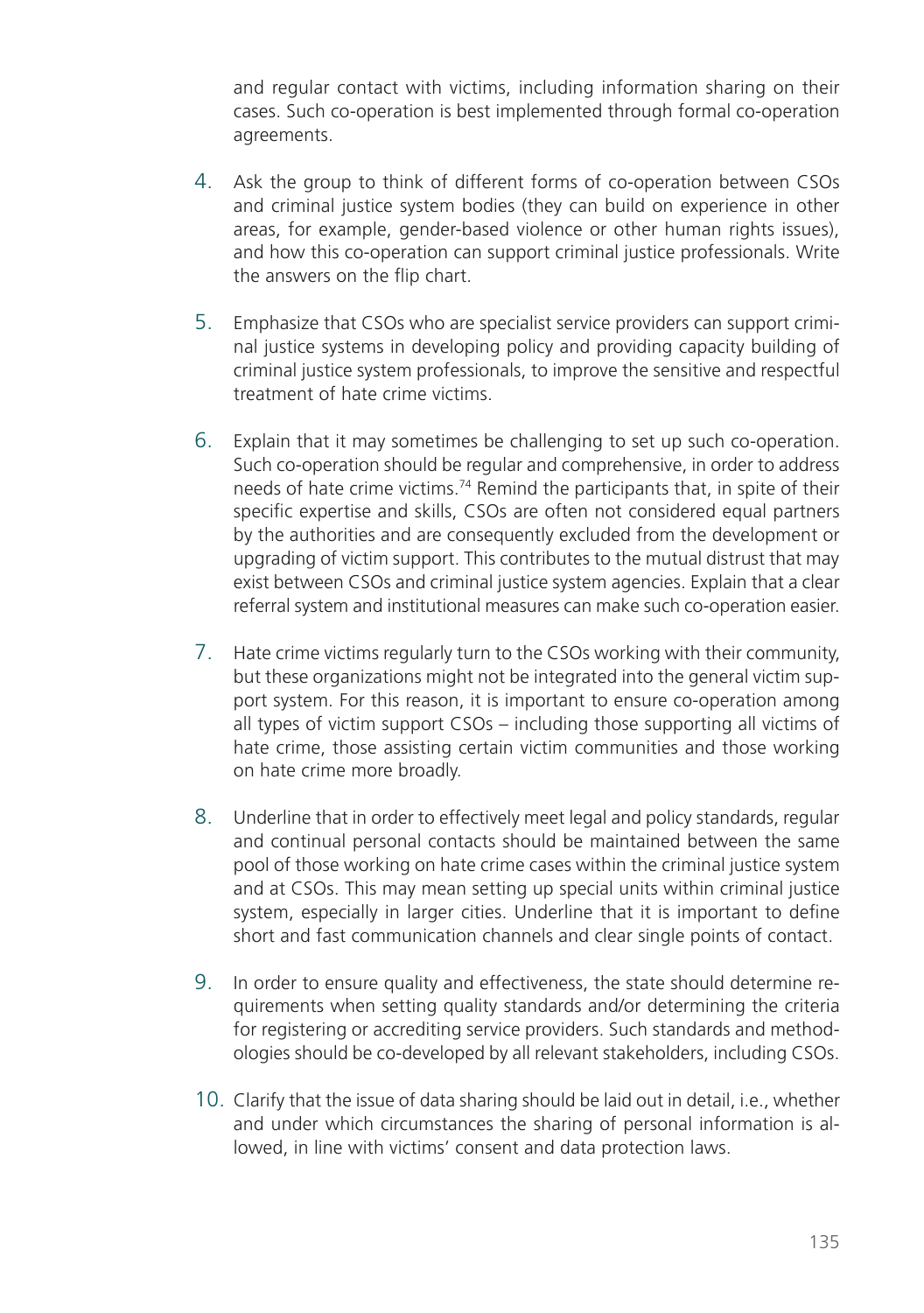- 11. The state should provide funding for the provision of hate crime victim support, which should be sufficient and, if possible, multi-year funding. Otherwise, the types of services that CSOs provide depends on the resources they have, and quite often does not include legal representation and/or shelters.
- 12. Divide the participants into two groups and ask them to agree on at least two steps that can be taken in the immediate future in building co-operation between CSOs and the professionals working within the criminal justice system. These can be different things, depending on the national context, ranging from meeting with local CSOs that work on hate crime and provide support to victims so that they can learn more about each other's work, to ensuring regular contacts, exchange of information or the signing of formal agreements. Let the groups share the steps they identified.
- 13. Finally, ask the participants if they can name some CSOs active in their national context that work on hate crime issues and provide support to victims. If they are unable to list any, provide them with a list of specialist support providers identified before the training (Handout 5.2). Ask participants whether they are familiar with these or have referred to them before. If such organizations do not exist nationally, provide them with examples of CSOs active at the European level (such as ILGA, Amnesty International and the European Roma Rights Centre).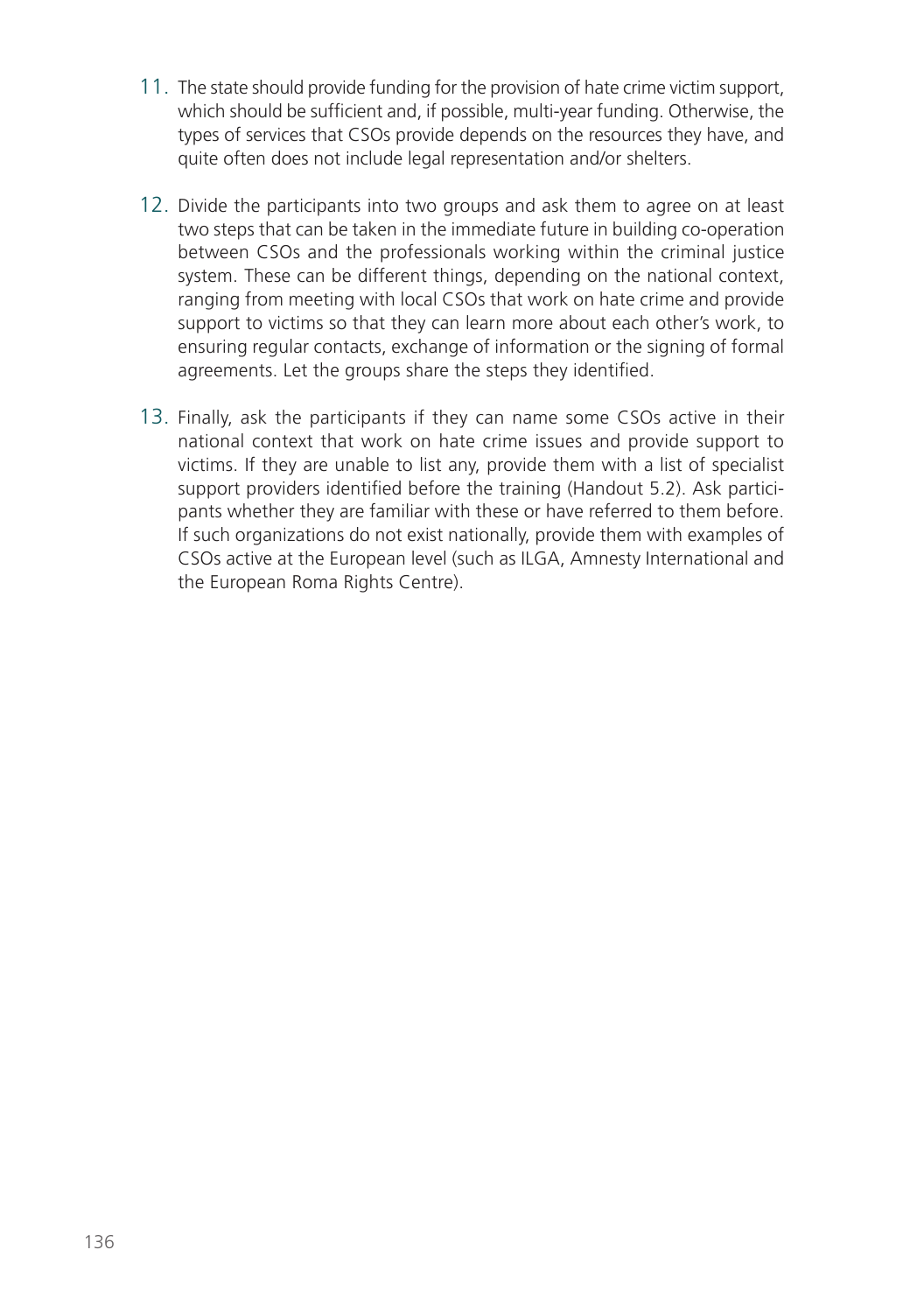# Handout 5.2 – List of Support Service Providers – Template

## National organizations providing victims support

Name:

Website:

Contact point:

Short description of the organization's activities (training, monitoring, what type of victim support, etc.):

# National organizations working on hate crime

Name:

Website:

Contact point:

Short description of the organization's activities (training, monitoring, victim support, etc.):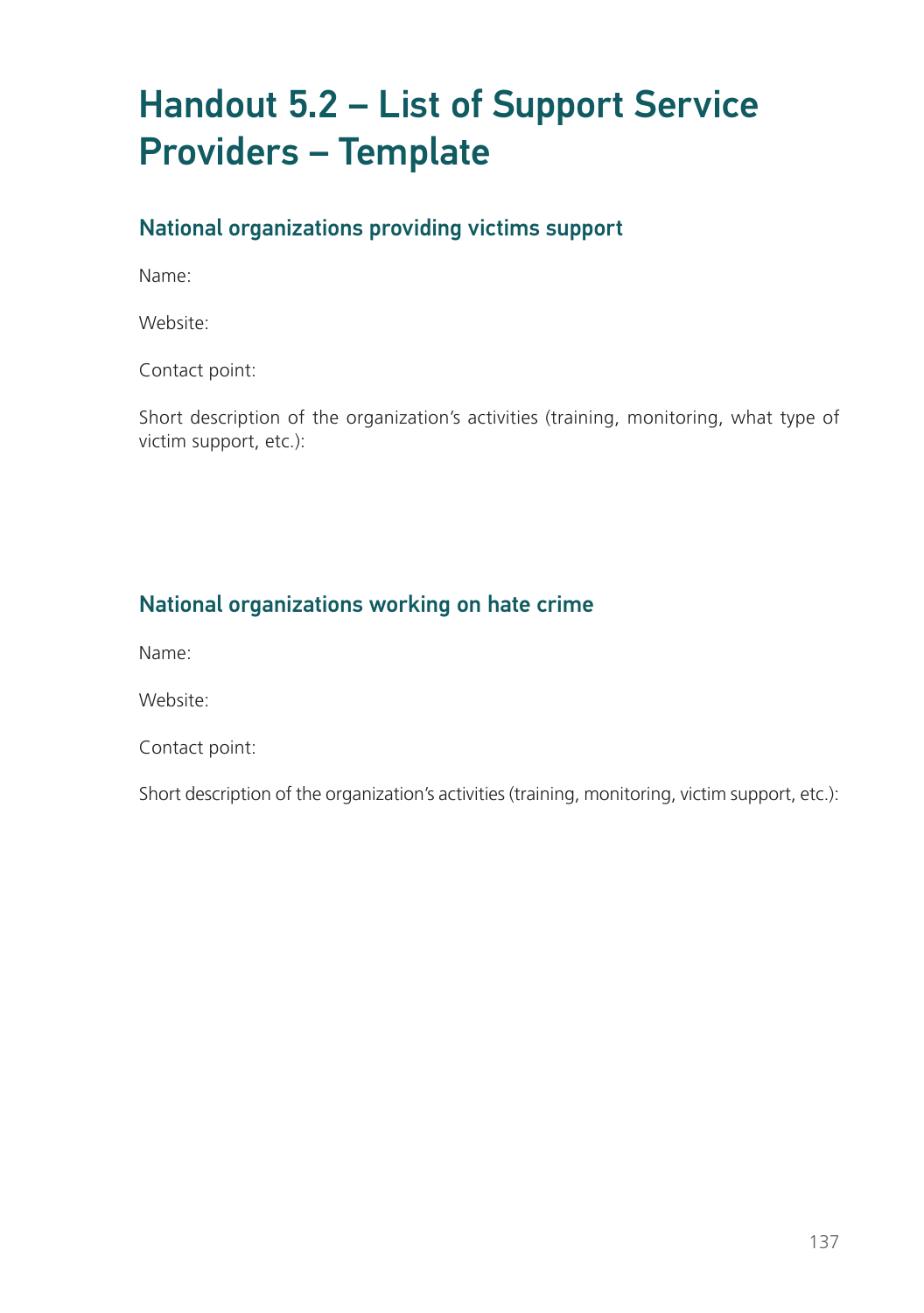# Handout – Evaluation: Pre- and Post-Training Evaluation Forms

### Pre-Training Evaluation

- 1. What is your gender? a. Woman b. Man c. Other d. Prefer not to say
- 2. How much previous experience do you have in working on hate crimes? a. A lot of experience b. Limited experience c. No experience at all
- 3. To what extent do you think the training course will be relevant to your daily work? a. Relevant b. Somewhat relevant c. Not relevant at all
- 4. To what extent do you understand hate crime victims' needs? a. I understand them well b. I understand them to some extent c. I don't understand them at all
- 5. Are you familiar with hate crime victim support service providers in your area? a. Yes b. No c. I know where to find that information
- 6. Which of these is not a hate crime protected characteristic? a. Ethnicity b. Law Enforcement c. Sexual Orientation d. Gender
- 7. Does a victim need to be a member of a group whose characteristic is protected to be considered a hate crime victim? a. Yes b. No c. I don't know
- 8. Does the victim have to report the crime to the police to be granted the status of hate crime victim? a. Yes b. No
- 9. List some hate crime victims' needs that have to be taken into account by criminal justice system.

\_\_\_\_\_\_\_\_\_\_\_\_\_\_\_\_\_\_\_\_\_\_\_\_\_\_\_\_\_\_\_\_\_\_\_\_\_\_\_\_\_\_\_\_\_\_\_\_\_\_\_\_\_\_\_\_\_\_\_\_\_\_\_\_

\_\_\_\_\_\_\_\_\_\_\_\_\_\_\_\_\_\_\_\_\_\_\_\_\_\_\_\_\_\_\_\_\_\_\_\_\_\_\_\_\_\_\_\_\_\_\_\_\_\_\_\_\_\_\_\_\_\_\_\_\_\_\_\_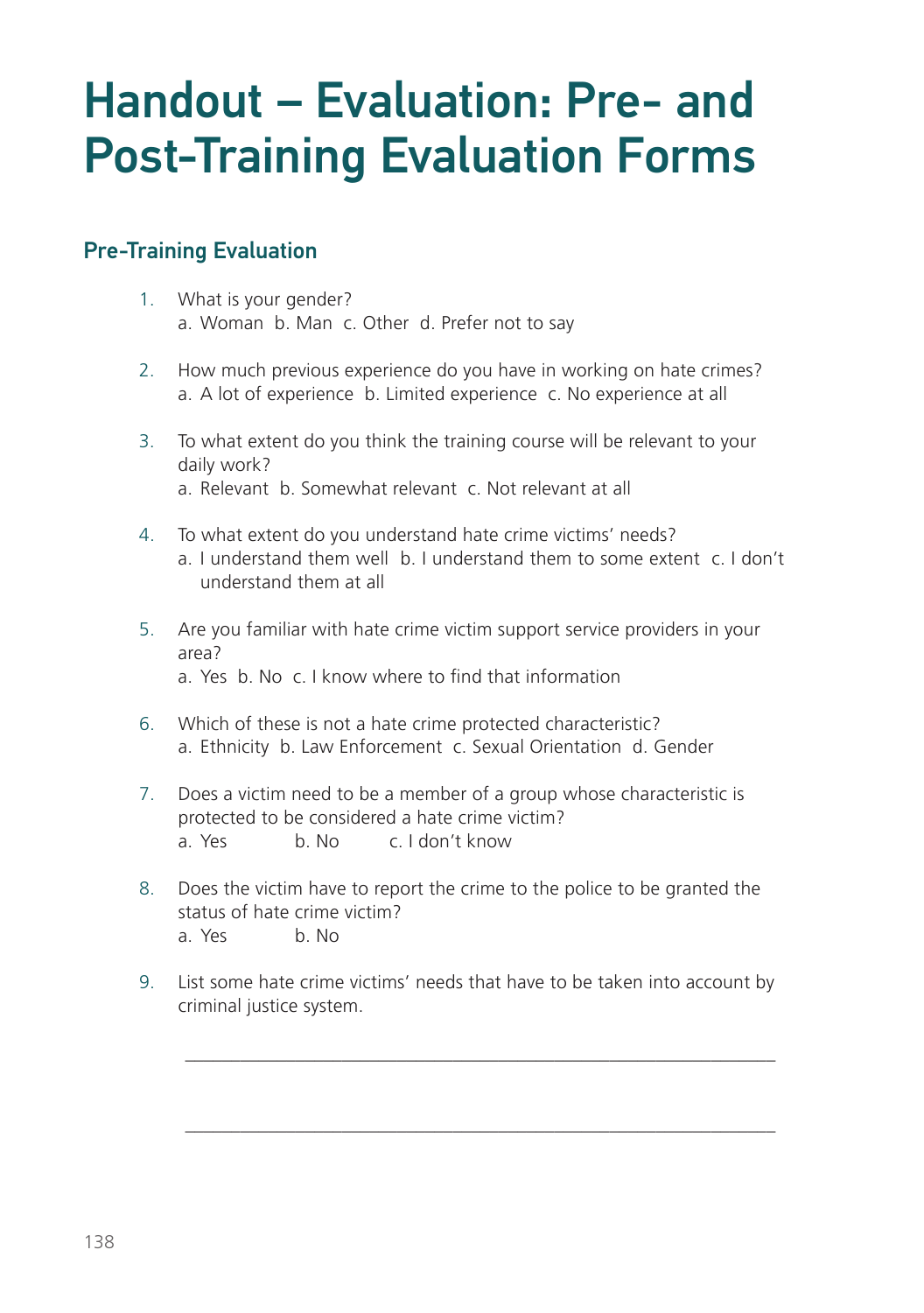- 10. I would be comfortable sharing a coffee with a colleague who often expresses anti-Semitic statements.
	- a. Very much agree b. Agree c. Agree to a certain degree d. Don't agree e. Completely disagree
- 11. Law enforcement or other criminal justice system professionals should provide the necessary information in easy and accessible language to a hate crime victim, taking into account any disabilities and the language abilities of the victim.
	- a. Very much agree b. Agree c. Agree to a certain degree d. Don't agree e. Completely disagree

\_\_\_\_\_\_\_\_\_\_\_\_\_\_\_\_\_\_\_\_\_\_\_\_\_\_\_\_\_\_\_\_\_\_\_\_\_\_\_\_\_\_\_\_\_\_\_\_\_\_\_\_\_\_\_\_\_\_\_\_\_\_\_\_

\_\_\_\_\_\_\_\_\_\_\_\_\_\_\_\_\_\_\_\_\_\_\_\_\_\_\_\_\_\_\_\_\_\_\_\_\_\_\_\_\_\_\_\_\_\_\_\_\_\_\_\_\_\_\_\_\_\_\_\_\_\_\_\_

\_\_\_\_\_\_\_\_\_\_\_\_\_\_\_\_\_\_\_\_\_\_\_\_\_\_\_\_\_\_\_\_\_\_\_\_\_\_\_\_\_\_\_\_\_\_\_\_\_\_\_\_\_\_\_\_\_\_\_\_\_\_\_\_

12. Victims have right to be accompanied by a person of their choice during the trial. This could be a family member, community member or CSO representative.

a. Yes b. No c. I don't know

13. What would you like to take away from the training?

- 14. Which teaching methods would you prefer to be used (you may choose more than one option)?
	- a. Presentations by trainers
	- b. Role-plays Participatory learning
	- c. Role-plays
	- d. Small group discussion
	- e. Role-plays Problem solving or case studies

### Post-Training Evaluation

What is your gender?

a. Woman b. Man c. Other d. Prefer not to say

### A. TESTING KNOWLEDGE

1. To what extent do you understand hate crime victims' needs?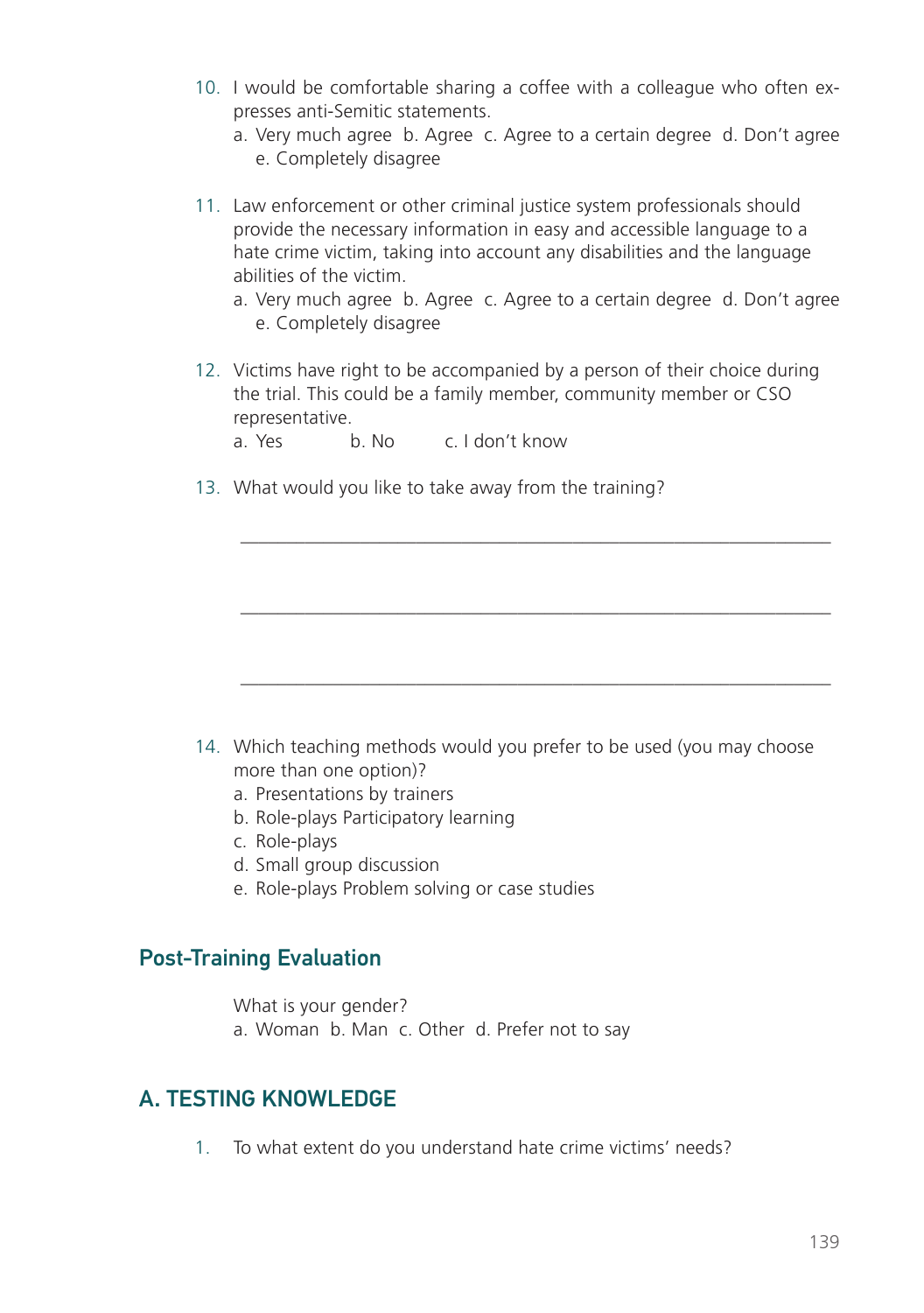- a. I understand them well b. I understand them to some extent c. I don't understand them at all
- 2. Do you know where to refer hate crime victims? a. Yes b. No c. I know where to find that information
- 3. Which of these is not a hate crime protected characteristic? a. Ethnicity b. Law Enforcement c. Sexual Orientation d. Gender
- 4. Does a victim need to be a member of a group whose characteristic is protected to be considered a hate crime victim? a. Yes b. No c. I don't know
- 5. Does the victim have to report the crime to the police to be granted the status of hate crime victim? a. Yes b. No
- 6. List some hate crime victims' needs that need to be taken into account by criminal justice system.

\_\_\_\_\_\_\_\_\_\_\_\_\_\_\_\_\_\_\_\_\_\_\_\_\_\_\_\_\_\_\_\_\_\_\_\_\_\_\_\_\_\_\_\_\_\_\_\_\_\_\_\_\_\_\_\_\_\_\_\_\_\_\_\_

\_\_\_\_\_\_\_\_\_\_\_\_\_\_\_\_\_\_\_\_\_\_\_\_\_\_\_\_\_\_\_\_\_\_\_\_\_\_\_\_\_\_\_\_\_\_\_\_\_\_\_\_\_\_\_\_\_\_\_\_\_\_\_\_

\_\_\_\_\_\_\_\_\_\_\_\_\_\_\_\_\_\_\_\_\_\_\_\_\_\_\_\_\_\_\_\_\_\_\_\_\_\_\_\_\_\_\_\_\_\_\_\_\_\_\_\_\_\_\_\_\_\_\_\_\_\_\_\_

- 7. Sharing a joke with my colleagues about women while taking a statement from a Roma woman just attacked does not affect the victim. a. Yes b. No
- 8. I would be comfortable sharing a coffee with a colleague who often expresses anti-Semitic statements.
	- a. Very much agree b. Agree c. Agree to a certain degree d. Don't agree e. Completely disagree
- 9. Law enforcement or other criminal justice system professionals should provide the necessary information in an easy and accessible language to the hate crime victim, taking into account any disabilities and the language abilities of the victim.
	- a. Very much agree b. Agree c. Agree to a certain degree d. Don't agree e. Completely disagree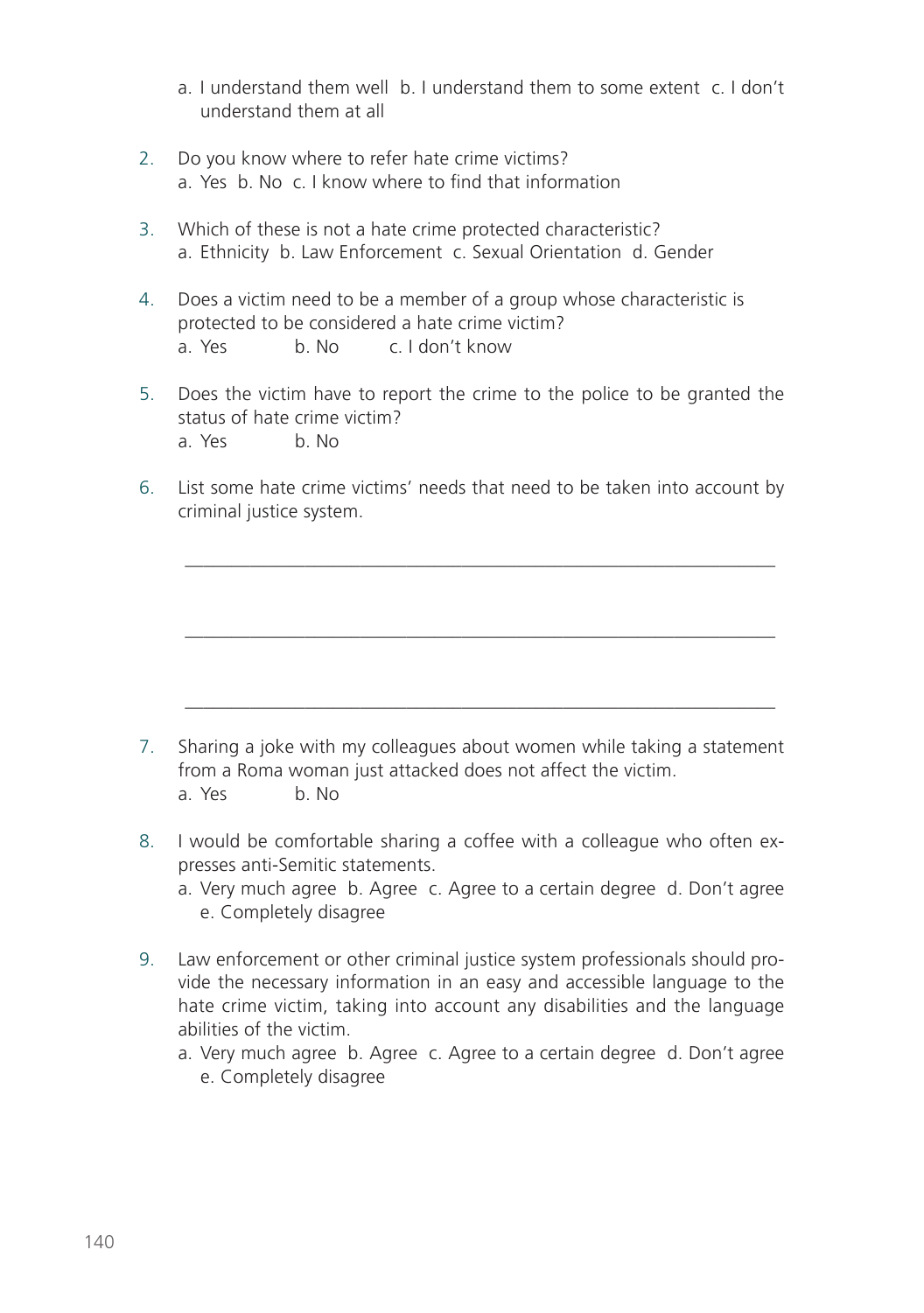- 10. Victims have the right to be accompanied by a person of their choice during the trial. This could be a family member, community member or a CSO representative.
	- a. Yes b. No c. I don't know

## B. AQUIRED SKILLS

- 1. How relevant is the knowledge you have gained for your everyday work? a. Very Relevant b. Relevant c. Relevant to a certain degree d. Not relevant e. Not relevant at all
- 2. How strong is your confidence that you can apply the knowledge you have gained in your activities? a. Very weak b. Weak c. Moderate d. Strong e. Very strong
- 3. How often do you expect to be able to apply the knowledge you have gained in your activities? a. Never b. Rarely c. Sometimes d. Often
- 4. What specific actions will you take away from the training to apply the specific knowledge you have gained?

\_\_\_\_\_\_\_\_\_\_\_\_\_\_\_\_\_\_\_\_\_\_\_\_\_\_\_\_\_\_\_\_\_\_\_\_\_\_\_\_\_\_\_\_\_\_\_\_\_\_\_\_\_\_\_\_\_\_\_\_\_\_\_\_

\_\_\_\_\_\_\_\_\_\_\_\_\_\_\_\_\_\_\_\_\_\_\_\_\_\_\_\_\_\_\_\_\_\_\_\_\_\_\_\_\_\_\_\_\_\_\_\_\_\_\_\_\_\_\_\_\_\_\_\_\_\_\_\_

\_\_\_\_\_\_\_\_\_\_\_\_\_\_\_\_\_\_\_\_\_\_\_\_\_\_\_\_\_\_\_\_\_\_\_\_\_\_\_\_\_\_\_\_\_\_\_\_\_\_\_\_\_\_\_\_\_\_\_\_\_\_\_\_

5. Has your understanding of prejudice/bias/stereotyping changed as a result of the training?

\_\_\_\_\_\_\_\_\_\_\_\_\_\_\_\_\_\_\_\_\_\_\_\_\_\_\_\_\_\_\_\_\_\_\_\_\_\_\_\_\_\_\_\_\_\_\_\_\_\_\_\_\_\_\_\_\_\_\_\_\_\_\_\_\_\_\_\_\_\_\_\_\_\_\_

\_\_\_\_\_\_\_\_\_\_\_\_\_\_\_\_\_\_\_\_\_\_\_\_\_\_\_\_\_\_\_\_\_\_\_\_\_\_\_\_\_\_\_\_\_\_\_\_\_\_\_\_\_\_\_\_\_\_\_\_\_\_\_\_\_\_\_\_\_\_\_\_\_\_\_

a. Yes b. No

If yes, please specify: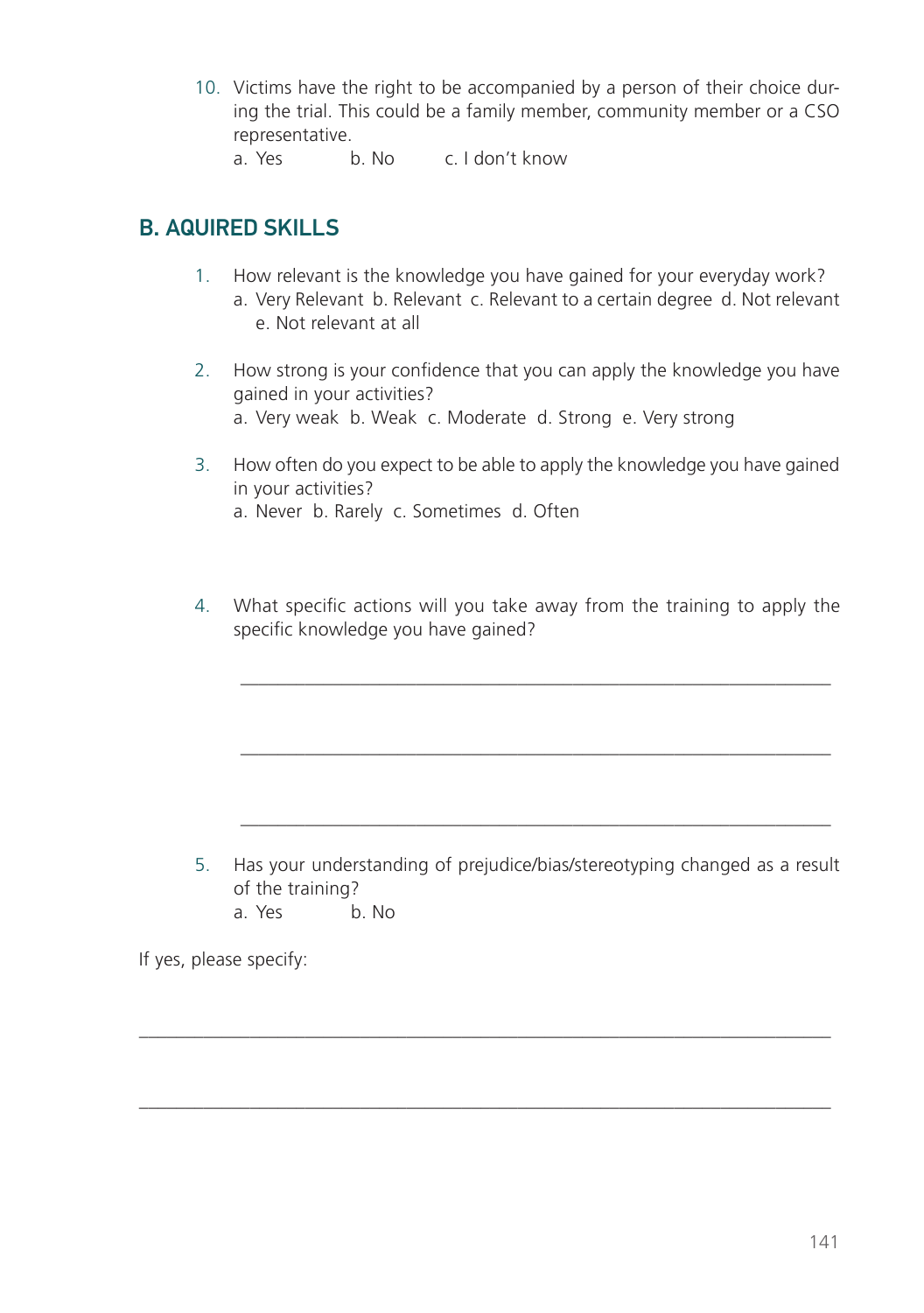### C. TEACHING METHODS

- 1. How do you rate the teaching method? a.Very weak b. Weak c. Good d. Very good e. Excellent
- 2. How do you assess the opportunities for interaction with the trainers? a.Very weak b. Weak c. Good d. Very good e. Excellent
- 3. How do you rate the quality of the curriculum, handouts and other training materials? a.Very weak b. Weak c. Good d. Very good e. Excellent

#### 4. Please rate your trainers in the following areas:

- a. Role-Knowledge of the subject a.Very weak b. Weak c. Good d. Very good. e. Excellent
- b. Creating interest in the subject / activities a.a. Very weak b. Weak c. Good d. Very good e. Excellent
- c. Answering your questions a.a. Very weak b. Weak c. Good d. Very good e. Excellent

Please provide below any other comments on the training, including weaknesses, strengths and tips for further improvement:

\_\_\_\_\_\_\_\_\_\_\_\_\_\_\_\_\_\_\_\_\_\_\_\_\_\_\_\_\_\_\_\_\_\_\_\_\_\_\_\_\_\_\_\_\_\_\_\_\_\_\_\_\_\_\_\_\_\_\_\_\_\_\_\_\_\_\_\_\_\_\_\_\_\_\_

\_\_\_\_\_\_\_\_\_\_\_\_\_\_\_\_\_\_\_\_\_\_\_\_\_\_\_\_\_\_\_\_\_\_\_\_\_\_\_\_\_\_\_\_\_\_\_\_\_\_\_\_\_\_\_\_\_\_\_\_\_\_\_\_\_\_\_\_\_\_\_\_\_\_\_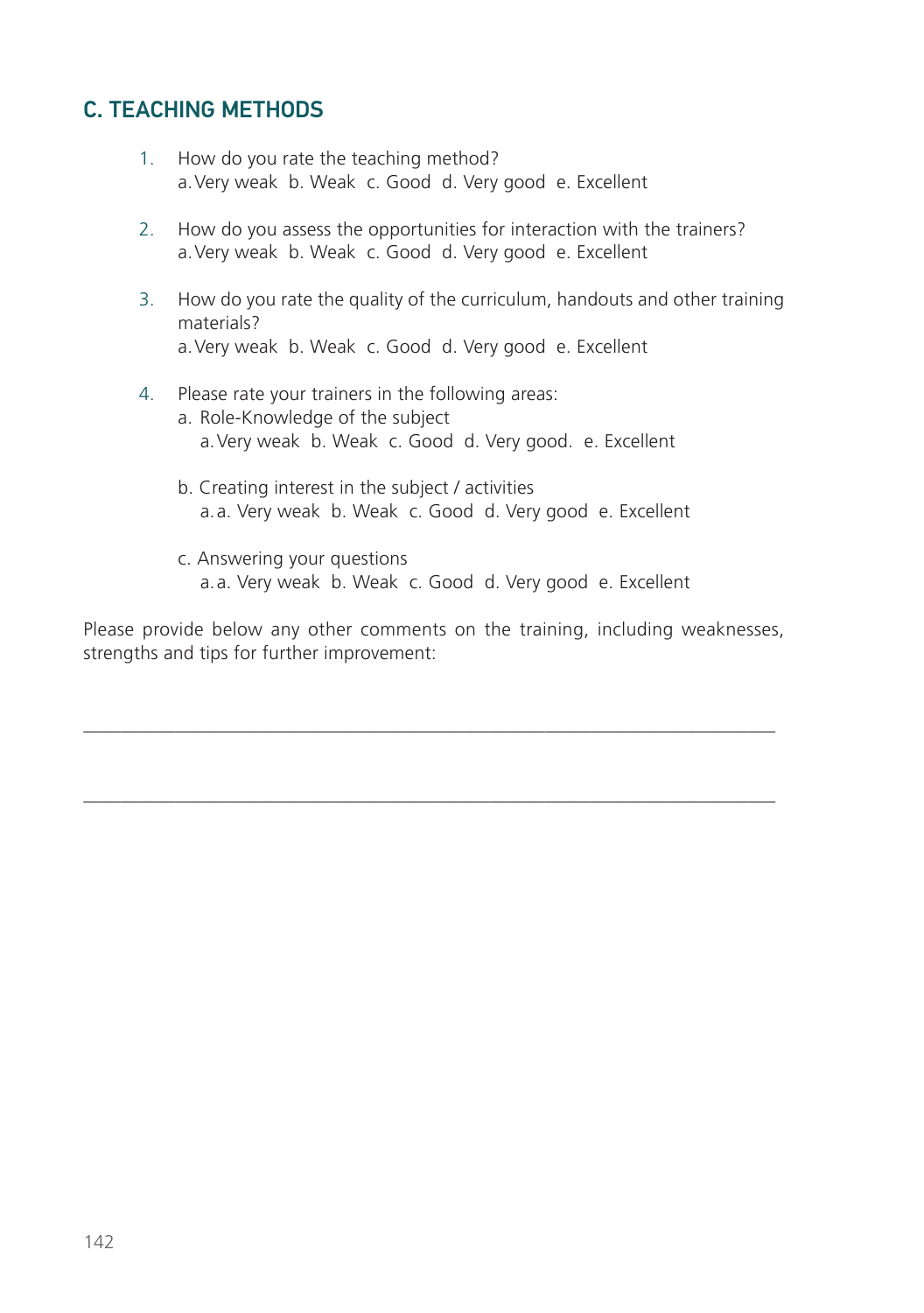# **Endnotes**

- 1 Terms "bias motivated crimes" and "hate crimes" refer to the same phenomenon and are used interchangeably in the text.
- 2 "*Encouraging Hate Crime Reporting. The Role of Law Enforcement and Other Authorities*" (Luxembourg: Publications Office of the European Union, 2021), p. 25.
- 3 E.g., *A Long Way to Go for LGBTI Equality*, (Luxembourg: FRA 2020); *Second European Union Minorities and Discrimination Survey. Being Black in the EU,* (Luxembourg: FRA 2018); *Antisemitism: Overview of Antisemitic Incidents Recorded in the European Union 2009-2019*, (Luxembourg: FRA 2020).
- 4 OSCE Ministerial Council, Decision No. 13/06, "*Combating Intolerance and Discrimination and Promoting Mutual Respect and Understanding*", Brussels, 5 December 2006.
- 5 "*Training Against Hate Crimes for Law Enforcement (TAHCLE): Programme Description"* (Warsaw: OSCE/ODIHR, 2012).
- 6 "*Prosecutors and Hate Crimes Training (PAHCT) Programme Description", (Warsaw: OSCE/ODIHR, 2014).*
- 7 Based on the ECtHR case of *Škorjanec v. Croatia (Application no. 25536/14),* Strasbourg, March 2017.
- 8 Monish Bhatia, "*Racist Hate Crimes against Those Seeking Asylum*", University of Oxford, Faculty of Law website, 12 May 2017.
- 9 Lewis Turner, Stephen Whittle & Ryan Combs, "*Transphobic Hate Crime in the European Union*" (ILGA-Europe and Press for Change, May 2009).
- 10 Josh Halliday, "*'No Blacks' Graffiti on 10-Year-Old's Salford Home Condemned*", *The Guardian*, 17 February 2019.
- 11 "*Mandates of the Special Rapporteur on Contemporary Forms of Racism, Racial Discrimination, Xenophobia and Related Intolerance; the Special Rapporteur on the Human Rights of Migrants; and the Working Group on Discrimination against Women and Girls"* (OHCHR, 12 August 2020), p. 2.
- 12 Based on cases reported to ODIHR in the course of the annual Hate Crime Reporting cycle.
- 13 Based on cases reported to ODIHR in the course of the annual Hate Crime Reporting cycle.
- 14 Based on the experience of women in *"Romani Women from Central and Eastern Europe: A 'Fourth World', or Experience of Multiple Discrimination"*, Association of London Government, 2001.
- 15 Based on materials used in *Training Against Hate Crimes for Law Enforcement (TAHCLE)* methodology.
- 16 NSU Watch, "*Listen to the Survivors! Closing Statements of Survivors at the Halle Trial*", 18 December 2020.
- 17 *Ibid*.
- 18 Community Security Trust, "*Antisemitic Incidents. Report 2018*", p. 18.
- 19 Stephanie Thomas, "*Hate Crime Unit Investigating Attack on 2 Muslim Girls in Calgary Park*", iHeart-RADIO, 22 March 2021.
- 20 Annie Brown, "*Humza Yousaf Receives Death Threats from Racist Troll Who Claimed he Should Be 'Butchered and His Family 'Firebombed'*", *Daily Record*, 21 August 2020.
- 21 Imran Awan, Irene Zempi, "*We Fear for Our Lives. Offline and Online Experiences of Anti-Muslim Hostility*", Birmingham City University, Nottingham Trent University, TellMAMA, October 2015, p. 7.
- 22 "*Hate speech and hate crimes against Jehovah's Witnesses*", 1 June 2011.
- 23 "*Report 2018*" (Vienna: Observatory on Intolerance and Discrimination Against Christians in Europe, 2019), p. 44.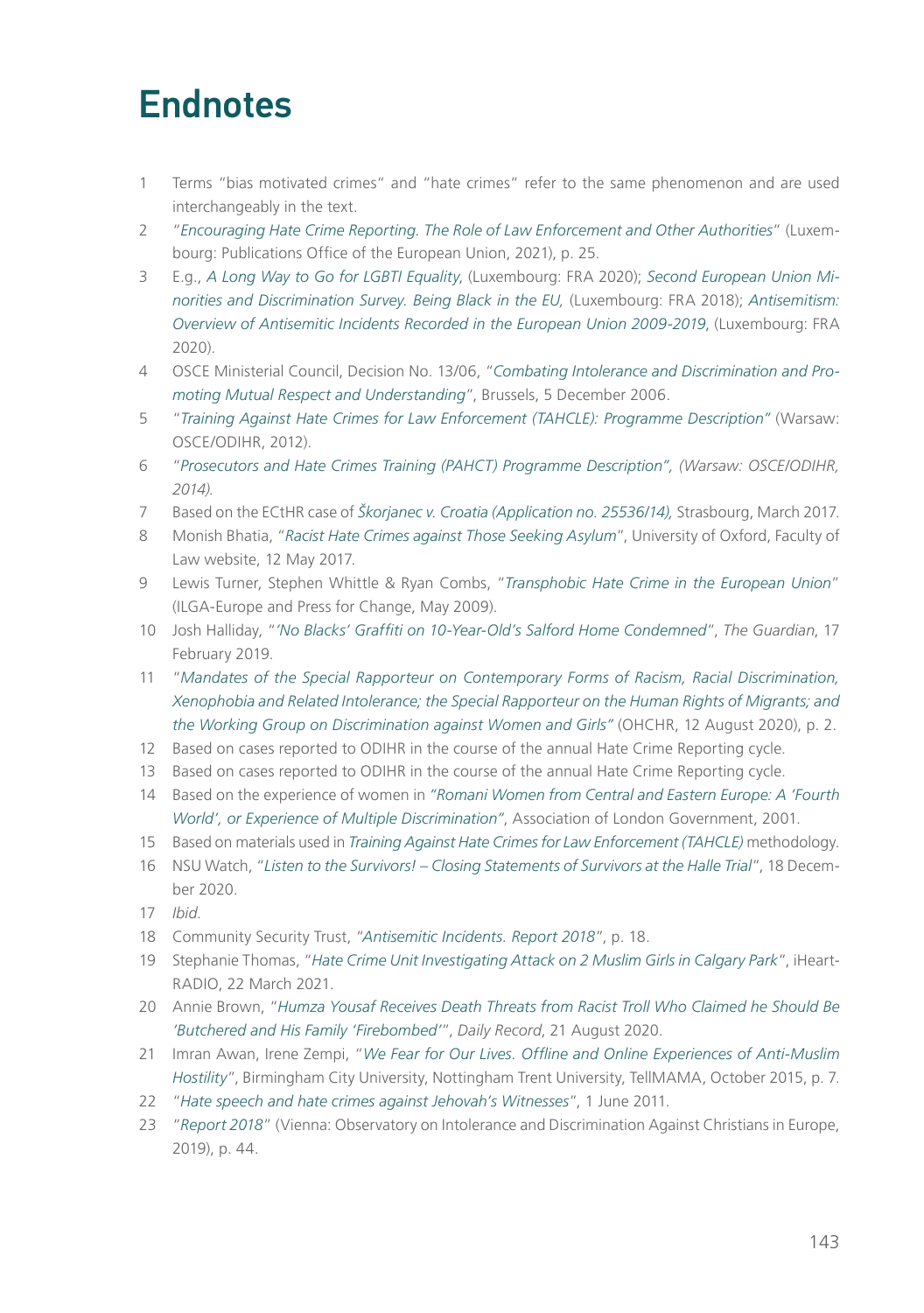- 24 "*Report 2019*" (Vienna: Observatory on Intolerance and Discrimination Against Christians in Europe, 2019), p. 32.
- 25 Vignesh Ramachandran, "*How the Sikh Community's Experiences With Hate Crimes Shows Why Data Collection Is So Important*", PBS News Hour, 21 June 2021.
- 26 Katherine Kokal, "*Buddhist temple attack: Molotov cocktails, profane graffiti leave Chinese community shaken*", *Palm Beach Post*, 6 October 2021.
- 27 *"Hindu temple vandalised in U.S."*, *The Hindu*, 31 January 2019.
- 28 Based on cases reported to ODIHR in the course of the annual Hate Crime Reporting cycle.
- 29 Based on cases reported to ODIHR in the course of the annual Hate Crime Reporting cycle.
- 30 Based on the ECtHR case of *Beizaras and Levickas v. Lithuania (Application no. 41288/15)*, Strasbourg, 14 January 2020.
- 31 "*Hate Crime against People with Disabilities*" (Warsaw: OSCE/ODIHR, 2016).
- 32 *Dimensions, "#ImWithSam Experiences of Hate Crime*", 10 October 2016.
- 33 "*Sarah's Experience of Online Hate Crime*", *Leonard Cheshire,* 11 May 2019.
- 34 Based on materials published in the *EDUCATION PACK. Ideas, resources, methods and activities for non-formal intercultural education with young people and adults*, Council of Europe, 2016.
- 35 *Hate Crime Laws: A Practical Guide* (Warsaw: OSCE/ODIHR, 2009), pp. 25-26.
- 36 EU, "*Council Directive 2000/43/EC of 29 June 2000 Implementing the Principle of Equal Treatment Between Persons Irrespective of Racial or Ethnic Origin*", Official Journal L 180 , 19/07/2000 P. 0022 – 0026, article 1.
- 37 *Convention on the Prevention and Punishment of the Crime of Genocide. Approved and proposed for signature and ratification or accession by General Assembly resolution 260 A (III) of 9 December 1948*, 12 January 1951.
- 38 *Countering Terrorism, Protecting Human Rights. A Manual*, (Warsaw: ODIHR 2007); *Preventing Terrorism and Countering Violent Extremism and Radicalization that Lead to Terrorism: A Community-Policing Approach*, (Warsaw: ODIHR 2014), p. 23.
- 39 "*Directive 2012/29/EU of the European Parliament and of the Council of 25 October 2012 Establishing Minimum Standards on the Rights, Support and Protection of Victims of Crime, and Replacing Council Framework Decision 2001/220/JHA, Article 2, Point 1*", Official Journal of the European Union, 2012.
- 40 Jersey Evening Post, "*Chinese People 'Too Scared to Venture out Alone' Amid Rising Coronavirus Abuse*", 7 May 2020.
- 41 University of Leicester, The Centre for Hate Studies, "*Hate Crime: Identifying and Dismantling Barriers to Justice*", p. 15.
- 42 Katelyn Thomas, "*'Go Back to Jamaica': Police Distinction between 'Hate Crime' and 'Hate Incident' Shocks and Angers Black Montrealer*", 23 June 2020, *CTV News Montreal*.
- 43 Mary Kekatos, "*Black EMT, 18, Says She Was Sprayed with Lighter Fluid and Set on Fire in Horror Attack by Four White Men While She Was Sitting in Her Car at a Stoplight*", *Daily Mail*, 26 June 2020.
- 44 "*Experiences and Perceptions of Antisemitism Second Survey on Discrimination and Hate Crime against Jews in the EU. Survey Quotes*", 2018.
- 45 *"Experiences and Perceptions of Antisemitism Second Survey on Discrimination and Hate Crime against Jews in the EU", (Luxembourg: FRA 2018)*, p. 62.
- 46 NSU Watch, "*Listen to the Survivors! Closing Statements of Survivors at the Halle Trial*", *op. cit*., note 16.
- 47 *Ibid*.
- 48 Emily Mertz, "*Another Black Muslim Woman Threatened at Edmonton Transit Station*", *Global News*, 24 February 2021.